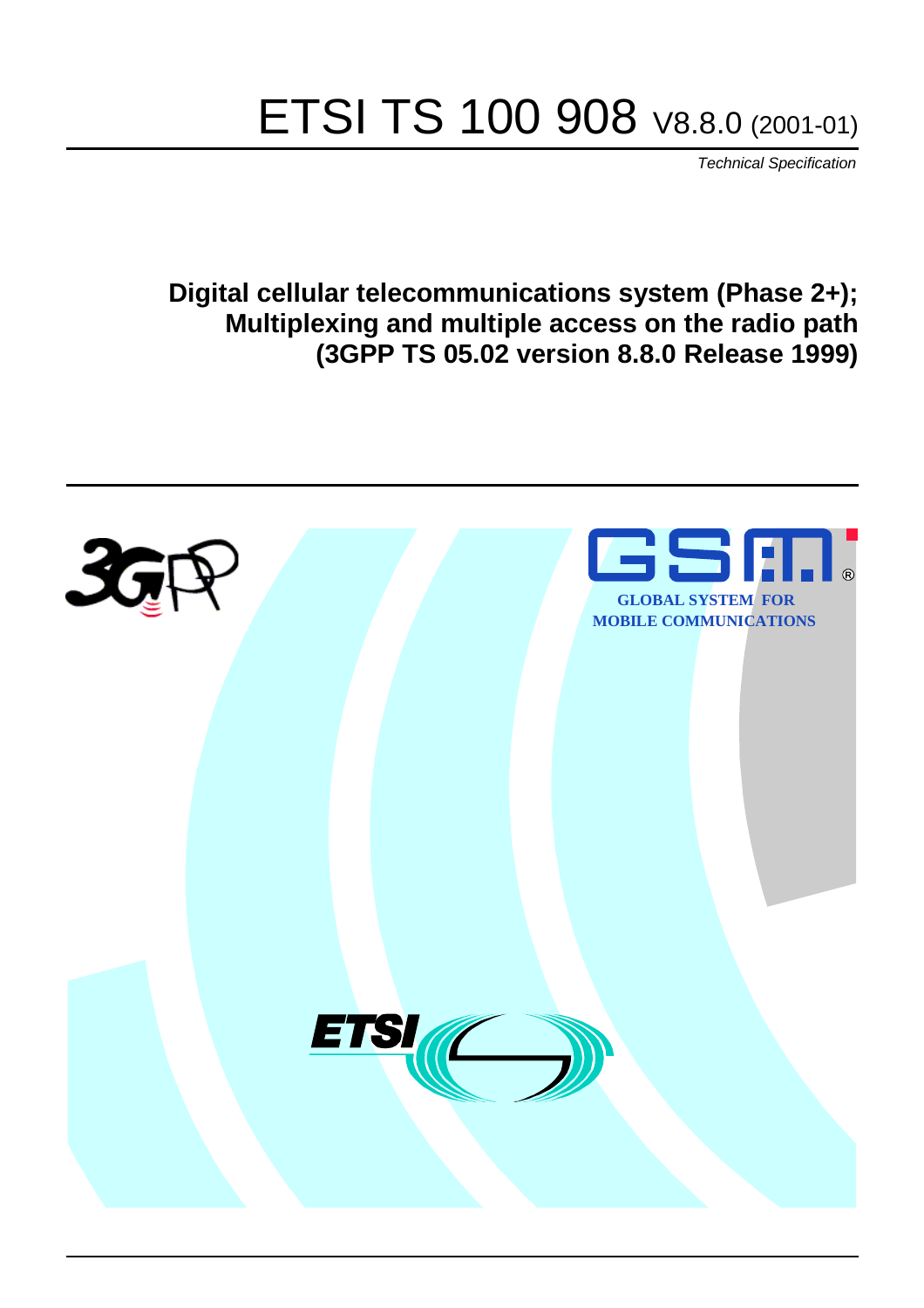**1**

Reference RTS/TSGG-000502Q8R6

> Keywords GSM

#### **ETSI**

#### 650 Route des Lucioles F-06921 Sophia Antipolis Cedex - FRANCE

Tel.: +33 4 92 94 42 00 Fax: +33 4 93 65 47 16

Siret N° 348 623 562 00017 - NAF 742 C Association à but non lucratif enregistrée à la Sous-Préfecture de Grasse (06) N° 7803/88

**Important notice**

Individual copies of the present document can be downloaded from: [http://www.etsi.org](http://www.etsi.org/)

The present document may be made available in more than one electronic version or in print. In any case of existing or perceived difference in contents between such versions, the reference version is the Portable Document Format (PDF). In case of dispute, the reference shall be the printing on ETSI printers of the PDF version kept on a specific network drive within ETSI Secretariat.

Users of the present document should be aware that the document may be subject to revision or change of status. Information on the current status of this and other ETSI documents is available at [http://www.etsi.org/tb/status/](http://www.etsi.org/tb/status)

> If you find errors in the present document, send your comment to: <editor@etsi.fr>

#### **Copyright Notification**

No part may be reproduced except as authorized by written permission. The copyright and the foregoing restriction extend to reproduction in all media.

© European Telecommunications Standards Institute 2001.

All rights reserved.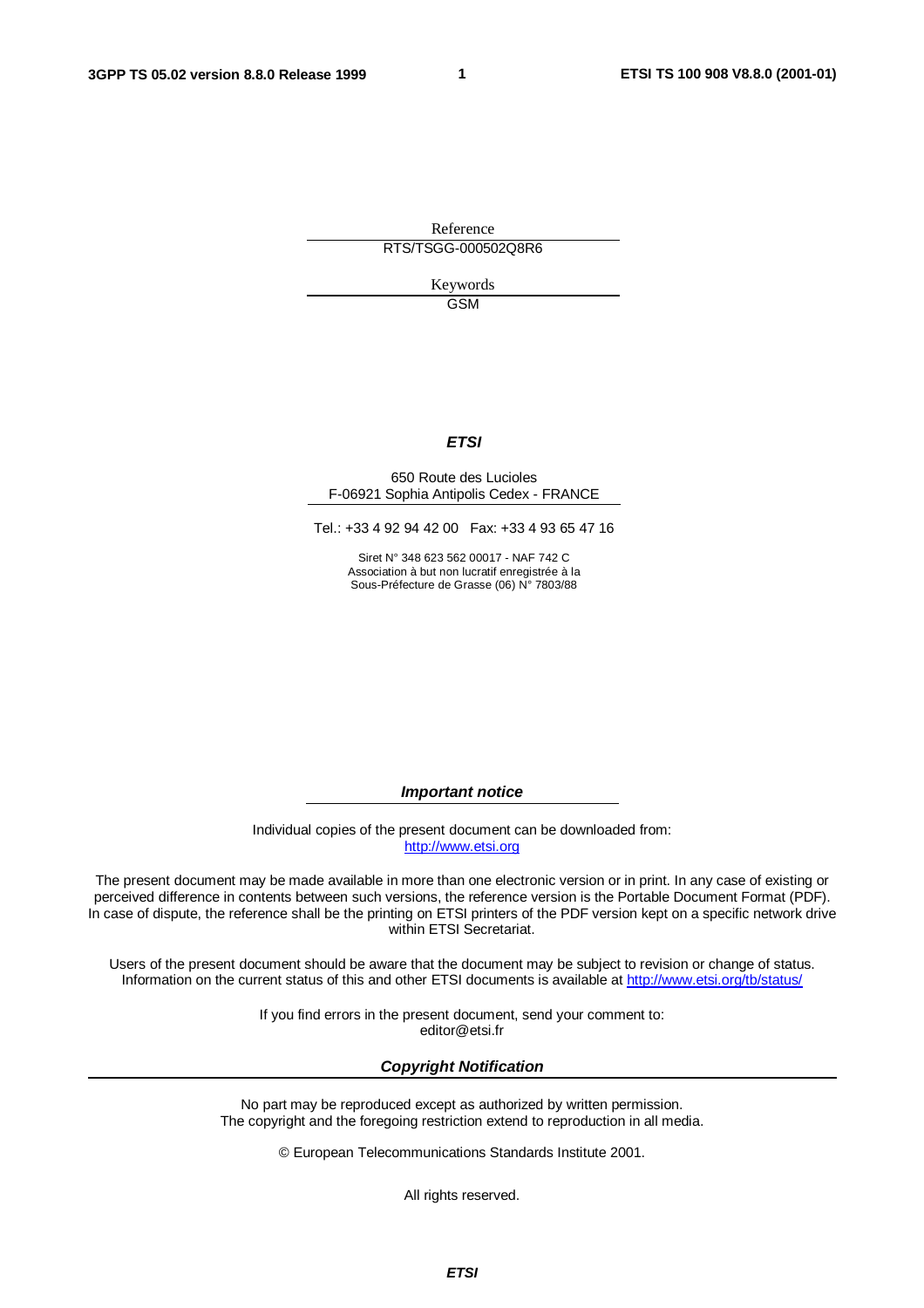# Intellectual Property Rights

IPRs essential or potentially essential to the present document may have been declared to ETSI. The information pertaining to these essential IPRs, if any, is publicly available for **ETSI members and non-members**, and can be found in ETSI SR 000 314: *"Intellectual Property Rights (IPRs); Essential, or potentially Essential, IPRs notified to ETSI in respect of ETSI standards"*, which is available from the ETSI Secretariat. Latest updates are available on the ETSI Web server [\(http://www.etsi.org/ipr](http://www.etsi.org/ipr)).

Pursuant to the ETSI IPR Policy, no investigation, including IPR searches, has been carried out by ETSI. No guarantee can be given as to the existence of other IPRs not referenced in ETSI SR 000 314 (or the updates on the ETSI Web server) which are, or may be, or may become, essential to the present document.

# Foreword

This Technical Specification (TS) has been produced by the ETSI 3<sup>rd</sup> Generation Partnership Project (3GPP).

The present document may refer to technical specifications or reports using their 3GPP identities, UMTS identities or GSM identities. These should be interpreted as being references to the corresponding ETSI deliverables.

The cross reference between GSM, UMTS, 3GPP and ETSI identities can be found under [www.etsi.org/key](http://www.etsi.org/key) .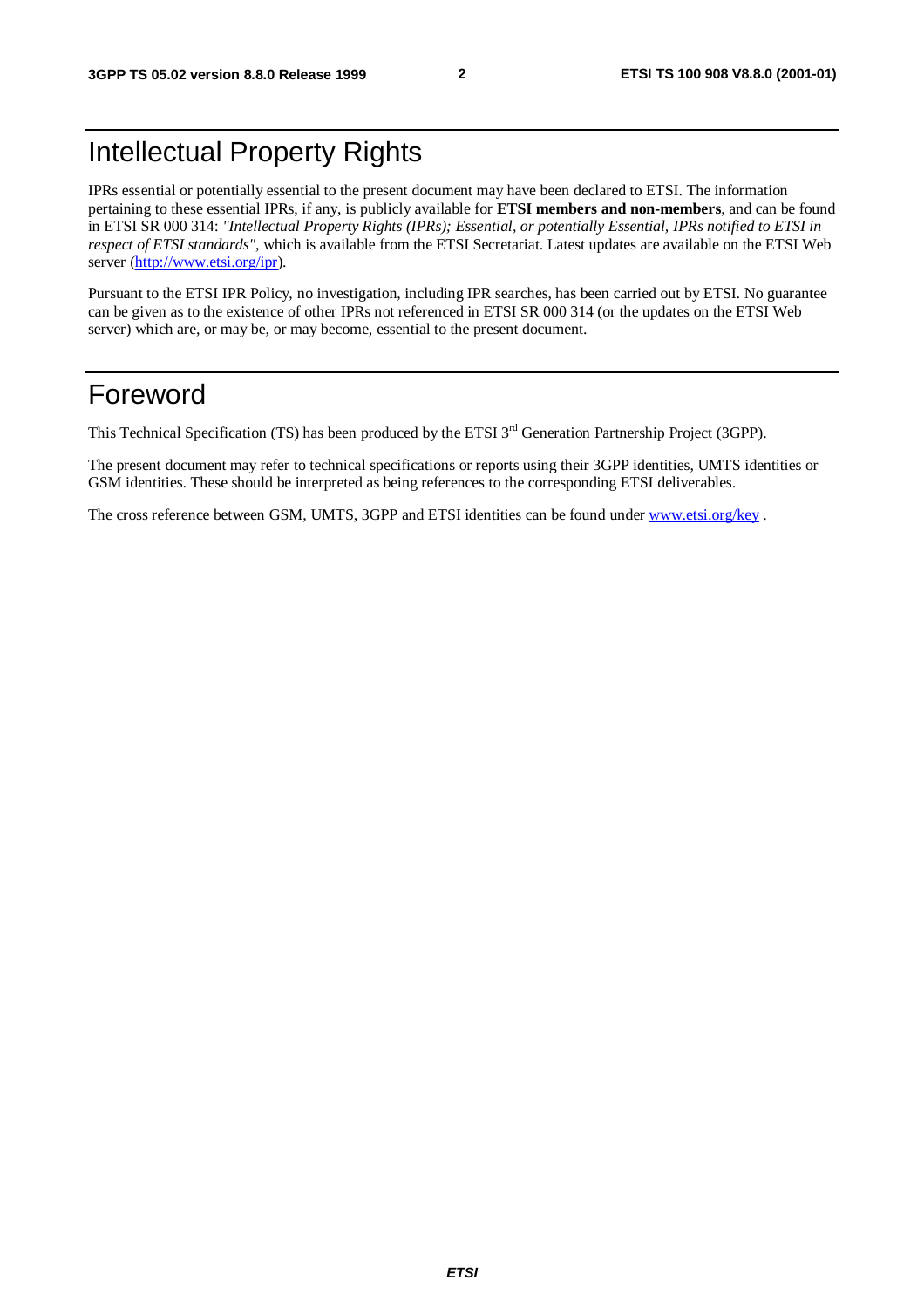$\mathbf{3}$ 

# Contents

| 1<br>1.1<br>1.2<br>2<br>3<br>3.1<br>3.2<br>3.2.1<br>3.2.2<br>3.2.3<br>3.2.4<br>3.3<br>3.3.1<br>3.3.2<br>3.3.2.1<br>3.3.2.2<br>3.3.2.2.1<br>3.3.2.2.2<br>3.3.2.3<br>3.3.2.4<br>3.3.2.4.1<br>3.3.2.4.2<br>3.3.3<br>Common control type channels, known when combined as a common control channel (CCCH) 12<br>3.3.3.1<br>3.3.3.2<br>3.3.3.2.1<br>3.3.3.2.2<br>3.3.4<br>3.3.4.1<br>3.3.4.2<br>3.3.5<br>3.3.6<br>3.3.6.1<br>3.3.6.2<br>3.3.6.3<br>3.3.6.4<br>3.4<br>4<br>4.1<br>4.2<br>4.2.1<br>4.2.2<br>4.3<br>4.3.1<br>4.3.2<br>4.3.3<br>4.3.4<br>5<br>5.1<br>5.2<br>5.2.1<br>5.2.2<br>5.2.3 |  |  |  |  |  |  |
|--------------------------------------------------------------------------------------------------------------------------------------------------------------------------------------------------------------------------------------------------------------------------------------------------------------------------------------------------------------------------------------------------------------------------------------------------------------------------------------------------------------------------------------------------------------------------------------------|--|--|--|--|--|--|
|                                                                                                                                                                                                                                                                                                                                                                                                                                                                                                                                                                                            |  |  |  |  |  |  |
|                                                                                                                                                                                                                                                                                                                                                                                                                                                                                                                                                                                            |  |  |  |  |  |  |
|                                                                                                                                                                                                                                                                                                                                                                                                                                                                                                                                                                                            |  |  |  |  |  |  |
|                                                                                                                                                                                                                                                                                                                                                                                                                                                                                                                                                                                            |  |  |  |  |  |  |
|                                                                                                                                                                                                                                                                                                                                                                                                                                                                                                                                                                                            |  |  |  |  |  |  |
|                                                                                                                                                                                                                                                                                                                                                                                                                                                                                                                                                                                            |  |  |  |  |  |  |
|                                                                                                                                                                                                                                                                                                                                                                                                                                                                                                                                                                                            |  |  |  |  |  |  |
|                                                                                                                                                                                                                                                                                                                                                                                                                                                                                                                                                                                            |  |  |  |  |  |  |
|                                                                                                                                                                                                                                                                                                                                                                                                                                                                                                                                                                                            |  |  |  |  |  |  |
|                                                                                                                                                                                                                                                                                                                                                                                                                                                                                                                                                                                            |  |  |  |  |  |  |
|                                                                                                                                                                                                                                                                                                                                                                                                                                                                                                                                                                                            |  |  |  |  |  |  |
|                                                                                                                                                                                                                                                                                                                                                                                                                                                                                                                                                                                            |  |  |  |  |  |  |
|                                                                                                                                                                                                                                                                                                                                                                                                                                                                                                                                                                                            |  |  |  |  |  |  |
|                                                                                                                                                                                                                                                                                                                                                                                                                                                                                                                                                                                            |  |  |  |  |  |  |
|                                                                                                                                                                                                                                                                                                                                                                                                                                                                                                                                                                                            |  |  |  |  |  |  |
|                                                                                                                                                                                                                                                                                                                                                                                                                                                                                                                                                                                            |  |  |  |  |  |  |
|                                                                                                                                                                                                                                                                                                                                                                                                                                                                                                                                                                                            |  |  |  |  |  |  |
|                                                                                                                                                                                                                                                                                                                                                                                                                                                                                                                                                                                            |  |  |  |  |  |  |
|                                                                                                                                                                                                                                                                                                                                                                                                                                                                                                                                                                                            |  |  |  |  |  |  |
|                                                                                                                                                                                                                                                                                                                                                                                                                                                                                                                                                                                            |  |  |  |  |  |  |
|                                                                                                                                                                                                                                                                                                                                                                                                                                                                                                                                                                                            |  |  |  |  |  |  |
|                                                                                                                                                                                                                                                                                                                                                                                                                                                                                                                                                                                            |  |  |  |  |  |  |
|                                                                                                                                                                                                                                                                                                                                                                                                                                                                                                                                                                                            |  |  |  |  |  |  |
|                                                                                                                                                                                                                                                                                                                                                                                                                                                                                                                                                                                            |  |  |  |  |  |  |
|                                                                                                                                                                                                                                                                                                                                                                                                                                                                                                                                                                                            |  |  |  |  |  |  |
|                                                                                                                                                                                                                                                                                                                                                                                                                                                                                                                                                                                            |  |  |  |  |  |  |
|                                                                                                                                                                                                                                                                                                                                                                                                                                                                                                                                                                                            |  |  |  |  |  |  |
|                                                                                                                                                                                                                                                                                                                                                                                                                                                                                                                                                                                            |  |  |  |  |  |  |
|                                                                                                                                                                                                                                                                                                                                                                                                                                                                                                                                                                                            |  |  |  |  |  |  |
|                                                                                                                                                                                                                                                                                                                                                                                                                                                                                                                                                                                            |  |  |  |  |  |  |
|                                                                                                                                                                                                                                                                                                                                                                                                                                                                                                                                                                                            |  |  |  |  |  |  |
|                                                                                                                                                                                                                                                                                                                                                                                                                                                                                                                                                                                            |  |  |  |  |  |  |
|                                                                                                                                                                                                                                                                                                                                                                                                                                                                                                                                                                                            |  |  |  |  |  |  |
|                                                                                                                                                                                                                                                                                                                                                                                                                                                                                                                                                                                            |  |  |  |  |  |  |
|                                                                                                                                                                                                                                                                                                                                                                                                                                                                                                                                                                                            |  |  |  |  |  |  |
|                                                                                                                                                                                                                                                                                                                                                                                                                                                                                                                                                                                            |  |  |  |  |  |  |
|                                                                                                                                                                                                                                                                                                                                                                                                                                                                                                                                                                                            |  |  |  |  |  |  |
|                                                                                                                                                                                                                                                                                                                                                                                                                                                                                                                                                                                            |  |  |  |  |  |  |
|                                                                                                                                                                                                                                                                                                                                                                                                                                                                                                                                                                                            |  |  |  |  |  |  |
|                                                                                                                                                                                                                                                                                                                                                                                                                                                                                                                                                                                            |  |  |  |  |  |  |
|                                                                                                                                                                                                                                                                                                                                                                                                                                                                                                                                                                                            |  |  |  |  |  |  |
|                                                                                                                                                                                                                                                                                                                                                                                                                                                                                                                                                                                            |  |  |  |  |  |  |
|                                                                                                                                                                                                                                                                                                                                                                                                                                                                                                                                                                                            |  |  |  |  |  |  |
|                                                                                                                                                                                                                                                                                                                                                                                                                                                                                                                                                                                            |  |  |  |  |  |  |
|                                                                                                                                                                                                                                                                                                                                                                                                                                                                                                                                                                                            |  |  |  |  |  |  |
|                                                                                                                                                                                                                                                                                                                                                                                                                                                                                                                                                                                            |  |  |  |  |  |  |
|                                                                                                                                                                                                                                                                                                                                                                                                                                                                                                                                                                                            |  |  |  |  |  |  |
|                                                                                                                                                                                                                                                                                                                                                                                                                                                                                                                                                                                            |  |  |  |  |  |  |
|                                                                                                                                                                                                                                                                                                                                                                                                                                                                                                                                                                                            |  |  |  |  |  |  |
|                                                                                                                                                                                                                                                                                                                                                                                                                                                                                                                                                                                            |  |  |  |  |  |  |
|                                                                                                                                                                                                                                                                                                                                                                                                                                                                                                                                                                                            |  |  |  |  |  |  |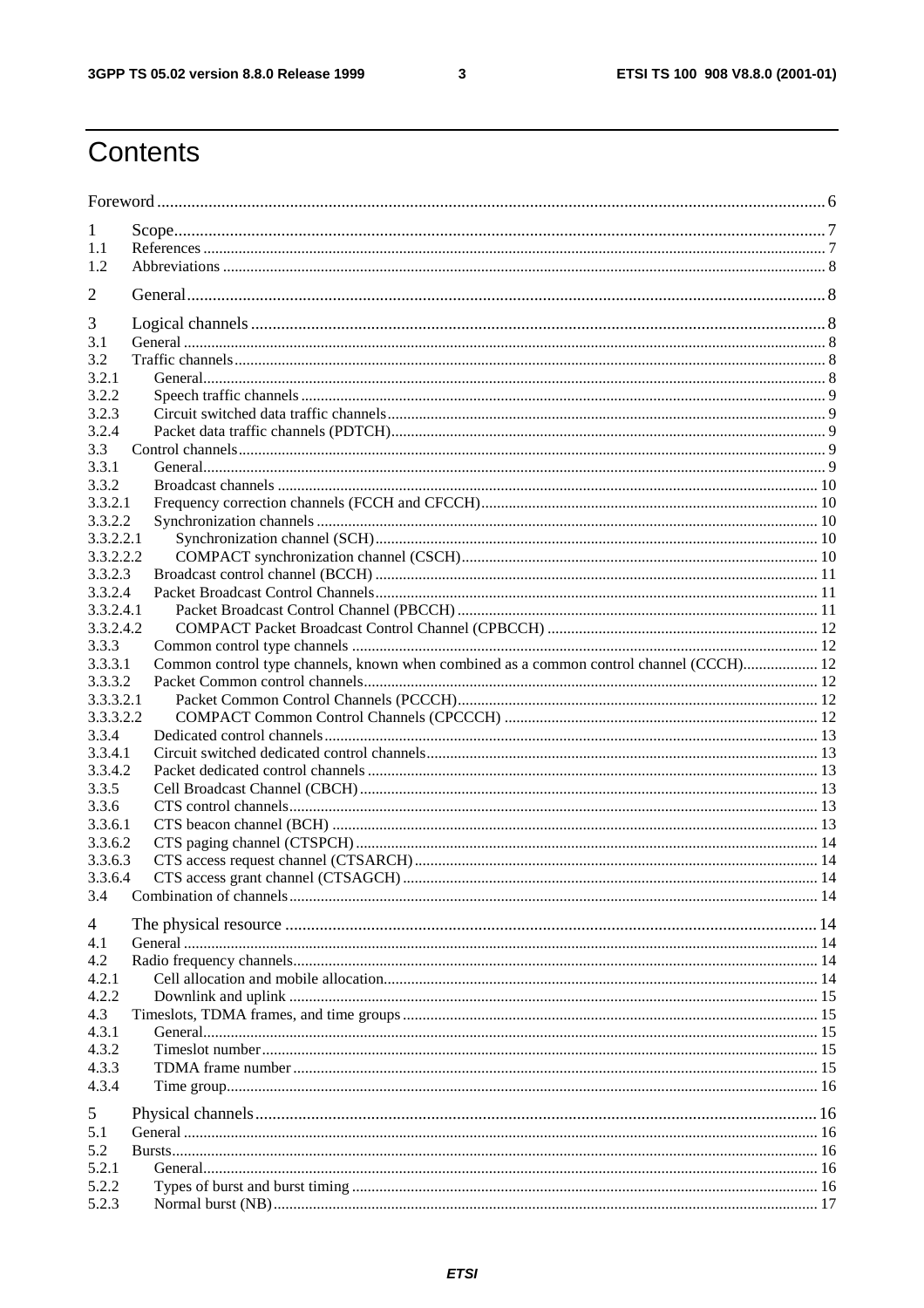$\overline{\mathbf{4}}$ 

| 5.2.4      |                                                                                           |  |
|------------|-------------------------------------------------------------------------------------------|--|
| 5.2.5      |                                                                                           |  |
| 5.2.6      |                                                                                           |  |
| 5.2.7      |                                                                                           |  |
| 5.2.8      |                                                                                           |  |
| 5.3        |                                                                                           |  |
| 5.4        |                                                                                           |  |
| 5.5        |                                                                                           |  |
| 5.6        |                                                                                           |  |
| 5.6.1      |                                                                                           |  |
| 5.6.2      |                                                                                           |  |
| 5.6.3      |                                                                                           |  |
|            |                                                                                           |  |
| 6          |                                                                                           |  |
| 6.1        |                                                                                           |  |
| 6.2        |                                                                                           |  |
| 6.2.1      |                                                                                           |  |
| 6.2.2      |                                                                                           |  |
| 6.2.3      |                                                                                           |  |
| 6.2.4      |                                                                                           |  |
| 6.2.5      |                                                                                           |  |
| 6.2.6      |                                                                                           |  |
| 6.3        |                                                                                           |  |
| 6.3.1      |                                                                                           |  |
| 6.3.1.1    |                                                                                           |  |
| 6.3.1.2    |                                                                                           |  |
| 6.3.1.3    |                                                                                           |  |
| 6.3.1.4    |                                                                                           |  |
| 6.3.2      |                                                                                           |  |
| 6.3.2.1    |                                                                                           |  |
| 6.3.2.2    |                                                                                           |  |
| 6.3.2.2.1  |                                                                                           |  |
| 6.3.2.2.2  |                                                                                           |  |
| 6.3.2.2.3  |                                                                                           |  |
| 6.3.2.2.3a |                                                                                           |  |
| 6.3.2.3    |                                                                                           |  |
| 6.3.2.3.1  |                                                                                           |  |
| 6.3.2.3.2  |                                                                                           |  |
| 6.3.2.3.3  |                                                                                           |  |
| 6.3.2.3.3a |                                                                                           |  |
| 6.3.2.3.4  |                                                                                           |  |
| 6.3.2.3.4a |                                                                                           |  |
| 6.3.2.4    |                                                                                           |  |
| 6.3.2.4a   |                                                                                           |  |
| 6.3.3      |                                                                                           |  |
| 6.3.3.1    |                                                                                           |  |
| 6.3.3.2    |                                                                                           |  |
| 6.4        |                                                                                           |  |
| 6.4.1      |                                                                                           |  |
| 6.4.2      |                                                                                           |  |
| 6.4.2.1    |                                                                                           |  |
| 6.4.2.2    |                                                                                           |  |
| 6.4.2.3    |                                                                                           |  |
| 6.5        |                                                                                           |  |
| 6.5.1      |                                                                                           |  |
| 6.5.2      |                                                                                           |  |
| 6.5.3      |                                                                                           |  |
| 6.5.4      |                                                                                           |  |
| 6.5.5      |                                                                                           |  |
| 6.5.6      | Determination of PCCCH_GROUP and PAGING_GROUP for MS in GPRS attached mode 40             |  |
| 6.5.7      | Determination of CTS_PAGING_GROUP and specific paging 52-multiframe for MS in CTS mode 41 |  |
|            |                                                                                           |  |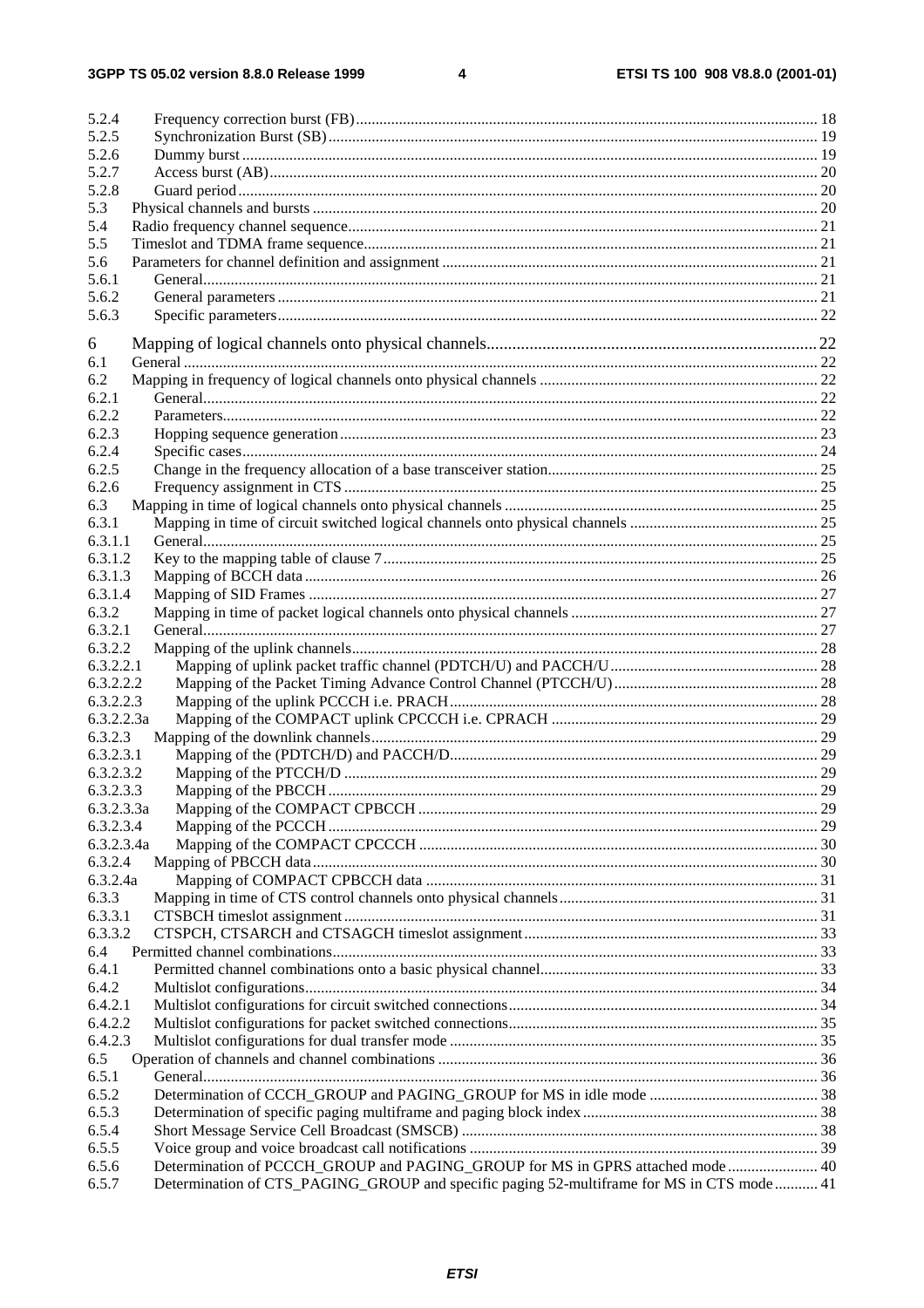|                    | <b>Annex A (normative):</b>   |                                                                                              |  |
|--------------------|-------------------------------|----------------------------------------------------------------------------------------------|--|
| A.1                |                               |                                                                                              |  |
| A.2                |                               |                                                                                              |  |
| A.2.1              |                               |                                                                                              |  |
| A.2.1.1            |                               |                                                                                              |  |
| A.2.1.2            |                               |                                                                                              |  |
| A.2.1.3            |                               | A dummy burst with (BN61, BN62, BN86) mapped from the TSC bits of normal bursts according to |  |
|                    |                               |                                                                                              |  |
| A.2.1.4            |                               |                                                                                              |  |
| A.2.2              |                               |                                                                                              |  |
| A.2.2.1<br>A.2.2.2 |                               |                                                                                              |  |
| A.2.3              |                               |                                                                                              |  |
| A.2.4              |                               |                                                                                              |  |
| A.2.5              |                               |                                                                                              |  |
| A.3                |                               |                                                                                              |  |
|                    | <b>Annex B (normative):</b>   |                                                                                              |  |
| B.1                |                               |                                                                                              |  |
| B.2                |                               |                                                                                              |  |
| B.3                |                               |                                                                                              |  |
|                    | <b>Annex C</b> (informative): |                                                                                              |  |
|                    | <b>Annex D</b> (informative): |                                                                                              |  |
|                    | <b>Annex E</b> (informative): |                                                                                              |  |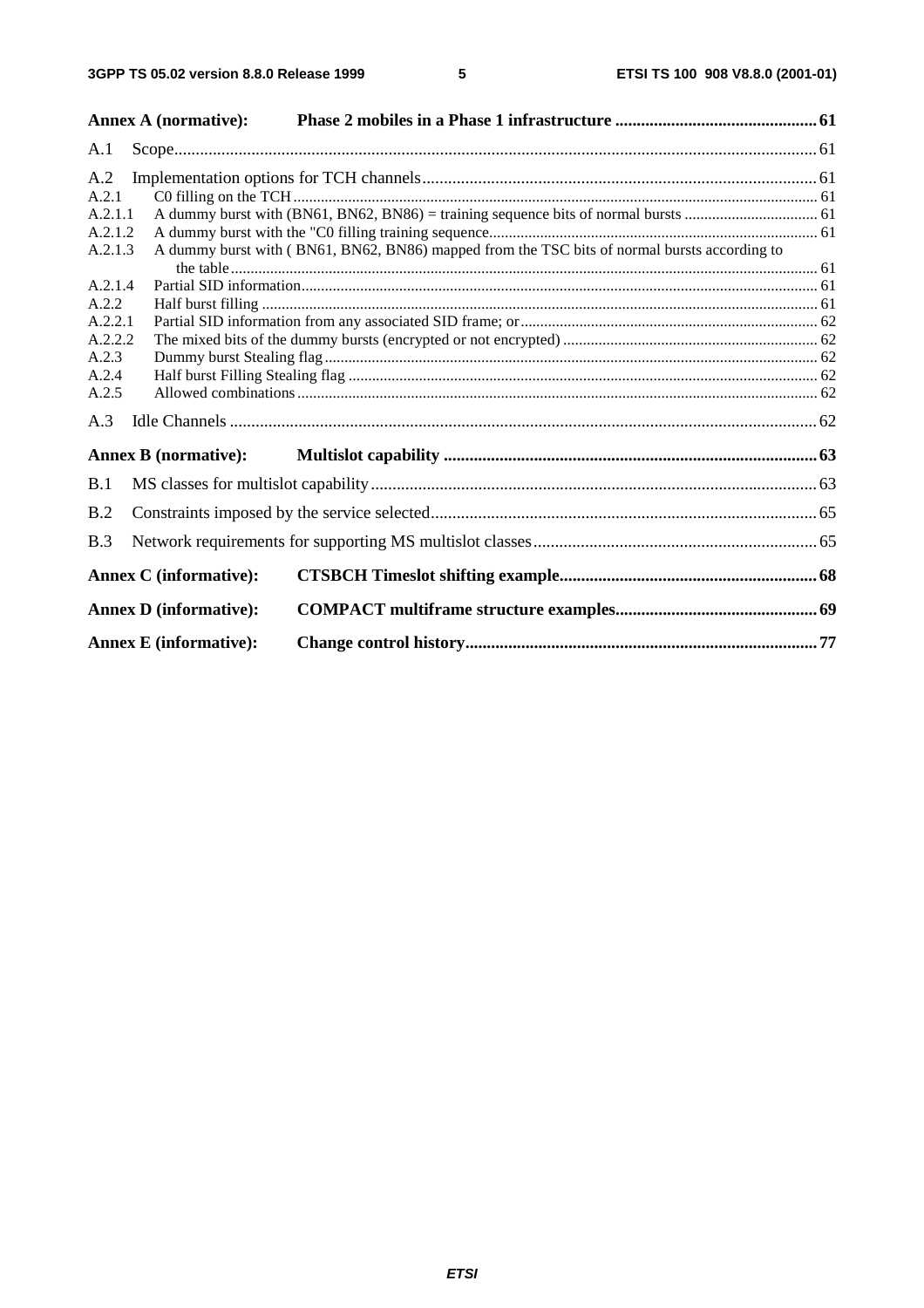# Foreword

This Technical Specification has been produced by the 3<sup>rd</sup> Generation Partnership Project (3GPP).

The contents of the present document are subject to continuing work within the TSG and may change following formal TSG approval. Should the TSG modify the contents of the present document, it will be re-released by the TSG with an identifying change of release date and an increase in version number as follows:

Version x.y.z

where:

- x the first digit:
	- 1 presented to TSG for information;
	- 2 presented to TSG for approval;
	- 3 or greater indicates TSG approved document under change control.
- y the second digit is incremented for all changes of substance, i.e. technical enhancements, corrections, updates, etc.
- z the third digit is incremented when editorial only changes have been incorporated in the document.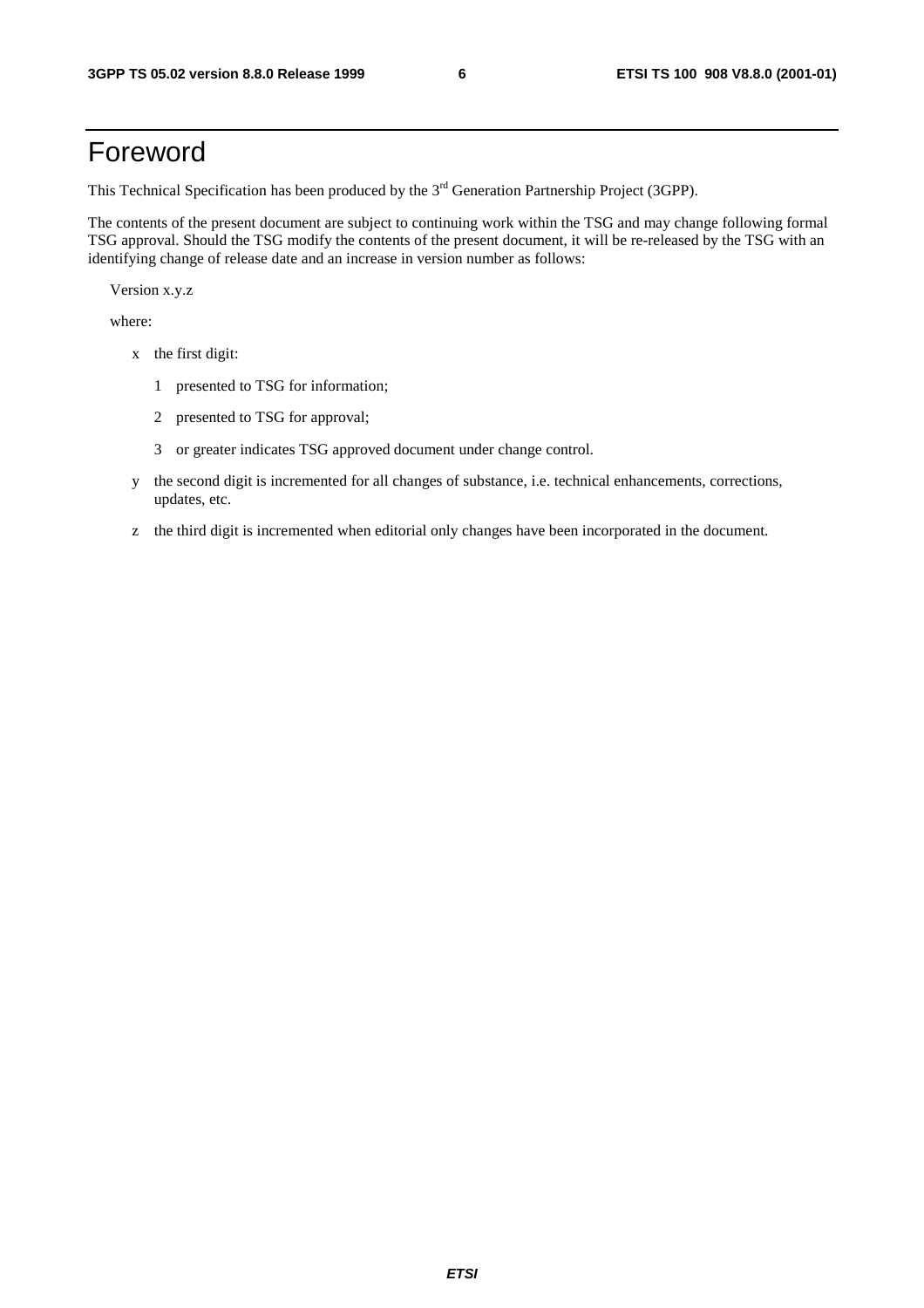# 1 Scope

The present document defines the physical channels of the radio sub-system required to support the logical channels. It includes a description of the logical channels and the definition of frequency hopping, TDMA frames, timeslots and bursts.

# 1.1 References

The following documents contain provisions which, through reference in this text, constitute provisions of the present document.

- References are either specific (identified by date of publication, edition number, version number, etc.) or non-specific.
- For a specific reference, subsequent revisions do not apply.
- For a non-specific reference, the latest version applies. In the case of a reference to a 3GPP document (including a GSM document), a non-specific reference implicitly refers to the latest version of that document *in the same Release as the present document*.
- [1] 3GPP TR 01.04: "Digital cellular telecommunications system (Phase 2+); Abbreviations and acronyms".
- [2] 3GPP TS 03.03: "Digital cellular telecommunications system (Phase 2+); Numbering, addressing and identification".
- [3] 3GPP TS 04.03: "Digital cellular telecommunications system (Phase 2+); Mobile Station Base Station System (MS - BSS) interface Channel structures and access capabilities".
- [4] 3GPP TS 04.06: "Digital cellular telecommunications system (Phase 2+); Mobile Station Base Station System (MS - BSS) interface Data Link (DL) layer specification".
- [5] 3GPP TS 04.08: "Digital cellular telecommunications system (Phase 2+); Mobile radio interface layer 3 specification".
- [6] 3GPP TS 05.03: "Digital cellular telecommunications system (Phase 2+); Channel coding".
- [7] 3GPP TS 05.04: "Digital cellular telecommunications system; Modulation".
- [8] 3GPP TS 05.05: "Digital cellular telecommunications system (Phase 2+); Radio transmission and reception".
- [9] 3GPP TS 05.08: "Digital cellular telecommunications system (Phase 2+); Radio subsystem link control".
- [10] 3GPP TS 05.10: "Digital cellular telecommunications system (Phase 2+); Radio subsystem synchronization".
- [11] 3GPP TS 03.64: "Digital cellular telecommunications system (Phase 2+); General Packet Radio Service (GPRS); Overall description of the GPRS Radio Interface; Stage 2".
- [12] 3GPP TS 04.60: "Digital cellular telecommunications system (Phase 2+); General Packet Radio Service (GPRS); Mobile Station (MS) - Base Station System (BSS interface; Radio Link Control (RLC) and Medium Access Control (MAC) Layer Specification".
- [13] 3GPP TS 03.52: "Digital cellular telecommunications system (Phase 2+); GSM Cordless Telephony System (CTS), Phase 1; Lower layers of the CTS Radio Interface; Stage 2".
- [14] 3GPP TS 04.56: "Digital cellular telecommunications system (Phase 2+); GSM Cordless Telephony System (CTS), Phase 1; CTS radio interface layer 3 specification".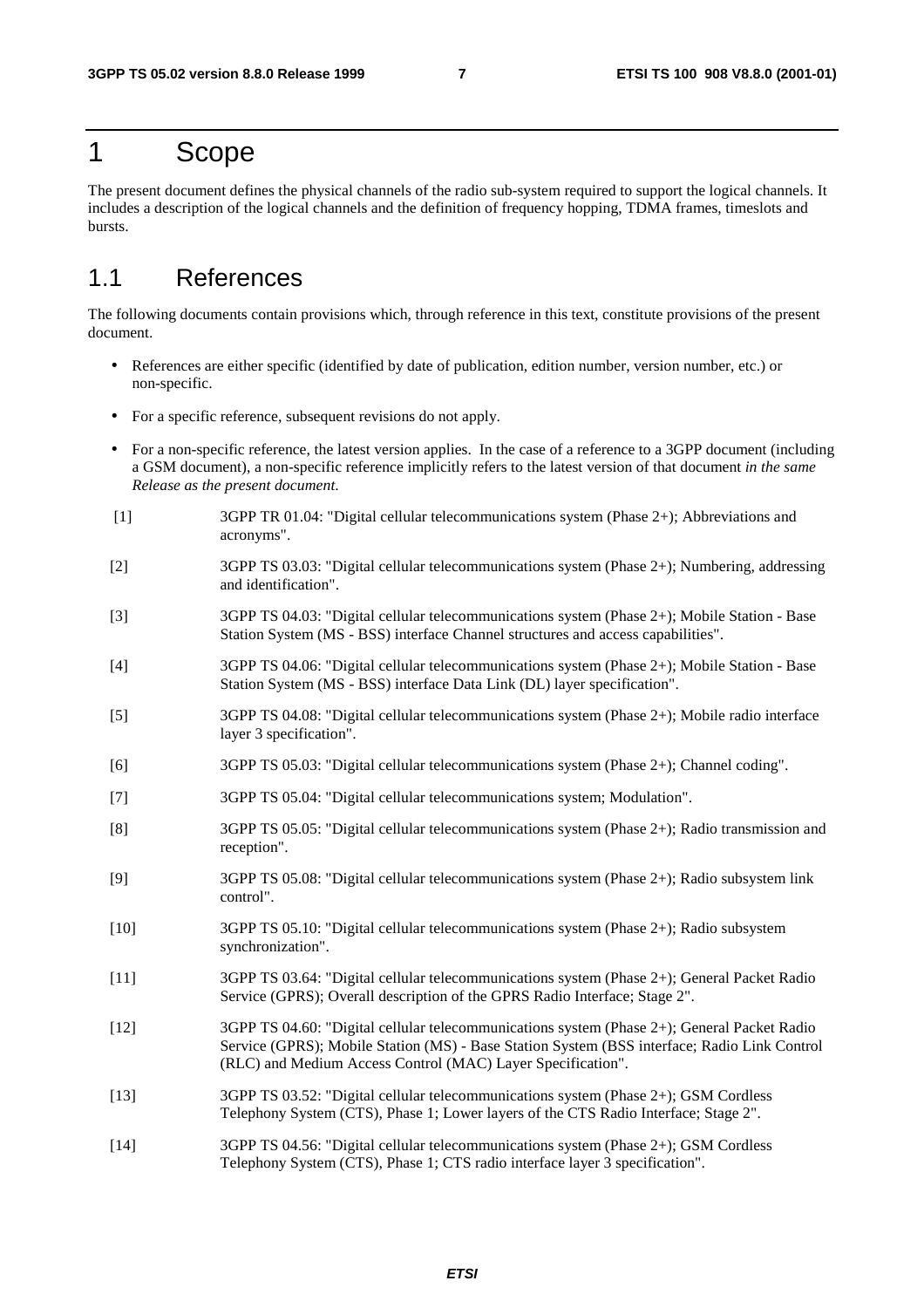[15] 3GPP TS 05.56: "Digital cellular telecommunications system (Phase 2+); GSM Cordless Telephony System (CTS), Phase 1; CTS-FP radio subsystem".

# 1.2 Abbreviations

Abbreviations used in the present document are listed in 3GPP TR 01.04 [1].

# 2 General

The radio subsystem is required to support a certain number of logical channels that can be separated into two categories as defined in 3GPP TS 04.03:

- i) the traffic channels (TCH's);
- ii) the control channels.

More information is given about these logical channels in clause 3 which also defines a number of special channels used by the radio sub-system.

Clause 4 of this document describes the physical resource available to the radio sub-system, clause 5 defines physical channels based on that resource and clause 6 specifies how the logical channels shall be mapped onto physical channels. Figure 1 depicts this process.

# 3 Logical channels

# 3.1 General

This subclause describes the logical channels that are supported by the radio subsystem.

# 3.2 Traffic channels

### 3.2.1 General

Traffic channels (TCH's) are intended to carry either encoded speech or user data in circuit switched mode. Two general forms of traffic channel are defined:

- i) Full rate traffic channel (TCH/F). This channel carries information at a gross rate of 22,8 kbit/s.
- ii) Half rate traffic channel (TCH/H). This channel carries information at a gross rate of 11,4 kbit/s.
- iii) Enhanced circuit switched full rate traffic channel (E-TCH/F). This channel carries information at a gross rate of 69,6 kbit/s including the stealing symbols.

Packet data traffic channels (PDTCH's) are intended to carry user data in packet switched mode. For the purpose of this EN, any reference to traffic channel does not apply to PDTCH unless explicitly stated.

All traffic channels are bi-directional unless otherwise stated. Unidirectional downlink full rate channels, TCH/FD, are defined as the downlink part of the corresponding TCH/F.

Multiple full rate channels can be allocated to the same MS. This is referred to as multislot configurations, which is defined in subclause 6.4.2.1.

Multiple packet data traffic channels can be allocated to the same MS. This is referred to as multislot packet configurations, as defined in subclause 6.4.2.2.

A combination of a half rate traffic channel and a half rate packet data traffic channel on the same basic physical channel can be allocated to the same MS as defined in subclause 6.4.2.3.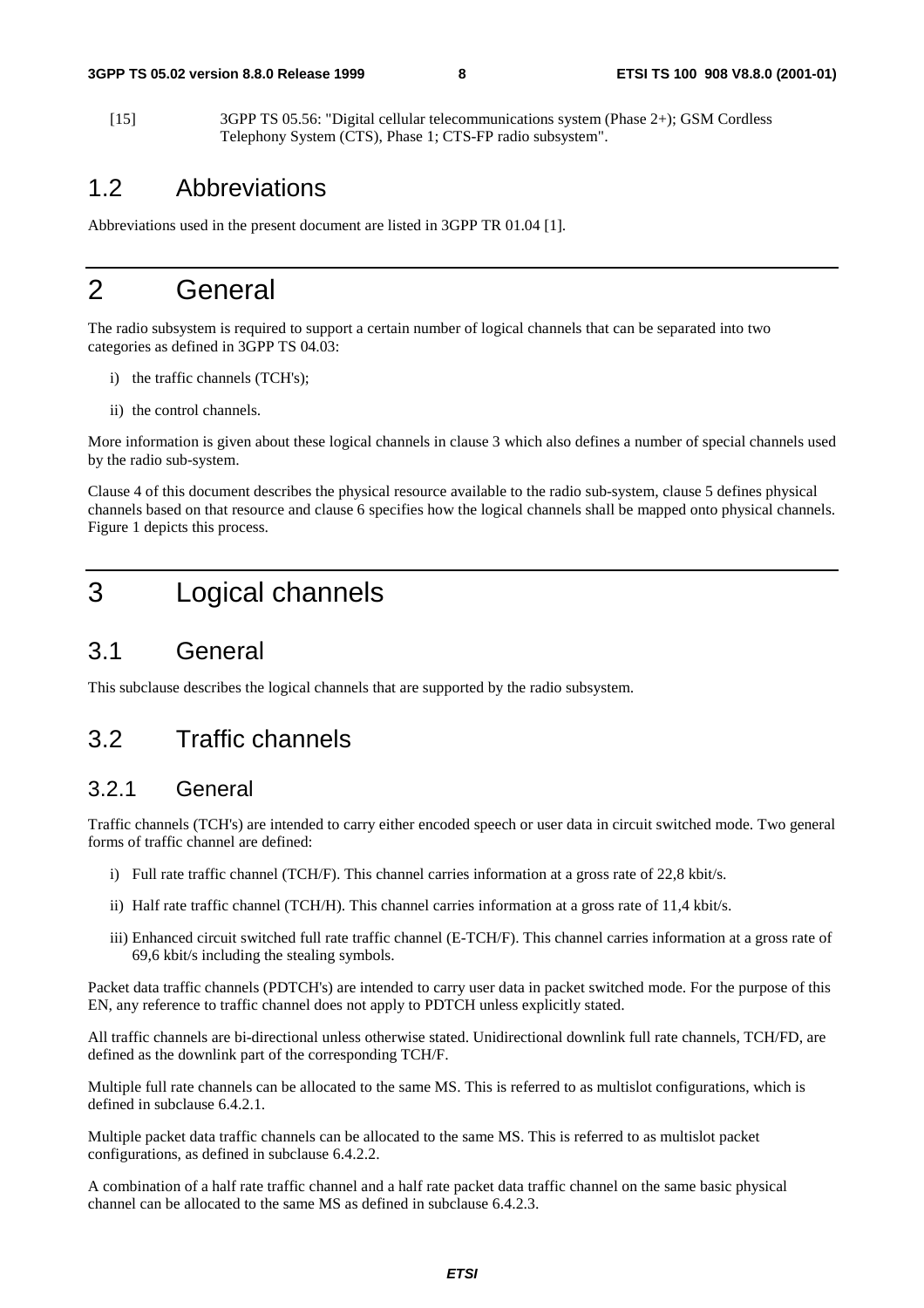A combination of a traffic channel and one or more full rate packet data traffic channels can be allocated to the same MS.

The specific traffic channels available in the categories of speech and user data are defined in the subclauses following.

### 3.2.2 Speech traffic channels

The following traffic channels are defined to carry encoded speech:

- i) full rate traffic channel for speech (TCH/FS);
- ii) half rate traffic channel for speech (TCH/HS);
- iii) enhanced full rate traffic channel for speech (TCH/EFS);
- iv) adaptive full rate traffic channel for speech (TCH/AFS);
- v) adaptive half rate traffic channel for speech (TCH/AHS).

### 3.2.3 Circuit switched data traffic channels

The following traffic channels are defined to carry user data:

- i) full rate traffic channel for 9,6 kbit/s user data (TCH/F9.6);
- ii) full rate traffic channel for 4,8 kbit/s user data (TCH/F4.8);
- iii) half rate traffic channel for 4,8 kbit/s user data (TCH/H4.8);
- iv) half rate traffic channel for  $\leq 2.4$  kbit/s user data (TCH/H2.4);
- v) full rate traffic channel for  $\leq 2.4$  kbit/s user data (TCH/F2.4):
- vi) full rate traffic channel for 14,4 kbit/s user data (TCH/F14.4);
- vii) enhanced circuit switched full rate traffic channel for 28,8 kbit/s user data (E-TCH/F28.8);
- viii) enhanced circuit switched full rate traffic channel for 32,0 kbit/s user data (E-TCH/F32.0);
- ix) enhanced circuit switched full rate traffic channel for 43.2 kbit/s user data (E-TCH/F43.2).

# 3.2.4 Packet data traffic channels (PDTCH)

A PDTCH/F corresponds to the resource allocated to a single MS on one physical channel for user data transmission. Due to the dynamic multiplexing onto the same physical channel of different logical channels (see subclause 6.3.2), a PDTCH/F using GMSK modulation carries information at an instantaneous bit rate ranging from 0 to 22,8 kbit/s. A PDTCH/F using 8PSK modulation carries information (including stealing symbols) at an instantaneous bit rate ranging from 0 to 69,6 kbit/s.

A PDTCH/H corresponds to the resource allocated to a single MS on half a physical channel for user data transmission. The maximum instantaneous bit rate for a PDTCH/H is half that for a PDTCH/F.

All packet data traffic channels are uni-directional, either uplink (PDTCH/U), for a mobile originated packet transfer or downlink (PDTCH/D) for a mobile terminated packet transfer.

# 3.3 Control channels

### 3.3.1 General

Control channels are intended to carry signalling or synchronization data. Four categories of control channel are defined: broadcast, common, dedicated and CTS control channels. Specific channels within these categories are defined in the subclauses following.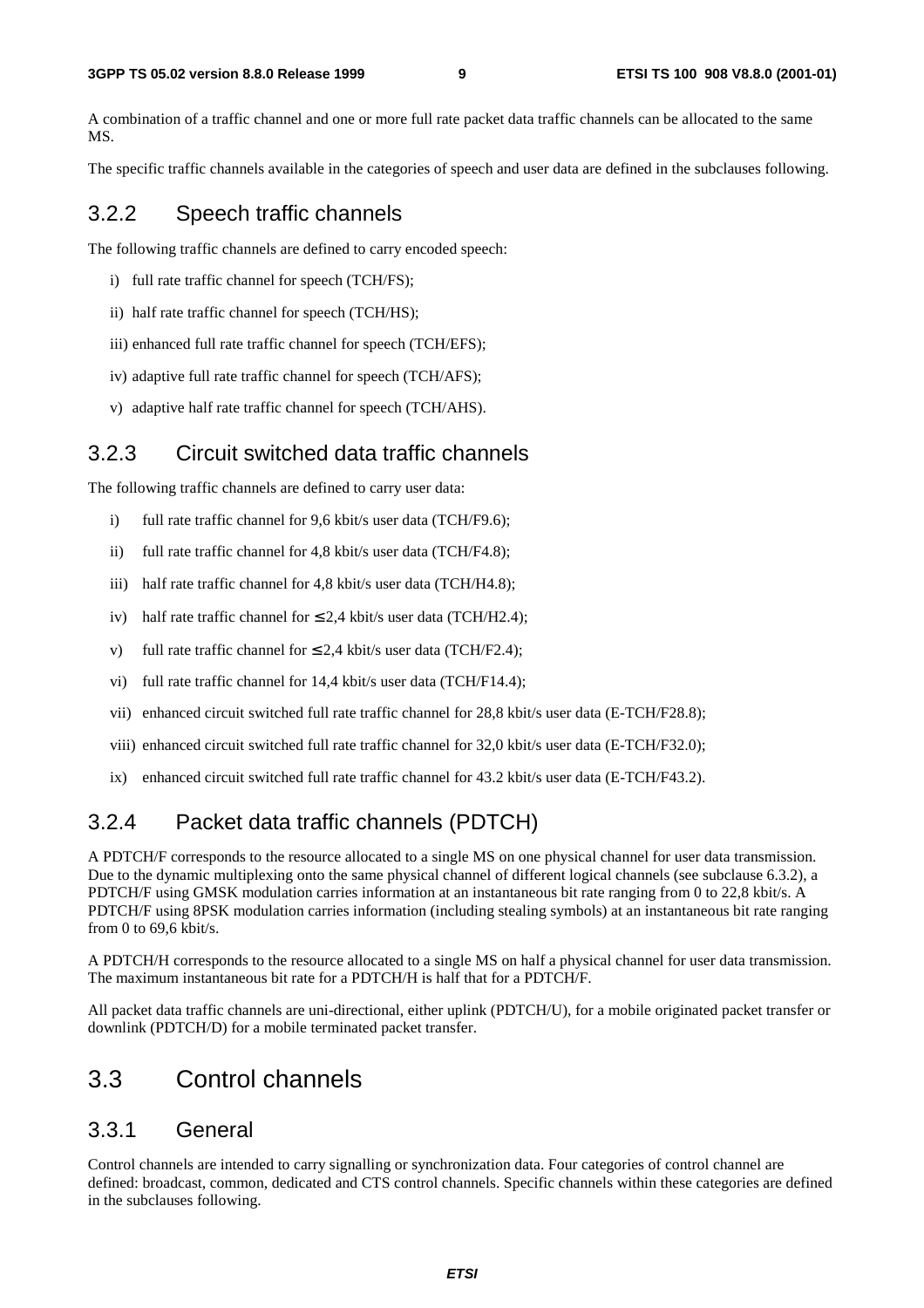# 3.3.2 Broadcast channels

### 3.3.2.1 Frequency correction channels (FCCH and CFCCH)

The frequency correction channel carries information for frequency correction of the mobile station. It is required only for the operation of the radio sub-system. Different mapping is used for FCCH and COMPACT CFCCH (see clause 7).

### 3.3.2.2 Synchronization channels

The synchronization channel carries information for frame synchronization of the mobile station and identification of a base transceiver station. It is required only for the operation of the radio sub-system. Different channels are used for SCH and COMPACT CSCH.

### 3.3.2.2.1 Synchronization channel (SCH)

Specifically the synchronization channel (SCH) shall contain two encoded parameters:

- a) Base transceiver station identity code (BSIC): 6 bits (before channel coding) consists of 3 bits of PLMN colour code with range 0 to 7 and 3 bits of BS colour code with range 0 to 7 as defined in 3GPP TS 03.03.
- b) Reduced TDMA frame number (RFN): 19 bits (before channel coding)  $=$

T1 (11 bits) range 0 to 2047 = FN div (26 x 51) T2 (5 bits) range 0 to  $25 = FN$  mod 26 T3 ' (3 bits) range 0 to 4 =  $(T3 - 1)$  div 10 where T3 (6 bits) range 0 to 50 = FN mod 51 and

 $FN = TDMA$  frame number as defined in subclause 4.3.3.

3GPP TS 04.06 and 3GPP TS 04.08 specify the precise bit ordering, 3GPP TS 05.03 the channel coding of the above parameters and 3GPP TS 05.10 defines how the TDMA frame number can be calculated from T1, T2, and T3'.

### 3.3.2.2.2 COMPACT synchronization channel (CSCH)

The COMPACT packet synchronization channel CSCH shall contain two encoded parameters:

- a) Base transceiver station identity code (BSIC): 6 bits (before channel coding) consists of 3 bits of PLMN colour code with range 0 to 7 and 3 bits BS colour code with range 0 to 7 as defined in 3GPP TS 03.03.
- b) Reduced TDMA frame number (RFN): 19 bits (before channel coding) =

R1 (10 bits) range 0 to 1023 = FN div  $(51 \times 52)$ R2 (6 bits) range 0 to 50 = (FN div 52) mod 51  $TG(2 \text{ bits})$  range 0 to 3 Reserved (1 bit)

where

 $FN = TDMA$  frame number as defined in subclause 4.3.3

and

 $TG = time$  group as defined in subclause 4.3.4.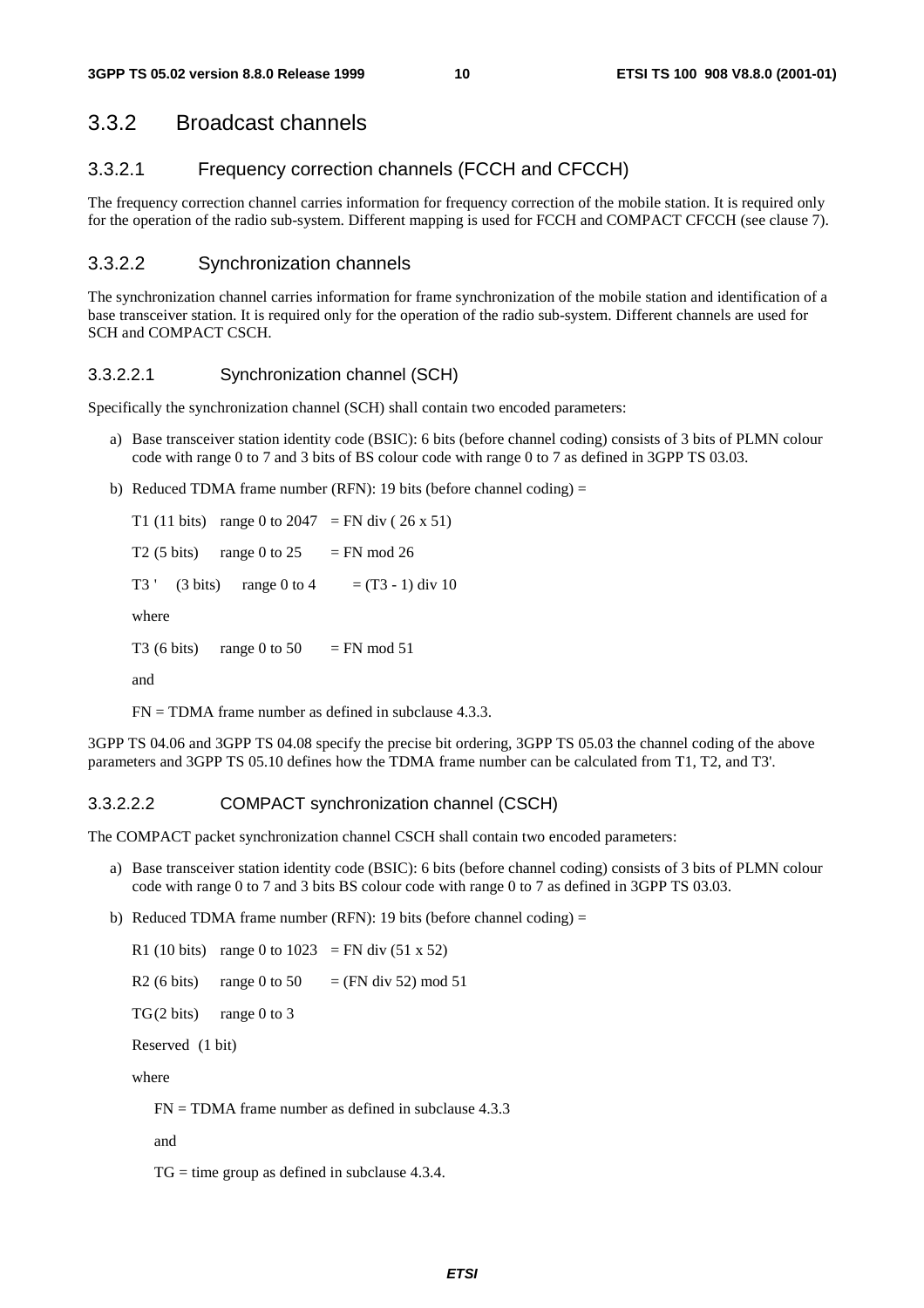3GPP TS 04.06 and 3GPP TS 04.08 specify the precise bit ordering, 3GPP TS 05.03 the channel coding of the above parameters and 3GPP TS 05.10 defines how the TDMA frame number can be calculated from R1 and R2.

#### 3.3.2.3 Broadcast control channel (BCCH)

The broadcast control channel broadcasts general information on a base transceiver station per base transceiver station basis. Of the many parameters contained in the BCCH, the use of the following parameters, as defined in 3GPP TS 04.08 are referred to in subclause 6.5:

a) CCCH CONF which indicates the organization of the common control channels:

From this parameter, the number of common control channels (BS\_CC\_CHANS) and whether or not CCCH or SDCCH are combined (BS\_CCCH\_SDCCH\_COMB = true or false) are derived as follows:

| CCCH CONF | BS CC CHANS | BS CCCH SDCCH COMB |
|-----------|-------------|--------------------|
| 000       |             | false              |
| 001       | 1           | true               |
| 010       | 2           | false              |
| 100       | 3           | false              |
| 110       | 4           | false              |

b) BS\_AG\_BLKS\_RES which indicates the number of blocks on each common control channel reserved for access grant messages:

3 bits (before channel coding) range 0 to 7.

c) BS\_PA\_MFRMS which indicates the number of 51-multiframes between transmission of paging messages to mobiles of the same paging group:

3 bits (before channel coding) range 2 to 9.

d) support of GPRS

The BCCH shall indicate whether or not packet switched traffic is supported. If packet switched traffic is supported and if the PBCCH exists, then the BCCH shall broadcast the position of the packet data channel (PDCH), as defined in subclause 6.3.2.1, carrying the PBCCH.

#### 3.3.2.4 Packet Broadcast Control Channels

#### 3.3.2.4.1 Packet Broadcast Control Channel (PBCCH)

The PBCCH broadcasts parameters used by the MS to access the network for packet transmission operation. In addition to those parameters the PBCCH reproduces the information transmitted on the BCCH to allow circuit switched operation, such that a MS in GPRS attached mode monitors the PBCCH only, if it exists. The existence of the PBCCH in the cell is indicated on the BCCH. In the absence of PBCCH, the BCCH shall be used to broadcast information for packet operation.

Of the many parameters contained in the PBCCH, the use of the following parameters, as defined in 3GPP TS 04.60 are referred to in subclauses 6.5 and 6.3.2:

- a) BS\_PBCCH\_BLKS (1,...,4) indicates the number of blocks allocated to the PBCCH in the multiframe (see subclause 6.3.2.3.3).
- b) BS PCC CHANS indicates the number of physical channels carrying PCCCHs including the physical channel carrying the PBCCH
- c) BS\_PAG\_BLKS\_RES indicates the number of blocks on each PDCH carrying PCCCH per multiframe where neither PPCH nor PBCCH should appear (see subclause 6.3.2.3.4).
- d) BS\_PRACH\_BLKS indicates the number of blocks reserved in a fixed way to the PRACH channel on any PDCH carrying PCCCH (see subclause 6.3.2.2.3).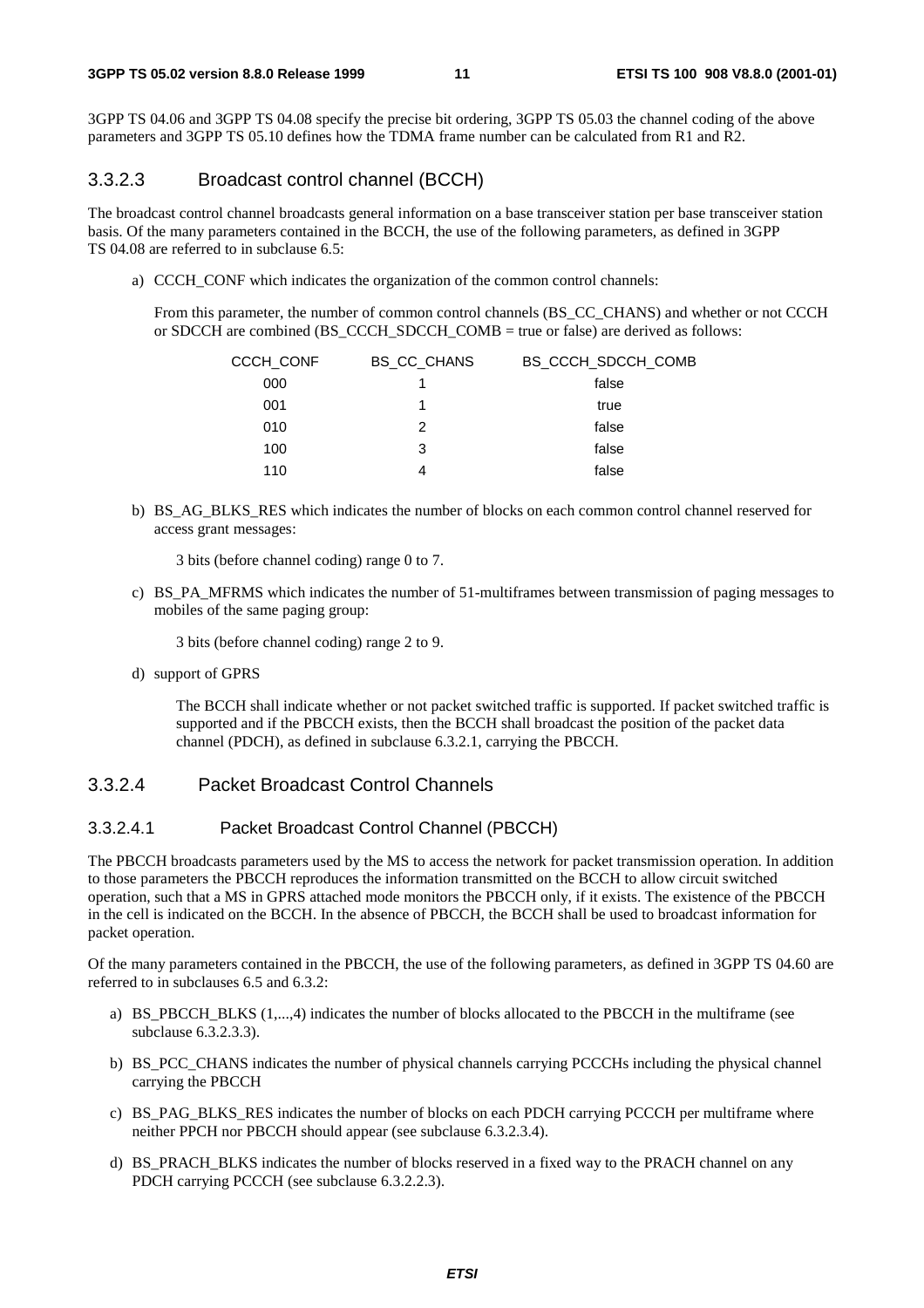#### 3.3.2.4.2 COMPACT Packet Broadcast Control Channel (CPBCCH)

The CPBCCH is a stand-alone packet control channel for COMPACT. The CPBCCH broadcasts parameters used by the MS to access the network for packet transmission operation.

Of the many parameters contained in the CPBCCH, the use of the following parameters, as defined in 3GPP TS 04.60 are referred to in subclauses 6.5 and 6.3.3:

- a) BS\_PBCCH\_BLKS (1,…,4) indicates the number of blocks allocated to the CPBCCH in the multiframe (see subclause 6.3.2.3.3a).
- b) BS\_PCC\_CHANS indicates the number of radio frequency channels per cell carrying CPCCCHs including the radio frequency channel carrying the CPBCCH.
- c) BS\_PAG\_BLKS\_RES indicates the number of blocks on each radio frequency channel carrying CPCCCH per multiframe where neither CPPCH nor CPBCCH should appear (see subclause 6.3.2.3.4a). BS\_PAG\_BLKS\_RES cannot be greater than 8.
- d) BS\_PRACH\_BLKS indicates the number of blocks reserved in a fixed way to the CPRACH channel on any radio frequency channel carrying CPCCCH (see subclause 6.3.2.2.3a).
- e) NIB\_CCCH\_0, NIB\_CCCH\_1, NIB\_CCCH\_2, and NIB\_CCCH\_3 indicate the number of downlink blocks per multiframe designated as idle to protect CPBCCH and CPCCCH blocks for non-serving time groups (see subclause  $6.5.1$ ).
- f) LARGE\_CELL\_OP indicates which type of cell size is used: nominal or large.

#### 3.3.3 Common control type channels

- 3.3.3.1 Common control type channels, known when combined as a common control channel (CCCH)
	- i) Paging channel (PCH): Downlink only, used to page mobiles.
	- ii) Random access channel (RACH): Uplink only, used to request allocation of a SDCCH.
	- iii) Access grant channel (AGCH): Downlink only, used to allocate a SDCCH or directly a TCH.
	- iv) Notification channel (NCH): Downlink only, used to notify mobile stations of voice group and voice broadcast calls.

#### 3.3.3.2 Packet Common control channels

#### 3.3.3.2.1 Packet Common Control Channels (PCCCH)

- i) Packet Paging channel (PPCH): Downlink only, used to page MS.
- ii) Packet Random access channel (PRACH): Uplink only, used to request allocation of one or several PDTCHs (for uplink or downlink direction).
- iii) Packet Access grant channel (PAGCH): Downlink only, used to allocate one or several PDTCH.
- iv) Packet Notification channel (PNCH): Downlink only, used to notify MS of PTM-M call.

If a PCCCH is not allocated, the information for packet switched operation is transmitted on the CCCH. If a PCCCH is allocated, it may transmit information for circuit switched operation.

#### 3.3.3.2.2 COMPACT Common Control Channels (CPCCCH)

- i) Packet Paging channel (CPPCH): Downlink only, used to page MS.
- ii) Packet Random access channel (CPRACH): Uplink only, used to request allocation of one or several PDTCHs (for uplink or downlink direction).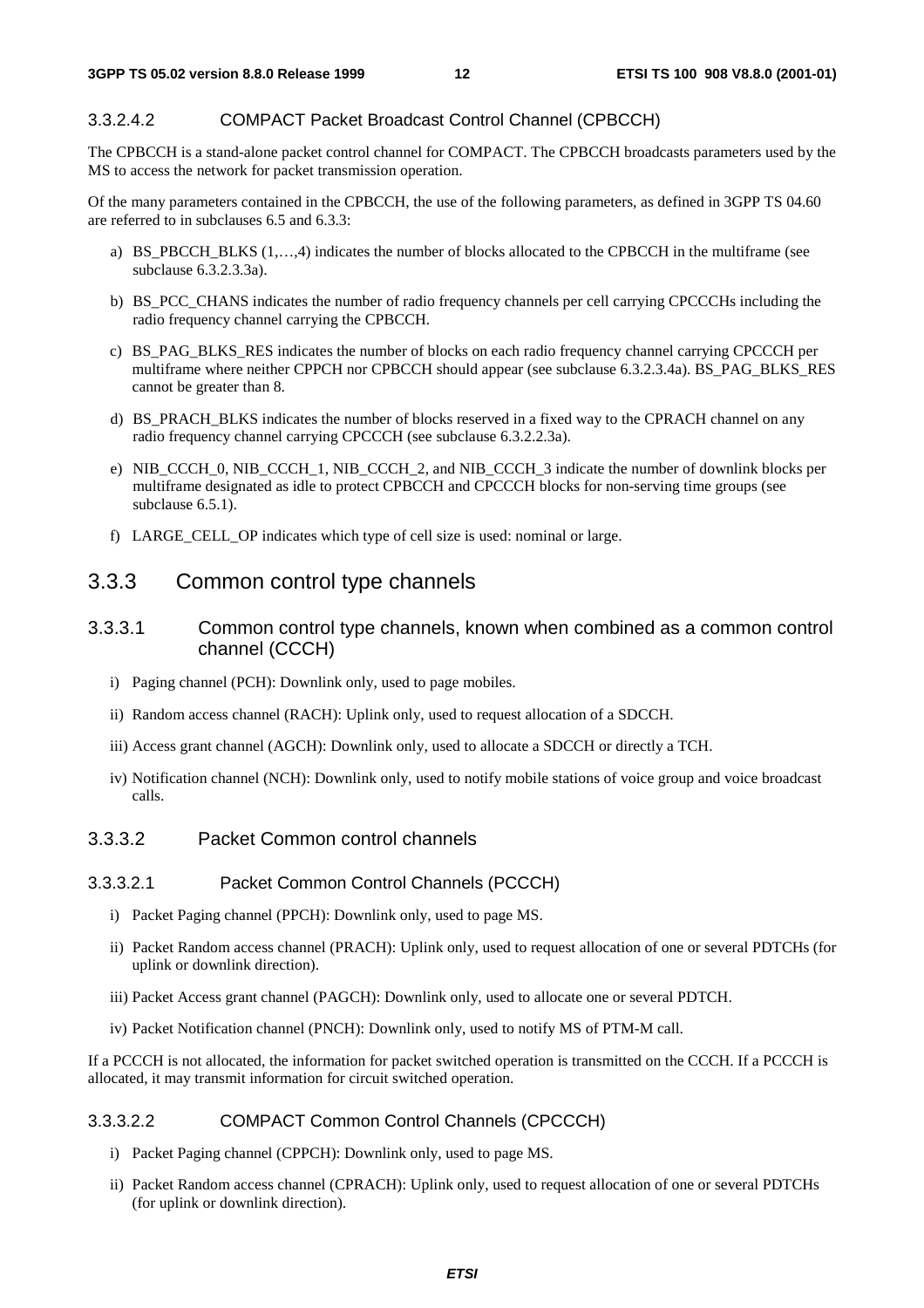iii) Packet Access grant channel (CPAGCH): Downlink only, used to allocate one or several PDTCH.

iv) Packet Notification channel (CPNCH): Downlink only, used to notify MS of PTM-M call.

#### 3.3.4 Dedicated control channels

#### 3.3.4.1 Circuit switched dedicated control channels

- i) Slow, TCH/F or E-TCH/F associated, control channel (SACCH/TF).
- ii) Fast, TCH/F associated, control channel (FACCH/F).
- iii) Slow, TCH/H associated, control channel (SACCH/TH).
- iv) Fast, TCH/H associated, control channel (FACCH/H).
- v) Stand alone dedicated control channel (SDCCH/8).
- vi) Slow, SDCCH/8 associated, control channel (SACCH/C8)
- vii) Stand alone dedicated control channel, combined with CCCH (SDCCH/4).
- viii) Slow, SDCCH/4 associated, control channel (SACCH/C4).
- ix) slow, TCH/F or E-TCH/F associated, control channel for multislot configurations (SACCH/M).
- x) slow, TCH/F associated, control channel for CTS (SACCH/CTS).
- xi) Fast, E-TCH/F associated, control channel (E-FACCH/F).
- xii) Inband, E-TCH/F associated, control channel (E-IACCH/F)

All associated control channels have the same direction (bi-directional or unidirectional) as the channels they are associated to. The unidirectional SACCH/MD is defined as the downlink part of SACCH/M.

#### 3.3.4.2 Packet dedicated control channels

- i) The Packet Associated Control channel (PACCH): The PACCH is bi-directional. For description purposes PACCH/U is used for the uplink and PACCH/D for the downlink.
- ii) Packet Timing advance control channel uplink (PTCCH/U): Used to transmit random access bursts to allow estimation of the timing advance for one MS in packet transfer mode.
- iii) Packet Timing advance control channel downlink (PTCCH/D): Used to transmit timing advance updates for several MS. One PTCCH/D is paired with several PTCCH/U's.

# 3.3.5 Cell Broadcast Channel (CBCH)

The CBCH, downlink only, is used to carry the short message service cell broadcast (SMSCB). The CBCH uses the same physical channel as the SDCCH.

### 3.3.6 CTS control channels

Four types of CTS control channels are defined:

#### 3.3.6.1 CTS beacon channel (BCH)

The BCH is used to provide frequency and synchronization information in the downlink. It is made up of a pair of CTSBCH-SB (Synchronization burst) and CTSBCH-FB (Frequency correction burst).

The CTSBCH-FB carries information for frequency correction of the mobile station. It is required only for the operation of the radio sub-system.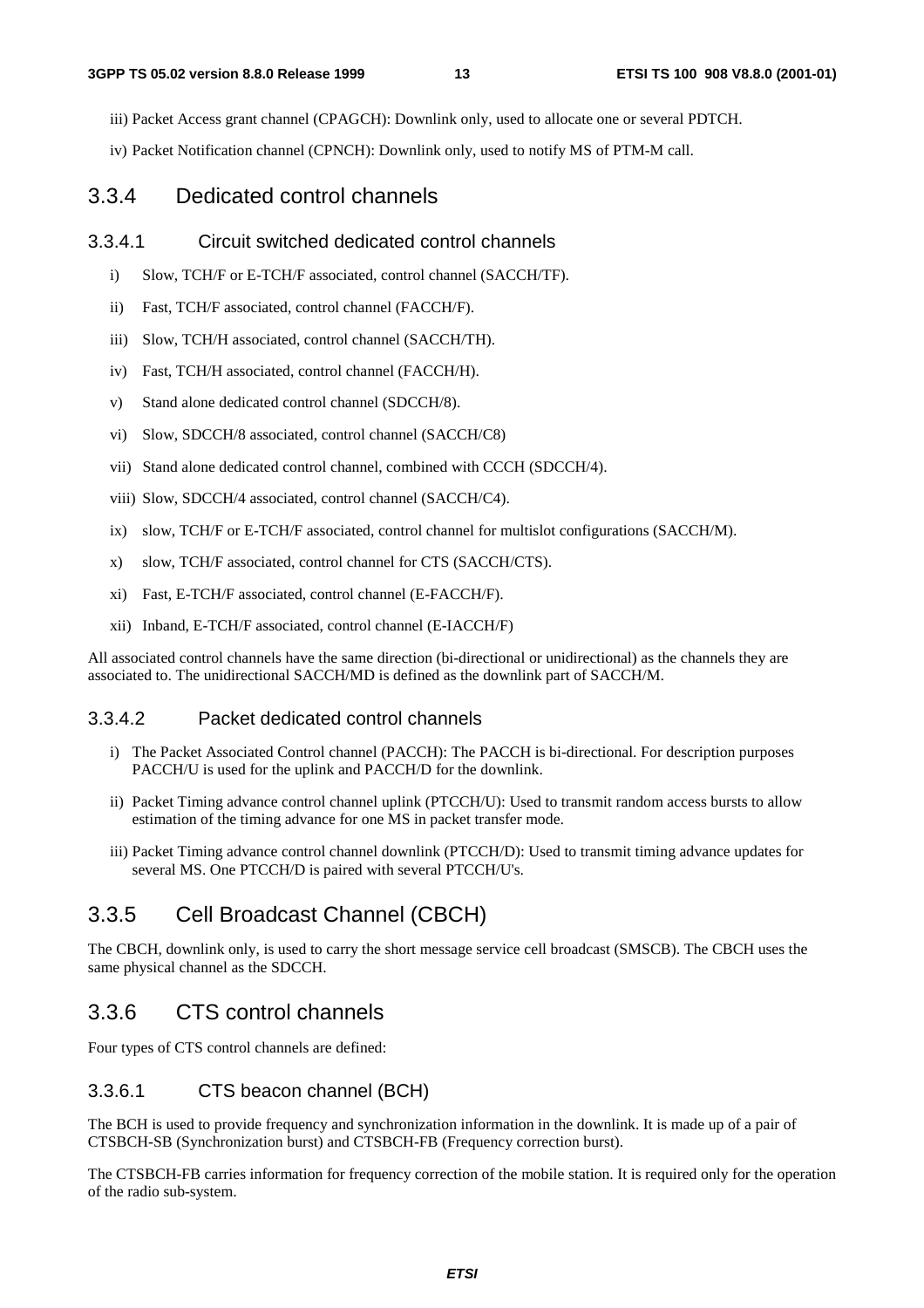The CTSBCH-SB carries signalling information and identification of a CTS-FP. Specifically the CTSBCH-SB shall contain five encoded parameters:

- a) status of the CTS-FP radio resources : 1 bit (before channel coding;
- b) flag indicating the presence of CTSPCH in the next 52-multiframe : 1 bit (before channel coding);
- c) flag indicating whether the CTS-FP is currently performing timeslot shifting on CTSBCH: 1 bit (before channel coding);
- d) CTS control channels (except CTSBCH) timeslot number for the next 52-multiframe (TNC): 3 bits (before channel coding);
- e) CTS-FP beacon identity (FPBI) : 19 bits (before channel coding), as defined in 3GPP TS 03.03.

3GPP TS 04.56 specifies the precise bit ordering and 3GPP TS 05.03 the channel coding of the above parameters.

#### 3.3.6.2 CTS paging channel (CTSPCH)

Downlink only, used to broadcast information for paging.

#### 3.3.6.3 CTS access request channel (CTSARCH)

Uplink only, used to request allocation of a dedicated RR connection.

#### 3.3.6.4 CTS access grant channel (CTSAGCH)

Downlink only, used to grant a dedicated RR connection.

# 3.4 Combination of channels

Only certain combinations of channels are allowed as defined in 3GPP TS 04.03. Subclause 6.4 lists the combinations in relation to basic physical channels.

# 4 The physical resource

# 4.1 General

The physical resource available to the radio sub-system is an allocation of part of the radio spectrum. This resource is partitioned both in frequency and time. Frequency is partitioned by radio frequency channels (RFCHs) divided into bands as defined in 3GPP TS 05.05. Time is partitioned by timeslots, TDMA frames, and (for COMPACT) time groups and 52-multiframe number as defined in subclause 4.3 of this EN.

# 4.2 Radio frequency channels

# 4.2.1 Cell allocation and mobile allocation

3GPP TS 05.05 defines radio frequency channels (RFCHs), and allocates numbers to all the radio frequency channels available to the system. Each cell is allocated a subset of these channels, defined as the cell allocation (CA). One radio frequency channel of the cell allocation shall be used to carry synchronization information and the BCCH, this shall be known as BCCH carrier. The subset of the cell allocation, allocated to a particular mobile, shall be known as the mobile allocation (MA).

For COMPACT, one radio frequency channel of the cell allocation shall be used to carry synchronization information and the CPBCCH, this shall be known as the primary COMPACT carrier. All other radio frequency channels of the cell allocation shall be known as secondary COMPACT carriers.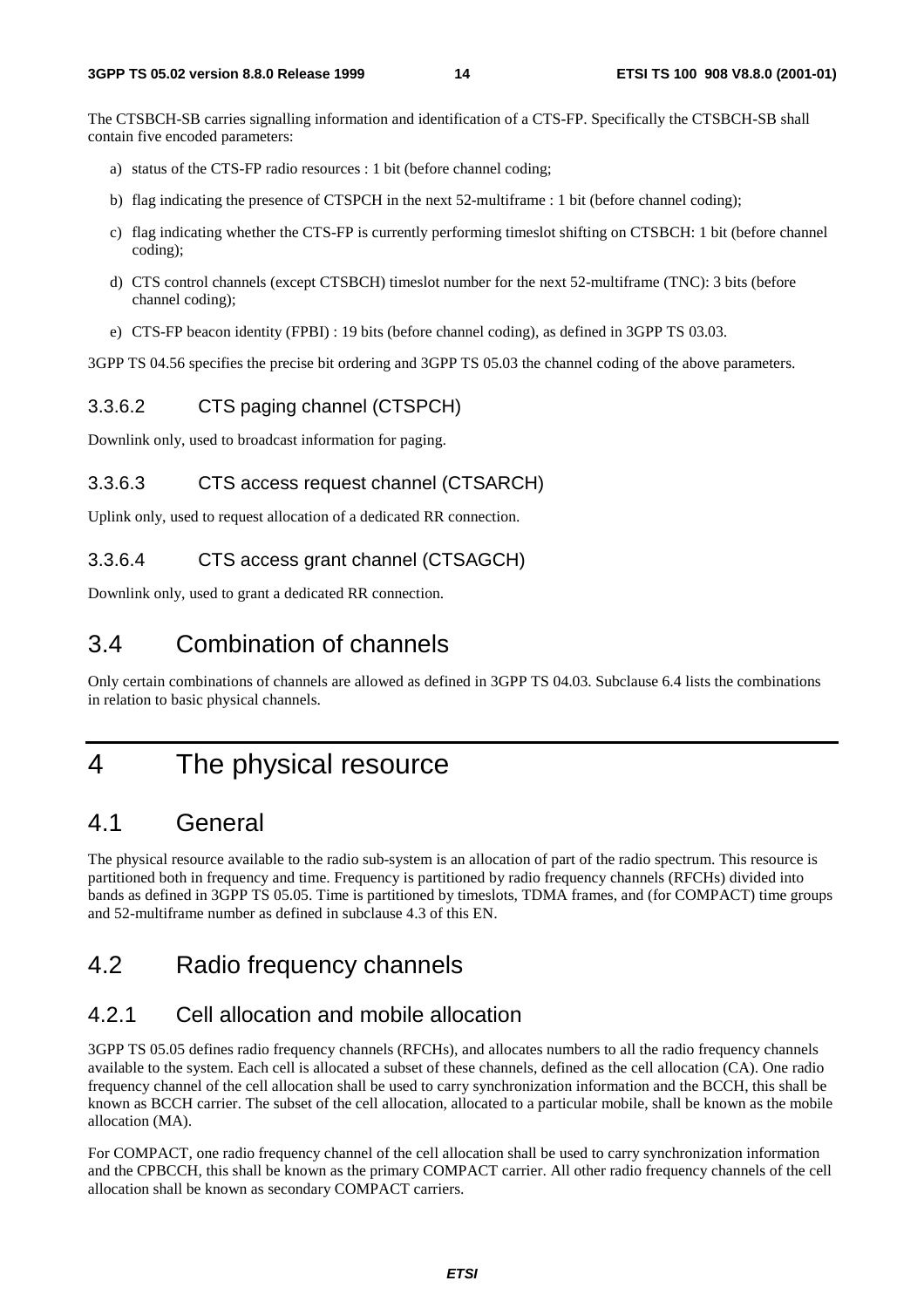# 4.2.2 Downlink and uplink

The downlink comprises radio frequency channels used in the base transceiver station to Mobile Station direction.

The uplink comprises radio frequency channels used in the mobile station to base transceiver station direction.

# 4.3 Timeslots, TDMA frames, and time groups

# 4.3.1 General

A timeslot shall have a duration of 3/5 200 seconds ( $\approx$  577 µs). Eight timeslots shall form a TDMA frame ( $\approx$  4,62 ms in duration).

At the base transceiver station the TDMA frames on all of the radio frequency channels in the downlink shall be aligned. The same shall apply to the uplink (see 3GPP TS 05.10).

At the base transceiver station the start of a TDMA frame on the uplink is delayed by the fixed period of 3 timeslots from the start of the TDMA frame on the downlink (see figure 2).

At the mobile station this delay will be variable to allow adjustment for signal propagation delay. The process of adjusting this advance is known as adaptive frame alignment and is detailed in 3GPP TS 05.10.

The staggering of TDMA frames used in the downlink and uplink is in order to allow the same timeslot number to be used in the downlink and uplink whilst avoiding the requirement for the mobile station to transmit and receive simultaneously. The period includes time for adaptive frame alignment, transceiver tuning and receive/transmit switching (see figure 4).

# 4.3.2 Timeslot number

The timeslots within a TDMA frame shall be numbered from 0 to 7 and a particular timeslot shall be referred to by its timeslot number (TN).

# 4.3.3 TDMA frame number

TDMA frames shall be numbered by a frame number (FN). The frame number shall be cyclic and shall have a range of 0 to FN\_MAX where FN\_MAX =  $(26 \times 51 \times 2048)$  -1 = 2715647 as defined in 3GPP TS 05.10. For COMPACT, FN\_MAX =  $(52 \times 51 \times 1024)$  -1 = 2715647. The frame number shall be incremented at the end of each TDMA frame.

The complete cycle of TDMA frame numbers from 0 to FN\_MAX is defined as a hyperframe. A hyperframe consists of 2048 superframes where a superframe is defined as 26 x 51 TDMA frames. For COMPACT, a hyperframe consists of 1024 superframes where a superframe is defined as 52 x 51 TDMA frames. A 26-multiframe, comprising 26 TDMA frames, is used to support traffic and associated control channels and a 51- multiframe, comprising 51 TDMA frames, is used to support broadcast, common control and stand alone dedicated control (and their associated control) channels. Hence a superframe may be considered as 51 traffic/associated control multiframes or 26 broadcast/common control multiframes. A 52-multiframe, comprising two 26-multiframes, is used to support packet data traffic and control channels.

The need for a hyperframe of a substantially longer period than a superframe arises from the requirements of the encryption process which uses FN as an input parameter.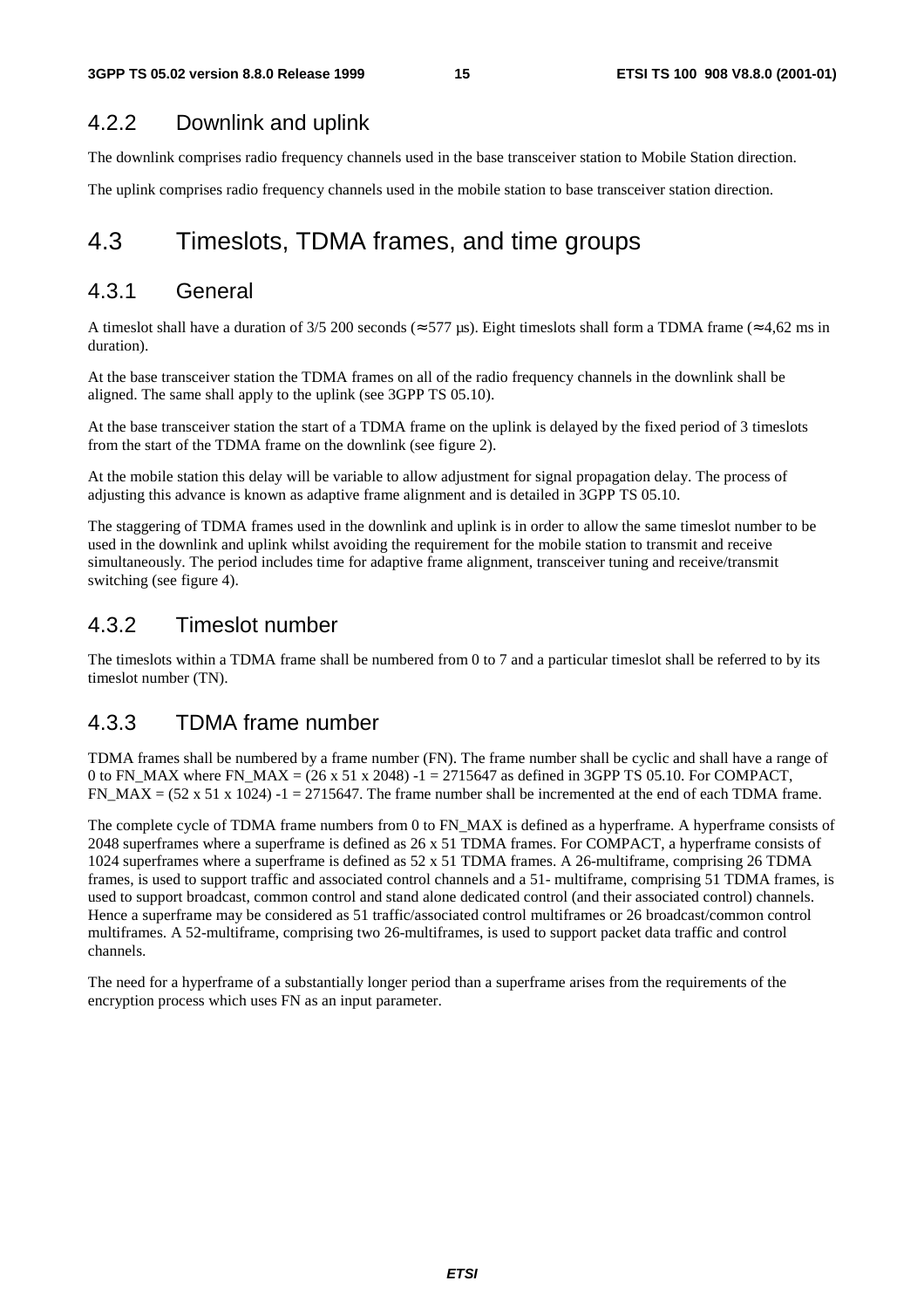# 4.3.4 Time group

Used for COMPACT, time groups shall be numbered from 0 to 3 and a particular time group shall be referred to by its time group number (TG) (see subclause 3.3.2.2.2). At block B0 and frame number (FN) mod 208 = 0, time group numbers (TG) are associated with timeslot numbers (TN) as follows:

| TG | <b>TN</b> |
|----|-----------|
|    |           |
|    |           |
|    |           |
|    |           |

For COMPACT, a cell is assigned one time group number (TG) on a primary COMPACT carrier. This is known as the serving time group. Other cells may be assigned other time groups on the same carrier.

# 5 Physical channels

# 5.1 General

A physical channel uses a combination of frequency and time division multiplexing and is defined as a sequence of radio frequency channels and time slots. The complete definition of a particular physical channel consists of a description in the frequency domain, and a description in the time domain.

The description in the frequency domain is addressed in subclause 5.4; the description in the time domain is addressed in subclause 5.5.

# 5.2 Bursts

### 5.2.1 General

A burst is a period of RF carrier which is modulated by a data stream. A burst therefore represents the physical content of a timeslot.

# 5.2.2 Types of burst and burst timing

A timeslot is divided into 156.,25 symbol periods.

For GMSK modulation (see 05.04) a symbol is equivalent to a bit. A particular bit period within a timeslot is referenced by a bit number (BN), with the first bit period being numbered 0, and the last (1/4) bit period being numbered 156.

For 8PSK modulation (see 05.04) one symbol corresponds to three bits. A particular bit period within a timeslot is referenced by a bit number (BN), with the first bit being numbered 0, and the last (3/4) bit being numbered 468. The bits are mapped to symbols in ascending order according to 05.04.

In the subclauses following the transmission timing of a burst within a timeslot is defined in terms of bit number. The bit with the lowest bit number is transmitted first.

Different types of burst exist in the system. One characteristic of a burst is its useful duration. This document, in the subclauses following, defines full bursts of 147 symbols useful duration, and a short burst of 87 symbols useful duration. The useful part of a burst is defined as beginning from half way through symbol number 0. The definition of the useful part of a burst needs to be considered in conjunction with the requirements placed on the phase and amplitude characteristics of a burst as specified in 3GPP TS 05.04 and 05.05.

The period between bursts appearing in successive timeslots is termed the guard period. Subclause 5.2.8 details constraints which relate to the guard period.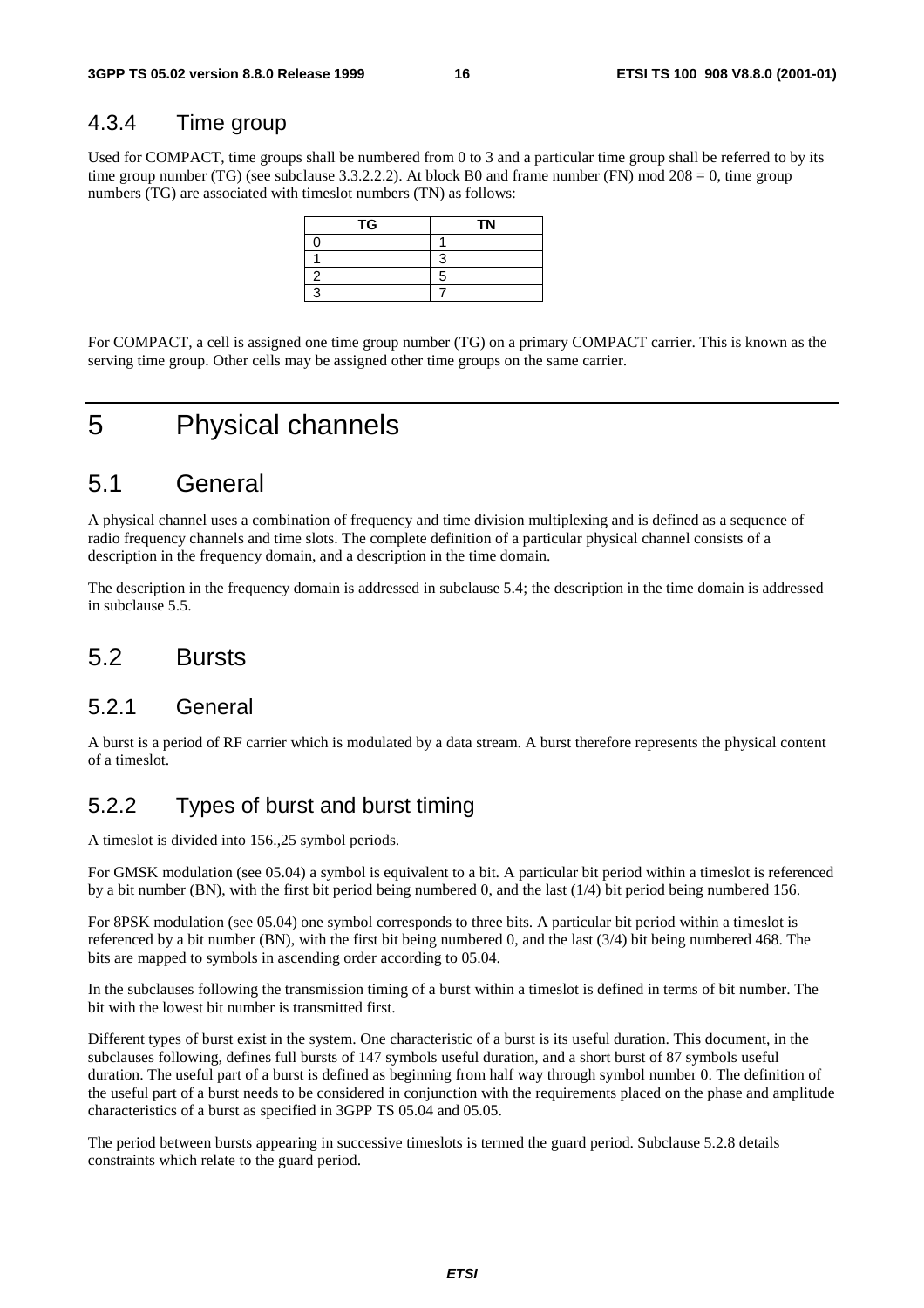# 5.2.3 Normal burst (NB)

Normal burst for GMSK

| <b>Bit Number (BN)</b> | Length of field | <b>Contents of field</b>   | <b>Definition</b> |
|------------------------|-----------------|----------------------------|-------------------|
| $0 - 2$                |                 | tail bits                  | (below)           |
| $3 - 60$               | 58              | encrypted bits (e0 . e57)  | 05.03             |
| $61 - 86$              | 26              | training sequence bits     | (below)           |
| 87 - 144               | 58              | encrypted bits (e58. e115) | 05.03             |
| 145 - 147              | 3               | tail bits                  | (below)           |
| 148  <br>- 156         | 8,25            | guard period (bits)        | subclause 5.2.8)  |

- where the "tail bits" are defined as modulating bits with states as follows:

| (BN0, BN1, BN2)       | $= (0, 0, 0)$ | and |
|-----------------------|---------------|-----|
| (BN145, BN146, BN147) | $= (0, 0, 0)$ |     |

where the "training sequence bits" are defined as modulating bits with states as given in the following table according to the training sequence code, TSC. For broadcast and common control channels, the TSC must be equal to the BCC, as defined in 3GPP TS 03.03 and as described in this technical specification in subclause 3.3.2. In networks supporting E-OTD Location services (see 3GPP TS 03.71 Annex C), the TSC shall be equal to the BCC for all normal bursts on BCCH frequencies.

NOTE: For COMPACT, for PDTCH/PACCH on primary and secondary carriers that are indicated in EXT\_FREQUENCY\_LIST by parameter INT\_FREQUENCY and in INT\_MEAS\_CHAN\_LIST (see subclauses 10.1.5 and 10.2.3.2.2 of 3GPP TS 05.08), the TSCs should be equal to the BCC, as defined in 3GPP TS 03.03 and as described in this technical specification in subclause 3.3.2, otherwise the accuracy of interference measurement reporting may be compromised.

For CTS control channels, the TSC shall be defined by the 3 LSBs (BN3, BN2, BN1) of the FPBI (specified in 3GPP TS 03.03).

| <b>Training</b><br><b>Sequence</b><br>Code (TSC) | <b>Training sequence bits</b><br>(BN61, BN62 BN86)      |
|--------------------------------------------------|---------------------------------------------------------|
| 0                                                | $(0,0,1,0,0,1,0,1,1,1,0,0,0,0,1,0,0,1,0,0,1,0,1,1,1)$   |
| 1                                                | $(0,0,1,0,1,1,0,1,1,1,0,1,1,1,1,0,0,0,1,0,1,1,0,1,1,1)$ |
| 2                                                | $(0,1,0,0,0,0,1,1,1,0,1,1,1,0,1,0,0,1,0,0,0,0,1,1,1,0)$ |
| 3                                                | $(0,1,0,0,0,1,1,1,1,0,1,1,0,1,0,0,0,1,0,0,0,1,1,1,1,0)$ |
| 4                                                | $(0,0,0,1,1,0,1,0,1,1,1,0,0,1,0,0,0,0,1,1,0,1,0,1,1)$   |
| 5                                                | $(0,1,0,0,1,1,1,0,1,0,1,1,0,0,0,0,0,1,0,0,1,1,1,0,1,0)$ |
| 6                                                | $(1,0,1,0,0,1,1,1,1,1,0,0,1,1,0,0,0,1,0,0,1,1,1,1,1)$   |
| 7                                                | $(1,1,1,0,1,1,1,1,0,0,0,1,0,0,1,0,1,1,1,0,1,1,1,0,0)$   |
|                                                  |                                                         |

Under certain circumstances only half the encrypted bits present in a normal burst will contain complete information. For downlink DTX operation on TCH-FS and TCH-HS, when a traffic frame (as defined in 3GPP TS 06.31) is scheduled for transmission and one of its adjacent traffic frames is not scheduled for transmission, the other half of the encrypted bits in the normal bursts associated with the scheduled traffic frame shall contain partial SID information from any associated SID frame, with the appropriate stealing flags BN60 or BN87 set to 0. In other cases the binary state of the remaining bits is not specified.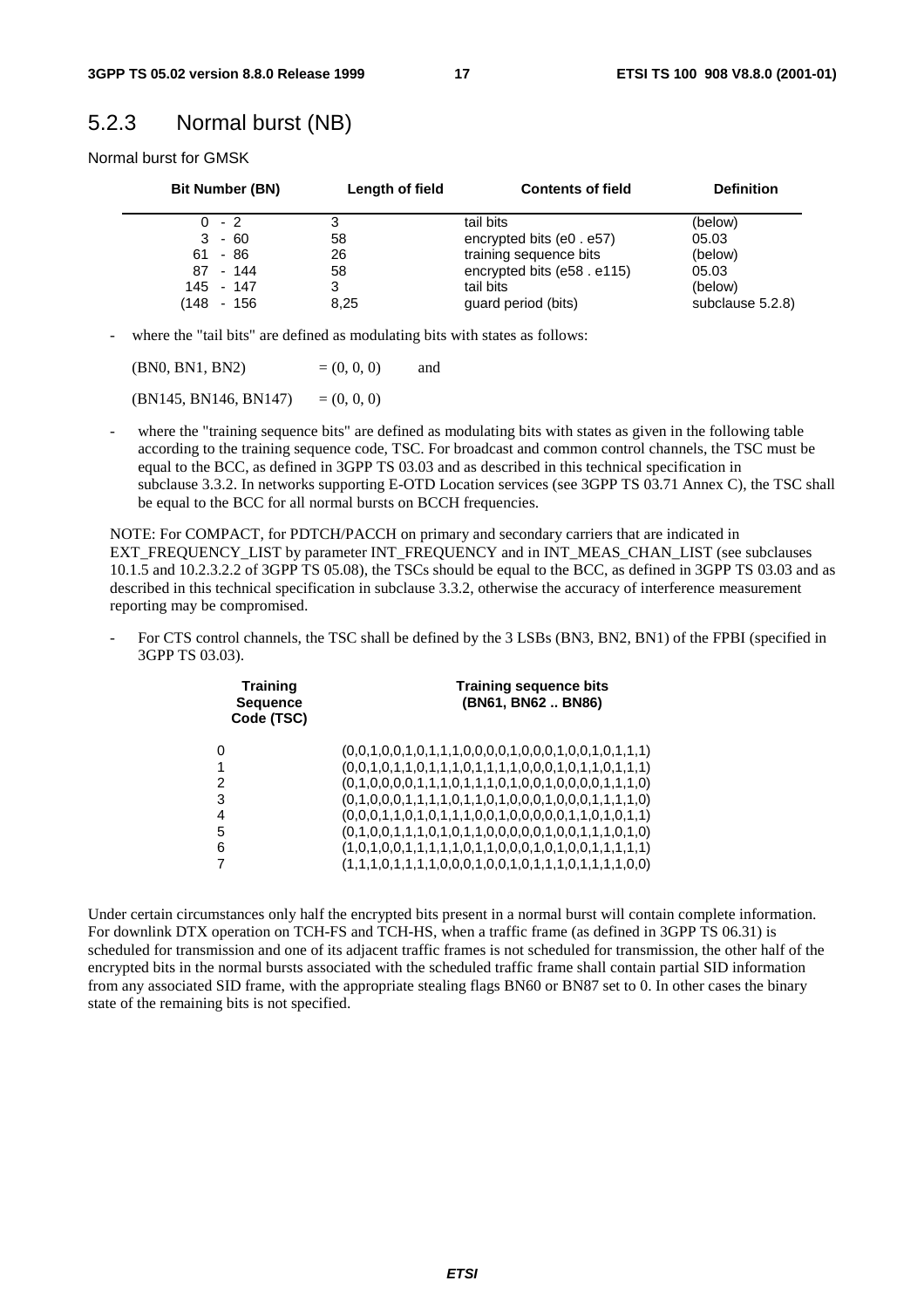Normal burst for 8PSK

| <b>Bit Number (BN)</b> | Length of field<br>(bits) | <b>Contents of field</b>   | <b>Definition</b> |
|------------------------|---------------------------|----------------------------|-------------------|
| $0 - 8$                | 9                         | tail bits                  | (below)           |
| $9 - 182$              | 174                       | encrypted bits (e0 . e173) | 05.03             |
| $183 - 260$            | 78                        | training sequence bits     | (below)           |
| $261 - 434$            | 174                       | encrypted bits (e174.e347) | 05.03             |
| $435 - 443$            | 9                         | tail bits                  | (below)           |
| 444 - 468              | 24.75                     | quard period               | subclause         |
|                        |                           |                            | 5.2.8             |

where the "tail bits" are defined as modulating bits with states as follows (bits are grouped in symbols separated by ;):

 $(BN0, BN1 \dots BN8)$  =  $(1,1,1,1,1,1,1,1)$  and

 $(BN435, BN436..BN443) = (1,1,1;1,1,1;1,1,1)$ 

where the "training sequence bits" are defined as modulating bits with states as given in the following table according to the training sequence code, TSC. For broadcast and common control channels, the TSC must be equal to the BCC, as defined in 3GPP TS 03.03 and as described in this technical specification in subclause 3.3.2. In networks supporting E-OTD Location services (see 3GPP TS 03.71 Annex C), the TSC shall be equal to the BCC for all normal bursts on BCCH frequencies.

| <b>Training</b><br><b>Sequence</b><br>Code (TSC) | <b>Training sequence symbols</b><br>(BN183, BN184  BN260)                                                                                                                                                                      |
|--------------------------------------------------|--------------------------------------------------------------------------------------------------------------------------------------------------------------------------------------------------------------------------------|
| 0                                                | $1,1,1,0,0,1,1,1,1,1,1,1,1,1,1,0,0,1,1,1,1,1,1,0,0,1,1,1,1,0,0,1,0,0,1,0,0,1)$                                                                                                                                                 |
| 1                                                |                                                                                                                                                                                                                                |
| 2                                                | $(1,1,1;0,0,1;1,1,1,1,1,1,1,1,1,1,1,1,1,0,0,1;0,0,1;0,0,1;1,1,1,0,0,1;0,0,1;0,0,1;0,0,1;0,0,1;0,0,1;0,0,1;0,0,1;0,0,1;0,0,1;0,0,1;0,0,1;0,0,1;0,0,1;0,0,1;0,0,1;0,0,1;0,0,1;0,0,1;0,0,1;0,0,1;0,0,1;0,0,1;0,0,1;0,0,1;0,0,1;0$ |
| 3                                                |                                                                                                                                                                                                                                |
| 4                                                | $0,0,1;1,1,1;1,1,1;1,1,1;0,0,1;1,1,1;1,1,1;1,1,1;0,0,1;0,0,1;0,0,1;0,0,1;1,1,1)$<br>$0,0,1;1,1,1;1,1,1;1,1,1;1,1,1;1,1,1;0,0,1;0,0,1;1,1,1;0,0,1;1,1,1;0,0,1;0,0,1)$                                                           |
| 5                                                |                                                                                                                                                                                                                                |
| 6                                                | $1, 1, 1, 1, 1, 1, 1, 1, 1, 1, 1, 1, 0, 0, 1, 1, 1, 1, 1, 1, 1, 0, 0, 1, 1, 0, 0, 1, 1, 1, 1, 1, 0, 0, 1, 1, 1, 1)$<br>$(0.0.1;1.1.1;0.0.1;1.1.1;1.1.1;0.0.1;0.0.1;0.0.1;0.0.1;1.1.1;1.0.0.1;0.0.1;$                           |
|                                                  | $1,1,1,1,1,1,1,1,1,0,0,1,1,1,1,0,0,1,1,1,1,1,1,1,1,0,0,1,0,0,1,0,0,1,0,0,1)$                                                                                                                                                   |
|                                                  | 1,1,1;0,0,1;1,1,1;0,0,1;0,0,1;0,0,1;1,1,1;0,0,1;0,0,1;0,0,1;0,0,1;1,1,1;1,1,1)                                                                                                                                                 |

# 5.2.4 Frequency correction burst (FB)

| <b>Bit Number</b><br>(BN) | length<br>of field | <b>Contents</b><br>of field | <b>Definition</b> |
|---------------------------|--------------------|-----------------------------|-------------------|
| $0 - 2$                   | 3                  | tail bits                   | (below)           |
| - 144<br>3                | 142                | fixed bits                  | (below)           |
| 145 - 147                 | 3                  | tail bits                   | (below)           |
| $^{\prime}$ 148<br>- 156  | 8,25               | guard period (bits)         | subclause 5.2.8)  |

where the "tail bits" are defined as modulating bits with states as follows:

 $(BN0, BN1, BN2)$  =  $(0, 0, 0)$  and

 $(BN145, BN146, BN147)$  =  $(0, 0, 0)$ 

where the "fixed bits" are defined as modulating bits with states as follows:

 $(BN3, BN4.. BN144) = (0, 0..0)$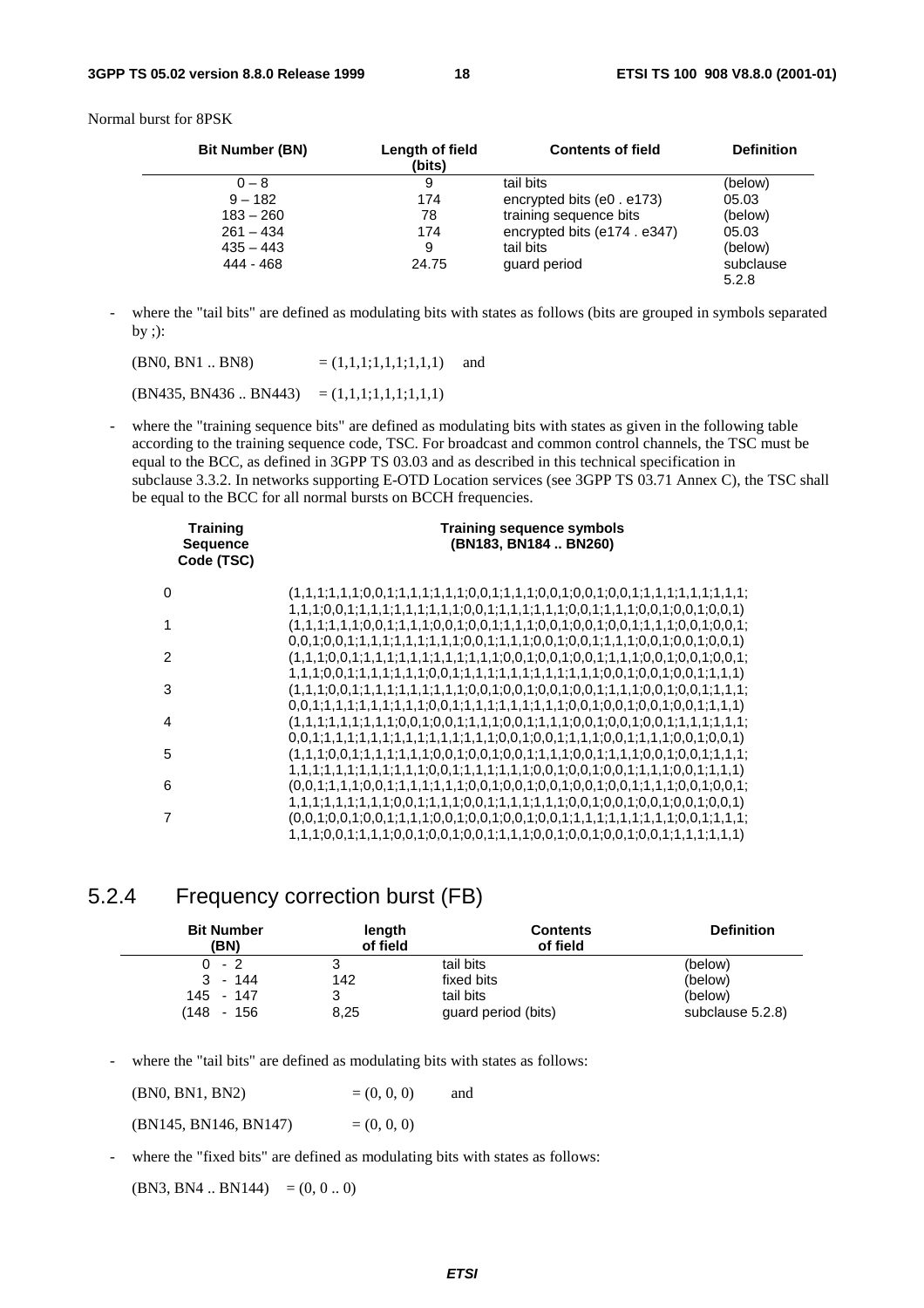except for COMPACT frequency correction bursts where states are as follows:

(BN3, BN4, BN5, BN6 .. BN143, BN144)= (1, 0, 1, 0, ... 1, 0)

NOTE: This burst is equivalent to unmodulated carrier with a  $+1$  625/24 kHz frequency offset, above the nominal carrier frequency or for COMPACT, a -1 625/24 kHz frequency offset, below the nominal carrier frequency.

# 5.2.5 Synchronization Burst (SB)

| <b>Bit Number</b><br>(BN) | Length<br>of field | <b>Contents</b><br>of field     | <b>Definition</b> |
|---------------------------|--------------------|---------------------------------|-------------------|
| $0 - 2$                   |                    | tail bits                       | (below)           |
| $3 - 41$                  | 39                 | encrypted bits (e0 . e38)       | 05.03             |
| 42 - 105                  | 64                 | extended training sequence bits | (below)           |
| $106 - 144$               | 39                 | encrypted bits (e39  e77)       | 05.03             |
| 145 - 147                 | 3                  | tail bits                       | (below)           |
| $^{\prime}$ 148<br>- 156  | 8,25               | guard period (bits)             | subclause 5.2.8)  |

- where the "tail bits" are defined as modulating bits with states as follows:

| (BN0, BN1, BN2)       | $= (0, 0, 0)$ | and |
|-----------------------|---------------|-----|
| (BN145, BN146, BN147) | $= (0, 0, 0)$ |     |

- where the "extended training sequence bits" are defined as modulating bits with states as follows:

 $(BN42, BN43.. BN105) = (1, 0, 1, 1, 1, 0, 0, 1, 0, 1, 1, 0, 0, 0, 1, 0, 0, 0, 0, 0, 1, 0, 0, 1, 0, 0, 1, 0, 1, 0, 1, 0, 1, 0, 1, 0, 1, 0, 1, 0, 1, 0, 1, 0, 1, 0, 1, 0, 1, 0, 1, 0, 1, 0, 1, 0, 1, 0, 1, 0, 1, 0, 1, 0, 1, 0, 1, 0,$  0, 0, 0, 0, 0, 1, 1, 1, 1, 0, 0, 1, 0, 1, 1, 0, 1, 0, 1, 0, 0, 0, 1, 0, 1, 0, 1, 1, 1, 0, 1, 1, 0, 0, 0, 0, 1, 1, 0, 1, 1)

except for CTS synchronization bursts where states are as follows:

(BN42, BN43 .. BN105)= (1, 1, 1, 0, 1, 1, 1, 0, 0, 1, 1, 0, 1, 0, 1, 1, 0, 0, 1, 0, 1, 0, 0, 0, 0, 0, 1, 1, 1, 1, 1, 0, 1, 1, 1, 1, 0, 1, 0, 0, 0, 1, 1, 1, 1, 1, 1, 0, 1, 1, 0, 0, 1, 0, 1, 1, 0, 0, 0, 1, 0, 1, 0, 1)

except for COMPACT synchronization bursts furthermore, where states are as follows:

 $(BN42, BN43.. BN105) = (1, 1, 1, 0, 1, 1, 0, 0, 0, 0, 1, 1, 1, 0, 1, 1, 1, 0, 1, 0, 1, 0, 0, 0, 1, 0, 1, 0, 1, 0, 1, 0, 1, 0, 1, 0, 1, 0, 1, 0, 1, 0, 1, 0, 1, 0, 1, 0, 1, 0, 1, 0, 1, 0, 1, 0, 1, 0, 1, 0, 1, 0, 1, 0, 1, 0, 1, 0$ 0, 1, 1, 0, 1, 0, 0, 1, 1, 1, 1, 0, 0, 0, 0, 0, 0, 1, 0, 0, 0, 0, 0, 0, 1, 0, 0, 0, 1, 1, 0, 1, 0, 0, 1, 1, 1, 0)

### 5.2.6 Dummy burst

| <b>Bit Number</b><br>(BN) | Length<br>of field | <b>Contents</b><br>of field | <b>Definition</b> |
|---------------------------|--------------------|-----------------------------|-------------------|
| - 2<br>0.                 | 3                  | tail bits                   | (below)           |
| - 144<br>3                | 142                | mixed bits                  | (below)           |
| 145 - 147                 | ?<br>J             | tail bits                   | (below)           |
| (148<br>- 156             | 8,25               | guard period (bits)         | subclause 5.2.8)  |

where the "tail bits" are defined as modulating bits with states as follows:

 $(BN0, BN1, BN2)$  =  $(0, 0, 0)$  and

 $(BN145, BN146, BN147) = (0, 0, 0)$ 

where the "mixed bits" are defined as modulating bits with states as follows:

(BN3, BN4 .. BN144) = (1, 1, 1, 1, 1, 0, 1, 1, 0, 1, 1, 1, 0, 1, 1, 0, 0, 0, 0, 0, 1, 0, 1, 0, 0, 1, 0, 0, 1, 1, 1, 0, 0, 0, 0, 0, 1, 0, 0, 1, 0, 0, 0, 1, 0, 0, 0, 0, 0, 0, 0, 1, 1, 1, 1, 1, 0, 0, 0, 1, 1, 1, 0, 0, 0, 1, 0, 1, 1, 1, 0, 0, 0, 1, 0, 1, 1, 1, 0, 0, 0, 1, 0, 1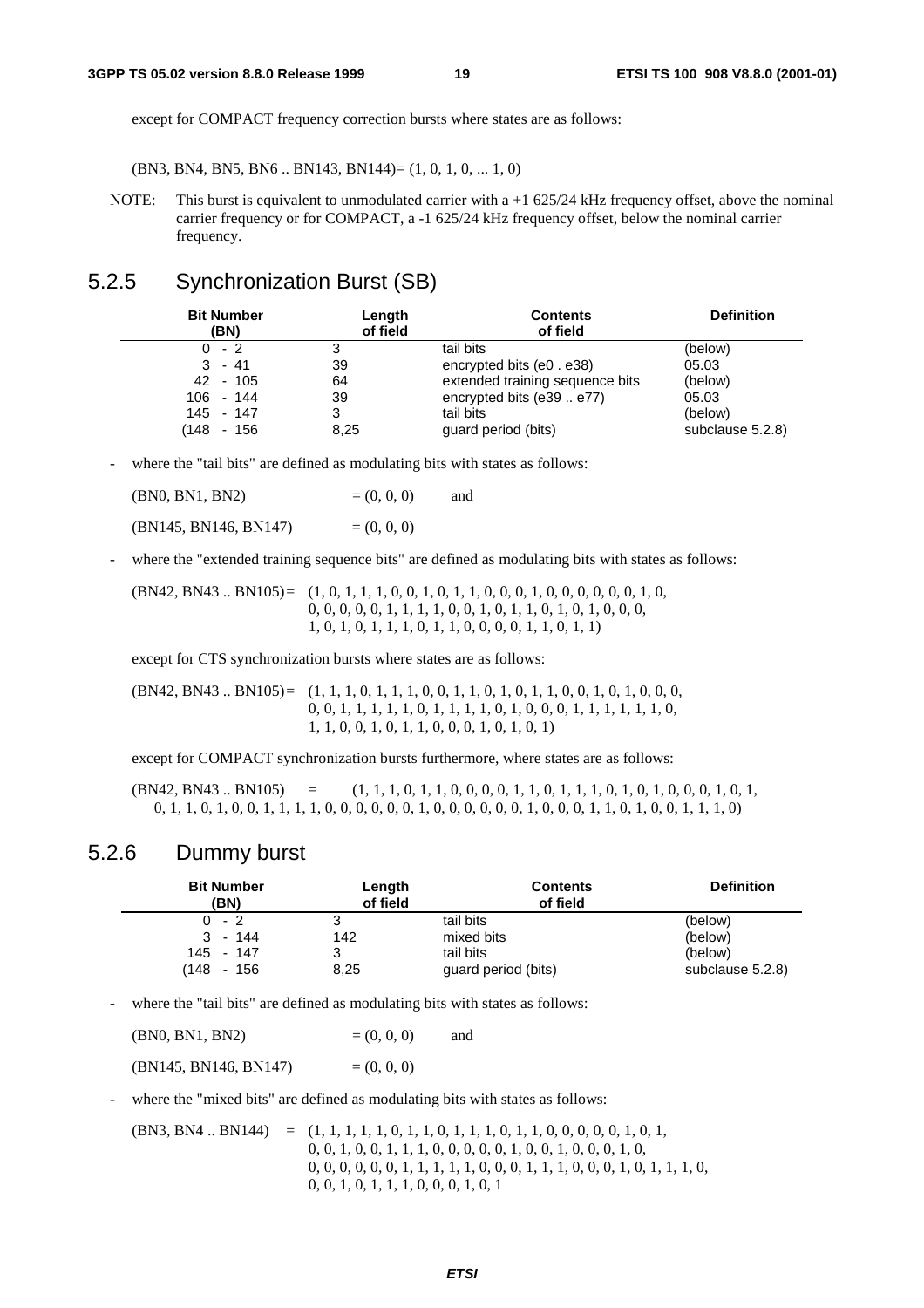0, 1, 1, 1, 0, 1, 0, 0, 1, 0, 1, 0, 0, 0, 1, 1, 0, 0, 1, 1, 0, 0, 1, 1, 1, 0, 0, 1, 1, 1, 1, 0, 1, 0, 0, 1, 1, 1, 1, 1, 0, 0, 0, 1, 0, 0, 1, 0, 1, 1, 1, 1, 1, 0, 1, 0, 1, 0)

### 5.2.7 Access burst (AB)

| <b>Bit Number</b><br>(BN) | Length<br>of field | <b>Contents</b><br>of field  | <b>Definition</b> |
|---------------------------|--------------------|------------------------------|-------------------|
| $0 - 7$                   |                    | extended tail bits           | (below)           |
| $8 - 48$                  | 41                 | synch. sequence bits         | (below)           |
| 49 - 84                   | 36                 | encrypted bits (e0e35)       | 05.03             |
| $85 - 87$                 |                    | tail bits                    | (below)           |
| (88<br>- 156              | 68,25              | extended guard period (bits) | subclause 5.2.8)  |

where the "extended tail bits" are defined as modulating bits with the following states:

 $(BN0, BN1, BN2.. BN7) = (0, 0, 1, 1, 1, 0, 1, 0)$ 

where the "tail bits" are defined as modulating bits with the following states:

 $(BN85, BN86, BN87) = (0, 0, 0)$ 

where the "synch. sequence bits" are defined as modulating bits with the following states, unless explicitly stated otherwise (see 3GPP TS 04.60):

(BN8, BN9 .. BN48) = (0, 1, 0, 0, 1, 0, 1, 1, 0, 1, 1, 1, 1, 1, 1, 1, 1, 0, 0, 1, 1, 0, 0, 1, 1, 0, 1, 0, 1, 0, 1, 0, 0, 0, 1, 1, 1, 1, 0, 0, 0)

 in case alternative training (synchronization) sequence "TS1" is used, the "synch. sequence bits" shall be defined as modulating bits with the following states:

 (BN8, BN9 .. BN48) = (0, 1, 0, 1, 0, 1, 0, 0, 1, 1, 1, 1, 1, 0, 0, 0, 1, 0, 0, 0, 0, 1, 1, 0, 0, 0, 1, 0, 1, 1, 1, 1, 0, 0, 1, 0, 0, 1, 1, 0, 1)

 in case alternative training (synchronization) sequence "TS2" is used, the "synch. sequence bits" shall be defined as modulating bits with the following states:

 (BN8, BN9 .. BN48) = (1, 1, 1, 0, 1, 1, 1, 1, 0, 0, 1, 0, 0, 1, 1, 1, 0, 1, 0, 1, 0, 1, 1, 0, 0, 0, 0, 0, 1, 1, 0, 1, 1, 0, 1, 1, 1, 0, 1, 1, 1)

# 5.2.8 Guard period

The guard period is provided because it is required for the MSs that transmission be attenuated for the period between bursts with the necessary ramp up and down occurring during the guard periods as defined in 3GPP TS 05.05. A base transceiver station is not required to have a capability to ramp down and up between adjacent bursts, but is required to have a capability to ramp down and up for non-used time-slots, as defined in 3GPP TS 05.05. In any case where the amplitude of transmission is ramped up and down, then by applying an appropriate modulation bit stream interference to other RF channels can be minimized.

# 5.3 Physical channels and bursts

The description of a physical channel will be made in terms of timeslots and TDMA frames and not in terms of bursts. This is because there is not a one to one mapping between a particular physical channel, and the use of a particular burst.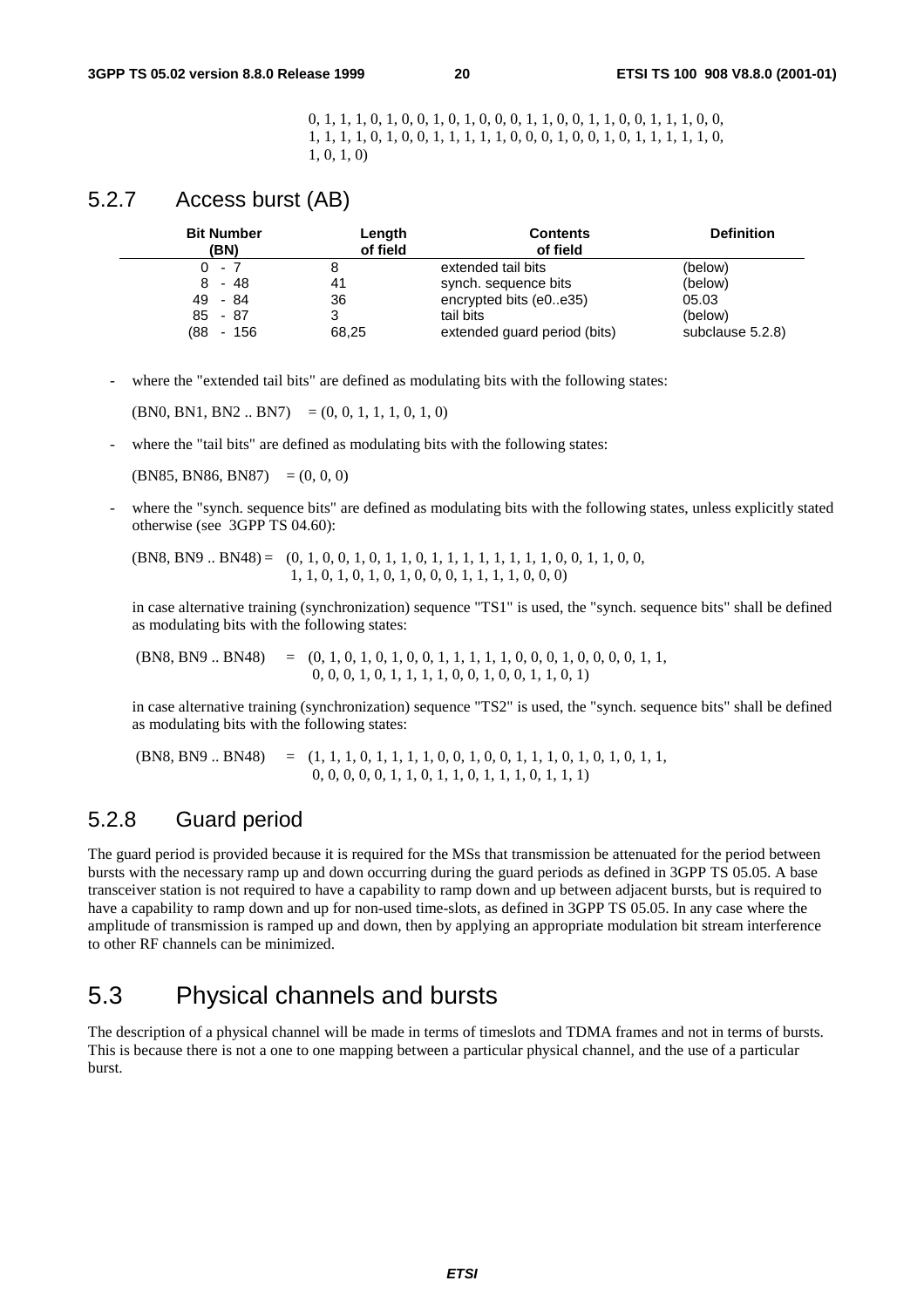# 5.4 Radio frequency channel sequence

The radio frequency channel sequence is determined by a function that, in a given cell, with a given set of general parameters, (see subclause 5.6.2), with a given timeslot number (TN), a given mobile radio frequency channel allocation (MA) and a given mobile allocation index offset (MAIO), maps the TDMA frame number (FN) to a radio frequency channel.

In a given cell there is therefore, for a physical channel assigned to a particular mobile, a unique correspondence between radio frequency channel and TDMA frame number.

The detailed hopping generation algorithm is given in subclause 6.2.

# 5.5 Timeslot and TDMA frame sequence

A given physical channel shall always use the same timeslot number in every TDMA frame. Therefore a timeslot sequence is defined by:

- i) a timeslot number (TN); and
- ii) a TDMA frame number sequence.

The detailed definitions of TDMA frame number sequences are given in clause 7.

The physical channels where the TDMA frame number sequence is 0,1. . FN\_MAX (where FN\_MAX is defined in subclause 4.3.3) are called "basic physical channels".

# 5.6 Parameters for channel definition and assignment

### 5.6.1 General

This subclause describes the set of parameters necessary to describe fully the mapping of any logical channel onto a physical channel. These parameters may be divided into general parameters, that are characteristic of a particular base transceiver station, and specific parameters, that are characteristic of a given physical channel.

### 5.6.2 General parameters

These are:

- i) the set of radio frequency channels used in the cell (CA), together with the identification of the BCCH carrier.
- ii) the TDMA frame number (FN), which can be derived from the reduced TDMA frame number (RFN) which is in the form T1, T2, T3', see 3.3.2.

These parameters are broadcast (or derived from parameters broadcast) in the BCCH and SCH.

For COMPACT, these are:

- i) the set of radio frequency channels used in the cell (CA), together with the identification of the COMPACT CPBCCH carrier (primary COMPACT carrier).
- ii) the TDMA frame number (FN), which can be derived from the reduced TDMA frame number (RFN) which is in the form R1 and R2, see 3.3.2.
- iii) the time group number (TG)

These parameters are broadcast (or derived from parameters broadcast) in the COMPACT CPBCCH and CSCH.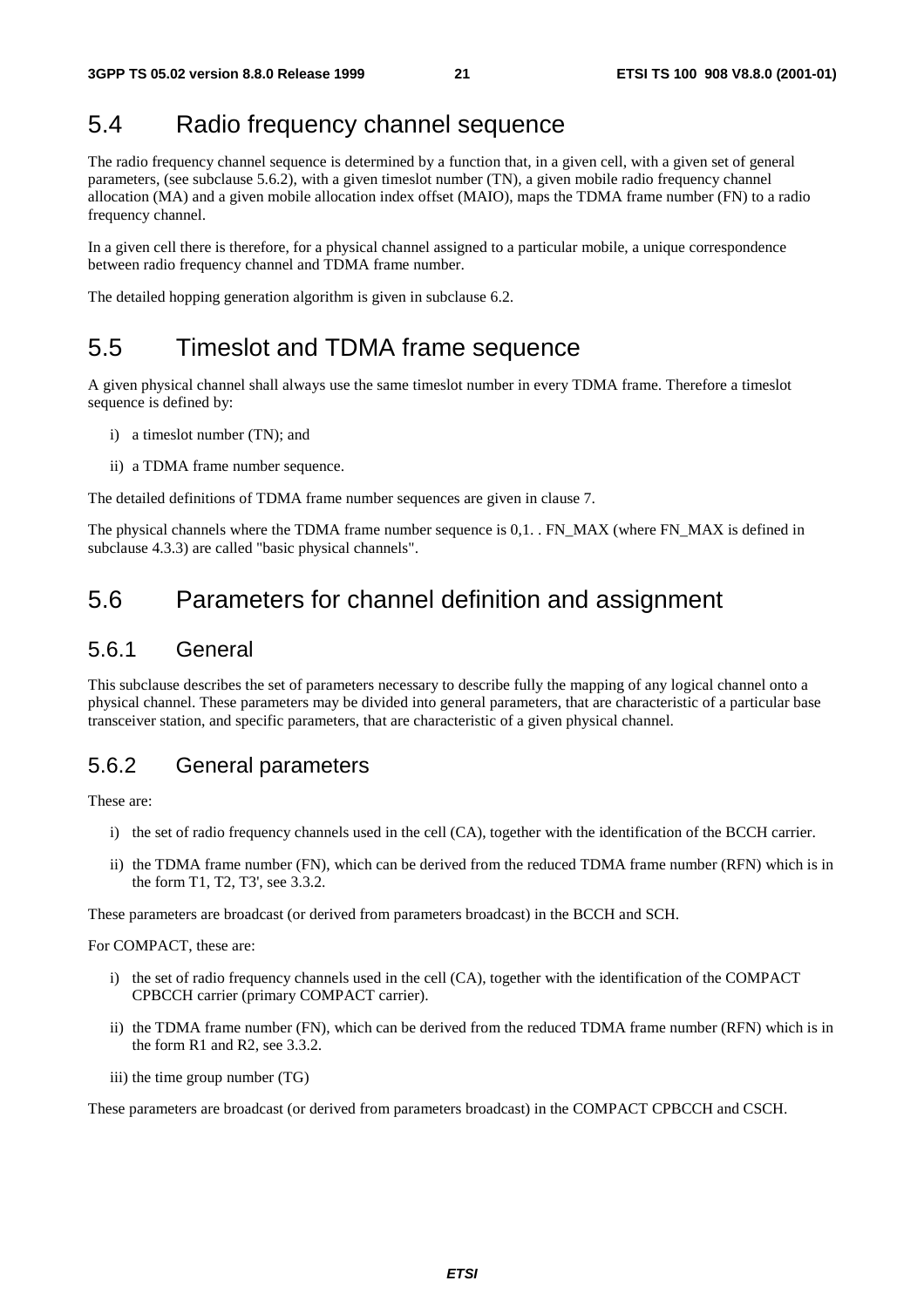## 5.6.3 Specific parameters

These parameters define a particular physical channel in a base transceiver station. They are:

- o) the training sequence Code (TSC);
- i) the timeslot number (TN);
- ii) the mobile radio frequency channel allocation (MA);
- iii) the mobile allocation index offset (MAIO);
- iv) the hopping sequence number (HSN);
- v) the type of logical channel;
- vi) the sub-channel number (SCN).

The last two parameters allow the determination of the frame sequence.

# 6 Mapping of logical channels onto physical channels

# 6.1 General

The detailed mapping of logical channels onto physical channels is defined in the following sections. Subclause 6.2 defines the mapping from TDMA frame number (FN) to radio frequency channel (RFCH). Subclause 6.3 defines the mapping of the physical channel onto TDMA frame number. Subclause 6.4 lists the permitted channel combinations and subclause 6.5 defines the operation of channels and channel combinations.

# 6.2 Mapping in frequency of logical channels onto physical channels

## 6.2.1 General

The parameters used in the function which maps TDMA frame number onto radio frequency channel are defined in subclause 6.2.2. The definition of the actual mapping function, or as it is termed, hopping sequence generation is given in subclause 6.2.3.

In CTS, the specific mapping in frequency depends on the start condition defined by the parameters given in subclause 6.2.2. The hopping sequence generation for CTS is given in subclause 6.2.3.

# 6.2.2 Parameters

The following parameters are required in the mapping from TDMA frame number to radio frequency channel for a given assigned channel.

General parameters of the BTS, specific to one BTS, and broadcast in the BCCH and SCH:

- i) CA: Cell allocation of radio frequency channels.
- ii) FN: TDMA frame number, broadcast in the SCH, in form T1, T2, T3' (see subclause 3.3.2). For COMPACT, FN is broadcast in the CSCH, in form R1, R2 (see subclause 3.2.2).

Specific parameters of the channel, defined in the channel assignment message:

i) MA: Mobile allocation of radio frequency channels, defines the set of radio frequency channels to be used in the mobiles hopping sequence. The MA contains N radio frequency channels, where  $1 \le N \le 64$ .

For COMPACT, the reduced MA (see 3GPP TS 04.60) shall be used for a fixed amount of data blocks, see section 6.2.4.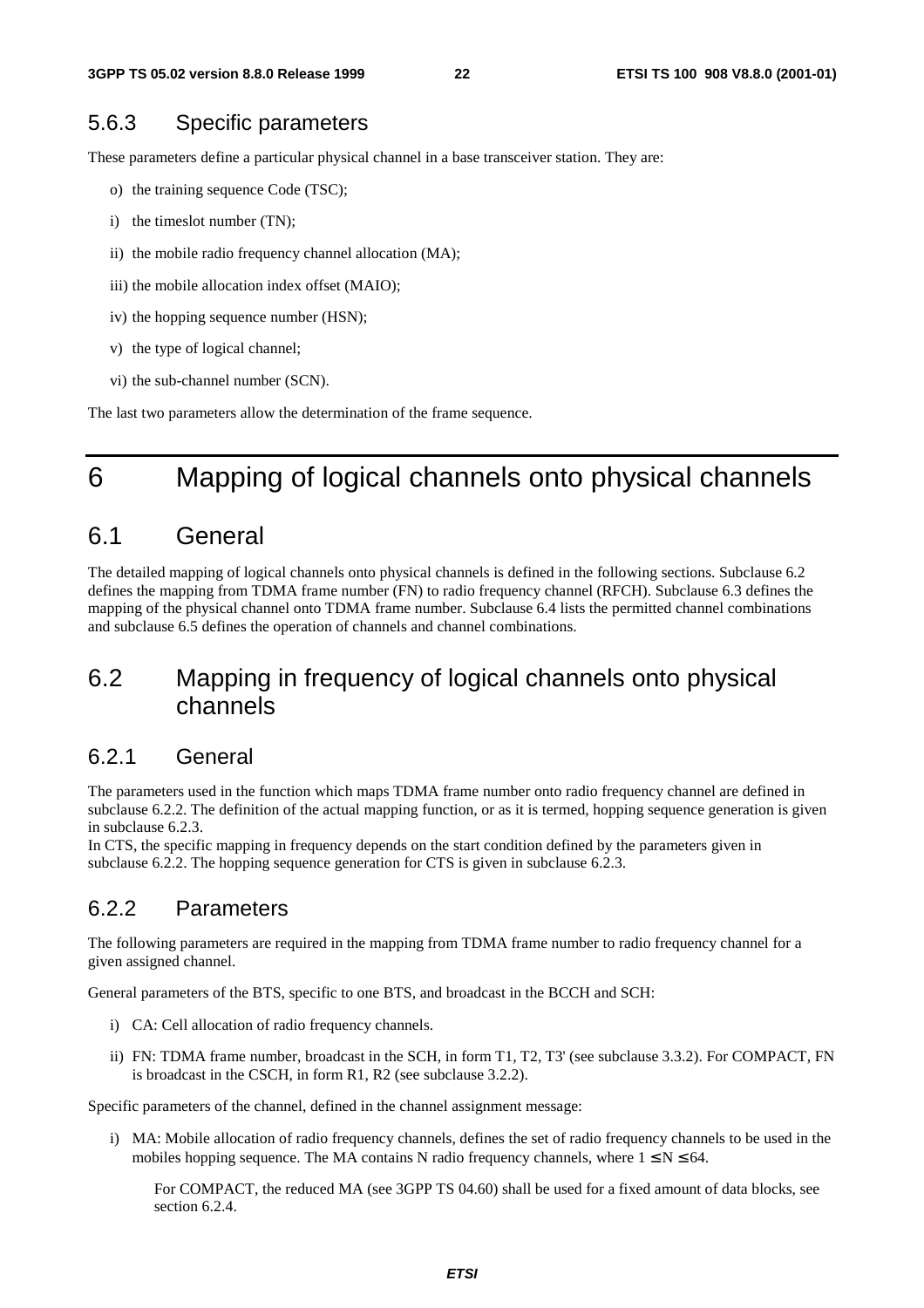ii) MAIO: Mobile allocation index offset.(0 to N-1, 6 bits).

For COMPACT, MAIO\_2 shall be used for the data blocks using the reduced MA.

iii) HSN: Hopping sequence (generator) number (0 to 63, 6 bits).

In CTS, the following parameters are required in the mapping to radio frequency channel for a CTS-FP and CTS-MS pair. They are given by the CTS-FP to the CTS-MS during the non-hopping access procedure :

- i) VA: the vector *a* defines the elements which are used from the shift register to generate the codeword. The vector *a* shall be randomly chosen upon up to 16 non-repeating integer elements where  $0 \le a_i \le 16$  and  $a_i \ne a_j$  for  $i \neq i$ .
- ii) VV: the elements of vector  $v$  are added modulo 2 to the codeword from the shift register. For vector  $v$ , up to 16 binary elements shall be chosen randomly.
- NOTE: The length of the vectors  $a$  and  $v$  is dependent on the number of frequencies used for the hopping and can be truncated according to the number of frequencies used (see vi) below).
- iii) CSR: current shift register contents. In order that a CTS-MS is able to synchronize on a running hopping sequence the CTS-FP transmits the CSR.
- iv) TFHC1: value of counter TFHC1.
- v) TFHC2: value of counter TFHC2.
- vi) TFH carrier list (see 3GPP TS 05.56) : ordered list of frequencies, with  $1<sup>st</sup>$  freq referenced by the frequency index 1,  $2<sup>nd</sup>$  frequency referenced by the frequency index 2, etc.

The number of frequencies in the TFH carrier list, NF shall be computed. The number of elements to be taken from the vectors *a* and *v* shall be determined by the function  $\log_2$ NF

vii)VC: the vector *c* is the base sequence to map the codeword. It shall be randomly chosen upon NF non-repeating integer elements:

 $c = \{c_0, c_1, ..., c_{NF-1}\}, 0 \le c_i < NF$  and  $c_i \ne c_i$  for  $i \ne j$ .

### 6.2.3 Hopping sequence generation

For a given set of parameters, the index to an absolute radio frequency channel number (ARFCN) within the mobile allocation (MAI from 0 to N-1, where MAI=0 represents the lowest absolute radio frequency channel number (ARFCN) in the mobile allocation, ARFCN is in the range  $\overline{0}$  to 7023 and the frequency value can be determined according to 3GPP TS 05.05 sec 2 with n= ARFCN), is obtained with the following algorithm:

**if**  $HSN = 0$  (cyclic hopping) **then**:

MAI, integer  $(0.. N-1)$  : MAI =  $(FN + MAIO)$  modulo N

**else**:

M, integer  $(0.. 152)$  :  $M = T2 + RNTABLE((HSN xor T1R) + T3)$ 

S, integer  $(0.. N-1)$  :  $M' = M$  modulo  $(2 \wedge NBIN)$ 

 $T' = T3$  modulo  $(2 \wedge NBIN)$ 

**if** M' < N **then**:

 $S = M$ 

**else**:

 $S = (M' + T')$  modulo N

MAI, integer  $(0.. N-1)$  : MAI =  $(S + MAIO)$  modulo N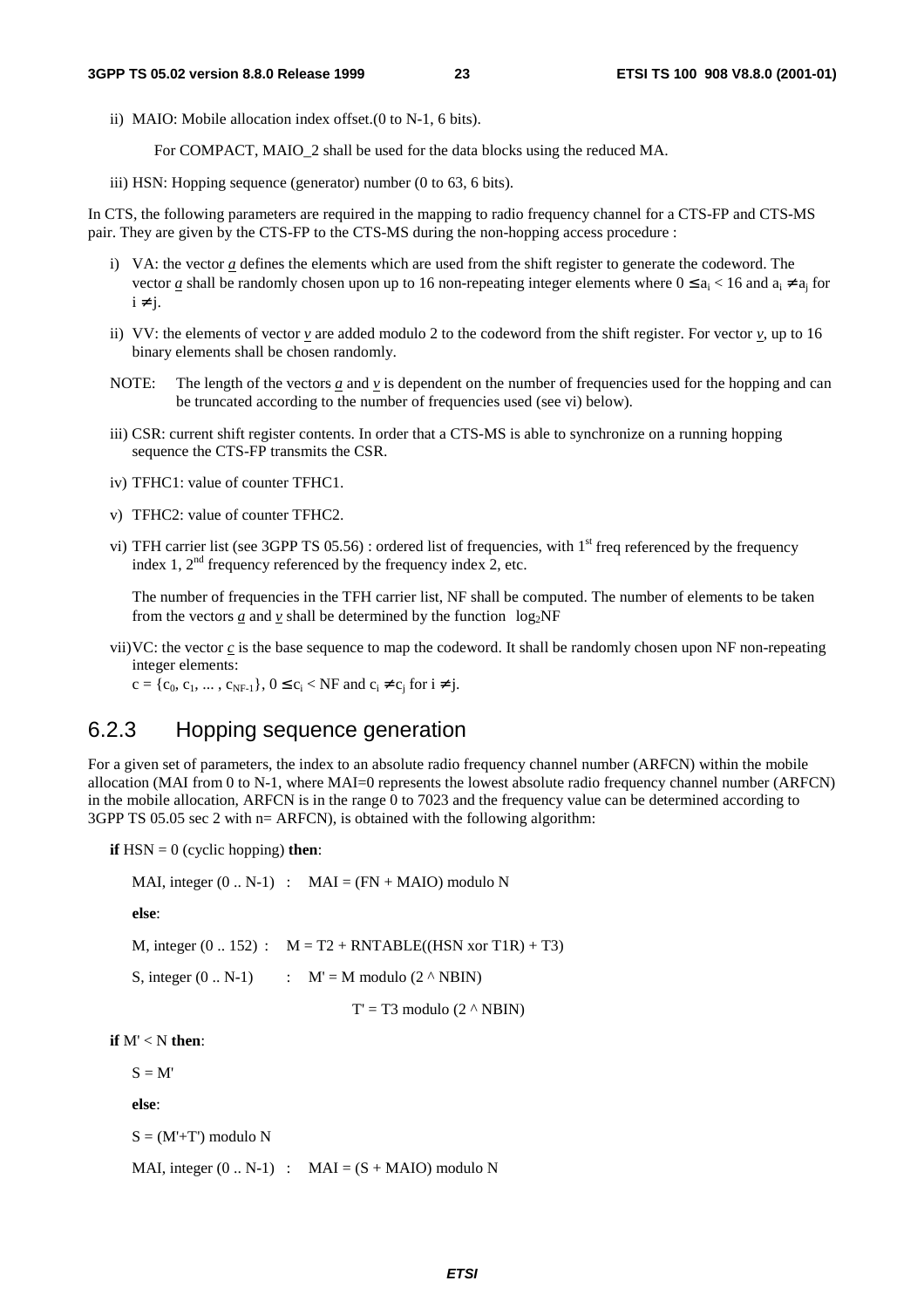NOTE: Due to the procedure used by the mobile for measurement reporting when DTX is used, the use of cyclic hopping where (N)mod  $13 = 0$  should be avoided.

where:

T1R: time parameter T1, reduced modulo 64 (6 bits)

T3: time parameter, from 0 to 50 (6 bits)

T2: time parameter, from 0 to 25 (5 bits)

NBIN: number of bits required to represent  $N = INTEGR(log_2(N)+1)$ 

^: raised to the power of

xor: bit-wise exclusive or of 8 bit binary operands

RNTABLE: Table of 114 integer numbers, defined below:

| Address |      |      |      |      | <b>Contents</b> |     |      |      |      |      |
|---------|------|------|------|------|-----------------|-----|------|------|------|------|
| 000009: | 48.  | 98.  | 63,  |      | 36,             | 95. | 78.  | 102, | 94.  | 73.  |
| 010019: | 0.   | 64.  | 25.  | 81.  | 76.             | 59. | 124. | 23.  | 104. | 100. |
| 020029: | 101. | 47.  | 118. | 85.  | 18,             | 56. | 96.  | 86.  | 54.  | 2.   |
| 030039: | 80.  | 34.  | 127, | 13,  | 6.              | 89. | 57.  | 103, | 12,  | 74,  |
| 040049: | 55.  | 111, | 75,  | 38.  | 109.            | 71. | 112, | 29,  | 11.  | 88,  |
| 050059: | 87.  | 19,  | 3.   | 68.  | 110.            | 26. | 33.  | 31,  | 8.   | 45,  |
| 060069: | 82,  | 58.  | 40.  | 107, | 32,             | 5.  | 106, | 92.  | 62.  | 67.  |
| 070079: | 77.  | 108. | 122, | 37.  | 60,             | 66. | 121, | 42.  | 51.  | 126. |
| 080089: | 117. | 114, | 4,   | 90,  | 43.             | 52. | 53,  | 113, | 120. | 72,  |
| 090099: | 16,  | 49,  | 7.   | 79.  | 119.            | 61. | 22,  | 84.  | 9.   | 97.  |
| 100109: | 91.  | 15,  | 21.  | 24.  | 46,             | 39. | 93,  | 105, | 65.  | 70,  |
| 110113: | 125, | 99.  | 17.  | 123, |                 |     |      |      |      |      |

The hopping sequence generation algorithm is represented diagrammatically in figure 6.

This algorithm applies also to COMPACT, whereby the parameters T1, T2 and T3 shall be calculated from FN.

In CTS, the general structure of the hopping sequence generation algorithm is shown in figure 6a, with the example of vector  $\underline{a} = (a_0, a_1, a_2, a_3) = (5, 8, 2, 11)$  and NF = 9. It consists of a 16 bit linear feedback shift register and two counters. The shift register in the CTS-FP shall be initialized with a random number which shall not be zero. The counter TFHC1 counts modulo NF the number of TDMA frames. The overflow of this counter causes a shift in the shift register. The counter TFHC2 counts modulo NF the number of shifts.

The elements which are used from the shift register to generate the codeword are defined by the vector *a*. The codeword is built using a modulo 2 addition of these elements and the elements of vector *v* . Before mapping the codeword into a sequence, the value of the counter TFHC2 is added modulo NF. The mapping is done by a modulo NF addition to the base sequence *c*. This results in a sequence containing NF elements, each element representing one frequency index in the TFH list. The value of counter TFHC1 points to the current frequency index to use.

### 6.2.4 Specific cases

On the RFCH carrying a BCCH (C0), frequency hopping is not permitted on any timeslot supporting a BCCH according to table 3 of clause 7. A non-hopping radio frequency channel sequence is characterized by a mobile allocation consisting of only one radio frequency channel, i.e. with  $N=1$ ,  $MAIO=0$ . In this instance sequence generation is unaffected by the value of the value HSN.

For COMPACT, frequency hopping is not permitted on CPBCCH or CPCCCH for a specific amount of N\_CCCH\_NH blocks according to the ordered list described in subclause 6.3.2.1. If CPCCCH is defined as frequency hopping, those blocks use  $MAI = MAIO$ .

For COMPACT, on other frequency hopping channels, the reduced MA and MAIO 2 shall be used for a specific amount of N\_CCCH\_NH blocks according to the ordered list described in subclause 6.3.2.1.

For COMPACT, in case the optional information elements reduced MA and MAIO\_2 are not present in the assignment message and the MA and MAIO information elements are present in the assignment message, then the MS shall hop in all allocated time slots according to the MA and MAIO.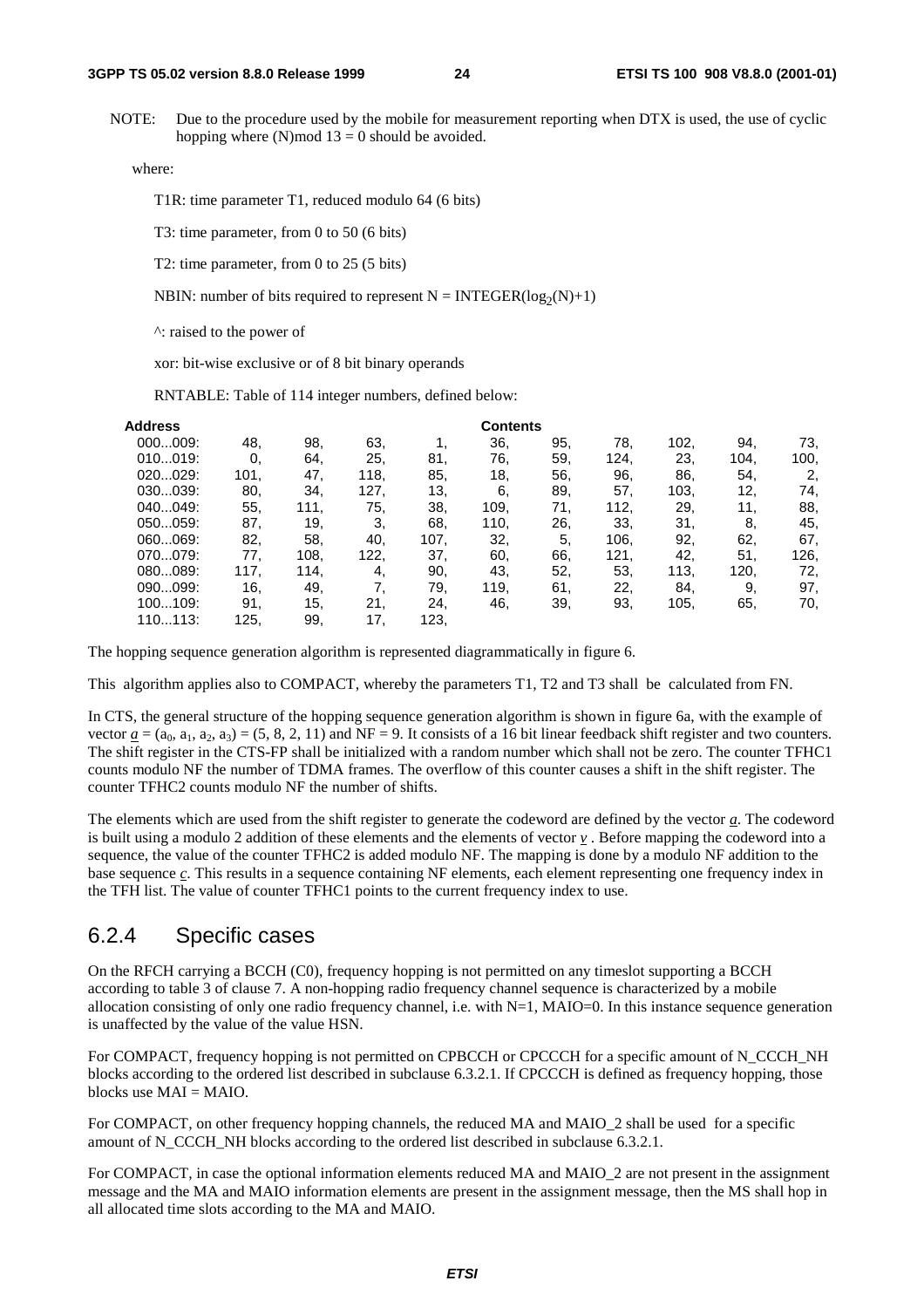# 6.2.5 Change in the frequency allocation of a base transceiver station

The consequence of adding or removing a number of radio frequency channels in a base transceiver station is a modification of the cell allocation (CA) and the mobile allocation (MA). In order to achieve this without disruption to mobile stations with currently assigned channels it is necessary to send a message to all mobiles with assigned channels. The message, as defined in 04.08, will contain a new cell allocation (if necessary), mobile allocation and a time (in the form of a TDMA frame number) at which the change is to occur. A new cell allocation may not be necessary if channels are only being removed, and not added.

# 6.2.6 Frequency assignment in CTS

The CTSBCH (CTSBCH-FB and CTSBCH-SB) shall always be mapped on the CTSBCH RF channel (designated as C0 in clause 7 table 8).

The CTSPCH, CTSARCH and CTSAGCH shall be mapped on the predefined set of carriers called TFH carrier list (designated by C0... Cn in Clause 7 Table 8) by the CTS frequency hopping algorithm specified in subclauses 6.2.2 and 6.2.3. However, the CTSARCH and CTSAGCH shall be mapped on the CTSBCH RF channel for the specific case of the non-hopping access procedure specified in 3GPP TS 04.56; the block TDMA frame mapping for these exceptions is specified in clause 7 table 8. The methods for the determination of the CTSBCH RF channel and the TFH carrier list are defined in 3GPP TS 05.56.

The TCH, FACCH and SACCH used for a CTS dedicated connection shall always be mapped on the TFH carrier list (C0..Cn) by the CTS frequency hopping algorithm. However, one exception is specified in the case of the CTS enrolment and attachment of a CTS-MS (see 3GPP TS 04.56), where a non-hopping access procedure is used; in these particular cases, the dedicated connection shall be used in non-hopping mode and the TCH, FACCH and SACCH shall be mapped on the CTSBCH RF channel (C0).

# 6.3 Mapping in time of logical channels onto physical channels

# 6.3.1 Mapping in time of circuit switched logical channels onto physical channels

#### 6.3.1.1 General

The mapping in time of circuit switched logical channels is defined in the tables of clause 7, which also defines the relationship of the air interface frames to the multiframe.

#### 6.3.1.2 Key to the mapping table of clause 7

The following relates to the tables of clause 7. The columns headed:

- i) "Channel designation" gives the precise acronym for the channel to which the mapping applies.
- ii) "Sub-channel number" identifies the particular sub-channel being defined where a basic physical channel supports more than one channel of this type.
- iii) "Direction" defines whether the mapping given applies identically to downlink and uplink (D&U), or to downlink (D) or uplink (U) only.
- iv) "Allowable timeslots assignments" defines whether the channel can be supported on, or assigned to, any of the timeslots, or only on specific timeslots.
- v) "Allowable RF channel assignments" defines whether the channel can use any or all of the radio frequency channels in the cell allocation (CA), or only the BCCH carrier (C0). It should be noted that any allocated channel Cx within CA could be any radio frequency channel, and that no ordering of radio frequency channel number is implied. For example, allocated channel C0 need not have the lowest radio frequency channel number of the allocation.
- vi) "Burst type" defines which type of burst as defined in clause 5.2 is to be used for the physical channel.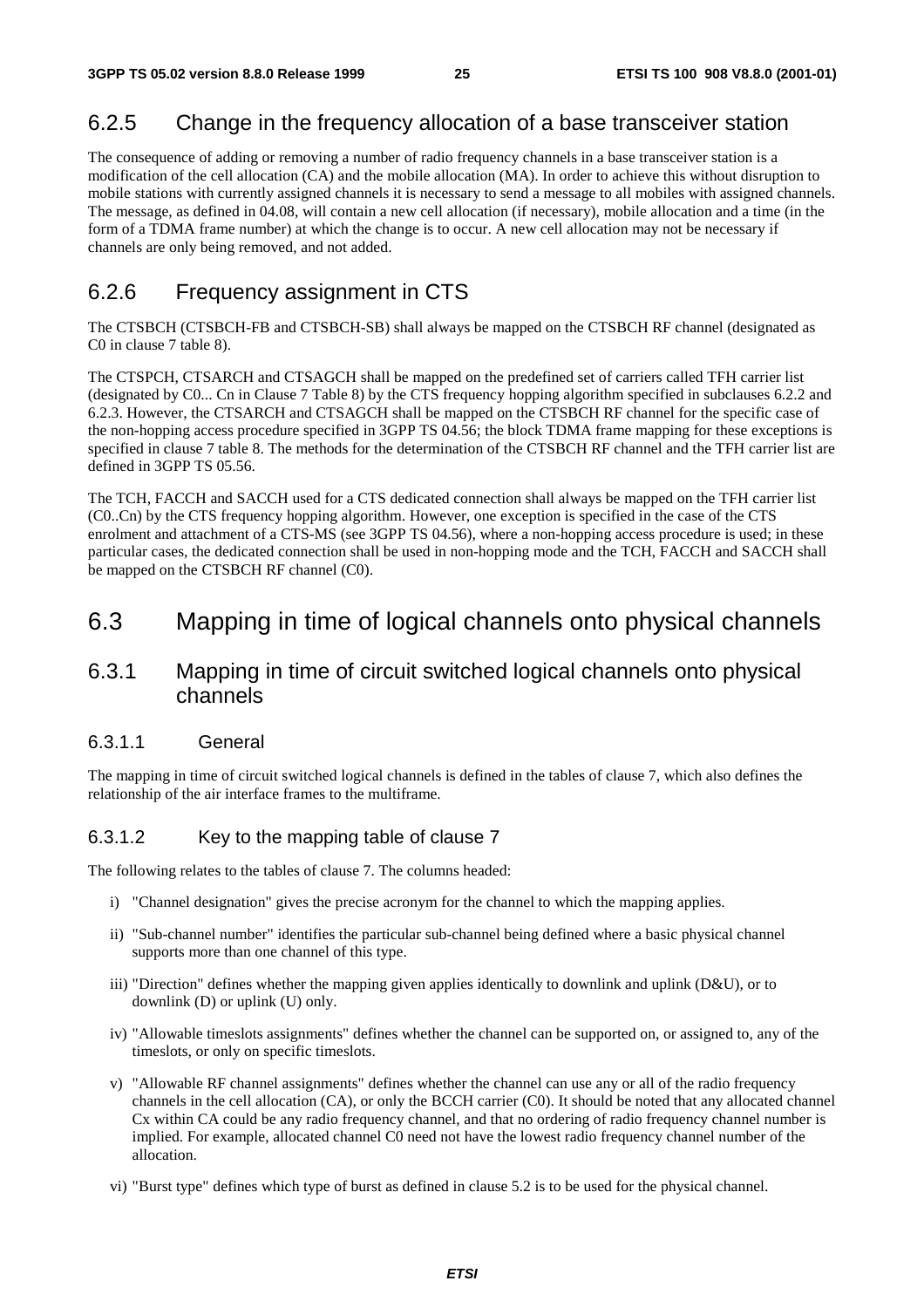- vii)"Repeat length in TDMA frames" defines how many TDMA frames occur before the mapping for the interleaved blocks repeats itself e.g. 51.
- viii) "Interleaved block TDMA frame mapping" defines, within the parentheses, the TDMA frames used by each interleaved block (e.g. 0..3). The numbers given equate to the TDMA frame number (FN) modulo the number of TDMA frames per repeat length; Therefore, the frame is utilized when:
- TDMA frame mapping number  $=$  (FN) mod repeat length given

Where there is more than one block shown, each block is given a separate designation e.g. B0, B1. Where diagonal interleaving is employed then all of the TDMA frames included in the block are given, and hence the same TDMA frame number can appear more than once (see 3GPP TS 05.03). Also, for E-TCH/F28.8, E-TCH/F32.0 and E-TCH/F43.2, the same frame number appears for the inband signalling message and for several interleaved blocks. It should be noted that the frame mapping for the SACCH/T channel differs according to the timeslot allocated in order to lower the peak processing requirements of the BSS.

#### 6.3.1.3 Mapping of BCCH data

In order to facilitate the MS operation, it is necessary to transmit some System Information messages in defined multiframes and defined blocks within one multiframe, as follows (where  $TC = (FN DIV 51) mod (8)$ ). Also for some System Information messages, the position where they are transmitted is contained in other System Information messages:

| <b>System Information Message</b> | Sent when $TC =$ | <b>Allocation</b> |
|-----------------------------------|------------------|-------------------|
| Type 1                            | 0                | <b>BCCH Norm</b>  |
| Type 2                            | 1                | <b>BCCH Norm</b>  |
| Type 2 bis                        | 5                | <b>BCCH Norm</b>  |
| Type 2 ter                        | 5 or 4           | <b>BCCH Norm</b>  |
| Type 2 quater                     | 5 or 4           | <b>BCCH Norm</b>  |
|                                   | or               |                   |
|                                   | 5                | <b>BCCH Ext</b>   |
| Type 3                            | 2 and $6$        | <b>BCCH Norm</b>  |
| Type 4                            | 3 and 7          | <b>BCCH Norm</b>  |
| Type 7                            | 7                | <b>BCCH Ext</b>   |
| Type 8                            | 3                | <b>BCCH Ext</b>   |
| Type 9                            | 4                | <b>BCCH Norm</b>  |
| Type 13                           | 4                | <b>BCCH</b> norm  |
|                                   | or               |                   |
|                                   | 0                | <b>BCCH Ext</b>   |
| Type 16                           | 6                | <b>BCCH Ext</b>   |
| Type 17                           | $\overline{c}$   | <b>BCCH Ext</b>   |
| Type 18                           | Not fixed        | Not fixed         |
| Type 19                           | Not Fixed        | Not Fixed         |
| Type 20                           | Not fixed        | Not fixed         |
|                                   |                  |                   |

This subclause defines requirements on minimum scheduling: the network may send any System Information message when sending of a specific System Information message is not required. The following rules apply:

- i) BCCH Ext may share the resource with PCH and AGCH (see subclause 6.5.1).
- ii) System Information Type 1 need only be sent if frequency hopping is in use or when the NCH is present in a cell. If the MS finds another message when  $TC = 0$ , it can assume that System Information Type 1 is not in use.
- iii) System information type 2 bis or 2 ter messages are sent if needed, as determined by the system operator. If only one of them is needed, it is sent when  $TC = 5$ . If both are needed, 2bis is sent when  $TC = 5$  and 2ter is sent at least once within any of 4 consecutive occurrences of  $TC = 4$ . A SI 2 message will be sent at least every time TC = 1. System information type 2 quater is sent if needed, as determined by the system operator. If sent on BCCH Norm, it shall follow the same rules as System information type 2 ter. If sent on BCCH Ext, it is sent at each occurrence of  $TC = 5$ .
- iv) The definitions of BCCH Norm and BCCH Ext are given in clause 7 table 3 of 5.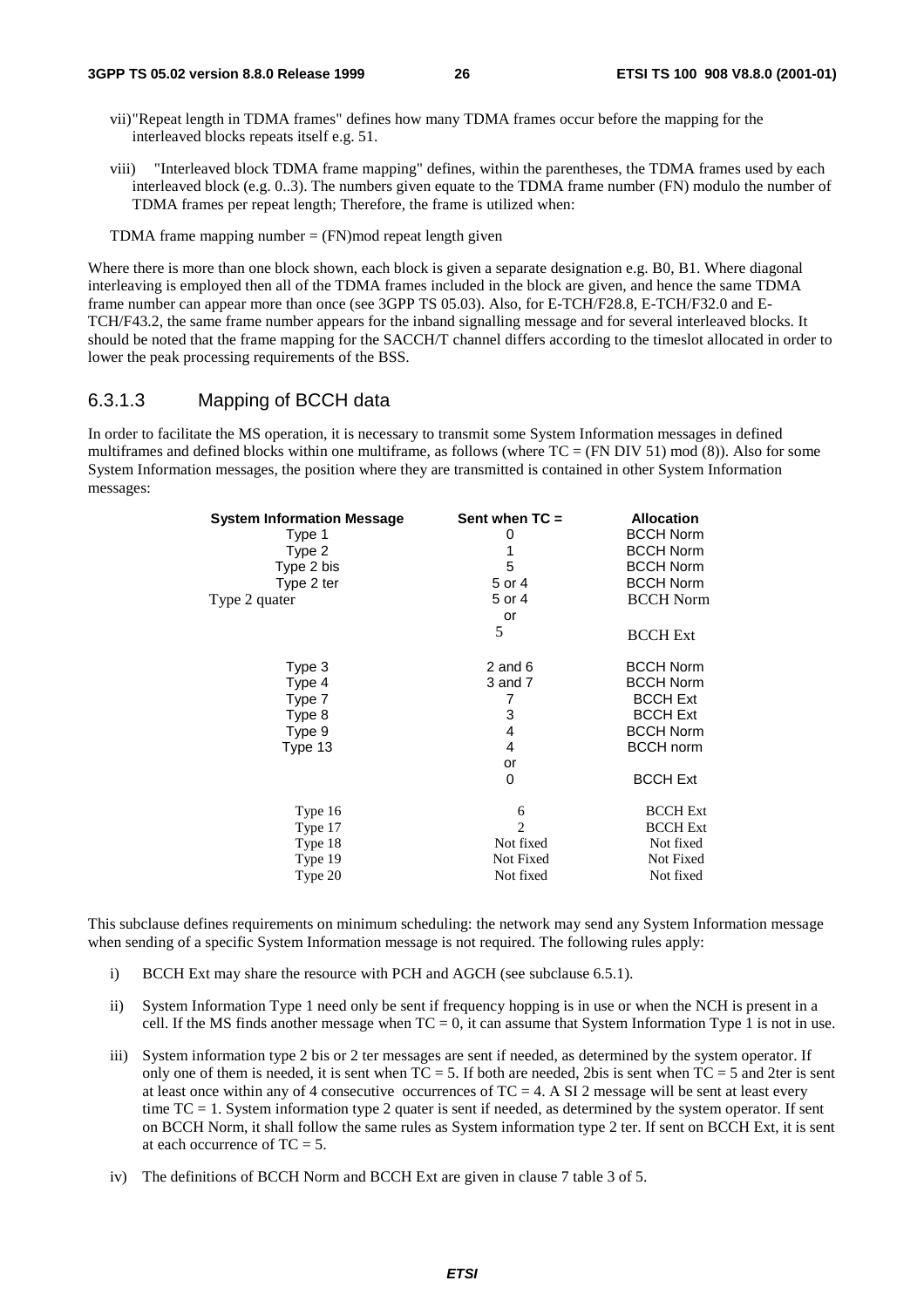- v) Use of System Information type 7 and 8 is not always necessary. It is necessary if System Information type 4 does not contain all information needed for cell selection and reselection.
- vi) System Information type 9 is sent in those blocks with  $TC = 4$  which are specified in system information type 3 as defined in 3GPP TS 04.08.
- vii) System Information type 13 is only related to the GPRS service. System Information Type 13 need only be sent if GPRS support is indicated in one or more of System Information Type 3 or 4 or 7 or 8 messages. These messages also indicate if the message is sent on the BCCH Norm or if the message is transmitted on the BCCH Ext. In the case that the message is sent on the BCCH Norm, it is sent at least once within any of 4 consecutive occurrences of TC=4.
- viii) System Information type 16 and 17 are only related to the SoLSA service.
- ix) System Information type 18 and 20 are sent in order to transmit non-GSM broadcast information. The frequency with which they are sent is determined by the system operator. System Information type 9 identifies the scheduling of System Information type 18 and 20 messages.
- x) System Information Type 19 is sent if COMPACT neighbours exist. If System Information Type 19 is present, then its scheduling shall be indicated in System Information Type 9.

All the allowable timeslot assignments in a frame (see table 3 of 7 in clause 7) shall contain the same information.

#### 6.3.1.4 Mapping of SID Frames

When the DTX mode of operation is active, it is required to transmit Silence Descriptor (SID) information, or equivalent dummy information, during the SACCH/T block period (104 TDMA frames). As the SID frames do not constitute a logical channel and their use is specific to DTX operation, the mapping of SID frames onto the TDMA frames is specified in 3GPP TS 05.08.

### 6.3.2 Mapping in time of packet logical channels onto physical channels

#### 6.3.2.1 General

A physical channel allocated to carry packet logical channels is called a packet data channel (PDCH). A PDCH shall carry packet logical channels only.

Packet switched logical channels are mapped dynamically onto a 52-multiframe.

- For the PDCH/F the 52-multiframe consists of 12 blocks of 4 consecutive frames, 2 idle frames and 2 frames used for the PTCCH (see 3GPP TS 05.10 and 3GPP TS 03.64), as shown in Figure 9. Table 6 in clause 7, indicates the frame numbers for each of the blocks (B0...B11) transmitted in the multiframe. The ordered list of block is defined as B0, B6, B3, B9, B1, B7, B4, B10, B2, B8, B5, B11.
- For PDCH/H, the 52-multiframe consists of 6 blocks of 4 frames each, and two idle frames. Table 6 in clause 7 indicates the frame numbers for each of the blocks (B0…B5) transmitted in the multiframe.

A block allocated to a given logical channel comprises one radio block, or in the case of uplink only, 4 random access bursts. The type of channel may vary on a block-by-block basis.

In the downlink direction, the logical channel type shall be indicated by the message type contained in the block header part.

In the uplink part for channels other than PACCH transmitted as access bursts or PRACH or CPRACH, the logical channel type shall be indicated by the message type contained in the block header part. For PACCH transmitted as access bursts, the logical channel type is indicated by the corresponding polling message on the downlink (see 04.60). For the PRACH or CPRACH case the logical channel type is indicated by the USF (See 3GPP TS 04.60), set on the downlink on a block by block basis.

For COMPACT, timeslot mapping and rotation of the control channels is used such that control channels belonging to a serving time group are rotated over odd timeslot numbers as follows:  $7, 5, 3, 1, 7, 5, \ldots$ . The rotation occurs between frame numbers (FN) mod  $52 = 3$  and 4. The mapping of the control channels on timeslot numbers is defined by the following formula: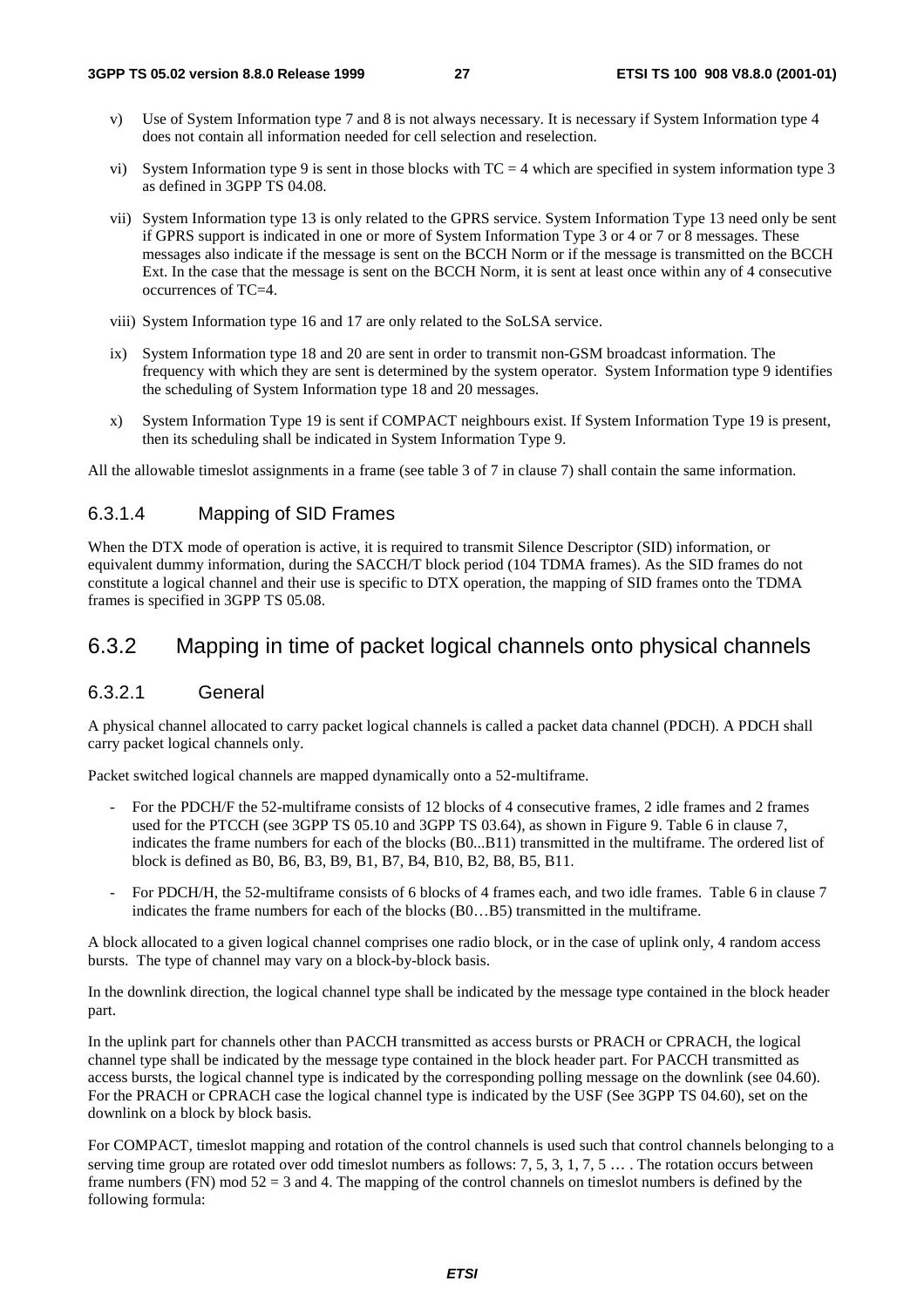- for  $0 \leq FN \mod 52 \leq 3$ ,  $TN = ((6 \times ((FN \text{ div } 52) \mod 4)) + 1 + (2 \times TG)) \mod 8$ ;
- for  $4 \leq FN \mod 52 \leq 51$ , TN = ((6 x ((FN div 52) mod 4)) + 7 + (2 x TG)) mod 8.

Packet switched logical channels PDTCH, PACCH, and PTCCH are never rotated.

#### 6.3.2.2 Mapping of the uplink channels

#### 6.3.2.2.1 Mapping of uplink packet traffic channel (PDTCH/U) and PACCH/U

The PDCH's where the MS may expect occurrence of its PDTCH/U(s) or PACCH/U for a mobile originated transfer is indicated in resource allocation messages (see 3GPP TS 04.60). PACCH/U shall be allocated respecting the resources allocated to the MS and the MS multislot class. For each PDCH allocated to the MS, an Uplink State Flag (R0... R7) is given to the MS.

The occurrence of the PDTCH/U and/or the PACCH/U at given block(s) Bx (where  $Bx = B0...Bn$ ; n=5 for the PDTCH/HU and n=11 for the PDTCH/FU) in the 52-multiframe structure for a given MS on a given PDCH shall be indicated by the value of the Uplink State Flag (USF) contained in the header of the preceding block transmitted in the downlink of the same PDCH, that is to say  $B(x-1)$  in the same multiframe if  $x\geq 1$  or  $B(n)$  in the previous multiframe if  $x=0$ . If the USF in block  $B(x-1)$  indicates that block  $B(x)$  shall be used by an MS for which the USF\_GRANULARITY is set to 1 (corresponding to 4 blocks) in the last assignment message, that MS shall also use the three following blocks. The USF corresponding to the last three blocks shall be set to an unused value. The MS may transmit a PDTCH block or a PACCH block on any of the uplink blocks used by the MS. The occurrence of the PACCH/U associated to a PDTCH/D shall be indicated by the network by polling the MS (see 3GPP TS 04.60).

- NOTE: This subclause specifies how the network shall signal that the MS is allowed to use the uplink. The operation of the MS is specified in 3GPP TS 04.60. In particular cases of fixed allocation, extended dynamic allocation or exclusive allocation, the MS may not need to monitor the USF on all allocated PDCHs.
- NOTE: The PDCH/HU is only assigned in exclusive allocation (see 3GPP TS 04.60).

For COMPACT, USF\_GRANULARITY should be set to 0 (corresponding to 1 block) for dynamic allocation for the following cases:

- i) for odd timeslot numbers (TN) 1, 3, 5, and 7 in nominal and large cells;
- ii) for even timeslot numbers (TN) 0, 2, 4, and 6 in large cells.

#### 6.3.2.2.2 Mapping of the Packet Timing Advance Control Channel (PTCCH/U)

The PDCH carrying the PTCCH/U of one MS is defined in the resource allocation message (see 3GPP TS 04.60). PTCCH/U shall be mapped to one of the time slots where PDTCH(s) are allocated to the MS. PTCCH/U shall be allocated respecting the resources allocated to the MS and the MS multislot class. An MS shall be allocated a subchannel of the PTCCH/U (0...15) as defined in clause 7 table 6, where the sub-channel number is equal to the Timing Advance Index (TAI) indicated in the resource allocation message (see 3GPP TS 04.60).

#### 6.3.2.2.3 Mapping of the uplink PCCCH i.e. PRACH

The mapping of the PRACH is defined in clause 7 table 6, where the possible blocks are indicated. The PRACH is dynamically allocated in groups of four PRACH blocks By (y=4x+i, i=0 ,.., 3) corresponding to one PDCH block Bx (x=0,...,11), indicated by USF=FREE in the same way as defined for PDTCH/U (see subclause 6.3.2.2.1).

Optionally, a subset of the blocks Bx can be allocated to PRACH in a fixed way. The number of allocated blocks is indicated by the parameter BS\_PRACH\_BLKS broadcast on the PBCCH, where BS\_PRACH\_BLKS=0...12. The blocks are allocated according to the ordered list defined in subclause 6.3.2.1. The blocks shall also be indicated by the USF=FREE. The MS may choose to use the BS\_PRACH\_BLKS or USF to determine the fixed allocated part of PRACH.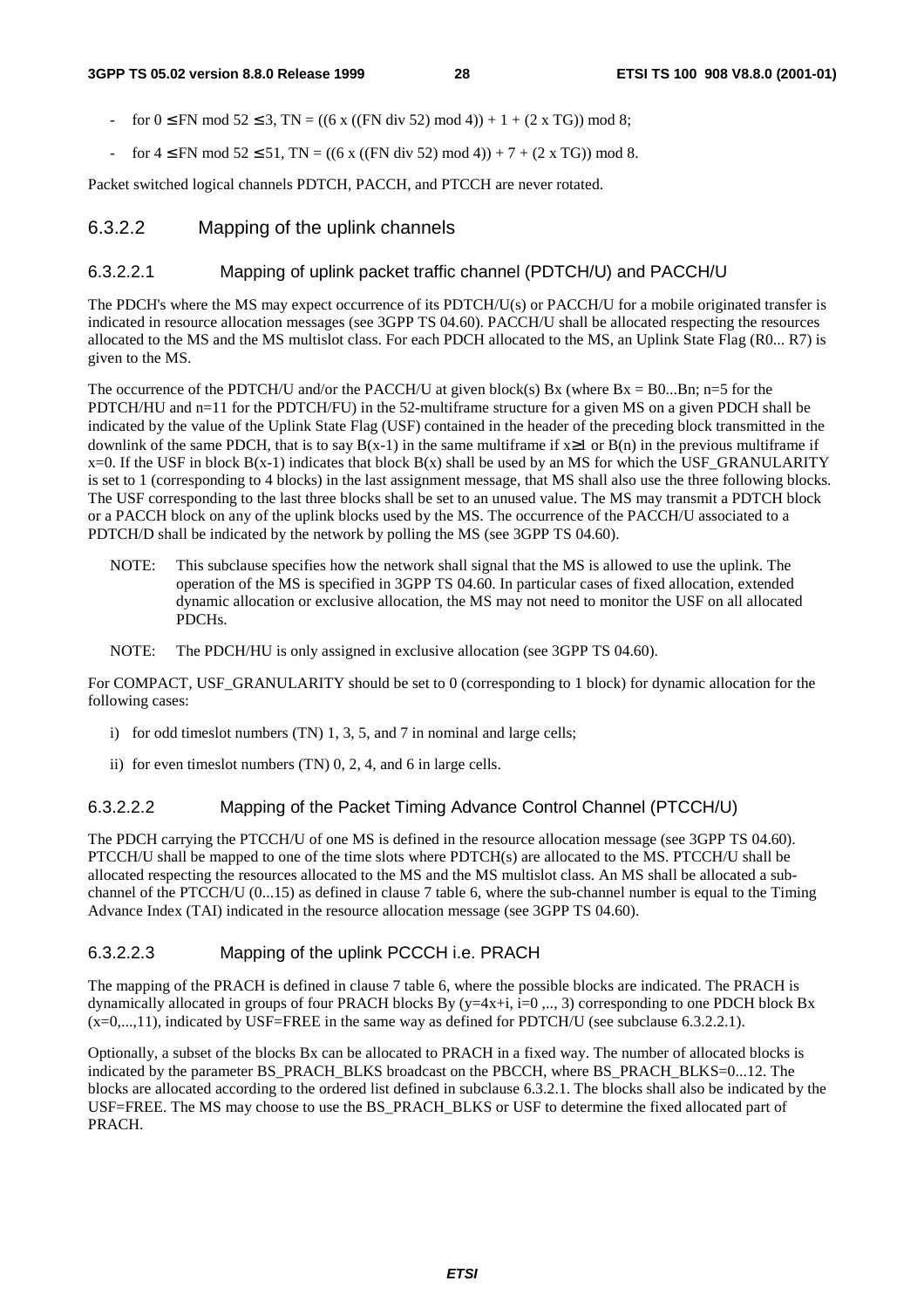#### 6.3.2.2.3a Mapping of the COMPACT uplink CPCCCH i.e. CPRACH

The CPRACH is dynamically or fixed allocated in the same way as defined for PRACH (see subclause 6.3.2.2.3. USF should be set equal to FREE for downlink block B0 on a serving time group when 4 time groups are assigned. Uplink blocks (other than block B1 on a serving time group) that are preceded by CPBCCH and CPCCCH blocks should be prioritized for use as CPRACH.

See Annex D for examples based on sixteen prioritized CPRACH blocks.

#### 6.3.2.3 Mapping of the downlink channels

#### 6.3.2.3.1 Mapping of the (PDTCH/D) and PACCH/D

The PDCH where the MS may expect occurrence of its PDTCH/D(s) for a mobile terminated transfer or its PACCH/D, for both mobile originated and mobile terminated transfer are indicated in resource allocation messages (see 3GPP TS 04.60). PDTCH/D and PACCH/D can be mapped dynamically on all blocks except those used for PBCCH (see subclause 6.3.2.3.3). The logical channel type shall be indicated in the block header. The mobile owner of the PDTCH/D or PACCH/D shall the indicated by the TFI (Temporary Frame Identifier) (see 3GPP TS 04.60).

#### 6.3.2.3.2 Mapping of the PTCCH/D

The PTCCH/D is mapped as defined in Clause 7 table 6. The PTCCH/D carries signalling messages including timing advance information for MSs sharing the PTCCH/U on the same PDCH.

#### 6.3.2.3.3 Mapping of the PBCCH

The PBCCH is mapped onto one PDCH only, indicated in the BCCH. The PBCCH is mapped on BS\_PBCCH\_BLKS blocks (where 1≤BS\_PBCCH\_BLKS≤4) per multiframe, according to the ordered list described in subclause 6.3.2.1. The blocks allocated are specified in Clause 7 table 6. The parameter BS\_PBCCH\_BLKS is broadcast on PBCCH in block B0 (see subclause 3.3.2.4).

#### 6.3.2.3.3a Mapping of the COMPACT CPBCCH

The CPBCCH is mapped onto a primary COMPACT carrier on the time group indicated by TG on CSCH (see subclause 3.3.2.2). This time group is known as the serving time group and rotates over odd timeslot numbers (see subclause 6.3.2.1). The CPBCCH is mapped on BS\_PBCCH\_BLKS blocks (where 1≤BS\_PBCCH\_BLKS≤4) per multiframe, according to the ordered list described in subclause 6.3.2.1. The blocks allocated are specified in clause 7 table 9. The parameters BS\_PBCCH\_BLKS is broadcast on CPBCCH in block B0 (see subclause 3.3.2.4).

See Annex D for examples based on one CPBCCH block.

When USF=FREE in downlink block B0 on a serving time group, the CPRACH is allocated in uplink block B1 after timeslot rotation. When USF has any other value in downlink block B0 on a serving time group, the uplink allocation of B1 is valid for the same timeslot, irrespective of timeslot rotation.

#### 6.3.2.3.4 Mapping of the PCCCH

The PCCCH and its different logical channels (PAGCH, PPCH, PNCH) can be mapped dynamically and are identified by the message header. The configuration is partly fixed by some parameters broadcast by the PBCCH and defined in subclause 3.3.2.4:

- a) BS\_PBCCH\_BLKS, that defines the number of PBCCH blocks per multiframe, according to the ordered list described in subclause 6.3.2.1, on the PDCH that carries PBCCH;
- b) BS\_PAG\_BLKS\_RES, that defines the number of blocks in addition to BS\_PBCCH\_BLKS, according to the ordered list described in subclause 6.3.2.1, where PPCH shall not occur on every PDCH that carries PCCCH.

PCCCH (except PPCH) can be mapped on all blocks except those used for PBCCH.

If PBCCH is allocated on timeslot k, PCCCHs shall be allocated only on timeslots n where n>k-4 and 0≤n≤7 in order to provide time for the MS to switch from PBCCH to PCCCH.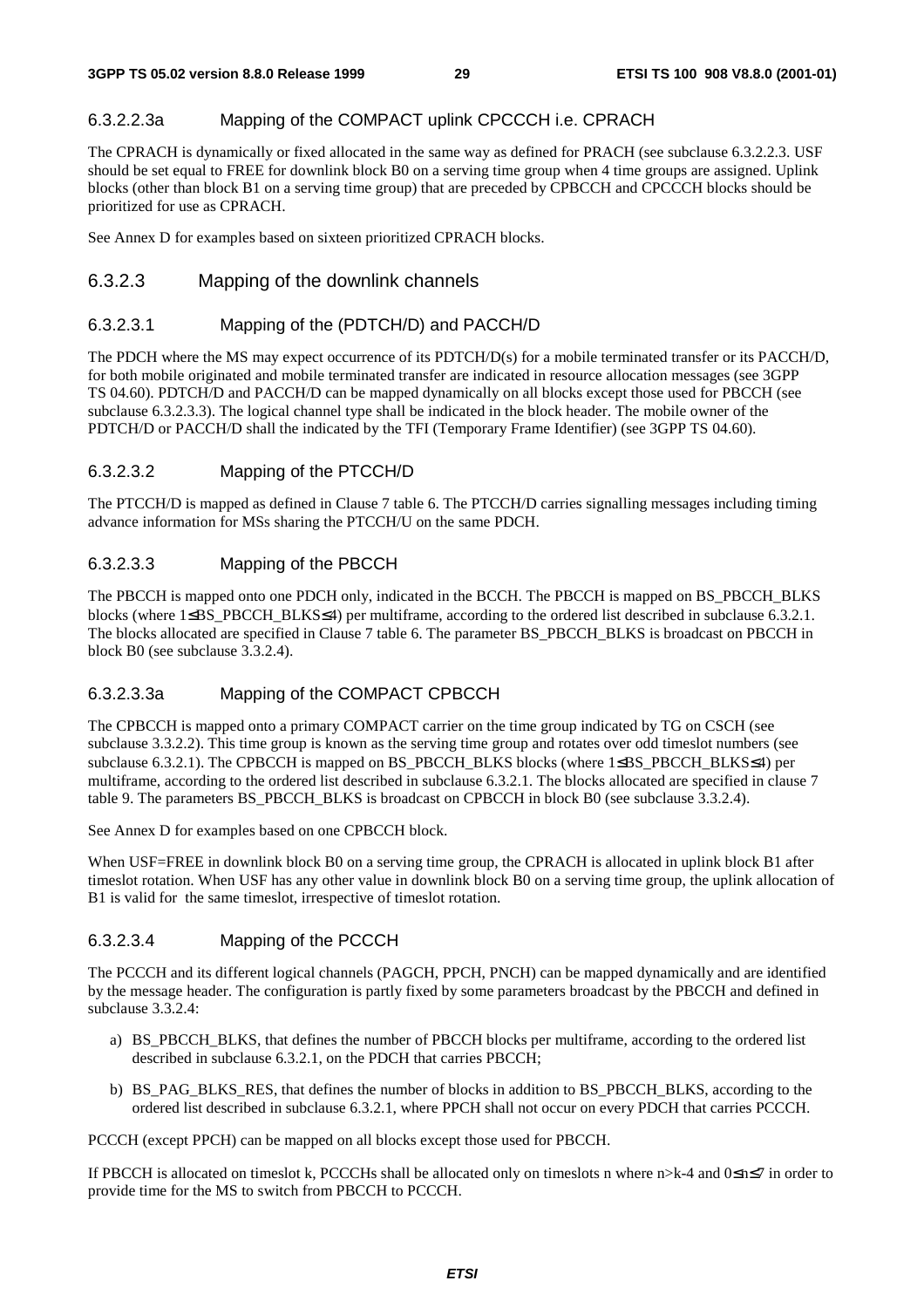#### 6.3.2.3.4a Mapping of the COMPACT CPCCCH

The CPCCCH and its different logical channels (CPAGCH, CPPCH, CPNCH) can be mapped dynamically and are identified by the message header. The configuration is partly fixed by some parameters broadcast by the CPBCCH and defined in subclause 3.3.2.4:

- a) BS\_PBCCH\_BLKS, that defines the number of CPBCCH blocks per multiframe, according to the ordered list described in subclause 6.3.2.1, on the radio frequency channel that carries CPBCCH;
- b) BS\_PAG\_BLKS\_RES, that defines the number of blocks in addition to BS\_PBCCH\_BLKS, where CPPCH shall not occur on every radio frequency channel that carries CPCCCH. These blocks without CPPCH are allocated after CPPCH blocks according to the ordered list described in subclause 6.3.2.1.

CPCCCH (except CPPCH) can be mapped on all blocks except those used for CPBCCH.

For primary COMPACT carriers, CPCCCHs shall be allocated on the same time group as CPBCCH. CPCCCHs on secondary COMPACT carrier(s) shall be allocated on same time group as for primary COMPACT carrier.

See Annex D for examples based on three CPCCCH blocks.

#### 6.3.2.4 Mapping of PBCCH data

In order to facilitate the MS operation, the network is required to transmit certain types of Packet System Information (PSI) messages in specific multiframes and specific PBCCH blocks within the multiframes. The occurrence of the PSI1 message is defined by TC = (FN DIV 52) mod PSI1\_REPEAT\_PERIOD, where PSI1\_REPEAT\_PERIOD (range 1 -16) is indicated in the SI13 message on BCCH, the PSI 1 message on PBCCH and, if present, in the Neighbour Cell parameters in PSI3 and PSI3bis messages sent on serving cell PBCCH.

The PSI1 message is transmitted at  $TC = 0$  according to rule i) and ii) below.

The PSI messages other than the PSI1 message are divided into two groups of PSI messages. One group of PSI messages is transmitted with a low repetition rate and a second group is transmitted with a high repetition rate.

The number of PSI message instances sent with high repetition rate is indicated by the parameter PSI\_COUNT\_HR (range 0 to 16) in the PSI1 message. The PSI messages in this group are sent according to rule iii) below.

The number of PSI message instances sent with low repetition rate is indicated by the parameter PSI\_COUNT\_LR (range 0 to 63) in the PSI1 message. The PSI messages in this group are sent according to rule iv) below.

The following rules apply:

- i) PSI1 shall be sent in block B0 when  $TC = 0$ :
- ii) if the value of the parameter BS\_PBCCH\_BLKS is greater than 1, the PSI1 shall also be sent in block B6 when  $TC = 0$ :
- iii) the PSI messages in the group sent with high repetition rate shall be sent in a sequence determined by the network and starting at  $TC = 0$ , using the PBCCH blocks within each multiframe, in the order of occurrence, which are not occupied according to rule i) or ii). The sequence of these PSI messages shall be repeated starting at each occurrence of  $TC = 0$ ;
- iv) the PSI messages in the group sent with low repetition rate shall be sent in a sequence determined by the network and continuously repeated, using the PBCCH blocks within each multiframe, in the order of occurrence, which are not occupied according to rules i) to iii). The sequence of these PSI messages shall be restarting at  $FN = 0$ .

If there are multiple instances of a particular type of PSI message (See 3GPP TS 04.60), they shall all be sent within same group of PSI messages according to either rule iii) or iv) above. They shall be sent in a single sequence in the ascending order of the message instance number of that type of PSI message.

The same PSI message shall not occur twice within the lists defined by PSI\_COUNT\_LR and PSI\_COUNT\_HR

A full set of Packet System Information messages contains one consistent set of the messages included in PSI\_COUNT\_LR and one consistent set of the messages included in PSI\_COUNT\_HR plus the PSI1 message.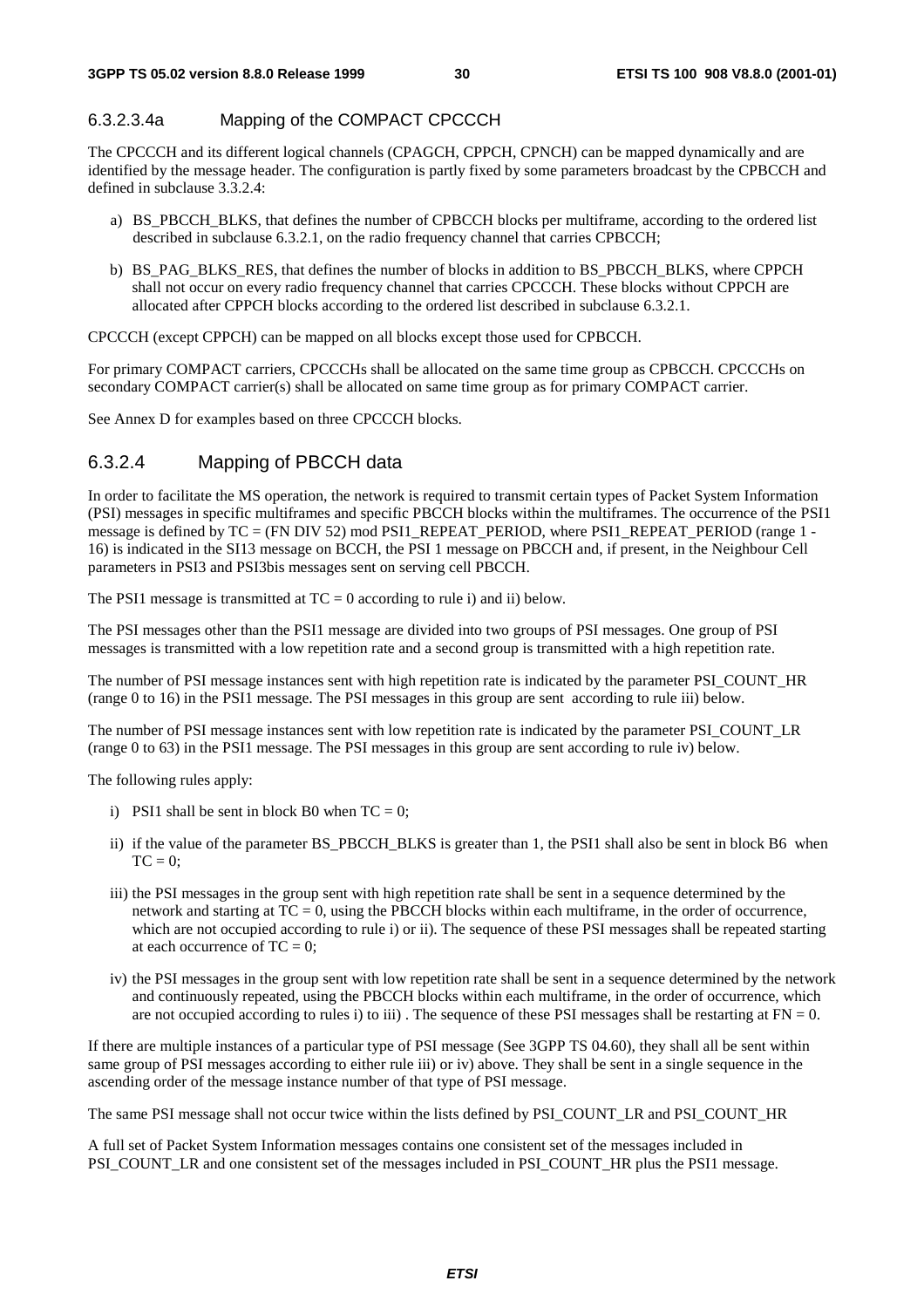NOTE: The parameters BS\_PBCCH\_BLKS and PSI1\_REPEAT\_PERIOD\_shall be selected by the network such that all PSI message present in the cell can be sent according to rules i) to iv) above. It is the responsibility of the network to optimise the broadcast of the PSI messages so that the MS can find the important parameters for cell re-selection and access as fast as possible without unnecessary power consumption. The PSI mapping scheme information can be utilised by the MS to estimate the actual minimum cell reselection time.

#### 6.3.2.4a Mapping of COMPACT CPBCCH data

See subclause 6.3.2.4, with the exception that the CPBCCH is a stand-alone packet control channel for COMPACT.

### 6.3.3 Mapping in time of CTS control channels onto physical channels

The mapping in time of CTS control channels is defined in the table 8 of clause 7, which also defines the relationship of the air interface TDMA frames to the multiframe.

The timeslot assignment of the CTS control channel is defined hereafter.

#### 6.3.3.1 CTSBCH timeslot assignment

For the CTSBCH**,** a procedure of timeslot shifting from one 52-multiframe to another is defined. The usage of this procedure is mandatory in CTS idle mode and optional in CTS dedicated mode. When the shifting procedure is not applied, the CTSBCH timeslot number shall be equal to the TNC broadcast in the current 52-multiframe CTSBCH-SB.

The following parameters are required for the timeslot shifting procedure.

Parameters broadcast in the CTSBCH-SB:

- a) TNI: initial timeslot number (0 to 7, 3 bits), defined by the three LSBs (BN3, BN2, BN1) of the FPBI (specified in 3GPP TS 03.03);
- b) TNSCN: timeslot number series couple number (0 to 31, 5 bits), defined by the 5 bits (BN8, ..., BN4) of the FPBI. Defines the couple of timeslot number circular series  $(TNS_{TNSCN,0}, TNS_{TNSCN,1})$  to be used to form the timeslot shifting sequence. See timeslot number series (TNS) definition in table below.

| <b>TNSCN</b>  | TNSTNSCN,0                     | TNS <sub>TNSCN,1</sub>  | <b>TNSCN</b> | TNSTNSCN,0                   | TNS <sub>TNSCN,1</sub>         |
|---------------|--------------------------------|-------------------------|--------------|------------------------------|--------------------------------|
| 0             | (0, 1, 2, 4, 7, 5, 6, 3)       | 0, 3, 5, 7, 6, 2, 1, 4  | 16           | (0, 1, 5, 6, 7, 4, 3, 2)     | (0, 4, 7, 6, 2, 5, 1, 3)       |
|               | (0, 1, 2, 5, 3, 6, 7, 4)       | 0, 4, 1, 5, 7, 6, 3, 2) | 17           | $(0, 2, 1, 3, 6, 7, 5, 4)$ , | (0, 3, 7, 4, 1, 5, 6, 2)       |
| $\mathcal{P}$ | (0, 1, 2, 6, 5, 3, 7, 4)       | 0, 3, 6, 7, 5, 2, 4, 1  | 18           | (0, 2, 1, 5, 6, 7, 4, 3)     | ( 0, 4, 7, 5, 1, 3, 6, 2 )     |
| 3             | (0, 1, 2, 6, 7, 5, 4, 3)       | 0, 3, 7, 4, 6, 2, 5, 1  | 19           | (0, 2, 3, 4, 7, 6, 5, 1)     | ( 0, 3, 1, 5, 2, 6, 7, 4 )     |
| 4             | 0, 1, 3, 2, 5, 6, 7, 4)        | 0, 4, 7, 6, 2, 1, 5, 3) | 20           | (0, 2, 3, 6, 7, 5, 1, 4)     | (0, 4, 7, 6, 3, 5, 2, 1)       |
| 5             | (0, 1, 3, 6, 7, 5, 2, 4)       | 0, 3, 7, 4, 2, 6, 5, 1  | 21           | (0, 2, 3, 7, 5, 6, 4, 1)     | (0, 3, 6, 2, 1, 5, 7, 4)       |
| 6             | (0, 1, 4, 2, 5, 6, 7, 3)       | 0, 2, 6, 3, 7, 5, 4, 1  | 22           | (0, 2, 4, 7, 3, 6, 5, 1)     | $($ 0, 3, 5, 6, 7, 4, 1, 2 $)$ |
|               | (0, 1, 4, 2, 5, 7, 6, 3)       | 0, 4, 7, 3, 5, 6, 2, 1  | 23           | (0, 2, 5, 3, 6, 7, 4, 1)     | ( 0, 3, 7, 6, 5, 1, 2, 4 )     |
| 8             | (0, 1, 4, 2, 6, 5, 7, 3)       | 0, 2, 1, 5, 3, 6, 7, 4) | 24           | (0, 2, 5, 3, 7, 6, 4, 1)     | $($ 0, 3, 5, 1, 2, 6, 7, 4 $)$ |
| 9             | (0, 1, 4, 5, 7, 3, 6, 2)       | 0, 3, 7, 6, 5, 2, 4, 1  | 25           | $(0, 2, 6, 3, 1, 5, 7, 4)$ , | ( 0, 3, 4, 7, 6, 5, 1, 2 )     |
| 10            | ( 0, 1, 4, 6, 5, 7, 3, 2 ),    | 0, 4, 7, 5, 1, 2, 6, 3) | 26           | $(0, 2, 6, 5, 1, 4, 7, 3)$ , | ( 0, 4, 5, 7, 6, 3, 1, 2 )     |
| 11            | $($ 0, 1, 4, 7, 3, 5, 6, 2 $)$ | 0, 4, 2, 1, 5, 7, 6, 3  | 27           | (0, 2, 6, 5, 3, 7, 4, 1)     | (0, 3, 6, 7, 5, 1, 2, 4)       |
| 12            | (0, 1, 4, 7, 6, 3, 5, 2)       | 0, 4, 2, 1, 5, 6, 7, 3  | 28           | (0, 3, 5, 1, 2, 6, 7, 4)     | (0, 4, 7, 6, 5, 2, 3, 1)       |
| 13            | 0, 1, 5, 2, 4, 7, 6, 3         | 0, 3, 7, 5, 1, 4, 6, 2) | 29           | (0, 3, 5, 2, 6, 7, 4, 1)     | (0, 4, 7, 3, 6, 5, 1, 2)       |
| 14            | 0, 1, 5, 2, 6, 4, 7, 3)        | 0, 3, 4, 5, 7, 6, 2, 1  | 30           | (0, 3, 6, 7, 4, 2, 5, 1)     | (0, 4, 1, 2, 6, 5, 7, 3)       |
| 15            | $0, 1, 5, 6, 2, 4, 7, 3$ ,     | 0, 3, 7, 6, 4, 5, 2, 1  | 31           | (0, 3, 7, 5, 6, 2, 4, 1)     | (0, 4, 7, 6, 3, 5, 1, 2)       |

#### Table 1 (subclause 6.3.3): TNS<sub>i,j</sub> definition

Parameters sent on a dedicated connection during the CTS-MS attachment:

a) TNSCO : TNS couple order (1 bit), defines together with TNSCN the ordered couple (TNS1, TNS2).

if TNSCO = 0 then  $(TNS1, TNS2) = (TNS<sub>TNSCN,0</sub>, TNS<sub>TNSCN,1</sub>)$ 

if TNSCO = 1 then  $(TNS1, TNS2) = (TNS<sub>TNSCN,1</sub>, TNS<sub>TNSCN,0</sub>)$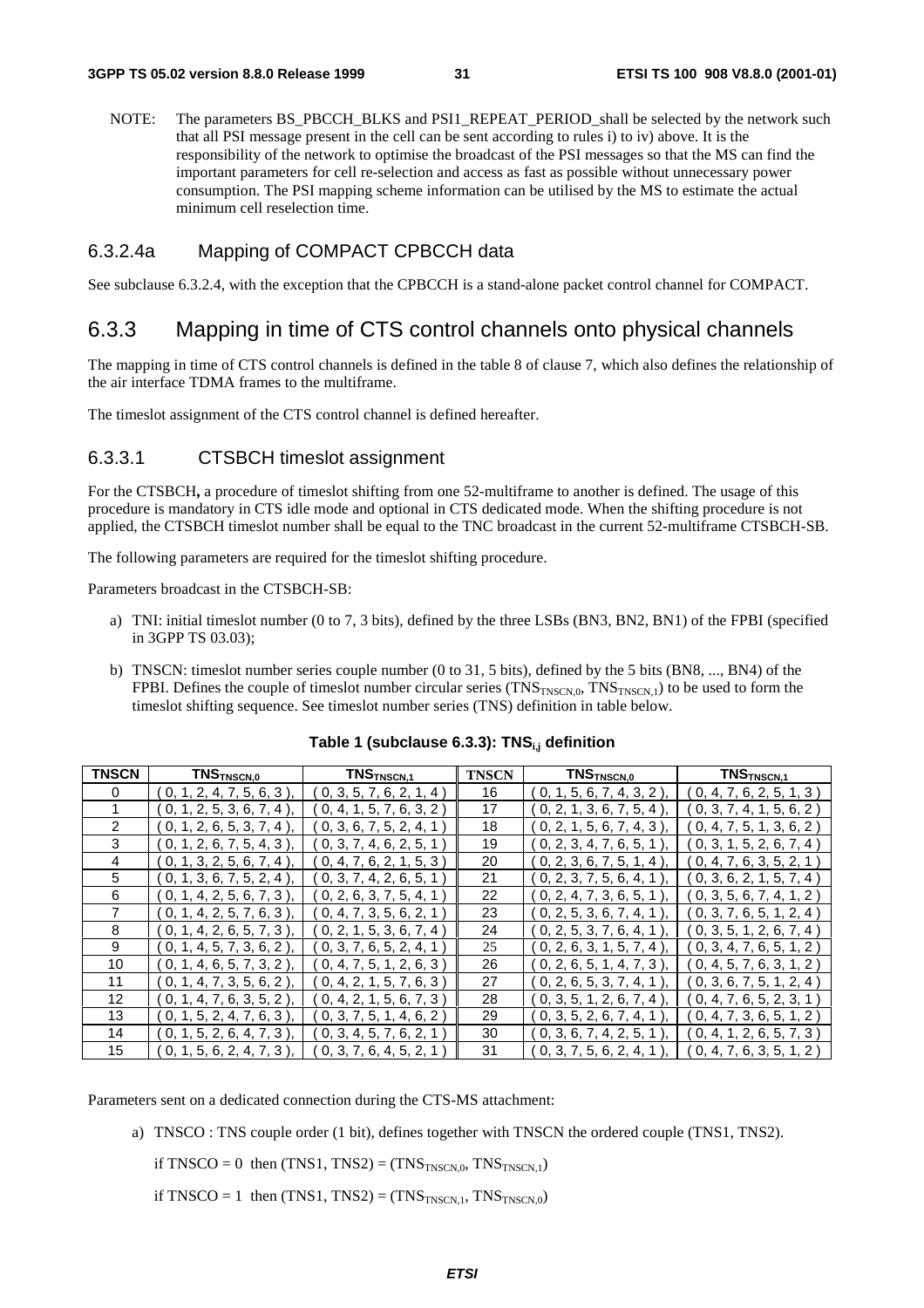- b) parameters to be used to form the timeslot shifting sequence.
	- x0 : 0 to 7, 3 bits x1 : 0 to 7, 3 bits  $x2:0$  to 7, 3 bits x3 : 0 to 7, 3 bits

For a given set of parameters, a unique timeslot shifting sequence of length of 8 x 51 52-multiframes is defined. The shifting sequence is repeated 128 times over the duration of a GSM hyperframe. It is divided into 8 sets of 51 52 multiframes. The structure of a set is explicitly shown on figure below :



**Figure 1 (subclause 6.3.3): Structure of timeslot shifting sequence**

A set is formed by interleaving segments of TNS1 and TNS2. The mapping of TNS1 and TNS2 segments onto a set is defined by the parameters  $x0$ ,  $x1$ ,  $x2$ ,  $x3$  as follows :

| for (FN div 52) mod $51 = 0$                               | to $7$              | a TNS1 segment is used |
|------------------------------------------------------------|---------------------|------------------------|
| for (FN div 52) mod $51 = 8$                               | to $7+x3$           | a TNS2 segment is used |
| for (FN div 52) mod $51 = 8+x3$                            | to $7+x3+x2$        | a TNS1 segment is used |
| for (FN div 52) mod $51 = 8 + x3 + x2$                     | to $7+x3+x2+x1$     | a TNS2 segment is used |
| for (FN div 52) mod $51 = 8 + x3 + x2 + x1$                | to $7+x3+x2+x1+x0$  | a TNS1 segment is used |
| for (FN div 52) mod $51 = 8 + x3 + x2 + x1 + x0$           | to $15+x3+x2+x1+x0$ | a TNS2 segment is used |
| for (FN div 52) mod $51 = 16+x3+x2+x1+x0$ to $23+x3+x2+x1$ |                     | a TNS1 segment is used |
| for (FN div 52) mod $51 = 24+x3+x2+x1$                     | to $31+x3+x2$       | a TNS2 segment is used |
| for (FN div 52) mod $51 = 32+x3+x2$                        | to $39+x3$          | a TNS1 segment is used |
| for (FN div 52) mod $51 = 40+x3$                           | to $47$             | a TNS2 segment is used |
| for (FN div 52) mod $51 = 48$                              | to $50$             | a TNS1 segment is used |

The TNS1 and TNS2 segments are extracted from TNS1 and TNS2 according to the following rules :

- a) The first CTSBCH TN used in a shifting sequence shall be the TNI.
- b) Two consecutive CTSBCH TN shall be separated by single circular shifts along TNS1 and TNS2.
- c) When changing from a TNSi segment to a TNSj segment, the last timeslot obtained from TNSi shall be followed by its immediate successor in TNSj.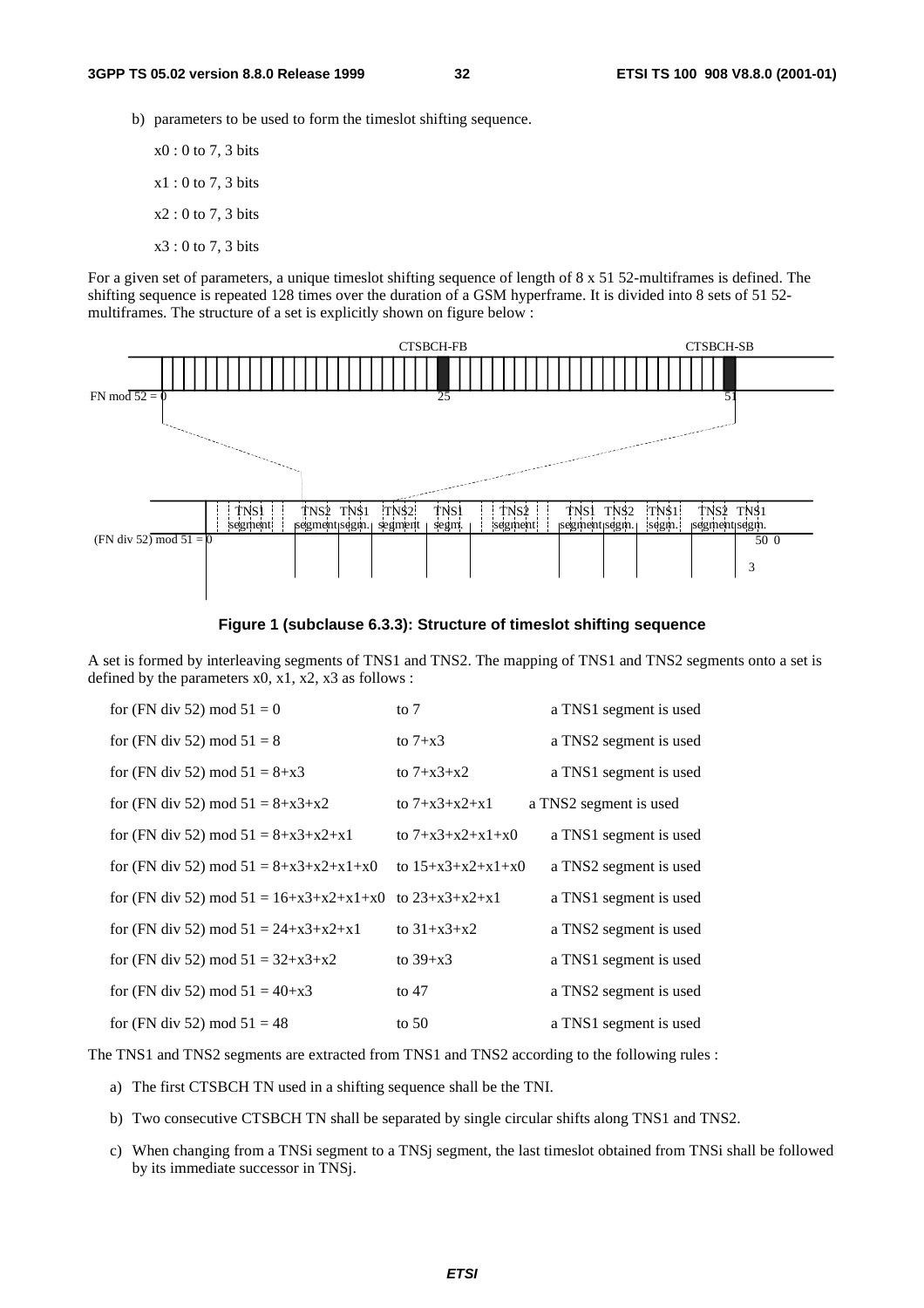NOTE: The first timeslot of a set is obtained by three circular shifts in TNS1 with regard to the first timeslot of the previous set.

An example of the mapping of TNS1 and TNS2 onto the first set of the generated shifting sequence is given in annex C.

#### 6.3.3.2 CTSPCH, CTSARCH and CTSAGCH timeslot assignment

For the CTSPCH, CTSARCH and CTSAGCH, the timeslot shall be assigned by the CTS-FP for each 52-multiframe. The timeslot number used for CTSPCH, CTSARCH and CTSAGCH shall be the TNC broadcast in the previous 52-multiframe CTSBCH-SB.

# 6.4 Permitted channel combinations

#### 6.4.1 Permitted channel combinations onto a basic physical channel

The following are the permitted ways, as defined by 3GPP TS 04.03, in which channels can be combined onto basic physical channels (numbers appearing in parenthesis after channel designations indicate sub-channel numbers; channels and sub-channels need not necessarily be assigned):

- i) TCH/F + FACCH/F + SACCH/TF
- ii)  $TCH/H(0,1) + FACTH/H(0,1) + SACCH/TH(0,1)$
- iii)  $TCH/H(0,0) + FACTH/H(0,1) + SACCH/TH(0,1) + TCH/H(1,1)$
- iv) FCCH + SCH + BCCH + CCCH
- v)  $FCCH + SCH + BCCH + CCCH + SDCCH/4(0..3) + SACCH/C4(0..3)$
- vi) BCCH + CCCH
- vii)  $SDCCH/8(0.7) + SACCH/CS(0.7)$
- viii) TCH/F + FACCH/F + SACCH/M
- ix) TCH/F + SACCH/M
- x) TCH/FD + SACCH/MD
- xi) PBCCH+PCCCH+PDTCH/F+PACCH/F+PTCCH/F
- xii) PCCCH+PDTCH/F+PACCH/F+PTCCH/F
- xiii) PDTCH/F+PACCH/F+PTCCH/F

```
where CCCH = PCH + RACH + AGCH + NCH.
```

```
and PCCCH=PPCH+PRACH+PAGCH+PNCH.
```
- xiv) CTSBCH + CTSPCH + CTSARCH + CTSAGCH
- xv) CTSPCH + CTSARCH + CTSAGCH
- xvi) CTSBCH
- xvii) CTSBCH + TCH/F + FACCH/F + SACCH/CTS
- xviii) E-TCH/F + E-IACCH/F + E-FACCH/F + SACCH/TF
- $xix)$  E-TCH/F + E-IACCH/F + E-FACCH/F + SACCH/M
- xx) E-TCH/F + E-IACCH/F + SACCH/M
- xxi) E-TCH/FD + E-IACCH/F + SACCH/MD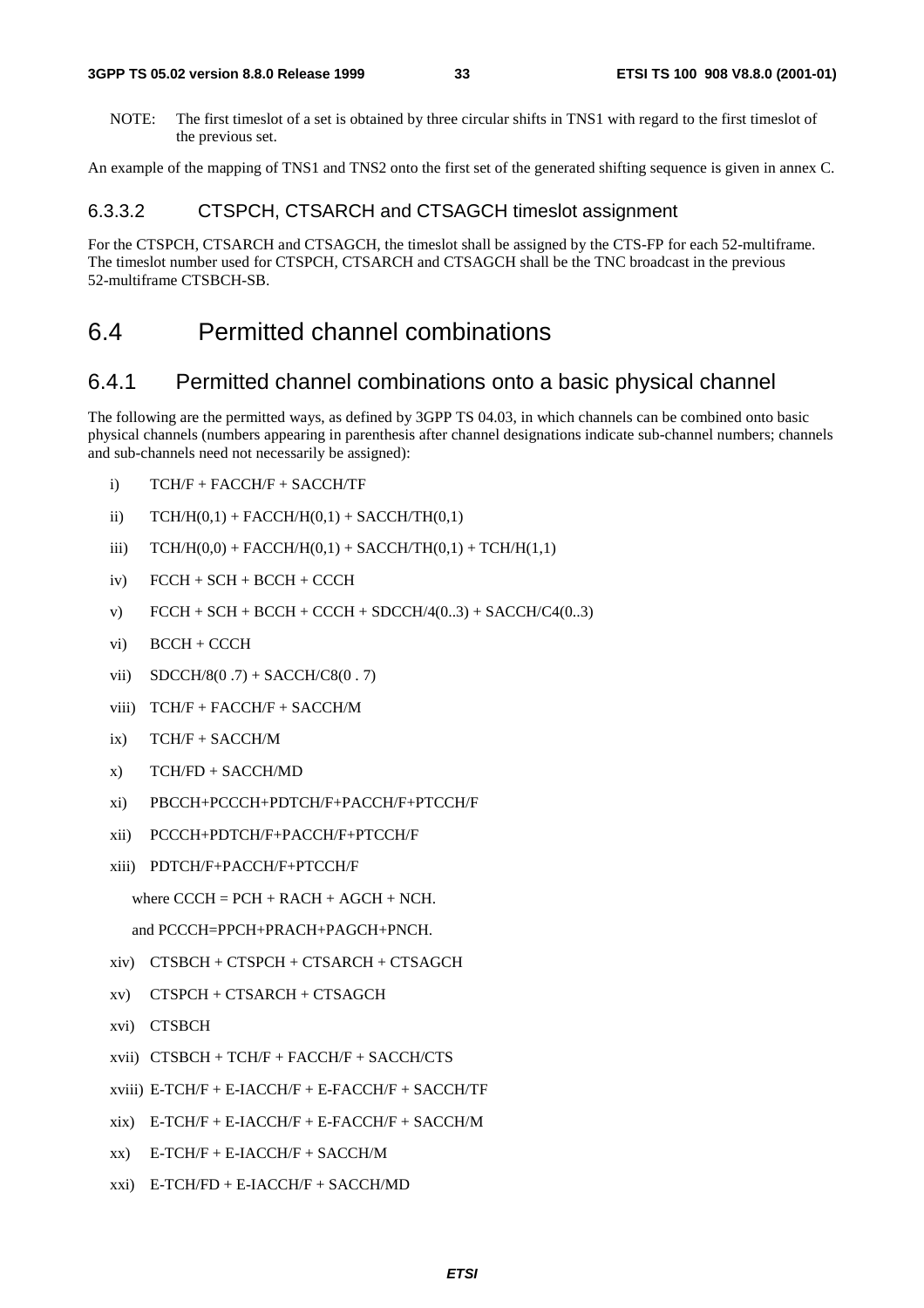xxii) CFCCH + CSCH + CPBCCH + CPCCCH + PDTCH/F + PACCH/F + PTCCH/F

- xxiii) CPCCCH+PDTCH/F+PACCH/F+PTCCH/F
- xxiv)  $TCH/H(0,1) + FACCH/H(0,1) + SACCH/H(0,1) + PDTCH/H(1,0) + PACCH/H(1,0)$
- NOTE 1: Where the SMSCB is supported, the CBCH replaces SDCCH number 2 in cases v) and vii) above.
- NOTE 2: A combined CCCH/SDCCH allocation (case v) above) may only be used when no other CCCH channel is allocated.
- NOTE 3: Combinations viii), ix) and x) are used in multislot configurations as defined in subclause 6.4.2.
- NOTE 4: Combinations xiv), xv), xvi) and xvii) shall be used in CTS ; combinations xiv), xvi) and xvii) shall be mutually exclusive ; combinations xiv) and xv) shall also be mutually exclusive.
- NOTE 5: Combinations xxii) and xxiii) shall be used for COMPACT on serving time groups.

NOTE 6: Combinations i), ii), iii), v), xiii or xxiv) shall be used for single timeslot operation in DTM.

# 6.4.2 Multislot configurations

A multislot configuration consists of multiple circuit or packet switched traffic channels together with associated control channels, allocated to the same MS. The multislot configuration occupies up to 8 basic physical channels, with different timeslots numbers (TN) but with the same frequency parameters (ARFCN or MA, MAIO and HSN) and the same training sequence (TSC).

#### 6.4.2.1 Multislot configurations for circuit switched connections

Two types of multislot configurations exists, symmetric and asymmetric. The symmetric case consists of only bidirectional channels. The asymmetric case consists of both bi-directional and unidirectional downlink channels.

The occupied physical channels shall consist of the following channel combinations as defined in subclause 6.4.1.

one main channel of type viii) +

x secondary channels of type  $ix$ ) +

y secondary channels of type x)

| where $0 \le x \le 7, y = 0$                    | for symmetric multislot configuration  |
|-------------------------------------------------|----------------------------------------|
| $0 \le x \le 6$ , $1 \le y \le 7$ , $x+y \le 7$ | for asymmetric multislot configuration |

The main channel is the bi-directional channel that carries the main signalling (FACCH and SACCH) for the multislot configuration. The position of the main channel is indicated by the allocation message (3GPP TS 04.08). Secondary channels may be added or removed without changing the main channel.

The allocation of channels to a Multislot Configuration must always consider the multislot capability of the MS, as defined by the multislot class described in annex B.

There is no limitation in this TS to the possible TCH types (see subclause 3.2) which may be used in a Multislot Configuration.

High Speed Circuit Switched Data (HSCSD) is one case of multislot configuration. The full rate traffic channels of a HSCSD configuration shall convey the same user bit rate (see subclause 3.2.3).

NOTE: For the maximum number of timeslots to be used for a HSCSD, see 3GPP TS 03.34.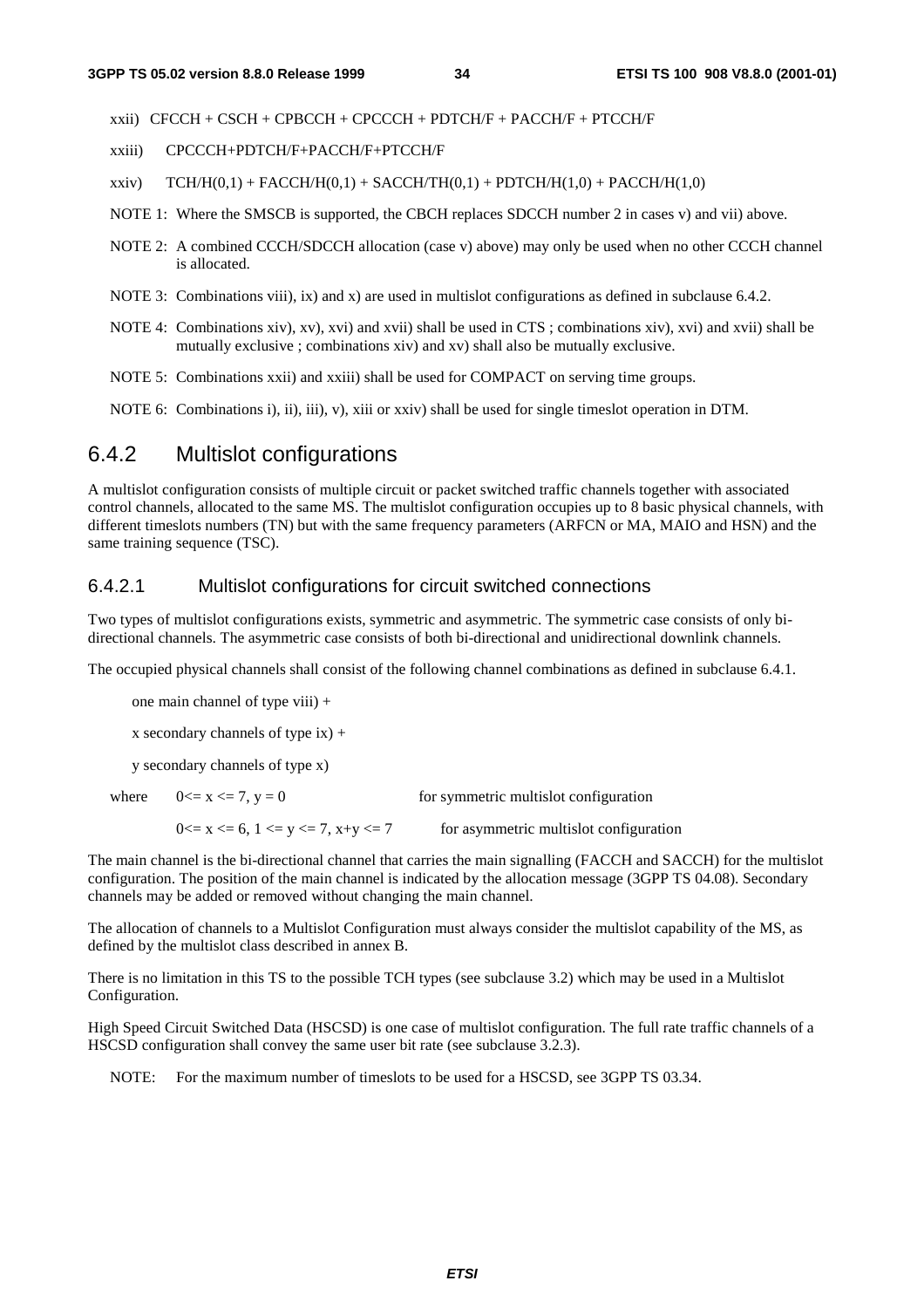#### 6.4.2.2 Multislot configurations for packet switched connections

An MS may be allocated several PDTCH/Us or PDTCH/Ds for one mobile originated or one mobile terminated communication respectively. In this context allocation refers to the list of PDCH that may dynamically carry the PDTCHs for that specific MS. The PACCH may be mapped onto any of the allocated PDCHs. If there are m timeslots allocated for reception and n timeslots allocated for transmission, there shall be  $Min(m,n)$  reception and transmission timeslots with the same TN.

For multislot class type 1 MS, the following table lists the number of slots that are possible to allocate (provided that it is supported by the MS according to its multislot class) for different medium access modes (see 3GPP TS 04.60). It also indicates if  $T_{ra}$  or  $T_{ta}$  (see annex B) shall be applied for measurements.

| Medium access mode                                                  | No of Slots      | $T_{ra}$<br>shall apply | $T_{ta}$<br>shall apply | <b>Note</b> |  |
|---------------------------------------------------------------------|------------------|-------------------------|-------------------------|-------------|--|
| Downlink, any mode                                                  | 1-6              | Yes                     |                         |             |  |
|                                                                     | $7 - 8$          | <b>No</b>               |                         | 1,2         |  |
| Uplink, Fixed                                                       | $1 - 4$          | Yes                     |                         |             |  |
|                                                                     | $5-6$            |                         | Yes                     | 3           |  |
|                                                                     | $7 - 8$          |                         | No                      | 1,2,3       |  |
| Uplink, Dynamic                                                     | $1 - 2$          | Yes                     |                         |             |  |
| Uplink, Ext. Dynamic                                                | $1 - 3$          | Yes                     |                         |             |  |
| Down + up, Fixed                                                    | $d+u = 2-5$      | Yes                     |                         |             |  |
|                                                                     | $d+u = 6$        | <b>No</b>               | No                      | 1,2         |  |
| Down + up, Dynamic                                                  | $d+u = 2-5$      | Yes                     |                         |             |  |
| Down + up, Ext. Dynamic                                             | $d+u = 2-4$      | Yes                     |                         |             |  |
|                                                                     | $d+u = 5, d > 1$ | Yes                     |                         |             |  |
| Note 1<br>Normal measurements are not possible (see 3GPP TS 05.08). |                  |                         |                         |             |  |
| Normal BSIC decoding is not possible (see 3GPP TS 05.08).<br>Note 2 |                  |                         |                         |             |  |
| Normal PACCH reception not possible (see 3GPP TS 04.60)<br>Note 3   |                  |                         |                         |             |  |

For multislot class type 2 MS, all allocations according to its multislot class are possible independent of the MAC mode.

The occupied physical channels shall consist of a combination of configurations xi, xii and xiii as defined in subclause 6.4.1. For COMPACT, the occupied physical channels shall consist of a combination of configurations xiii), xxii), and xxiii), as defined in subclause 6.4.1.

The network shall leave a gap of at least one radio block period between the old and the new configuration, when the allocation is changed and PDCHs with the lowest numbered timeslot are not the same in the old and new configuration. For multislot class type 1 MS, the gap shall be left in both uplink and downlink when the lowest numbered timeslot for the combined uplink and downlink configuration is changed. For multislot class type 2 MS, the gap shall be left in the link (uplink and/or downlink) where the lowest numbered timeslot has been changed.

#### 6.4.2.3 Multislot configurations for dual transfer mode

For DTM, a multislot configuration consists of a single traffic channel (TCH or E-TCH) and one or more full rate packet data traffic channels (PDTCH/F) together with associated control channels allocated to the same mobile station. This multislot configuration may occupy up to 3 basic physical channels.

The network shall leave a gap of at least one radio block between the old and the new configuration, when the allocation is changed and PDCHs with the lowest numbered timeslot are not the same in the old and new configuration. For multislot class type 1 MS, the gap shall be left in both uplink and downlink when the lowest numbered timeslot for the combined uplink and downlink configuration is changed.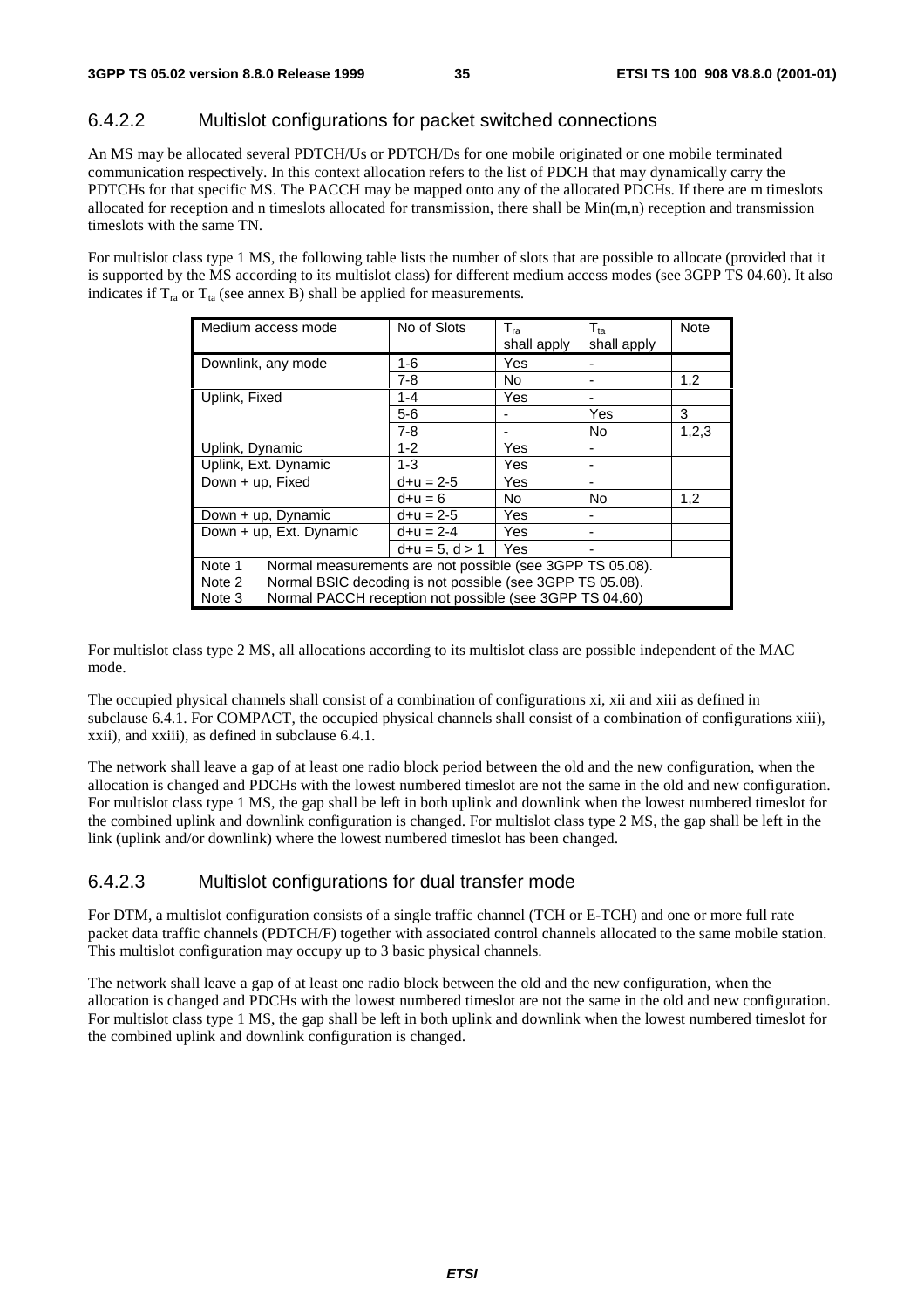# 6.5 Operation of channels and channel combinations

### 6.5.1 General

- i) A base transceiver station must transmit a burst in every timeslot of every TDMA frame in the downlink of radio frequency channel C0 of the cell allocation (to allow mobiles to make power measurements of the radio frequency channels supporting the BCCH, see 3GPP TS 05.08). In order to achieve this requirement a dummy burst is defined in subclause 5.2.6 which shall be transmitted by the base transceiver station on all timeslots of all TDMA frames of radio frequency channel C0 for which no other channel requires a burst to be transmitted.
- ii) Timeslot number 0 of radio frequency channel C0 of the cell allocation must support either channel combinations iv) or v) in subclause 6.4.1. No other timeslot or allocated channel from the cell allocation is allowed to support channel combinations iv) or v) in subclause 6.4.1.
- iii) The parameter BS\_CC\_CHANS in the BCCH defines the number of basic physical channels supporting common control channels (CCCHs). All shall use timeslots on radio frequency channel C0 of the cell allocation. The first CCCH shall use timeslot number 0, the second timeslot number 2, the third timeslot number 4 and the fourth timeslot number 6. Each CCCH carries its own CCCH\_GROUP of mobiles in idle mode. Mobiles in a specific CCCH\_GROUP will listen for paging messages and make random accesses only on the specific CCCH to which the CCCH\_GROUP belongs. The method by which a mobile determines the CCCH\_GROUP to which it belongs is defined in subclause 6.5.2.
- iv) The parameter BS\_CCCH\_SDCCH\_COMB in the BCCH (see subclause 3.3.2) defines whether the common control channels defined are combined with  $SDCCH/4(0.3) + SACCH/C4(0.3)$  onto the same basic physical channel. If they are combined then the number of available random access channel blocks (access grant channel blocks and paging channel blocks; see following), are reduced as defined in table 5 of clause 7.
- v) The PCH, AGCH, NCH and BCCH Ext may share the same TDMA frame mapping (considered modulo 51) when combined onto a basic physical channel. The channels are shared on a block by block basis, and information within each block, when de-interleaved and decoded allows a mobile to determine whether the block contains paging messages, system information messages or access grants. However, to ensure a mobile satisfactory access to the system a variable number of the available blocks in each 51-multiframe can be reserved for access grants and system information messages, only. The number of blocks not used for paging (BS\_AG\_BLKS\_RES) starting from, and including block number 0 is broadcast in the BCCH (see subclause 3.3.2). As above the number of paging blocks per 51-multiframe considered to be "available" shall be reduced by the number of blocks reserved for access grant messages.

If system information messages are sent on BCCH Ext, BS\_AG\_BLKS\_RES shall be set to a value greater than zero.

Table 5 of clause 7 defines the access grant blocks and paging blocks available per 51-multiframe.

- vi) Another parameter in the BCCH, BS\_PA\_MFRMS indicates the number of 51-multiframes between transmissions of paging messages to mobiles in idle mode of the same paging group. The "available" paging blocks per CCCH are then those "available" per 51-multiframe on that CCCH (determined by the two above parameters) multiplied by BS\_PA\_MFRMS. Mobiles are normally only required to monitor every Nth block of their paging channel, where N equals the number of "available" blocks in total (determined by the above BCCH parameters) on the paging channel of the specific CCCH which their CCCH\_GROUP is required to monitor. Other paging modes (e.g. page reorganize or paging overload conditions described in 3GPP TS 04.08) may require the mobile to monitor paging blocks more frequently than this. All the mobiles listening to a particular paging block are defined as being in the same PAGING\_GROUP. The method by which a particular mobile determines to which particular PAGING\_GROUP it belongs and hence which particular block of the available blocks on the paging channel is to be monitored is defined in subclause 6.5.2.
- vii) An MS which has its membership of at least one voice group or voice broadcast call group set to the active state shall, in addition to monitoring the paging blocks as described above, monitor the notification channel, NCH. This logical channel is always mapped onto contiguous blocks reserved for access grants, in a position and number as given by the parameter NCP, defined in 3GPP TS 04.08, broadcast on the BCCH. The channel may be present when a cell supports voice group or voice broadcast calls. The coding of the various structural parameters described above in this subclause is not changed. Information within a block, when deinterleaved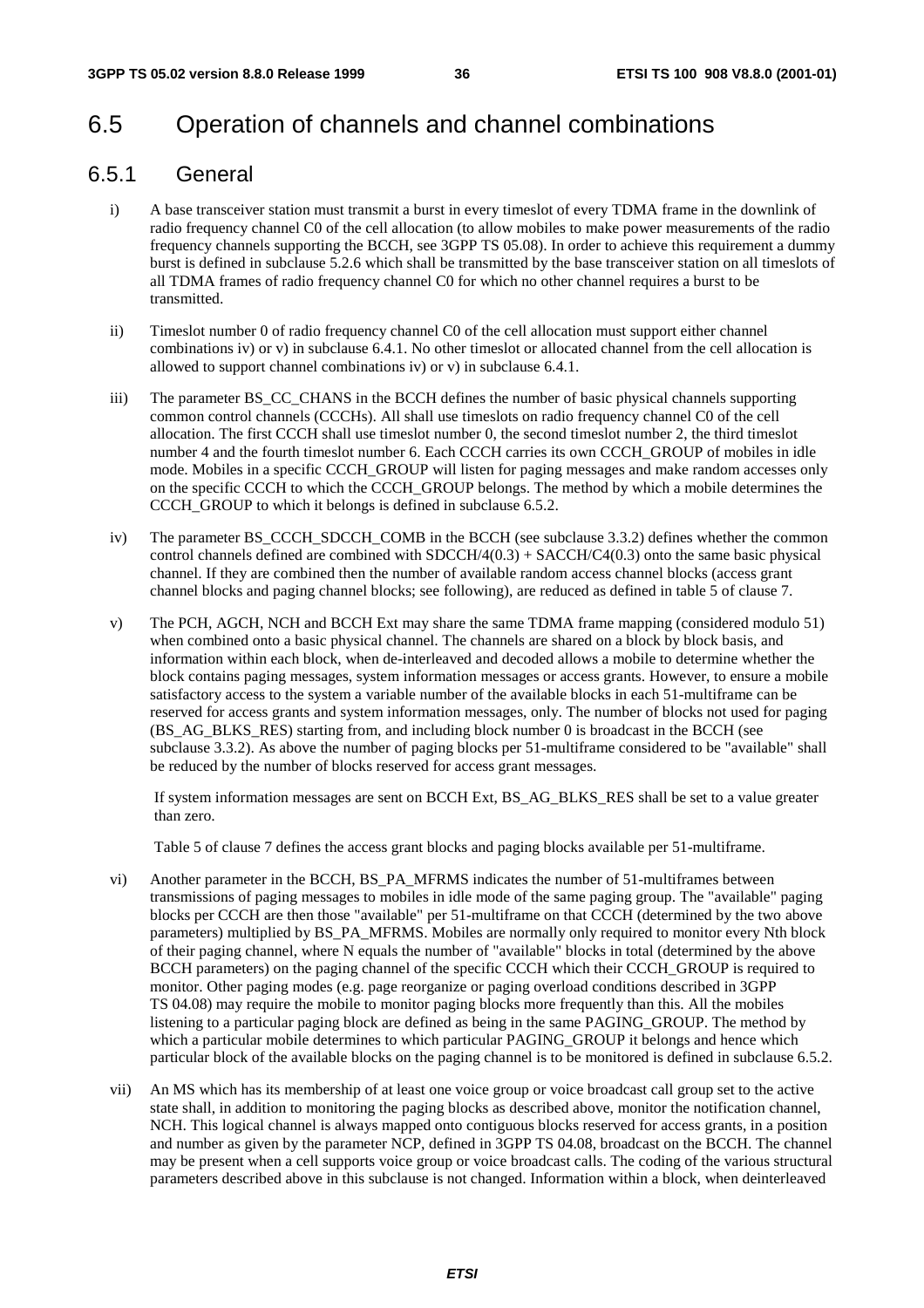and decoded, allows the MS to determine whether the block contains access grant messages or notification messages.

- viii) In presence of PCCCH, the parameter BS\_PCC\_CHANS in the PBCCH defines the number of physical channels for packet data (PDCH) carrying PCCCH. The (P)BCCH shall in addition indicate the physical description of those channels. Each PCCCH carries its own PCCCH\_GROUP of MSs in GPRS attached mode. MS in a specific PCCCH GROUP will listen for paging messages and make random accesses only on the specific PCCCH to which the PCCCH\_GROUP belongs. The method by which an MS determines the PCCCH GROUP to which it belongs is defined in subclause 6.5.6.
- ix) In CTS, the CTSBCH (CTSBCH-SB and CTSBCH-FB) shall always be transmitted by the CTS-FP according to the rules defined in Clause 6 and Clause 7 Table 8.

In CTS idle mode, a CTS-MS shall be assigned a CTS PAGING GROUP, as specified in subclause 6.5.7. Several CTS-MS can be assigned the same CTS\_PAGING\_GROUP. The CTS-MS shall determine the specific 52-multiframe where a paging block may be sent to it according to the rule defined in subclause 6.5.7, and shall listen to the CTSBCH of the previous 52-multiframe. In this 52-multiframe, the CTS-MS shall decode the CTSBCH-SB information bits : if the flag indicating the presence of a CTSPCH in the next 52-multiframe is properly set (see 3GPP TS 04.56), the CTS-MS shall listen to the next CTSPCH and read the paging block. With this method, it is not necessary to maintain on the physical channel the CTSPCH : the CTSPCH shall only be transmitted when a paging message shall be addressed to one or several CTS-MS in a CTS paging group.

When using the CTSARCH, the CTS-MS shall send two bursts on the CTSARCH: these two bursts shall be sent on two successive frames and shall fulfil the mapping defined in subclause 7 Table 8, with the requirement of the first burst being sent in a TDMA frame with even FN. They shall contain the same access request message, which is specified in 3GPP TS 04.56. The first sent burst can be used by the CTS-FP to assess the path loss between the CTS-MS and itself, in order to effectively decode the second burst.

- x) For COMPACT, the base transceiver station shall transmit a burst in a PDCH allocated to carry CPBCCH, in all TDMA Frames where CPBCCH, CFCCH, CSCH is allocated or where CPPCH can appear. In TDMA Frames where CPPCH can appear on the physical channel where CPBCCH is allocated, the base transceiver station shall transmit a dummy block in case no block is required to be transmitted.
- xi) For COMPACT, a base station does not transmit a burst in every timeslot of every TDMA frame in the downlink of the COMPACT control carrier (i.e., discontinuous transmission is used).
- xii) For COMPACT, inter base station time synchronization is required. Timeslot number (TN) = i (i = 0 to 7) and frame number (FN) with FN mod  $208 = 0$  shall occur at the same time in all cells.
- xiii) For the primary COMPACT carrier, timeslot numbers (TN) 1, 3, 5, and 7 shall support channel combination xxii) in subclause 6.4.1. TNs 0, 2, 4, and 6 shall support channel combination xiii).
- xiv) For the secondary COMPACT carrier(s) carrying CPCCCH, timeslot numbers (TN) 1, 3, 5, and 7 shall support channel combination xxiii) in subclause 6.4.1. TNs 0, 2, 4, and 6 shall support channel combination xiii). CPCCCHs on secondary COMPACT carrier(s) shall be allocated on same time group as for primary COMPACT carrier.
- xv) For the secondary COMPACT carrier(s) not carrying CPCCCH, timeslot numbers (TN) 0 through 7 shall support channel combination xiii) in subclause 6.4.1.
- xvi) For COMPACT, BS\_PAG\_BLKS\_RES shall be less than or equal to 8 and less than or equal to 10- BS\_PBCCH\_BLKS.
- xvii) For COMPACT, CFCCH, CSCH, CPBCCH, and CPCCCH are rotated as described in subclause 6.3.2.1. PDTCH, PACCH, and PTCCH do not rotate.
- xviii) For COMPACT, the parameters NIB\_CCCH\_0, NIB\_CCCH\_1, NIB\_CCCH\_2, and NIB\_CCCH\_3 shall not be broadcast for a serving time group.
- xix) For the COMPACT, NIB\_CCCH\_0, NIB\_CCCH\_1, NIB\_CCCH\_2, and NIB\_CCCH\_3 blocks shall be idle for non-serving time groups and rotate in accordance with the non-serving time groups.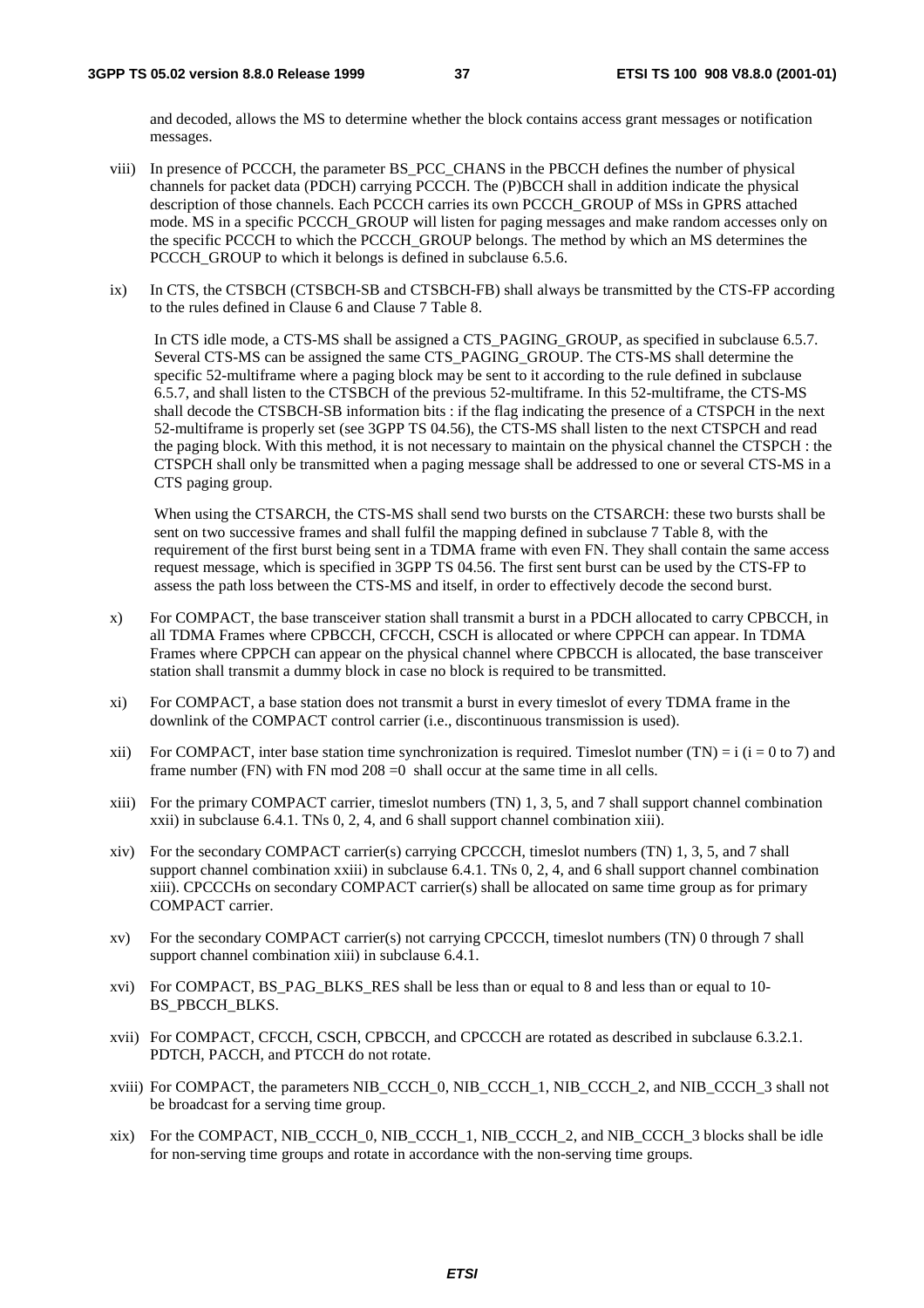The downlink position of the NIB\_CCCH idle blocks is based on the ordered list as defined in subclause 6.3.2.1. The MS shall ignore these downlink idle blocks and shall interpret this action as not having detected an assigned USF value on an assigned PDCH.

xx) For COMPACT large cells, NIB\_CCCH\_0, NIB\_CCCH\_1, NIB\_CCCH\_2, and NIB\_CCCH\_3 blocks shall be idle on timeslots immediately preceding and succeeding non-serving time groups and rotate in accordance with the non-serving time groups. The MS shall ignore these downlink idle blocks and shall interpret this action as not having detected an assigned USF value on an assigned PDCH.

The downlink position of the NIB\_CCCH idle blocks is based on the ordered list as defined in subclause  $6.3.\overline{2}.1$ .

xxi) For COMPACT, the MS attempts uplink random access on its designated serving time group (TG) by monitoring for USF=FREE in every downlink block.

For dynamic allocation, while in the uplink transfer state, the MS monitors all of the downlink non-idle blocks of its assigned PDCH for uplink assignments. The MS shall ignore downlink idle blocks and shall interpret this action as not having detected an assigned USF value on an assigned PDCH.

USF should be set equal to FREE for downlink non-idle blocks B0 on timeslot numbers (TN) 1, 3, 5, and 7.

### 6.5.2 Determination of CCCH\_GROUP and PAGING\_GROUP for MS in idle mode

CCCH\_GROUP (0 .. BS\_CC\_CHANS-1) =  $((IMSI \mod 1000) \mod (BS \CC \CHANS \times N))$  div N

PAGING GROUP  $(0 .. N-1) = ((IMSI \text{ mod } 1000) \text{ mod } (BSCCCHANS x N)) \text{ mod } N$ 

where

 $N =$  number of paging blocks "available" on one CCCH = (number of paging blocks "available" in a 51multiframe on one CCCH) x BS\_PA\_MFRMS.

IMSI = International Mobile Subscriber Identity, as defined in 3GPP TS 03.03.

mod = Modulo.

 $div =$  Integer division.

### 6.5.3 Determination of specific paging multiframe and paging block index

The required 51-multiframe occurs when:

PAGING GROUP div (N div BS\_PA\_MFRMS) = (FN div 51) mod (BS\_PA\_MFRMS)

The index to the required paging block of the "available" blocks in the 51-multiframe:

Paging block index = PAGING\_GROUP mod (N div BS\_PA\_MFRMS)

where the index is then used with the look-up table 5 of clause 7 to determine the actual paging channel interleaved block to be monitored.

In GPRS non-DRX mode, the MS shall listen to all blocks of the CCCH channel.

### 6.5.4 Short Message Service Cell Broadcast (SMSCB)

When a short message service cell broadcast (SMSCB) message is to be sent, the message shall be sent on one of the two cell broadcast channels (CBCH): the basic and the extended cell broadcast channel in four consecutive multiframes using the block defined in table 3 of clause 7. The multiframes used for the basic cell broadcast channel shall be those in which TB = 0,1,2 and 3. The multiframes used for the extended cell broadcast channel shall be those in which TB = 4, 5, 6 and 7 where:

 $TB = (FN DIV 51)mod(8)$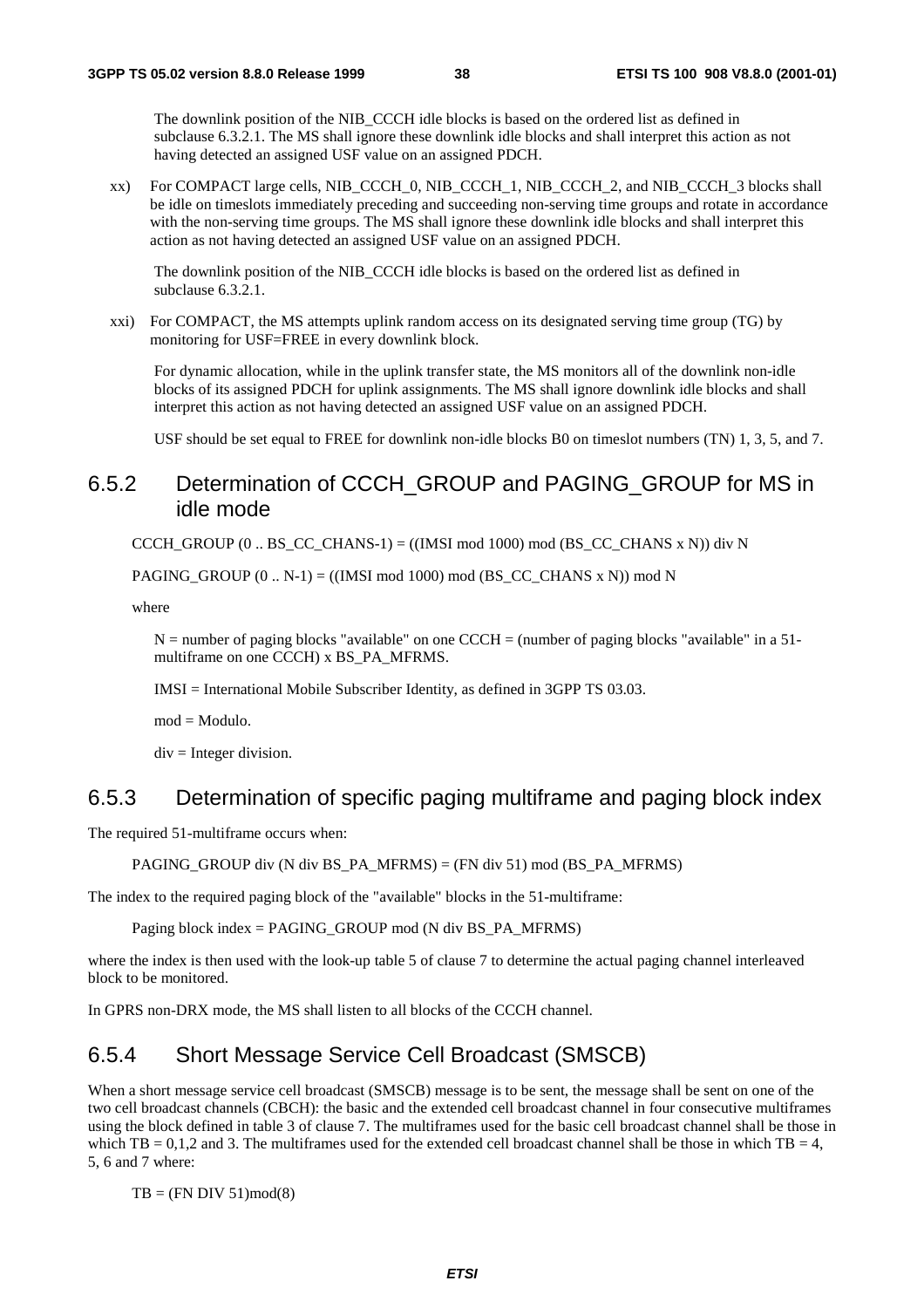The SMSCB header shall be sent in the multiframe in which  $TB = 0$  for the basic, and  $TB = 4$  for the extended cell broadcast channel. When SMSCB is in use, this is indicated within the BCCH data (see 3GPP TS 04.08), and the parameter BS\_AG\_BLKS\_RES shall be set to one or greater. When the CBCH is mapped onto a CCCH+SDCCH/4 channel, use of SMSCB does not place any constraint on the value of BS\_AG\_BLKS\_RES.

NOTE 1: The MS reading of the extended CBCH is occasionally interrupted by MS idle mode procedures.

NOTE 2: For a certain network configuration the MS reading of the primary CBCH is occasionally interrupted by MS idle mode procedures when the MS is GPRS attached and in packet idle mode.

### 6.5.5 Voice group and voice broadcast call notifications

When mobile stations are to be alerted on a voice group or voice broadcast call, notification messages shall be sent on the notification channel (NCH), using the blocks defined in subclause 6.5.1.

When the NCH is in use, the parameter BS\_AG\_BLKS\_RES shall be set to a value not lower than the number of blocks used for the NCH, see subclause 6.5.1 vii).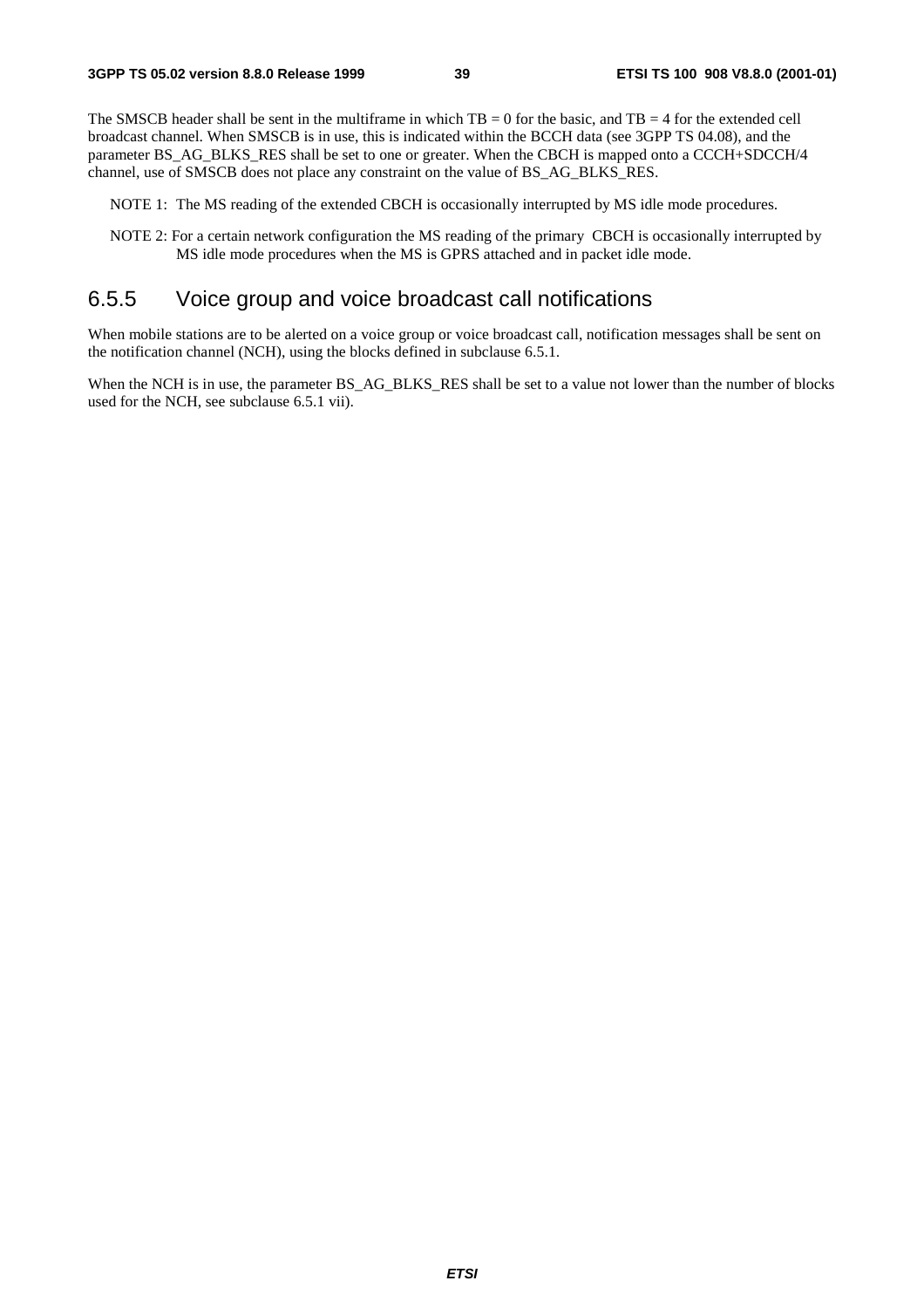### 6.5.6 Determination of PCCCH\_GROUP and PAGING\_GROUP for MS in GPRS attached mode

If PCCCH is present, then it shall be used in the GPRS attached mode for paging and access. It shall also be used by an MS performing the GPRS attach procedure for access and monitoring of network response. In absence of PCCCH, CCCH shall be used for paging and access. If the determination of the specific paging multiframe and paging block index as specified in this subclause is not supported on CCCH by both the MS and the BTS, the method defined in subclause 6.5.2 and 6.5.3 shall be used. This is negotiated at GPRS attach.

PCCCH\_GROUP  $(0 \dots KC-1) = ((IMSI \mod 1000) \mod (KC^* N))$  div N

PAGING\_GROUP  $(0 ... M-1) = (( (IMSI mod 1000) div(KC*N) ) * N +$ 

 (IMSI mod 1000) mod N + Max((m \* M) div SPLIT\_PG\_CYCLE, m)) mod M for  $m = 0, \ldots$ , Min(M, SPLIT\_PG\_CYCLE) -1

where

 $KC$  = number of (P)CCCH in the cell =

BS\_PCC\_CHANS for PCCCH BS\_CC\_CHANS for CCCH

 $M =$  number of paging blocks "available" on one (P)CCCH = (12 - BS\_PAG\_BLKS\_RES - BS\_PBCCH\_BLKS) \* 64 for PCCCH (9 - BS\_AG\_BLKS\_RES) \* 64 for CCCH not combined (3 - BS\_AG\_BLKS\_RES) \* 64 for CCCH + SDCCH combined

 $N=$ 

1 for PCCCH

(9 - BS\_AG\_BLKS\_RES)\*BS\_PA\_MFRMS for CCCH not combined (3 - BS\_AG\_BLKS\_RES)\*BS\_PA\_MFRMS for CCCH/SDCCH combined

SPLIT\_PG\_CYCLE is an MS specific parameter negotiated at GPRS attach (see 3GPP TS 04.60)

IMSI = International Mobile Subscriber Identity, as defined in 3GPP TS 03.03.

 $mod = Modulo$ .

 $div =$  Integer division.

The MS shall receive paging and perform access on a single (P)CCCH identified by the PCCCH\_GROUP parameter (see subclause 6.5.1).

In non-DRX mode, depending whether there is or not PCCCH channel(s) in the cell, the MS shall listen :

- to all M blocks per multiframe where paging may appear on a PCCCH channel, or
- to all blocks on a CCCH channel.

In DRX mode, the MS shall listen to the blocks corresponding to its paging group as defined by the different PAGING\_GROUP values.

The required multiframe occurs when:

PAGING\_GROUP div (M div 64) = (FN div MFL) mod 64

where

 $MFL$  = multiframe length = 51 for CCCH or 52 for PCCCH

The index to the required paging block of the "available" blocks in the multiframe: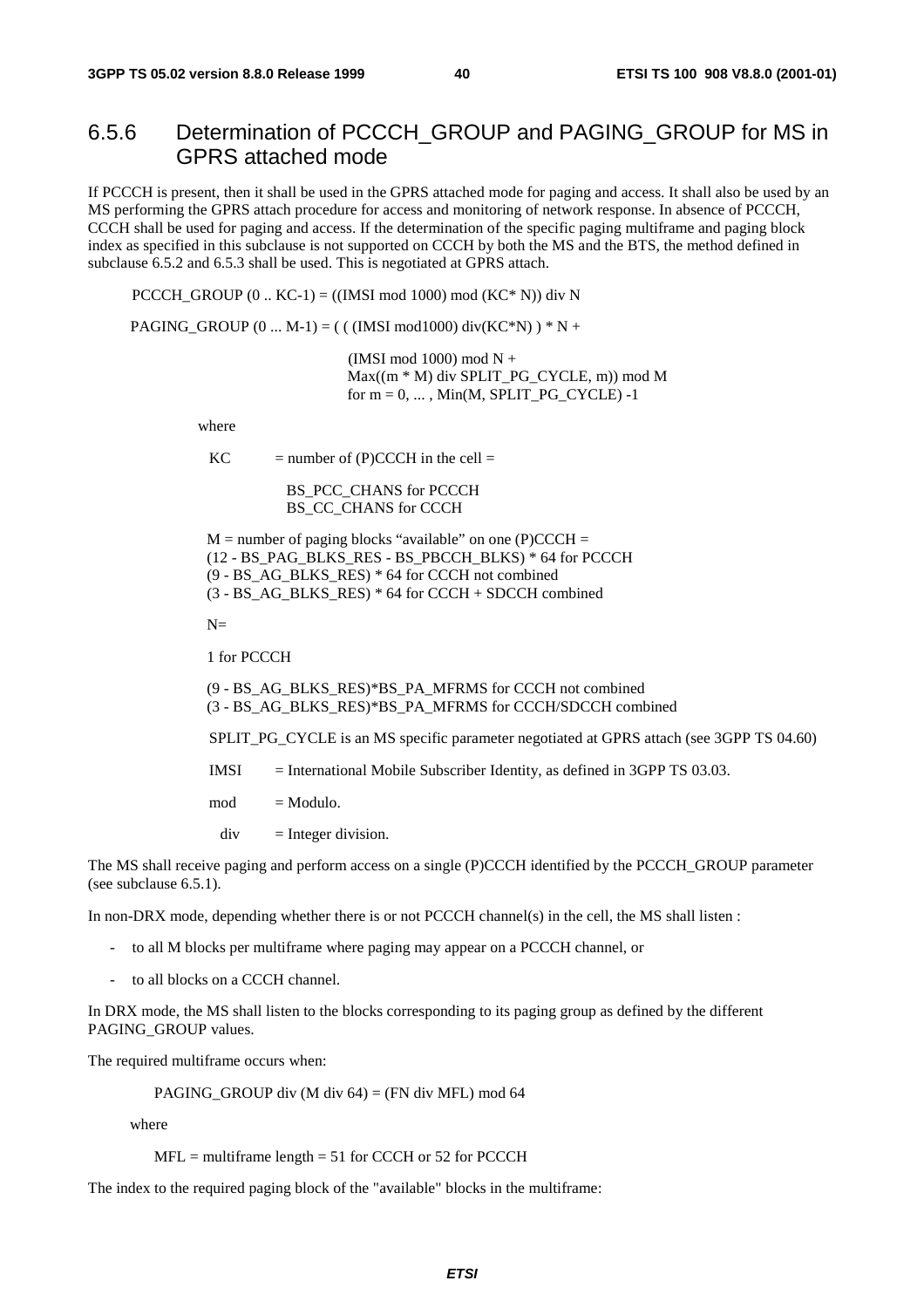Paging block index = PAGING GROUP mod (M div 64)

where the index is then used with look-up tables of clause 7 to determine the actual PPCH block to be monitored. Table 5 is used for CCCH and table 7 for PCCCH.

For CCCH, if SPLIT\_PG\_CYCLE>32 is negotiated, SPLIT\_PG\_CYCLE=32 shall be used, in order to provide the MS enough time for BSIC and System Information decoding.

NOTE: On BCCH, the operator should limit DRX\_TIMER\_MAX (see 3GPP TS 04.60) to 4 seconds of the same reason.

### 6.5.7 Determination of CTS\_PAGING\_GROUP and specific paging 52 multiframe for MS in CTS mode

CTS\_PAGING\_GROUP = (CTS-MSI mod N)

where:

CTS-MSI = CTS Mobile Subscriber Identity as defined in 3GPP TS 03.03

 $N =$  number of CTS paging groups defined in the CTS-FP and given to the CTS-MS during the attachment procedure (see 3GPP TS 04.56).

The required 52-multiframe where a paging message may be sent to the CTS-MS occurs when :

 $(FN$  div 52) mod  $N = CTS$ <sub>PAGING</sub> GROUP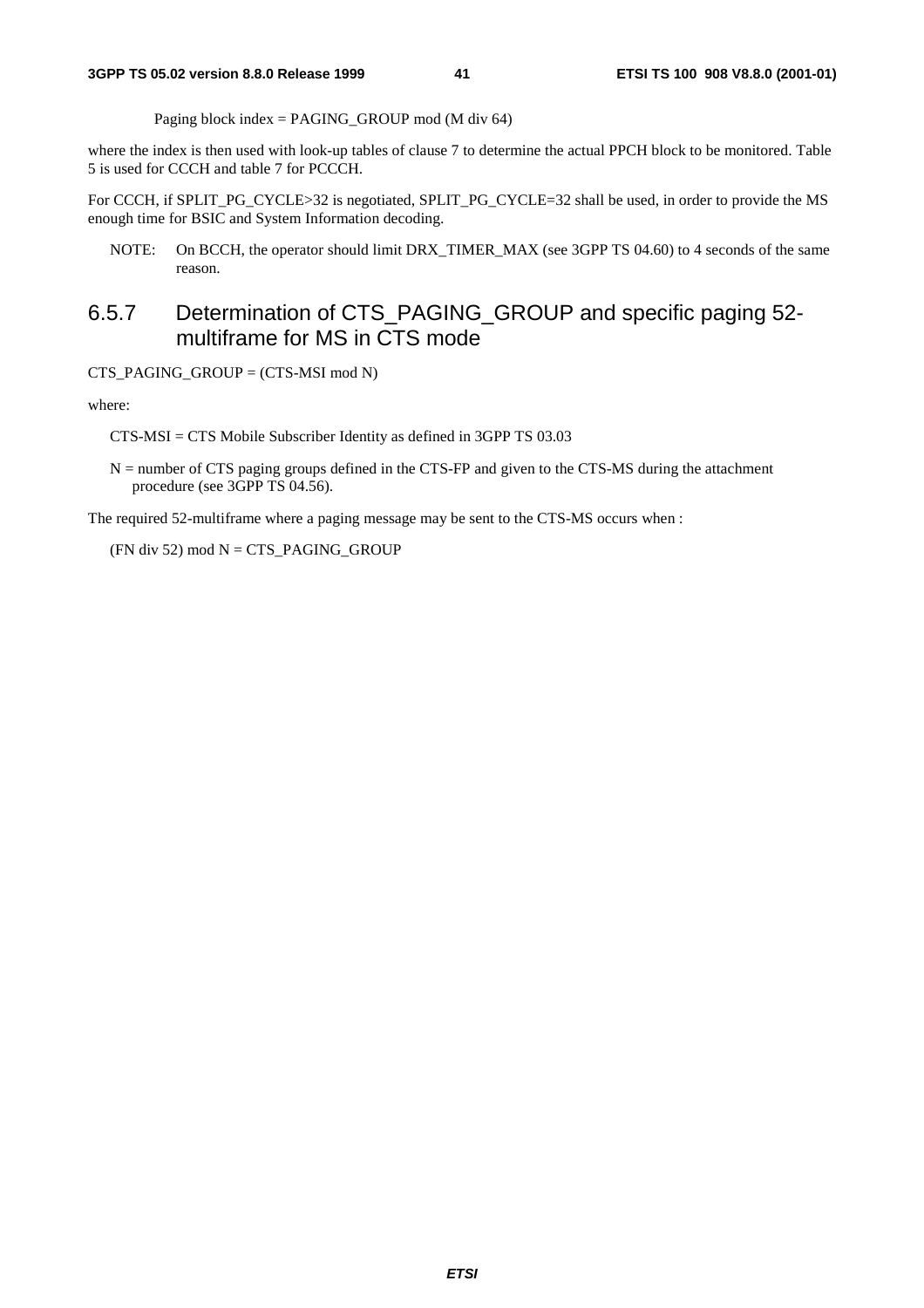| <b>Channel</b><br>designation | Sub-channel<br>number          | <b>Direction</b>   | <b>Allowable time slot</b><br>assignments | <b>Allowable RF channel</b><br>assignments | <b>Burst</b><br>type | <b>Repeat length</b><br>in TDMA frames | <b>Interleaved block</b><br><b>TDMA</b> frame mapping                                        |                                                            |
|-------------------------------|--------------------------------|--------------------|-------------------------------------------|--------------------------------------------|----------------------|----------------------------------------|----------------------------------------------------------------------------------------------|------------------------------------------------------------|
| TCH/FS, TCH/EFS               |                                |                    |                                           |                                            |                      |                                        |                                                                                              |                                                            |
| TCH/AFS & TCH/F2.4            |                                | $D&U^2$            | $0 \dots 7$                               | $C0$ $Cn$                                  | NB <sup>1</sup>      | 13                                     | $B0(07), B1(411), B2(811,03)$                                                                |                                                            |
| TCH/HS & TCH/AHS              | $\overline{0}$<br>$\mathbf{1}$ | $D&U^2$            | $0\ldots7$                                | $\rm CO$ $\ldots$ $\rm Cn$                 | NB <sup>1</sup>      | 13                                     | $B0(0,2,4,6)$ , $B1(4,6,8,10)$ , $B2(8,10,0,2)$<br>$B0(1,3,5,7), B1(5,7,9,11), B2(9,11,1,3)$ |                                                            |
| FACCH/F                       |                                | D&U                | $0 \dots 7$                               | $C0 \dots Cn$                              | NB <sup>1</sup>      | 13                                     | $B0(07), B1(411), B2(811,03)$                                                                |                                                            |
| FACCH/H                       | $\overline{0}$                 | $\mathbf U$        | 07                                        | $C0$ $Cn$                                  | NB <sup>1</sup>      | 26                                     |                                                                                              | B0(0,2,4,6,8,10),B1(8,10,13,15,17,19),B2(17,19,21,23,0,2)  |
| FACCH/H                       | $\overline{0}$                 | $\mathbf D$        | $0 \dots 7$                               | $\rm CO$ $\ldots$ $\rm Cn$                 | NB <sup>1</sup>      | $26\,$                                 |                                                                                              | B0(4,6,8,10,13,15),B1(13,15,17,19,21,23),B2(21,23,0,2,4,6) |
| FACCH/H                       |                                | U                  | 07                                        | $C0$ $Cn$                                  | NB <sup>1</sup>      | 26                                     |                                                                                              | B0(1,3,5,7,9,11),B1(9,11,14,16,18,20),B2(18,20,22,24,1,3)  |
| FACCH/H                       | $\mathbf{1}$                   | D                  | $0 \dots 7$                               | $C0 \dots Cn$                              | NB <sup>1</sup>      | $26\,$                                 |                                                                                              | B0(5,7,9,11,14,16),B1(14,16,18,20,22,24),B2(22,24,1,3,5,7) |
| E-FACCH/F                     |                                | D&U                | $0\, \dots\, 7$                           | $\rm C0\, \dots\, \rm Cn$                  | NB <sup>1</sup>      | 13                                     | B0(03), B1(47), B2(811)                                                                      |                                                            |
| E-IACCH/F                     |                                | D&U                | $0\ldots7$                                | $\rm CO \ldots \rm Cn$                     |                      | $26\,$                                 | $B0(03)B1(47)B2(811)B3(1316)$                                                                |                                                            |
|                               |                                |                    |                                           |                                            |                      |                                        | B4(1720)B5(2124)                                                                             |                                                            |
| SACCH/TF                      |                                | $D&U^2$<br>$D&U^2$ | $\boldsymbol{0}$                          | $C0 \dots Cn$                              | $NB^3$               | 104                                    | B(12, 38, 64, 90)                                                                            | NOTE 1:                                                    |
| SACCH/TF                      |                                |                    |                                           | $C0 \dots Cn$                              | NB <sup>3</sup>      | 104                                    | B(25, 51, 77, 103)                                                                           | An Access Burst (AB) is used                               |
| SACCH/TF                      |                                | $D&U^2$            | $\overline{c}$                            | $\rm CO$ $\ldots$ $\rm Cn$                 | $NB^3$               | 104                                    | B(38, 64, 90, 12)                                                                            | on the uplink during handover                              |
| SACCH/TF                      |                                | $D&U^2$            | 3                                         | $C0 \dots Cn$                              | $NB^3$               | 104                                    | B(51, 77, 103, 25)                                                                           | and on channels used for voice                             |
| SACCH/TF                      |                                | $D&U^2$            | $\overline{\mathbf{4}}$                   | $C0$ $Cn$                                  | $NB^3$               | 104                                    | B(64, 90, 12, 38)                                                                            | group calls when a request to                              |
| SACCH/TF                      |                                | $D&U^2$            | 5                                         | $C0$ $Cn$                                  | $NB^3$               | 104                                    | B(77, 103, 25, 51)                                                                           | talk is made.                                              |
| SACCH/TF                      |                                | $D&U^2$            | 6                                         | $C0$ $Cn$                                  | $NB^3$               | 104                                    | B(90, 12, 38, 64)                                                                            |                                                            |
| SACCH/TF                      |                                | $D&U^2$            | 7                                         | $C0 \dots Cn$                              | $NB^3$               | 104                                    | B(103, 25, 51, 77)                                                                           |                                                            |
| $\text{SACCH}/\text{M}$       |                                | $D&U^2$            | $0 \dots 7$                               | $C0 \dots Cn$                              | NB <sup>3</sup>      | 104                                    |                                                                                              |                                                            |
|                               |                                |                    |                                           | $C0$ $Cn$                                  |                      |                                        | B(12, 38, 64, 90)                                                                            |                                                            |
| SACCH/CTS                     |                                | D&U                | 0, 1                                      |                                            | NB                   | 104                                    | B(12, 38, 64, 90)                                                                            |                                                            |
| SACCH/CTS                     |                                | D&U                | 2, 3                                      | $C0 \dots Cn$                              | NB                   | 104                                    | B(38, 64, 90, 12)                                                                            |                                                            |
| SACCH/CTS                     |                                | D&U                | 4, 5                                      | $C0$ $Cn$                                  | NB                   | 104                                    | B(64, 90, 12, 38)                                                                            |                                                            |
| SACCH/CTS                     |                                | D&U                | 6, 7                                      | $C0$ $Cn$                                  | NB                   | 104                                    | B(90, 12, 38, 64)                                                                            |                                                            |
| SACCH/TH                      | $\boldsymbol{0}$               | $D&U^2$            | $\boldsymbol{0}$                          | $\rm CO$ $\ldots$ $\rm Cn$                 | NB <sup>3</sup>      | 104                                    | B(12, 38, 64, 90)                                                                            | NOTE 2:                                                    |
|                               |                                |                    |                                           |                                            |                      |                                        | B(25, 51, 77, 103)                                                                           | The uplink of a channel                                    |
| SACCH/TH                      | $\boldsymbol{0}$               | $D&U^2$            | $\mathbf{1}$                              | $\rm CO$ $\ldots$ $\rm Cn$                 | NB <sup>3</sup>      | 104                                    | B(12, 38, 64, 90)                                                                            | used for voice broadcast                                   |
|                               |                                |                    |                                           |                                            |                      |                                        | B(25, 51, 77, 103)                                                                           | or a voice group call may                                  |
| SACCH/TH                      | $\boldsymbol{0}$               | $D&U^2$            | $\sqrt{2}$                                | $\rm CO$ $\ldots$ $\rm Cn$                 | NB <sup>3</sup>      | 104                                    | B(38, 64, 90, 12)                                                                            | actually not be used.                                      |
|                               |                                |                    |                                           |                                            |                      |                                        | B(51, 77, 103, 25)                                                                           |                                                            |
| SACCH/TH                      | $\boldsymbol{0}$               | $D&U^2$            | 3                                         | $C0 \dots Cn$                              | NB <sup>3</sup>      | 104                                    | B(38, 64, 90, 12)                                                                            |                                                            |
|                               |                                |                    |                                           |                                            |                      |                                        |                                                                                              |                                                            |
|                               |                                | $D&U^2$            |                                           |                                            | NB <sup>3</sup>      |                                        | B(51, 77, 103, 25)                                                                           |                                                            |
| SACCH/TH                      | $\boldsymbol{0}$               |                    | $\overline{4}$                            | $\rm CO$ $\ldots$ $\rm Cn$                 |                      | 104                                    | B(64, 90, 12, 38)                                                                            |                                                            |
|                               |                                | $D&U^2$            |                                           |                                            |                      |                                        | B(77, 103, 25, 51)                                                                           | NOTE 3:                                                    |
| SACCH/TH                      | $\overline{0}$                 |                    | 5                                         | $\rm CO$ $\ldots$ $\rm Cn$                 | NB <sup>3</sup>      | 104                                    | B(64, 90, 12, 38)                                                                            | An Access Burst (AB) may be                                |
|                               |                                |                    |                                           |                                            |                      |                                        | B(77, 103, 25, 51)                                                                           | used on the uplink during                                  |
| SACCH/TH                      | $\overline{0}$                 | $D&U^2$            | 6                                         | $\rm CO$ $\ldots$ $\rm Cn$                 | NB <sup>3</sup>      | 104                                    | B(90, 12, 38, 64)                                                                            | handover.                                                  |
|                               |                                |                    |                                           |                                            |                      |                                        | B(103, 25, 51, 77)                                                                           |                                                            |
| SACCH/TH                      | $\overline{0}$                 | $D&U^2$            | $\tau$                                    | $C0 \dots Cn$                              | NB <sup>3</sup>      | 104                                    | B(90, 12, 38, 64)<br>B(103, 25, 51, 77)                                                      |                                                            |

**Clause 7 Table 1 of 9: Mapping of logical channels onto physical channels (see subclauses 6.3, 6.4, 6.5)**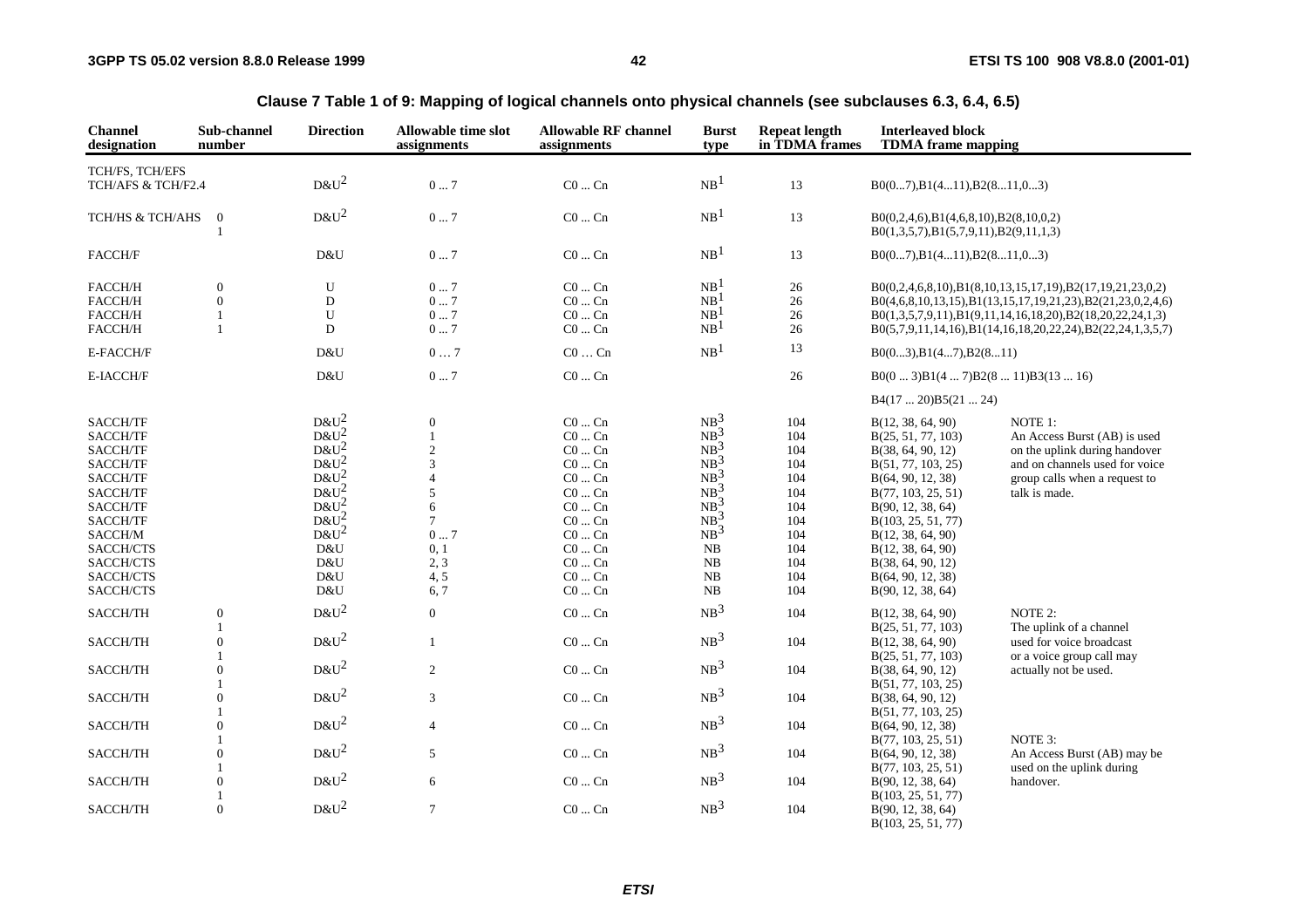| <b>Channel</b><br>designation                      | Sub-<br>channel<br>number | <b>Direction</b>                               | <b>Allowable</b><br>timeslot<br>assignments | <b>Allowable</b><br><b>RF</b> channel<br>assignments | <b>Burst</b><br>type | <b>Repeat</b><br>length in<br><b>TDMA</b> frames | <b>Interleaved block</b><br><b>TDMA</b> frame<br>mapping                                                                                                                                                                      |
|----------------------------------------------------|---------------------------|------------------------------------------------|---------------------------------------------|------------------------------------------------------|----------------------|--------------------------------------------------|-------------------------------------------------------------------------------------------------------------------------------------------------------------------------------------------------------------------------------|
| TCH/F4.8<br>TCH/F9.6<br><b>TCH/F14.4</b>           |                           | D&U                                            | 07                                          | $C0$ $Cn$                                            | NB <sup>1</sup>      | 26                                               | B0(011, 1322)<br>B1(4 11, 13 24, 0, 1)<br>B2(8 11, 13 24, 0 5)<br>B3(1324, 09)<br>B4(17 24, 0 11, 13, 14)<br>B5(21 24, 0 11, 13 18)                                                                                           |
| <b>E-TCH/F28.8</b><br>$E-TCH/F32.0$<br>E-TCH/F43.2 |                           | D&U                                            | $0 \dots 7$                                 | $C0$ $Cn$                                            | NB (8PSK)            | 26                                               | B0(011, 1322)<br>B1(411, 1324, 0, 1)<br>B2(8 11, 13 24, 0 5)<br>B3(1324, 09)<br>B4(17 24, 0 11, 13, 14)<br>B5(21 24, 0 11, 13 18)                                                                                             |
| TCH/H2.4<br>TCH/H4.8                               | $\mathbf{0}$              | D&U                                            | $0\ldots7$                                  | $C0$ $Cn$                                            | NB <sup>1</sup>      | 26                                               | B0(0,2,4,6,8,10,13,15,17,19,21,<br>23, 0, 2, 4, 6, 8, 10, 13, 15, 17, 19)<br>B1(8,10,13,15,17,19,21,23,0,2,4,<br>6,8,10,13,15,17,19,21,23,0,2),<br>B2(17,19,21,23,0,2,4,6,8,10,13,<br>15, 17, 19, 21, 23, 0, 2, 4, 6, 8, 10)  |
| $\mathbf{1}$                                       |                           | $\mathbb{R}$ (15), and the set of $\mathbb{R}$ |                                             |                                                      |                      |                                                  | B0(1,3,5,7,9,11,14,16,18,20,22,<br>24, 1, 3, 5, 7, 9, 11, 14, 16, 18, 20),<br>B1(9,11,14,16,18,20,22,24,1,3,5,<br>7,9,11,14,16,18,20,22,24,1,3),<br>B2(18,20,22,24,1,3,5,7,9,11,14,<br>16, 18, 20, 22, 24, 1, 3, 5, 7, 9, 11) |

### **Clause 7 Table 2 of 9: Mapping of logical channels onto physical channels (see subclauses 6.3, 6.4, 6.5)**

NOTE 1: An Access Burst (AB) is used on the uplink during handover.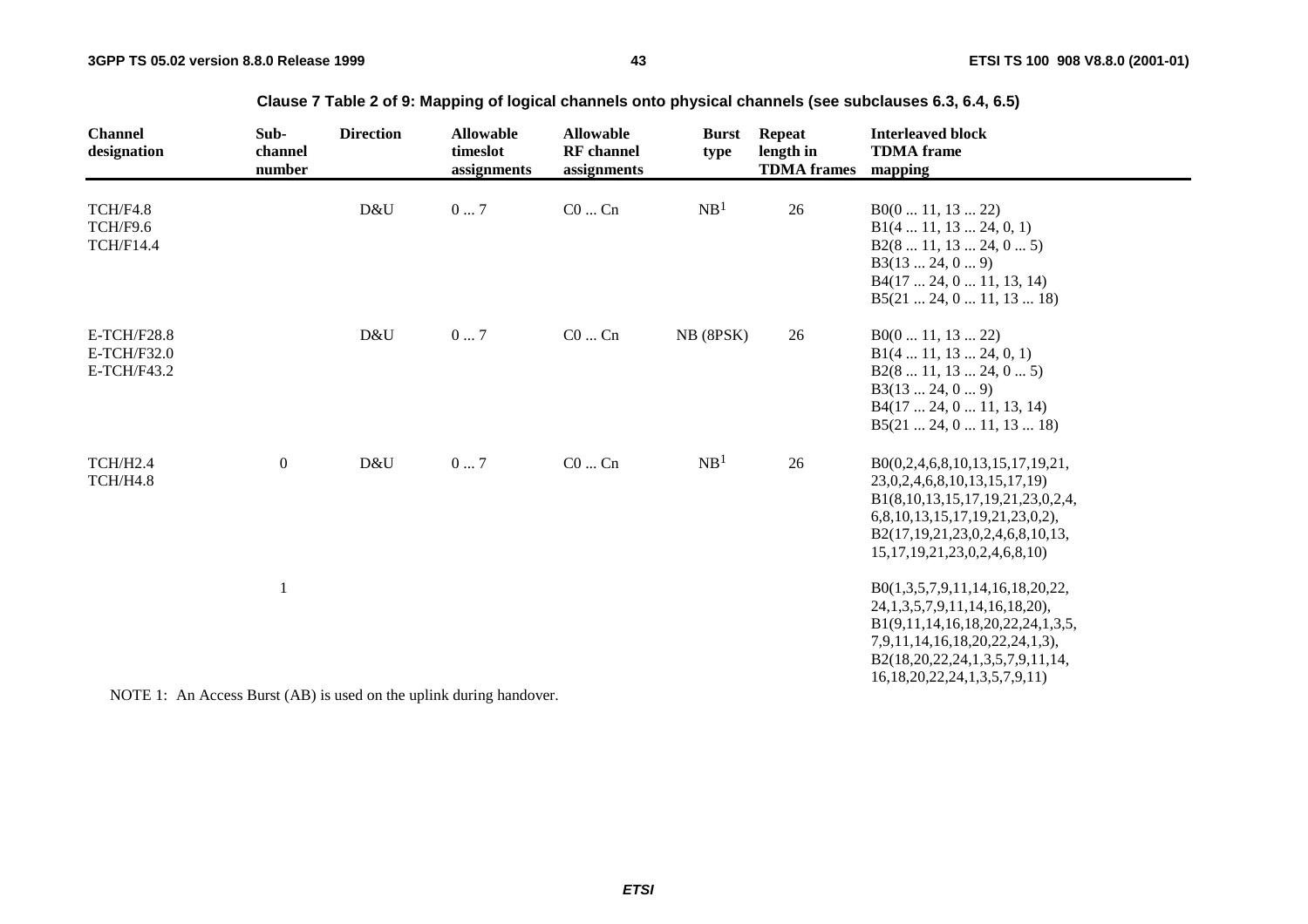| <b>Channel</b><br>designation | Sub-<br>channel<br>number                                              | <b>Direction</b>                                                                                                                 | <b>Allowable</b><br>timeslot<br>assignments | <b>Allowable</b><br>RF channel<br>assignments | <b>Burst</b><br>type | Repeat<br>length in<br><b>TDMA</b> frames | <b>Interleaved block</b><br><b>TDMA</b> frame<br>mapping                                       |
|-------------------------------|------------------------------------------------------------------------|----------------------------------------------------------------------------------------------------------------------------------|---------------------------------------------|-----------------------------------------------|----------------------|-------------------------------------------|------------------------------------------------------------------------------------------------|
| ${\mbox{FCCH}}$               |                                                                        | ${\rm D}$                                                                                                                        | $\boldsymbol{0}$                            | $\rm CO$                                      | ${\rm FB}$           | 51                                        | B0(0),B1(10),B2(20),B3(30),B4(40)                                                              |
| $\operatorname{SCH}$          |                                                                        | $\mathbf D$                                                                                                                      | $\boldsymbol{0}$                            | $\rm CO$                                      | ${\bf SB}$           | 51                                        | B0(1),B1(11),B2(21),B3(31),B4(41)                                                              |
| <b>BCCH Norm</b>              |                                                                        | D                                                                                                                                | 0,2,4,6                                     | $\rm CO$                                      | NB                   | 51                                        | B(25)                                                                                          |
| <b>BCCH</b> Ext               |                                                                        | D                                                                                                                                | 0,2,4,6                                     | $\rm CO$                                      | NB                   | 51                                        | B(69)                                                                                          |
| PCH<br>AGCH                   |                                                                        | ${\rm D}$                                                                                                                        | 0,2,4,6                                     | $\rm CO$                                      | ${\bf NB}$           | 51                                        | B0(69), B1(1215), B2(1619)<br>B3(2225), B4(2629), B5(3235),<br>B6(36.39), B7(42.45), B8(46.49) |
| $_{\rm NCH}$                  |                                                                        | ${\rm D}$                                                                                                                        | $\boldsymbol{0}$                            | $\rm CO$                                      | ${\rm NB}$           | 51                                        | $B0(6.9)$ , $B1(12.15)$ , $B2(16.19)$<br>B3(2225), B4(2629), B5(3235),<br>B6(36.39)            |
| <b>RACH</b>                   |                                                                        | ${\bf U}$                                                                                                                        | 0,2,4,6                                     | $\rm CO$                                      | AB                   | 51                                        | $B0(0), B1(1)$ $B50(50)$                                                                       |
| CBCH(SDCCH/4)                 |                                                                        | ${\rm D}$                                                                                                                        | $\boldsymbol{0}$                            | $\rm CO$                                      | ${\bf NB}$           | $51\,$                                    | B(3235)                                                                                        |
| CBCH(SDCCH/8)                 |                                                                        | D                                                                                                                                | $0 \ldots 3$                                | $\rm CO$ $\ldots$ $\rm Cn$                    | NB                   | 51                                        | B(811)                                                                                         |
| SDCCH/4                       | $\boldsymbol{0}$<br>$\mathbf{1}$<br>$\sqrt{2}$<br>$\sqrt{3}$           | $\mathbf D$<br>${\bf U}$<br>$\bar{D}$<br>$\begin{array}{c} \mathtt{U} \\ \mathtt{D} \\ \mathtt{U} \end{array}$<br>${\bf D}$<br>U | $\overline{0}$                              | $\rm CO$                                      | NB <sup>1</sup>      | 51                                        | B(2225)<br>B(3740)<br>B(2629)<br>B(4144)<br>B(3235)<br>B(4750)<br>B(3639)<br>B(03)             |
| SACCH/C4                      | $\boldsymbol{0}$<br>1<br>$\overline{2}$<br>$\ensuremath{\mathfrak{Z}}$ | ${\bf D}$<br>${\bf U}$<br>${\bf D}$<br>${\bf U}$<br>$_\mathrm{U}^\mathrm{D}$<br>$\bar{D}$<br>U                                   | $\boldsymbol{0}$                            | $\rm CO$                                      | NB <sup>3</sup>      | 102                                       | B(4245)<br>B(5760)<br>B(46.49)<br>B(6164)<br>B(9396)<br>B(6.9)<br>B(97100)<br>B(1013)          |

### **Clause 7 Table 3 of 9: Mapping of logical channels onto physical channels (see subclauses 6.3, 6.4, 6.5)**

NOTE 1: An Access Burst (AB) is used on the uplink during handover

NOTE 3: An Access Burst (AB) may be used on the uplink during handover.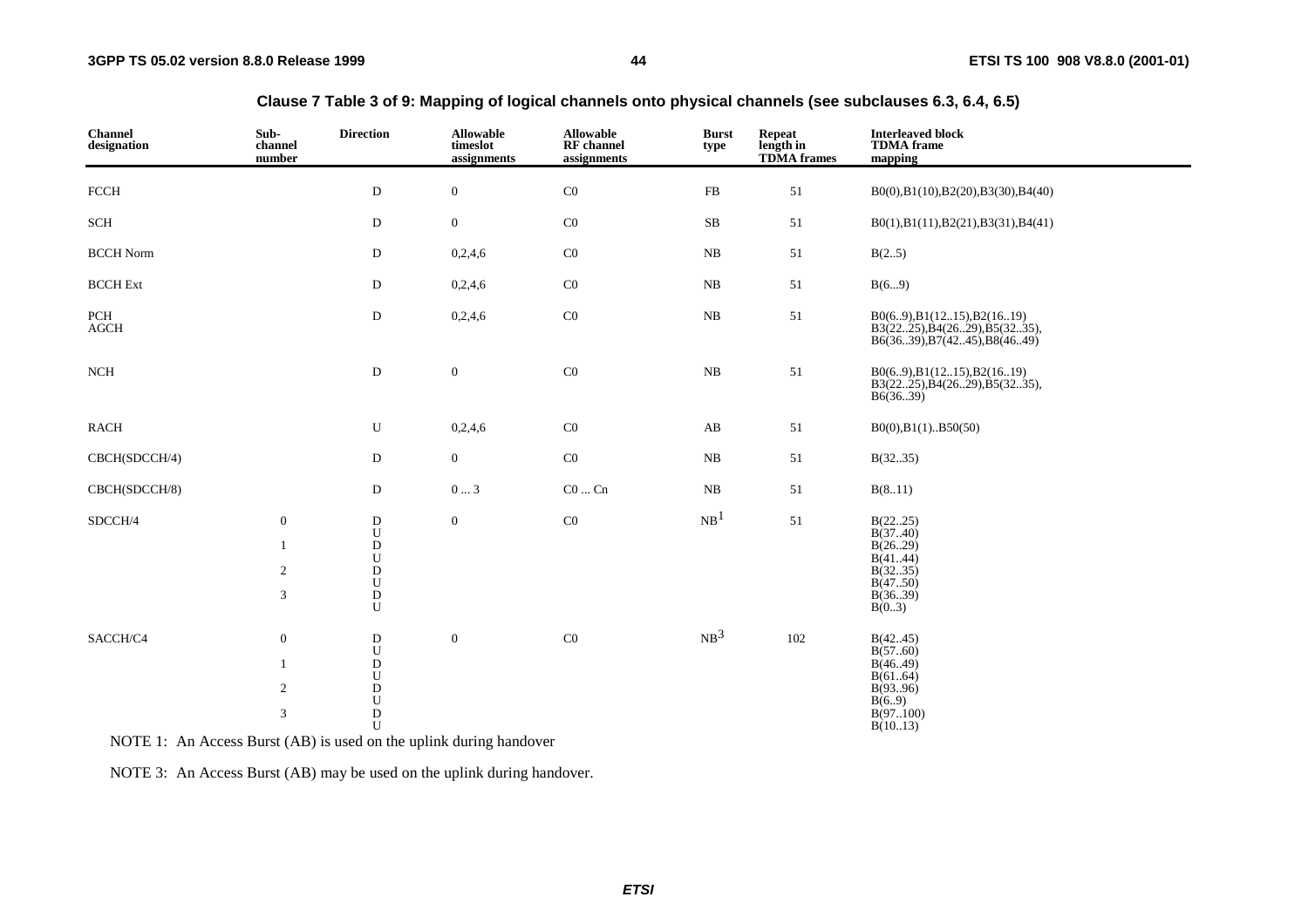| <b>Channel</b><br>designation | Sub-<br>channel<br>number | <b>Direction</b>                               | <b>Allowable</b><br>timeslot<br>assignments | <b>Allowable</b><br><b>RF</b> channel<br>assignments | <b>Burst</b><br>type | <b>Repeat</b><br>length in<br><b>TDMA</b> frames | <b>Interleaved block</b><br><b>TDMA</b> frame<br>mapping |
|-------------------------------|---------------------------|------------------------------------------------|---------------------------------------------|------------------------------------------------------|----------------------|--------------------------------------------------|----------------------------------------------------------|
| SDCCH/8                       | $\boldsymbol{0}$          | $\mathbf D$<br>${\bf U}$                       | $0\ldots7$                                  | $\rm CO$ $\ldots$ $\rm Cn$                           | NB <sup>1</sup>      | 51                                               | B(03)<br>B(1518)                                         |
|                               | $\mathbf{1}$              | ${\bf D}$<br>$\ensuremath{\mathbf{U}}$         |                                             |                                                      |                      |                                                  | B(47)<br>B(1922)                                         |
|                               | $\overline{c}$            | $\mathbf D$<br>$\ensuremath{\mathbf{U}}$       |                                             |                                                      |                      |                                                  | B(811)                                                   |
|                               | 3                         | $\mathbf D$<br>$\ensuremath{\mathbf{U}}$       |                                             |                                                      |                      |                                                  | B(2326)<br>B(1215)                                       |
|                               | $\overline{4}$            | $\mathbf D$                                    |                                             |                                                      |                      |                                                  | B(2730)<br>B(1619)                                       |
|                               | 5                         | ${\bf U}$<br>$\mathbf D$<br>$\mathbf U$        |                                             |                                                      |                      |                                                  | B(3134)<br>B(2023)<br>B(3538)                            |
|                               | 6                         | ${\bf D}$<br>$\mathbf U$                       |                                             |                                                      |                      |                                                  | B(2427)<br>B(3942)                                       |
|                               | $\boldsymbol{7}$          | ${\bf D}$<br>U                                 |                                             |                                                      |                      |                                                  | B(2831)<br>B(4346)                                       |
| SACCH/C8                      | $\boldsymbol{0}$          | ${\bf D}$                                      | $0\ldots7$                                  | $\rm CO$ $\ldots$ $\rm Cn$                           | NB <sup>3</sup>      | 102                                              | B(3235)                                                  |
|                               | $\mathbf{1}$              | $\ensuremath{\mathbf{U}}$<br>$\rm \frac{D}{U}$ |                                             |                                                      |                      |                                                  | B(4750)<br>B(3639)<br>B(5154)                            |
|                               | $\overline{c}$            | ${\bf D}$<br>${\bf U}$                         |                                             |                                                      |                      |                                                  | B(4043)<br>B(5558)                                       |
|                               | 3                         | $\mathbf{D}%$<br>${\bf U}$                     |                                             |                                                      |                      |                                                  | B(4447)<br>B(5962)                                       |
|                               | $\overline{4}$            | ${\bf D}$<br>$\mathbf U$                       |                                             |                                                      |                      |                                                  | B(8386)<br>B(98101)                                      |
|                               | 5                         | $\mathbf D$<br>$\ensuremath{\mathrm{U}}$       |                                             |                                                      |                      |                                                  | B(8790)<br>B(03)                                         |
|                               | 6                         | $\mathbf D$<br>${\bf U}$                       |                                             |                                                      |                      |                                                  | B(9194)<br>B(47)                                         |
|                               | $\boldsymbol{7}$          | $\mathbf D$<br>$\mathbf U$                     |                                             |                                                      |                      |                                                  | B(9598)<br>B(811)                                        |

**Clause 7 Table 4 of 9: Mapping of logical channels onto physical channels (see subclauses 6.3, 6.4, 6.5)**

NOTE 1: An Access Burst (AB) is used on the uplink during handover.

NOTE 3: An Access Burst (AB) may be used on the uplink during handover.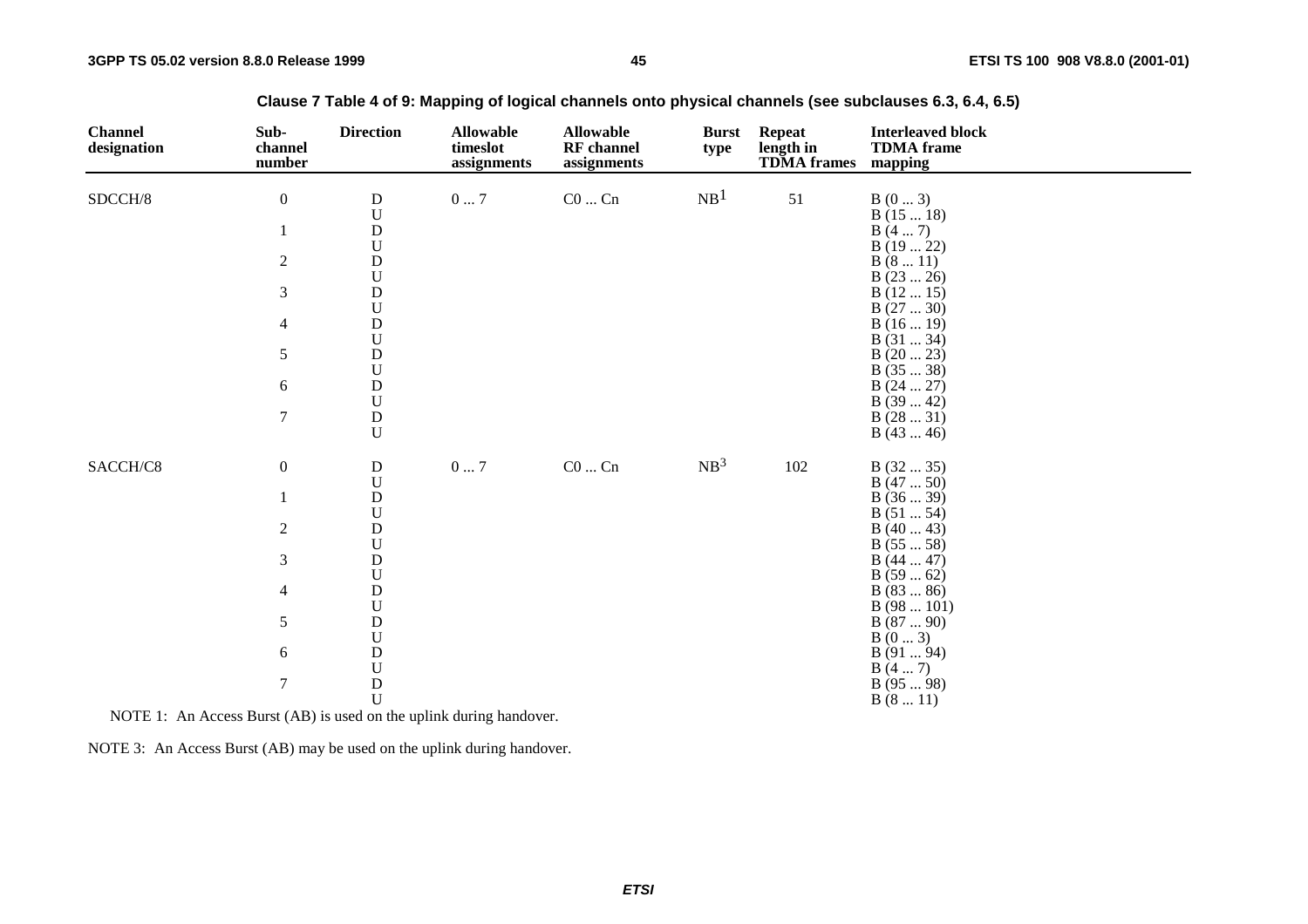### **Clause 7 Table 5 of 9: Mapping of logical channels onto physical channels (see subclauses 6.3, 6.4, 6.5)**

### BS\_CCCH\_SDCCH\_COMB

|       | Random access channel blocks available |            |                  |                       |                                                                                             |
|-------|----------------------------------------|------------|------------------|-----------------------|---------------------------------------------------------------------------------------------|
|       |                                        |            |                  |                       | Access grant blocks available (NOTE: Some access grant blocks may also be used for the NCH) |
|       |                                        |            |                  | <b>BS_AG_BLKS_RES</b> |                                                                                             |
|       |                                        |            |                  |                       | Number of paging blocks available per 51-multiframe                                         |
|       |                                        |            |                  |                       | Paging channel blocks available<br>(Paging block index = 0, 1, 2, 3, 4, 5, 6, 7, 8)         |
| False | B0, B1  B50                            | B0, B1  B8 | 0                | 9                     | B0, B1, B2, B3, B4, B5, B6, B7, B8                                                          |
| False |                                        |            |                  | 8                     | B1, B2, B3, B4, B5, B6, B7, B8                                                              |
| False |                                        |            | 2                | 7                     | B2, B3, B4, B5, B6, B7, B8                                                                  |
| False |                                        |            | 3                | 6                     | B3, B4, B5, B6, B7, B8                                                                      |
| False |                                        |            | 4                | 5                     | B <sub>4</sub> , B <sub>5</sub> , B <sub>6</sub> , B <sub>7</sub> , B <sub>8</sub>          |
| False |                                        |            | 5                | 4                     | B5, B6, B7, B8                                                                              |
| False |                                        |            | 6                | $\mathfrak{Z}$        | B <sub>6</sub> , B <sub>7</sub> , B <sub>8</sub>                                            |
| False |                                        |            | 7                | $\mathbf{2}$          | <b>B7, B8</b>                                                                               |
| True  | B4, B5, B14, B15  B36, B45, B46        | B0, B1, B2 | $\boldsymbol{0}$ | 3                     | B0, B1, B2                                                                                  |
| True  |                                        |            |                  | $\overline{2}$        | <b>B1, B2</b>                                                                               |
| True  |                                        |            | 2                |                       | B <sub>2</sub>                                                                              |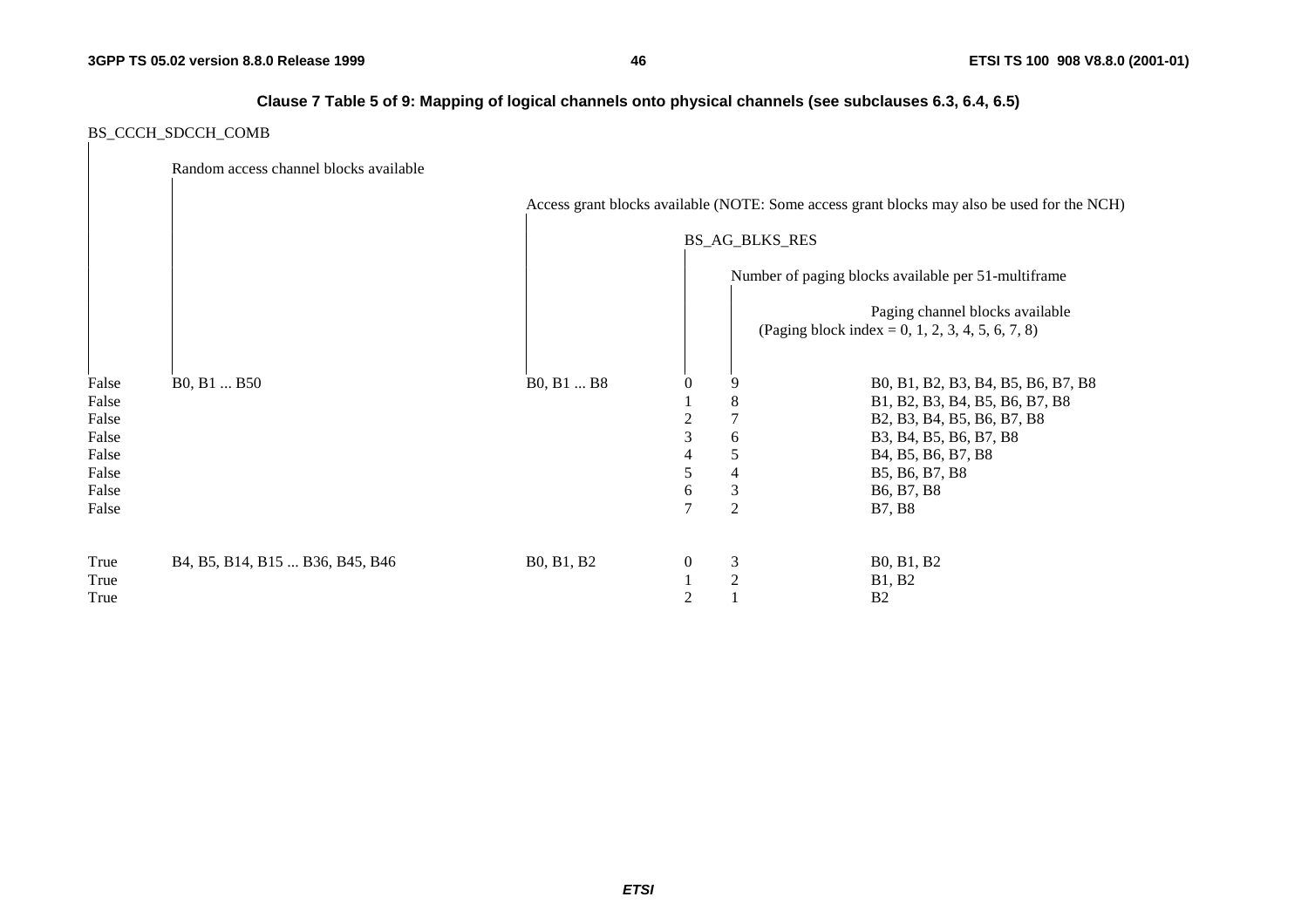**Clause 7 Table 6 of 9: Mapping of logical channels onto physical channels (see subclauses 6.3, 6.4, 6.5) -**

| <b>Channel</b><br>designation | Sub-<br>channel<br>number                                                                           | <b>Direction</b> | <b>Allowable</b><br>time-slot<br>assignment | <b>Allowable RF</b><br>channel<br>assignment | Burst type      | Repeat<br>length in<br><b>TDMA</b><br>frames | Interleaved block TDMA frame mapping                                                                                                                                     |
|-------------------------------|-----------------------------------------------------------------------------------------------------|------------------|---------------------------------------------|----------------------------------------------|-----------------|----------------------------------------------|--------------------------------------------------------------------------------------------------------------------------------------------------------------------------|
| PDTCH/F,<br>PACCH/F           |                                                                                                     | D&U              | 07                                          | COCn                                         | NB <sup>1</sup> | 52                                           | B0(03), B1(47), B2(811), B3(1316), B4(1720), B5(2124),<br>B6(2629), B7(3033), B8(3437), B9(3942), B10(4346),<br>B11(4750)                                                |
| PDTCH/H,<br>PACCH/H           | 0<br>1                                                                                              | D&U<br>D&U       | 07<br>07                                    | C0 Cn<br>COCn                                | NB <sup>1</sup> | 52<br>52                                     | B0(0,2,4,6), B1(8,10,13,15), B2(17,19,21,23), B3(26,28,30,32),<br>B4(34,36,39,41), B5(43,45,47,49)<br>B0(1,3,5,7), B1(9,11,14,16), B2(18,20,22,24), B3(27,29,31,33),     |
|                               |                                                                                                     |                  |                                             |                                              | NB <sup>1</sup> |                                              | B4(35,37,40,42), B5(44,46,48,50)                                                                                                                                         |
| PBCCH                         |                                                                                                     | D                | 07                                          | COCn                                         | $\overline{NB}$ | $\overline{52}$                              | B0(0 3), B3(1316), B6(2629), B9(3942)                                                                                                                                    |
| <b>PRACH</b>                  |                                                                                                     | U                | 07                                          | COCn                                         | AB              | 52                                           | B0(0)B11(11), B12(13)B23(24),<br>B24(26) B35(37), B36(39)B47(50)                                                                                                         |
| PPCH, PNCH                    |                                                                                                     | D                | 07                                          | COCn                                         | <b>NB</b>       | 52                                           | B1(4  7), B2(811), B3(1316), B4(1720), B5(2124), B6(2629),<br>B7(3033), B8(3437), B9(3942), B10(4346), B11(4750)                                                         |
| PAGCH                         |                                                                                                     | D                | 07                                          | COCn                                         | <b>NB</b>       | $\overline{52}$                              | B0(03), B1(4  7), B2(811), B3(1316), B4(1720), B5(2124),<br>B6(2629), B7(3033), B8(3437), B9(3942), B10(4346),<br>B11(4750)                                              |
| PTCCH/D                       |                                                                                                     | D                | 07                                          | COCn                                         | <b>NB</b>       | 416                                          | B0(12,38,64,90), B1(116,142,168,194), B2(220,246,272,298),<br>B3(324,350,376,402)                                                                                        |
| PTCCH/U                       | 0<br>1<br>$\overline{\mathbf{c}}$<br>3<br>4<br>5<br>6<br>8<br>9<br>10<br>11<br>12<br>13<br>14<br>15 | U                | 07                                          | COCn                                         | AB              | 416                                          | B0(12)<br>B0(38)<br>B0(64)<br>B0(90)<br>B0(116)<br>B0(142)<br>B0(168)<br>B0(194)<br>B0(220)<br>B0(246)<br>B0(272)<br>B0(298)<br>B0(324)<br>B0(350)<br>B0(376)<br>B0(402) |

NOTE 1: An Access Burst (AB) may be used on the uplink as polling response.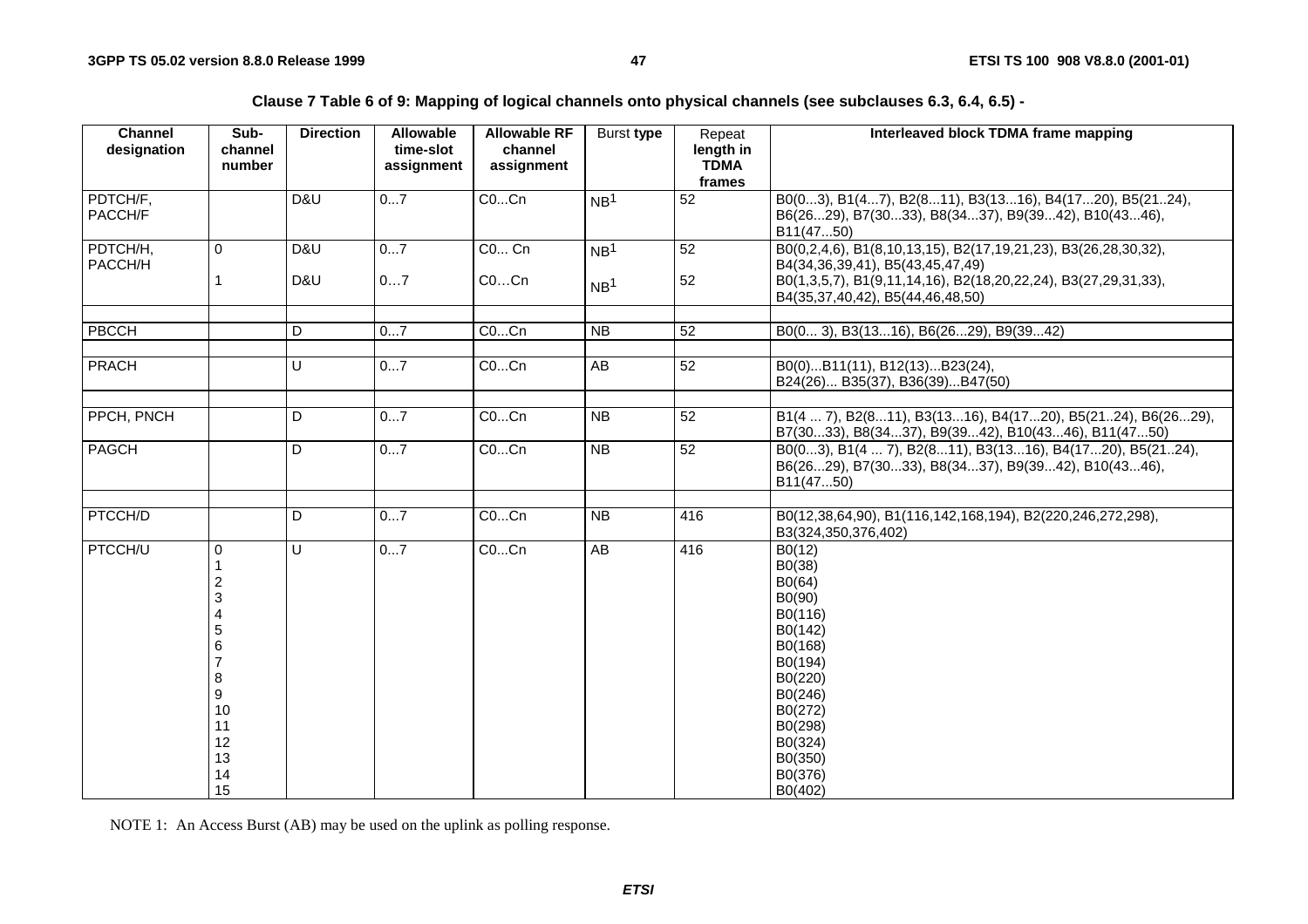### **Clause 7 Table 7 of 9: Mapping of logical channels onto physical channels (see subclauses 6.3, 6.4, 6.5)**

#### **Non-COMPACT :**

BS\_PAG\_BLKS\_RES + BS\_PBCCH\_BLKS

|     |    |                | Number of paging blocks available per 52-multiframe                                                                    |
|-----|----|----------------|------------------------------------------------------------------------------------------------------------------------|
|     |    |                | Paging channel blocks available for 52-multiframe<br>(Paging block index = 0, 1, 2, 3, 4, 5, 6, 7, 8, 9, 10)           |
|     |    |                |                                                                                                                        |
|     |    | 11             | B1, B2, B3, B4, B5, B6, B7, B8, B9, B10, B11                                                                           |
|     | 2  | 10             | B1, B2, B3, B4, B5, B7, B8, B9, B10, B11                                                                               |
|     | 3  | 9              | B1, B2, B4, B5, B7, B8, B9, B10, B11                                                                                   |
|     | 4  | 8              | B1, B2, B4, B5, B7, B8, B10, B11                                                                                       |
|     | 5  | 7              | B <sub>2</sub> , B <sub>4</sub> , B <sub>5</sub> , B <sub>7</sub> , B <sub>8</sub> , B <sub>10</sub> , B <sub>11</sub> |
|     | 6  | 6              | B <sub>2</sub> , B <sub>4</sub> , B <sub>5</sub> , B <sub>8</sub> , B <sub>10</sub> , B <sub>11</sub>                  |
|     | 7  | 5              | B <sub>2</sub> , B <sub>5</sub> , B <sub>8</sub> , B <sub>10</sub> , B <sub>11</sub>                                   |
|     | 8  | 4              | B <sub>2</sub> , B <sub>5</sub> , B <sub>8</sub> , B <sub>11</sub>                                                     |
|     | 9  | 3              | B5, B8, B11                                                                                                            |
|     | 10 | $\overline{2}$ | <b>B5, B11</b>                                                                                                         |
|     | 11 |                | B11                                                                                                                    |
| >11 |    |                |                                                                                                                        |
|     |    |                |                                                                                                                        |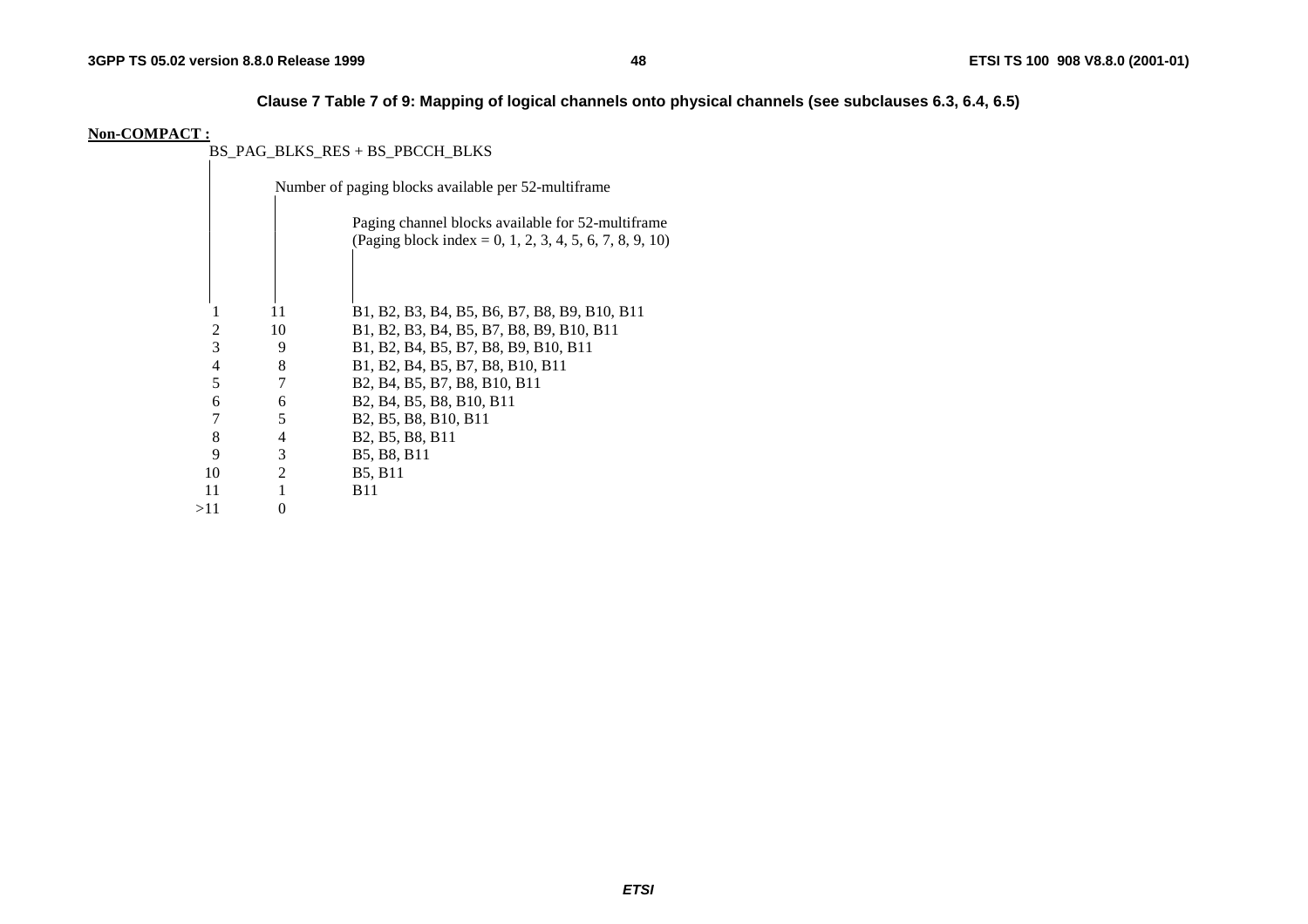### **Clause 7 Table 7a of 9: Mapping of logical channels onto physical channels (see subclauses 6.3, 6.4, 6.5)**

#### **COMPACT :**

|                 | BS PBCCH BLKS = $1$                                     | BS PBCCH BLKS = $2$                                     |
|-----------------|---------------------------------------------------------|---------------------------------------------------------|
| BS PAG          | Paging channel blocks available for 52-multiframe       | Paging channel blocks available for 52-multiframe       |
| <b>BLKS RES</b> | (Paging block index = 0, 1, 2, 3, 4, 5, 6, 7, 8, 9, 10) | (Paging block index = 0, 1, 2, 3, 4, 5, 6, 7, 8, 9, 10) |
| $\Omega$        | B1, B2, B3, B4, B5, B6, B7, B8, B9, B10, B11            | B1, B2, B3, B4, B5, B7, B8, B9, B10, B11                |
|                 | B1, B2, B3, B4, B5, B6, B7, B8, B9, B10                 | B1, B2, B3, B4, B5, B7, B8, B9, B10                     |
|                 | B1, B2, B3, B4, B6, B7, B8, B9, B10                     | B1, B2, B3, B4, B7, B8, B9, B10                         |
|                 | B1, B2, B3, B4, B6, B7, B9, B10                         | B1, B2, B3, B4, B7, B9, B10                             |
|                 | B1, B3, B4, B6, B7, B9, B10                             | B1, B3, B4, B7, B9, B10                                 |
|                 | B1, B3, B4, B6, B7, B9                                  | B1, B3, B4, B7, B9                                      |
| 6               | B1, B3, B6, B7, B9                                      | B1, B3, B7, B9                                          |
|                 | B1, B3, B6, B9                                          | B1, B3, B9                                              |
|                 | B3. B6. B9                                              | <b>B3, B9</b>                                           |

|                 | BS PBCCH BLKS $= 3$                                     | BS PBCCH BLKS $=$ 4                                                |
|-----------------|---------------------------------------------------------|--------------------------------------------------------------------|
| BS PAG          | Paging channel blocks available for 52-multiframe       | Paging channel blocks available for 52-multiframe                  |
| <b>BLKS RES</b> | (Paging block index = 0, 1, 2, 3, 4, 5, 6, 7, 8, 9, 10) | (Paging block index = 0, 1, 2, 3, 4, 5, 6, 7, 8, 9, 10)            |
|                 | B1, B2, B4, B5, B7, B8, B9, B10, B11                    | B1, B2, B4, B5, B7, B8, B10, B11                                   |
|                 | B1, B2, B4, B5, B7, B8, B9, B10                         | B1, B2, B4, B5, B7, B8, B10                                        |
|                 | B1, B2, B4, B7, B8, B9, B10                             | B1, B2, B4, B7, B8, B10                                            |
|                 | B1, B2, B4, B7, B9, B10                                 | B1, B2, B4, B7, B10                                                |
| 4               | B1, B4, B7, B9, B10                                     | B <sub>1</sub> , B <sub>4</sub> , B <sub>7</sub> , B <sub>10</sub> |
|                 | B1, B4, B7, B9                                          | B1, B4, B7                                                         |
| 6               | B1, B7, B9                                              | <b>B1.</b> B7                                                      |
|                 | <b>B1.</b> B9                                           |                                                                    |
|                 |                                                         |                                                                    |

NOTE: In COMPACT, BS\_PAG\_BLKS\_RES shall be less than or equal to 8 and less than or equal to 10 BS\_PBCCH\_BLKS.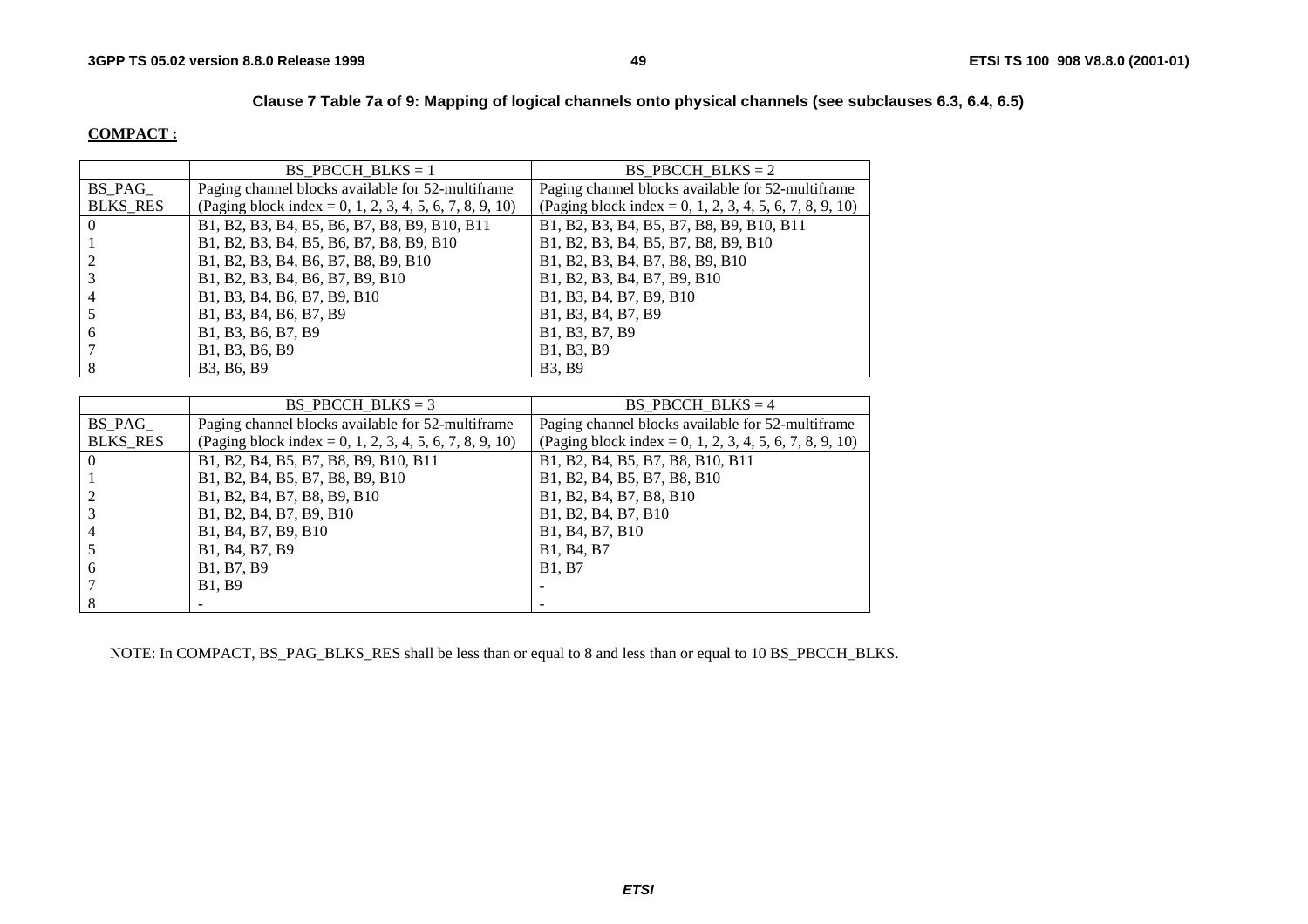### **Clause 7 Table 8 of 9: Mapping of logical channels onto physical channels (see subclauses 6.3, 6.4, 6.5)**

| <b>Channel</b><br>designation | Sub-<br>channel<br>number | <b>Direction</b> | <b>Allowable</b><br>time-slot<br>assignment | <b>Allowable RF</b><br>channel<br>assignment | Burst type     | Repeat<br>length in<br>TDMA<br>frames | Interleaved block TDMA frame mapping |
|-------------------------------|---------------------------|------------------|---------------------------------------------|----------------------------------------------|----------------|---------------------------------------|--------------------------------------|
| <b>CTSBCH-FB</b>              |                           |                  | 07                                          | $_{\rm CO}$                                  | FB             | 52                                    | B(25)                                |
| <b>CTSBCH-SB</b>              |                           |                  | 07                                          | C <sub>0</sub>                               | <b>SB</b>      | 52                                    | B(51)                                |
| <b>CTSPCH</b>                 |                           |                  | 07                                          | $CO$ Cn                                      | N <sub>B</sub> | 52                                    | B(25)                                |
| <b>CTSARCH</b>                |                           |                  | 07                                          | C <sub>0</sub><br>$CO$ Cn                    | <b>SB</b>      | 52                                    | B0(2)B7(9)<br>B8(10)B13(15)          |
| <b>CTSAGCH</b>                |                           |                  | 07                                          | C <sub>0</sub><br>$CO$ Cn                    | N <sub>B</sub> | 52                                    | B0(1619)<br>B1(2023)                 |

NOTE 1: In CTS, C0 shall be interpreted as CTSBCH RF channel and C0…Cn as the RF channels of the TFH carrier list (refer to3GPP TS 05.56).

NOTE 2: For the precise specification of the timeslot assignment, refer to subclause 6.3.3.1 and 6.3.3.2.

### **Clause 7 Table 9 of 9: Mapping of COMPACT logical channels onto physical channels (see subclauses 6.3, 6.4, and 6.5)**

| <b>Channel</b><br><b>Designation</b> | Sub-<br><b>Channel</b><br><b>Number</b> | <b>Direction</b> | <b>Allowable</b><br>Timeslot<br><b>Alignment</b> | <b>Allowable RF</b><br><b>Channel</b><br>Assignment | <b>Burst</b><br>Type | Repeat<br>Length in<br><b>TDMA</b><br><b>Frames</b> | Interleaved Block TDMA Frame Mapping                                                                                                                   |
|--------------------------------------|-----------------------------------------|------------------|--------------------------------------------------|-----------------------------------------------------|----------------------|-----------------------------------------------------|--------------------------------------------------------------------------------------------------------------------------------------------------------|
| <b>CFCCH</b>                         |                                         |                  | , 3, 5, 7                                        | $CO \ldots$ Cn                                      | <b>FB</b>            | 52                                                  | B <sub>0</sub> (25)                                                                                                                                    |
| <b>CSCH</b>                          |                                         | D                | 1, 3, 5, 7                                       | $CO \ldots$ Cn                                      | <b>SB</b>            | 52                                                  | B <sub>0</sub> (51)                                                                                                                                    |
| <b>CPBCCH</b>                        |                                         | D                | 1, 3, 5, 7                                       | $CO \dots$ Cn                                       | <b>NB</b>            | 52                                                  | B0 $(03)$ , B6 $(2629)$ , B3 $(1316)$ , B9 $(3942)$                                                                                                    |
| <b>CPRACH</b>                        |                                         | U                | 1, 3, 5, 7                                       | $CO \ldots$ Cn                                      | AB                   | 52                                                  | B0 (0)  B11 (11), B12 (13)  B23 (24), B24 (26)  B35<br>$(37)$ ,<br>B36 (39)  B47 (50)                                                                  |
| CPAGCH,<br>CPPCH,<br><b>CPNCH</b>    |                                         | D                | 1, 3, 5, 7                                       | $CO \ldots$ Cn                                      | <b>NB</b>            | 52                                                  | B1 (4  7), B2 (8  11), B3 (13  16), B4 (17  20), B5 (21<br>$\dots$ 24).<br>B6 (26  29), B7 (30  33), B8 (34  37), B9 (39  42),<br>B10(4346), B11(4750) |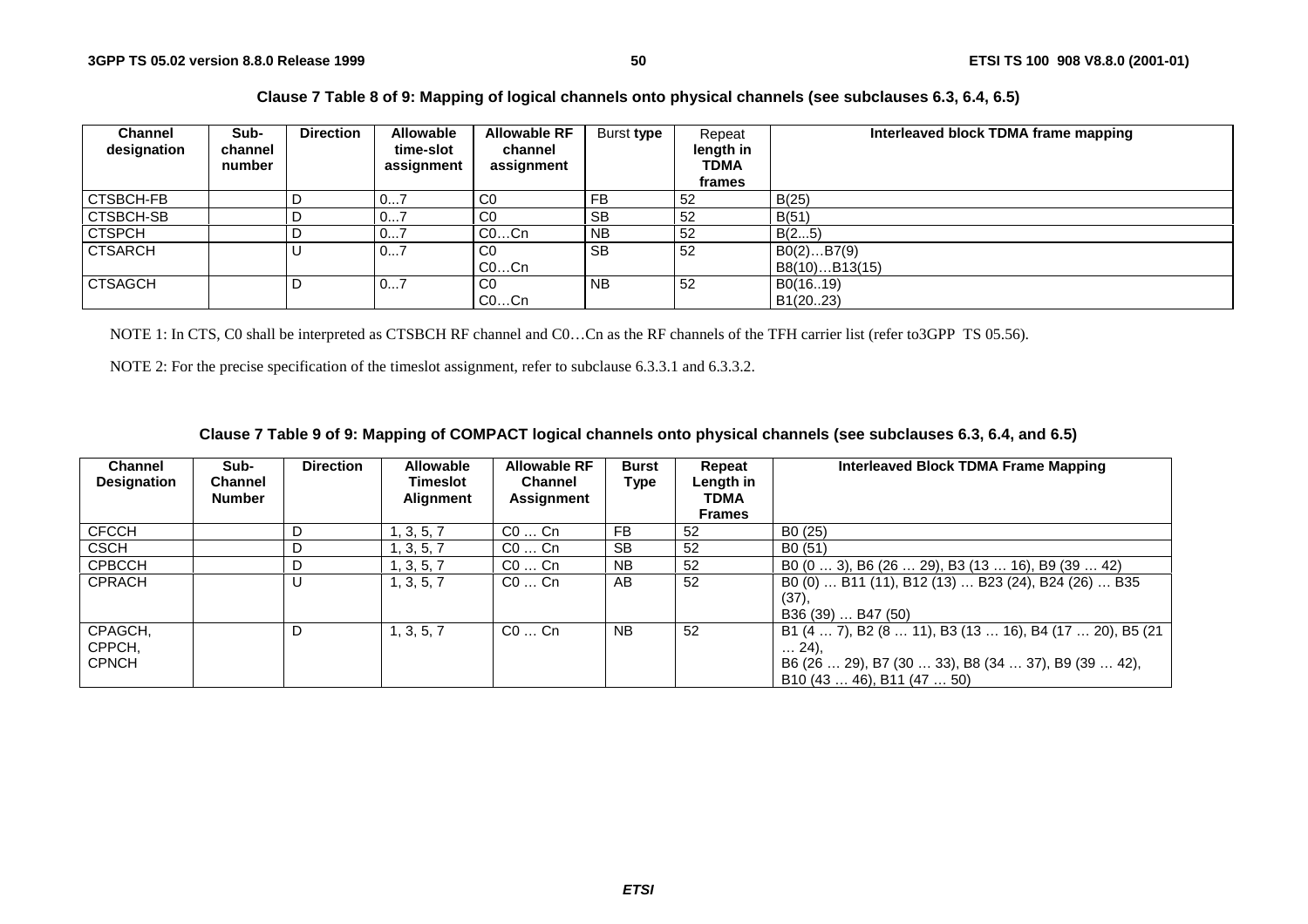

**Figure 1: Mapping of logical channels onto physical channels based on the physical resource**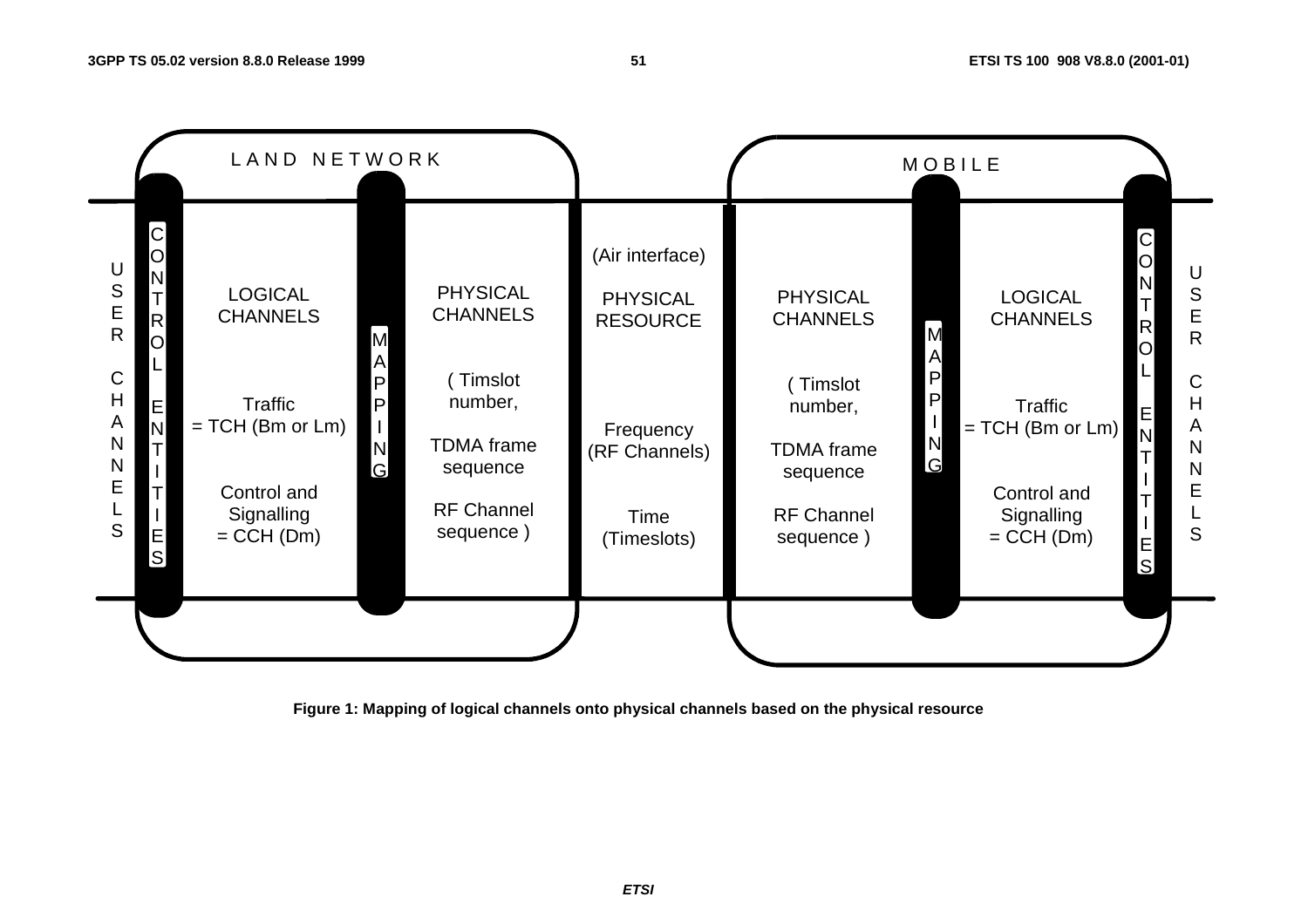

**Figure 2: The structure imposed on the physical resource: Timeslots, TDMA Frames and Radio Frequency channels (in this example the cell has an allocation of 4 RF Channels pairs**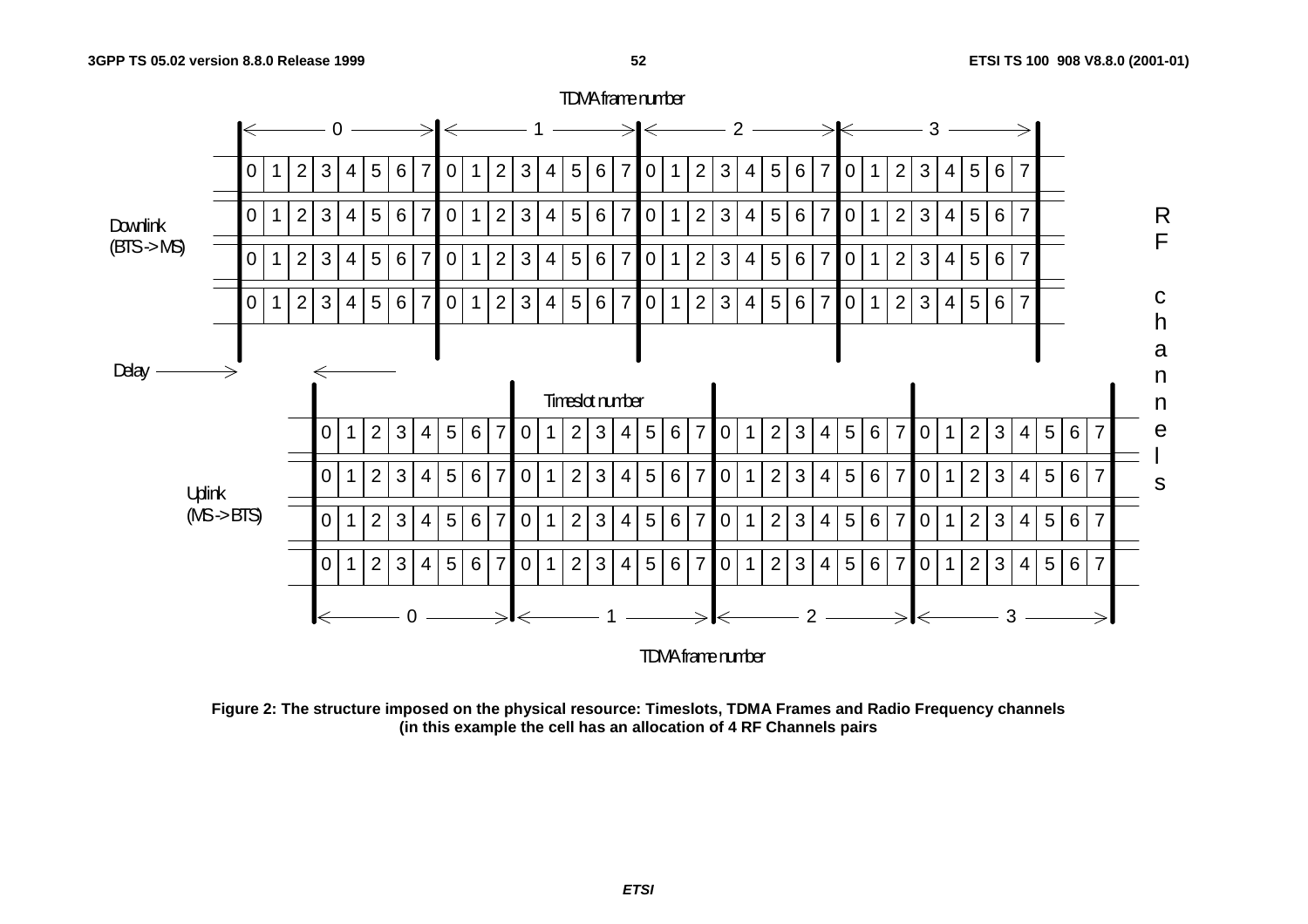

**Figure 3: Timeslot and format of bursts**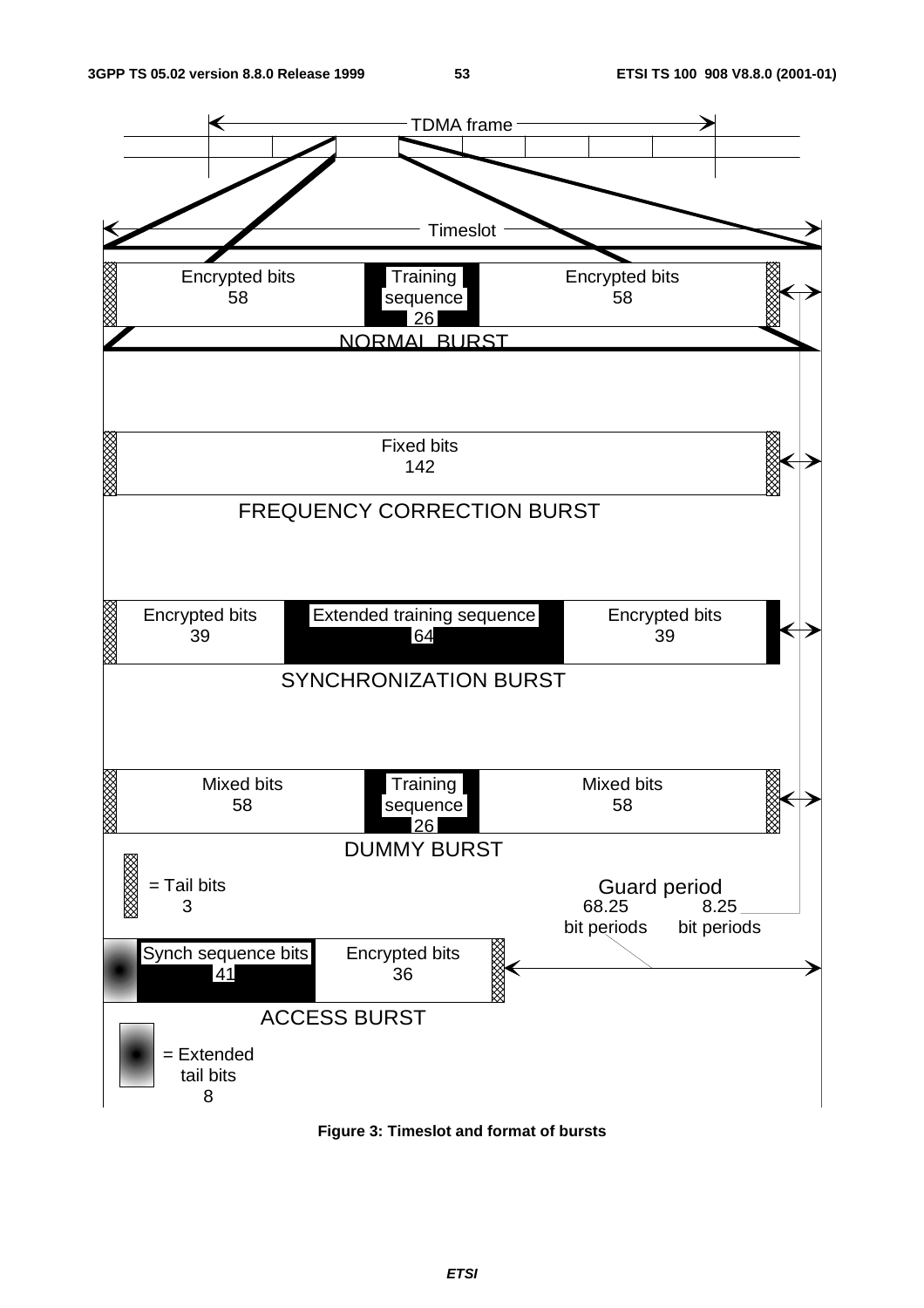

(This example of a physical channel is non-hopping using timeslot 0 of every TDMA frame)

**Figure 4: Mobile Station usage of physical channel timeslots (For a full-rate hopping traffic channel assigned timeslot 3)**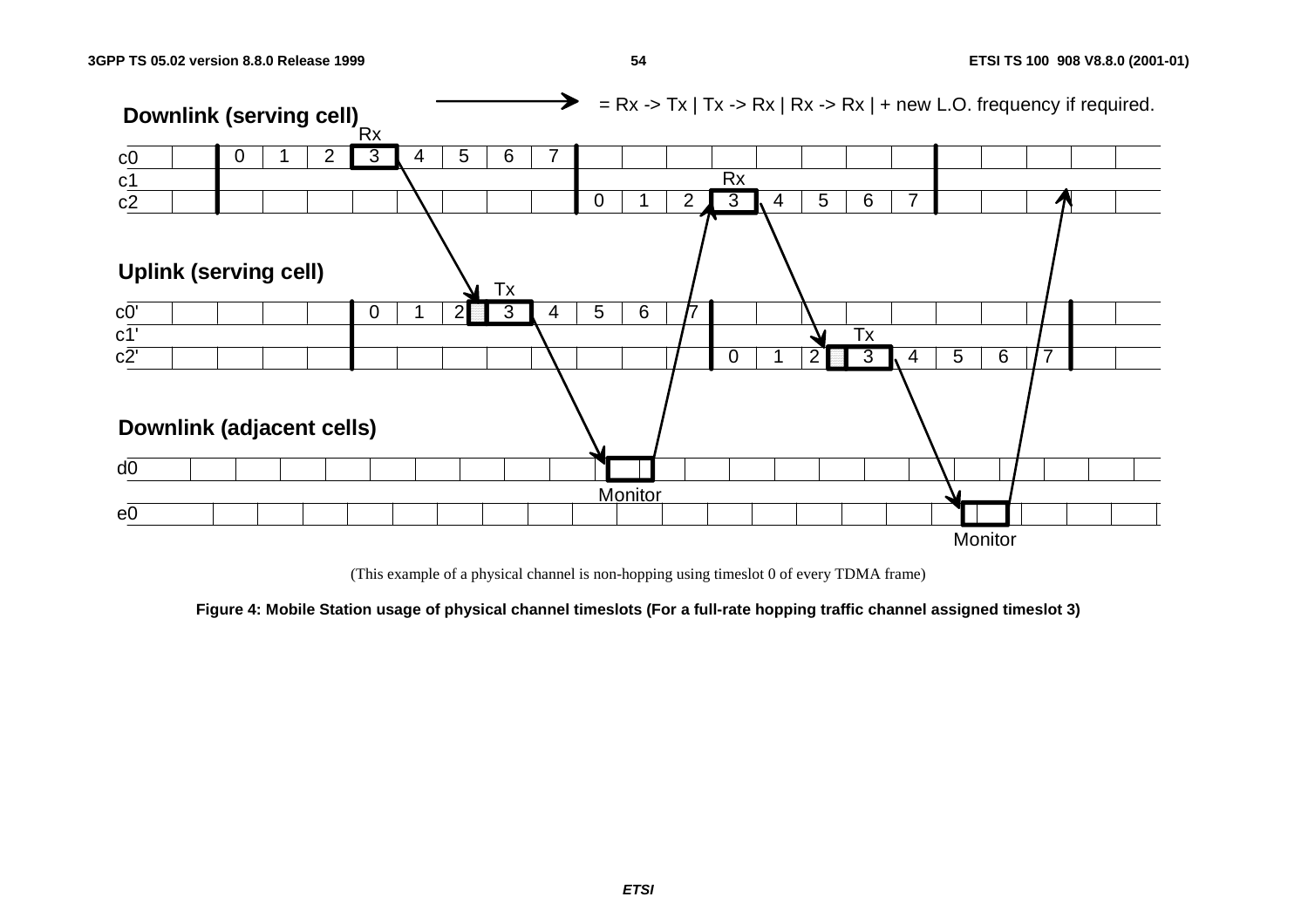### **55 ETSI TS 100 908 V8.8.0 (2001-01)**



(This example of a physical channel is hopping using 3 of every other TDMA frame)

### **Figure 5: Example of two different physical channels**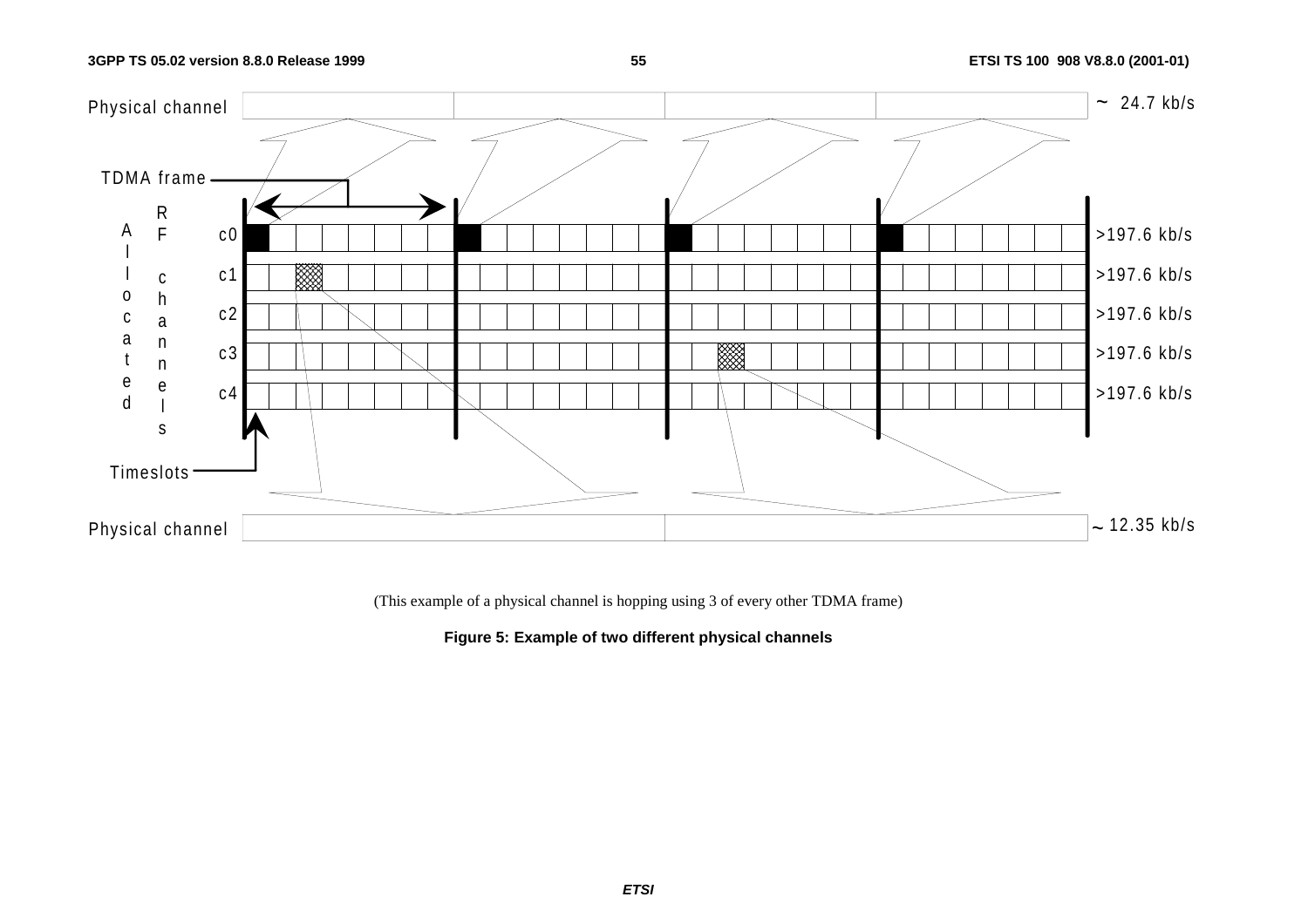

**Figure 6: Block diagram of the frequency hopping algorithm when HSN** ≠ **0**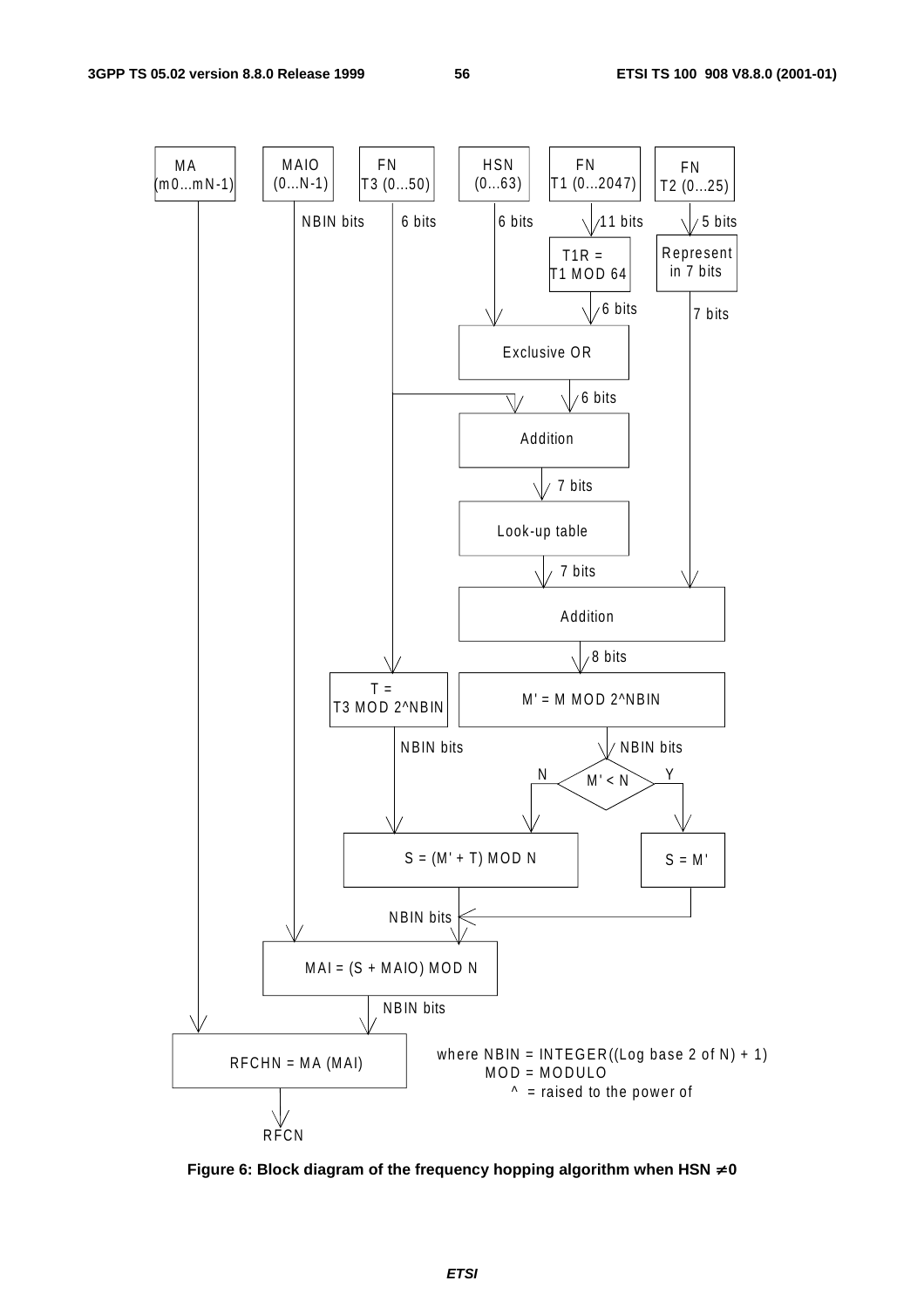

**Figure 6a: General structure of hopping sequence generation for CTS**

NOTE: Example with vector  $\underline{a} = (a_0, a_1, a_2, a_3) = (5, 8, 2, 11)$ .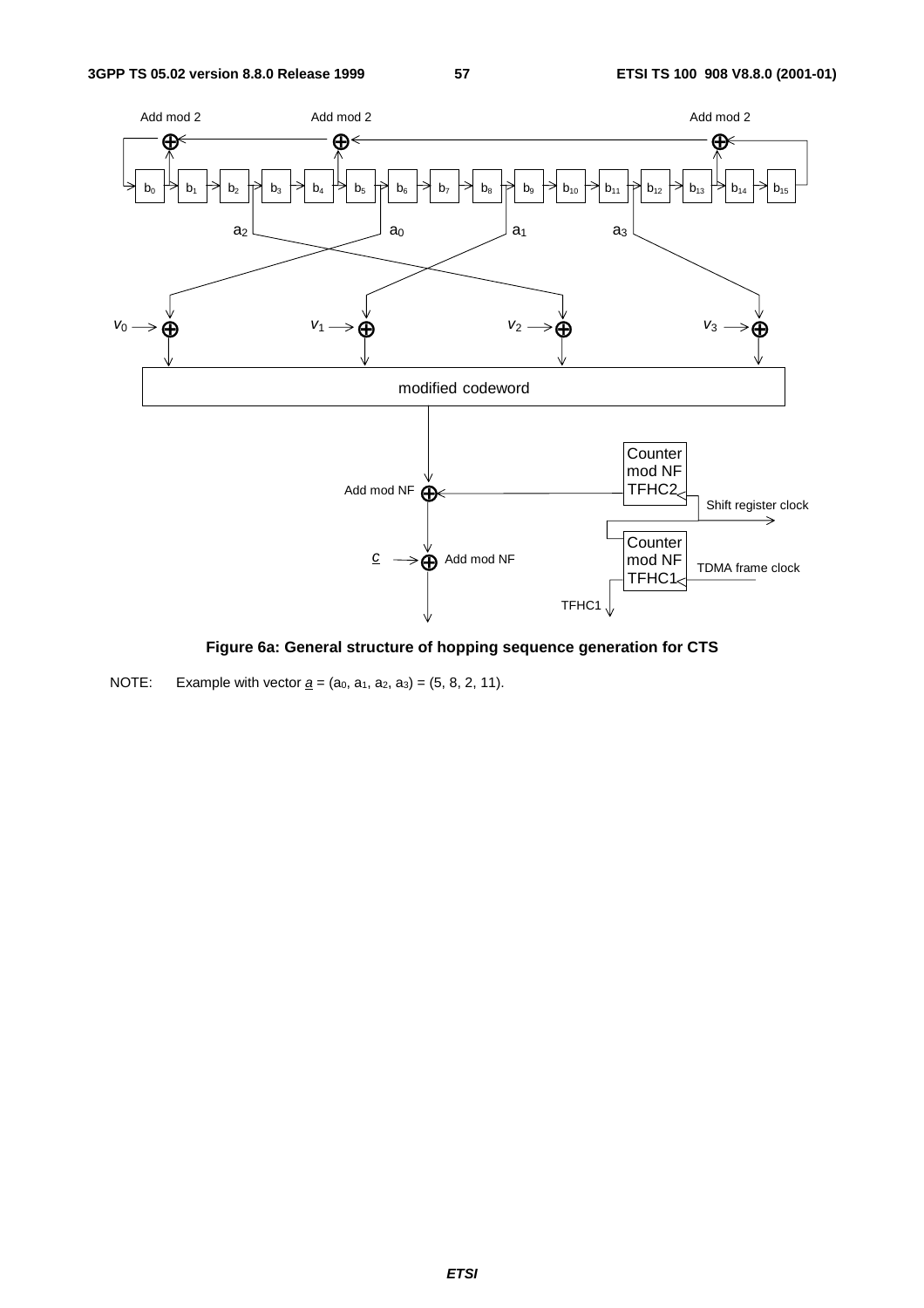





**Figure 7b: TDMA frame mapping for TCH/HS + SACCH/HS sub-channels 0 and 1**

**Figure 7: Example of a TDMA frame mapping for traffic channels**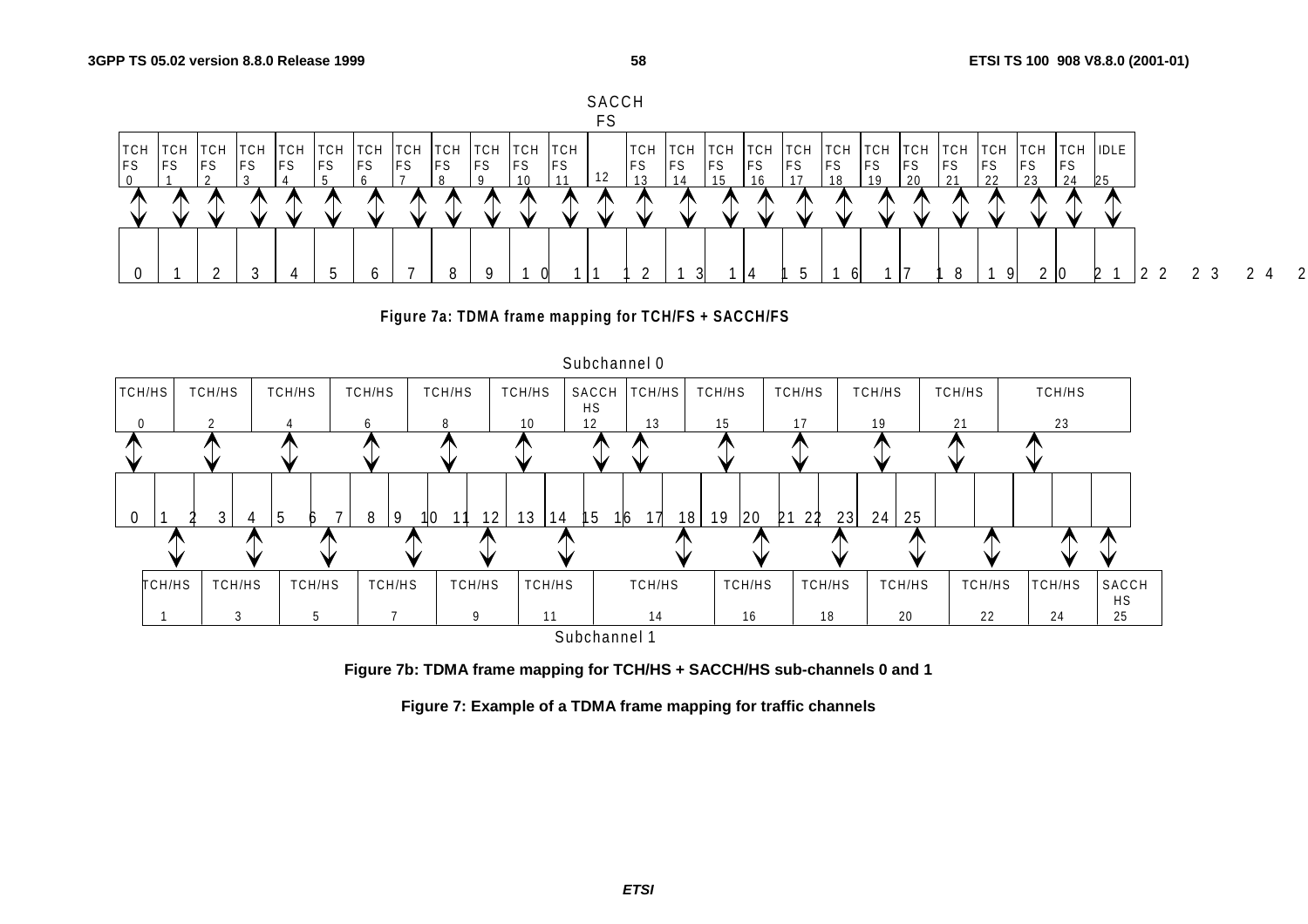| ᆂ<br>⊤ 은   º                                      |  |
|---------------------------------------------------|--|
|                                                   |  |
|                                                   |  |
| -                                                 |  |
|                                                   |  |
|                                                   |  |
| ັ                                                 |  |
| ັ                                                 |  |
|                                                   |  |
|                                                   |  |
| ᅩ                                                 |  |
| ິ                                                 |  |
| ັ                                                 |  |
| ີ                                                 |  |
| ີ<br>ີ                                            |  |
| $\mathbf{v}$                                      |  |
| $\cdot$ $\cdot$ $\cdot$                           |  |
| ີ                                                 |  |
| $\overline{\phantom{0}}$                          |  |
| $\mathbf{v}$                                      |  |
|                                                   |  |
|                                                   |  |
|                                                   |  |
| ັ                                                 |  |
| $\overline{\phantom{0}}$<br>$\cdot$ .<br>. U      |  |
| ີ                                                 |  |
| $\overline{\phantom{0}}$<br>ັ                     |  |
| <b>Contract Contract Contract Contract</b><br>ا ب |  |
| $\mathbf{v}$<br>ີ                                 |  |
|                                                   |  |
|                                                   |  |
|                                                   |  |
| ີ<br>ີ                                            |  |
| $\cdot$                                           |  |
| $\mathbf{v}$                                      |  |
| $\mathbf{v}$                                      |  |
|                                                   |  |
|                                                   |  |
|                                                   |  |
|                                                   |  |
| ᄔ                                                 |  |
|                                                   |  |
| $\cdot$ $\cdot$                                   |  |
|                                                   |  |
|                                                   |  |
|                                                   |  |
|                                                   |  |
|                                                   |  |
|                                                   |  |
|                                                   |  |
|                                                   |  |

**Figure 8a: TDMA fram e m apping for FCCH + SCH + BCCH + CCCH**

| FCCH                                                    | <b>FCCCH</b>                                         |
|---------------------------------------------------------|------------------------------------------------------|
| ġ                                                       | -<br>ပ                                               |
| 六<br>5<br>S<br>്ട്                                      | ₿<br>S<br>Х<br>୪                                     |
| BCCH                                                    | ВC<br>О                                              |
| Ō<br>28                                                 | ₿<br>8                                               |
| ġ                                                       | ġ                                                    |
| CC <sub>D</sub>                                         | ġ                                                    |
| ġ                                                       | S<br>S                                               |
| $\overline{ }$<br>∣ġ                                    | CCC                                                  |
| FCCH                                                    | FCCC                                                 |
| $\overline{\phantom{0}}$<br>ġ                           | $\tau$<br>\$                                         |
| ġ                                                       | ġ                                                    |
| CCO                                                     | ġ                                                    |
| ġ                                                       | ŦОС                                                  |
| ğ                                                       | ġ                                                    |
| $\tau$<br>  ĝ<br>ġ                                      | Ŧ<br>c<br>S                                          |
| ġ                                                       | 5<br>SS                                              |
| ġ                                                       | 5<br>S                                               |
| ġ                                                       | g<br>ᄔ                                               |
| $\frac{1}{\sqrt{2}}$<br>୪                               | ÷<br>တ                                               |
| $\widetilde{=}$<br>↘<br>六<br><b>SDCC</b>                | $\overline{6}$<br>$\overline{\phantom{a}}$<br>s<br>S |
| 1/4(0)<br>SDCC+                                         | <b>1/4(0)</b><br>SDCC+                               |
| $\widetilde{=}$<br>≤<br>ದ                               | $\widetilde{e}$<br>ದ                                 |
| $\widehat{\mathsf{S}}$<br>⇒<br>SDCC                     | $\frac{40}{2}$<br>spcc                               |
| 44(1)<br><b>SDCCH</b>                                   | 14(1)<br>SDCC+                                       |
| 14/(1)<br>SDCC+                                         | 14/(1)<br>÷<br><b>SDC</b>                            |
| $\overline{\phantom{0}}$<br>₩.<br>SDCC+                 | 44(1)<br>SDCC+                                       |
| $\overline{\phantom{0}}$<br>च∕<br>®<br>SDC              | ⇐<br>₩<br>SDCC+                                      |
| Ġ                                                       | U.                                                   |
| $\widetilde{\left(2\right)}$<br>ğ<br>ಜ                  | (2)<br>spcc                                          |
| 46(2)<br>SDCC+                                          | C/\$H2<br><b>SDCC</b>                                |
| \$/(2)<br>SDCC+                                         | 1\$/(2)<br><b>SDCC</b>                               |
| 4\$(2)<br><b>SDCC</b>                                   | $4\Im(2)$<br>SDCC                                    |
| 44(3)<br>ġ<br>ිසි                                       | 4(3)<br>SDCC+                                        |
| 44(3)<br>44(3)<br><b>SDCCH</b><br><b>SDCCH</b>          | $\frac{4}{3}$<br>14(3)<br>SDCC<br>SDCC+              |
| 44(3)<br><b>SDCCH</b>                                   | 44(3)<br>SDCC+                                       |
| $\overline{\phantom{0}}$<br>÷<br>یب<br>노                | 노                                                    |
| ୪                                                       | ୪                                                    |
| $\sqrt{C4(2)}$<br>SACCH                                 | <b>AO</b><br>SACCH                                   |
| $\tilde{5}$<br>¥<br>¢<br>्र                             | $\widetilde{e}$<br>⊻<br>ă                            |
| $\widetilde{q}$<br>ACCH/C                               | $\overline{4(0)}$<br>9<br>5<br>S<br>Ø                |
| <b>IC4(2)</b><br>ACCH                                   | <b>VC4(O)</b><br>SACCH                               |
| <u>අල</u><br>⊻<br>$\pm$<br>ਖ਼                           | 4(1)<br>≍<br>x<br>Ø                                  |
| $\widehat{c}$<br>Š<br><b>SACCH</b>                      | 4(1)<br>9<br><b>CO</b><br>U.                         |
| $\sqrt[4]{C4(3)}$<br>S<br>ACCH                          | $\sqrt{C4(1)}$<br>SACCH                              |
| $\mathfrak{a}(3)$<br>⊻<br>흐<br>$\overline{\phantom{a}}$ | ⊻<br>흐<br>ිරි                                        |
|                                                         |                                                      |
|                                                         |                                                      |

|                        |              |                        |                      |                       |   |                 |                                            |                       |                           |   |                                |                  |   | ∽<br>$\check{ }$ | $\widehat{\sigma}$<br>$\tilde{}$ | $\widehat{\sigma}$<br>$\widehat{\sigma}$      | $-$<br>$\tilde{}$ |                       | ت                                |  | ∽<br>$\sim$<br>w<br>ٮ                             | $\alpha$    | చ                 | $\approx$<br>.<br>w<br>ت<br>$\check{ }$ | $\overline{\phantom{0}}$<br>ະ |    | $\sim$ | $\sigma$<br>ت | Q                        | $\widehat{\phantom{a}}$<br>$\sim$<br>ت | $\tilde{}$ | . .<br>$\tilde{}$ | $\sim$<br>$\tilde{}$ |
|------------------------|--------------|------------------------|----------------------|-----------------------|---|-----------------|--------------------------------------------|-----------------------|---------------------------|---|--------------------------------|------------------|---|------------------|----------------------------------|-----------------------------------------------|-------------------|-----------------------|----------------------------------|--|---------------------------------------------------|-------------|-------------------|-----------------------------------------|-------------------------------|----|--------|---------------|--------------------------|----------------------------------------|------------|-------------------|----------------------|
| ◡<br>ັ<br>്മ<br>ب<br>ட | ີ<br>∣∝<br>≃ | ັ<br>$\cdot$<br>≃<br>ັ | . پ<br>ັບ<br>$\circ$ | ັ<br>$\sim$<br>ັ<br>ັ | ັ | <b>__</b><br>ັບ | $\cdot$<br>ັ<br>$\sim$<br>$\sim$<br>ັ<br>ັ | ີ<br>ີ<br>$\sim$<br>ັ | $\cdot$ $\cdot$<br>ີ<br>◡ | ັ | ີ<br>◡<br>$\sqrt{2}$<br>ັ<br>ັ | ∼<br>$\sim$<br>ັ | ີ |                  | ◡<br>$\sqrt{2}$<br>−             | $\check{ }$<br>≭<br>Ğ<br>$\sqrt{ }$<br>┙<br>_ |                   | $\check{ }$<br>◡<br>ັ | . .                              |  | $\check{ }$<br>$\overline{\phantom{a}}$<br>ີ<br>ີ | $\check{ }$ | <del>ഗ</del><br>╺ | - 33<br>$\cdot$<br>ີ<br>-<br>−          | -                             |    | -      | ັ             | $\overline{\phantom{a}}$ |                                        | -          |                   |                      |
|                        |              |                        |                      |                       |   |                 |                                            |                       |                           |   |                                |                  |   | v                | ഗ                                | $\overline{\phantom{a}}$<br>ັບ<br>ັບ          | Ø                 | ၯ                     | $\omega$<br>$\ddot{\phantom{0}}$ |  | ່ທ<br>.,                                          | ່ທ          | ັບ                | ၯ<br>v                                  | ັບ                            | U) | ັບ     | ິ             | ິບ                       |                                        |            |                   |                      |

**Figure 8b: TDMA frame m apping for FCCH + SCH + BCCH + CCCH + SDCCH/4(0 ...3) + SACCH/4(0...3)**

**Figure 8: Example of TDMA Frame mapping for control channels**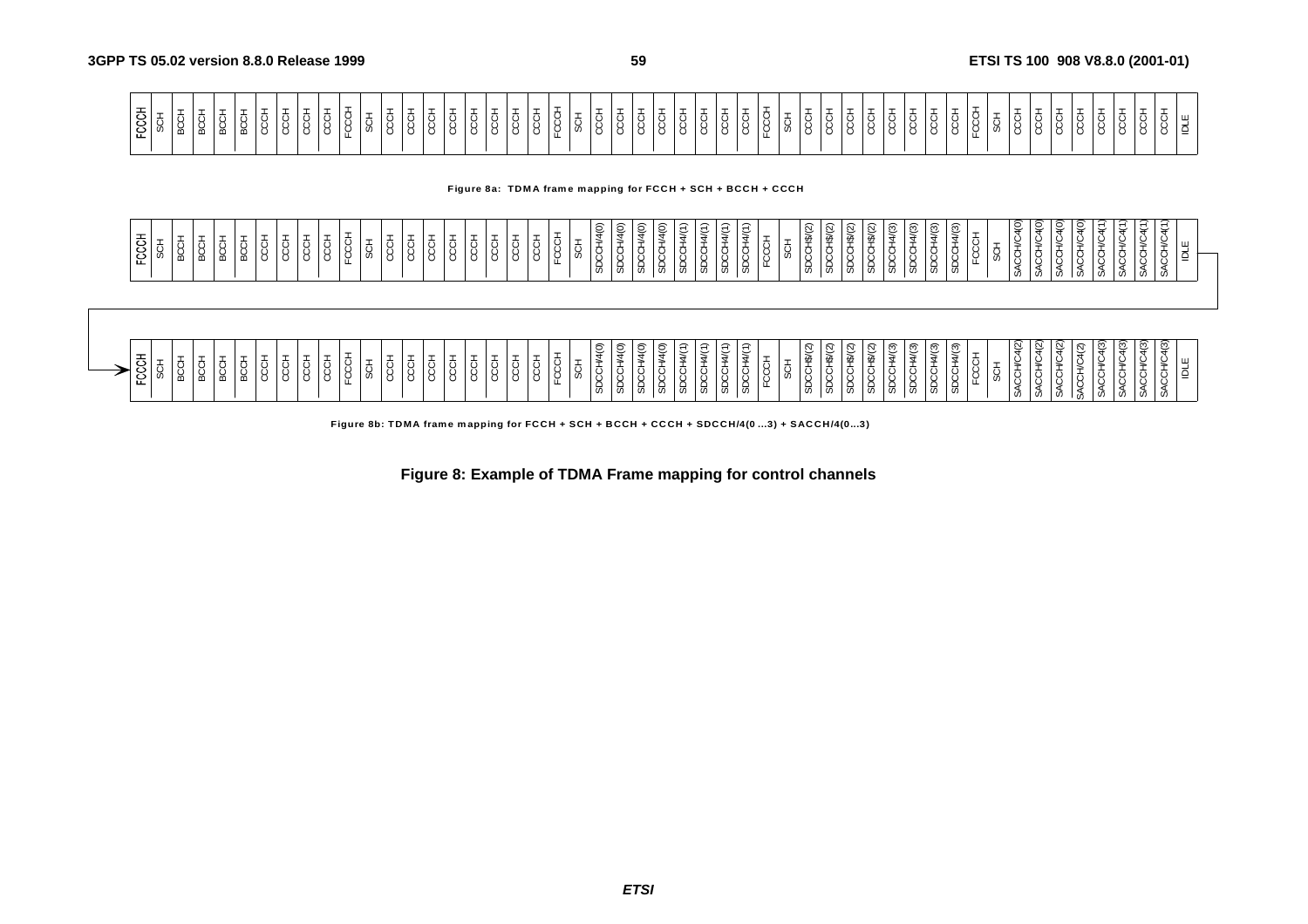### **52 TDMA Frames**

| $\vert$ B0 | B1   B2  x  B3   B4   B5  x  B6   B7   B8  x  B9   B10   B11  x |  |  |  |  |  |  |  |
|------------|-----------------------------------------------------------------|--|--|--|--|--|--|--|

 $X =$  Idle frame  $B0 - B11 =$  Radio blocks

**Figure 9: 52- multiframe for PDCHs -**

#### **52 TDMA Frames**



**ETSI**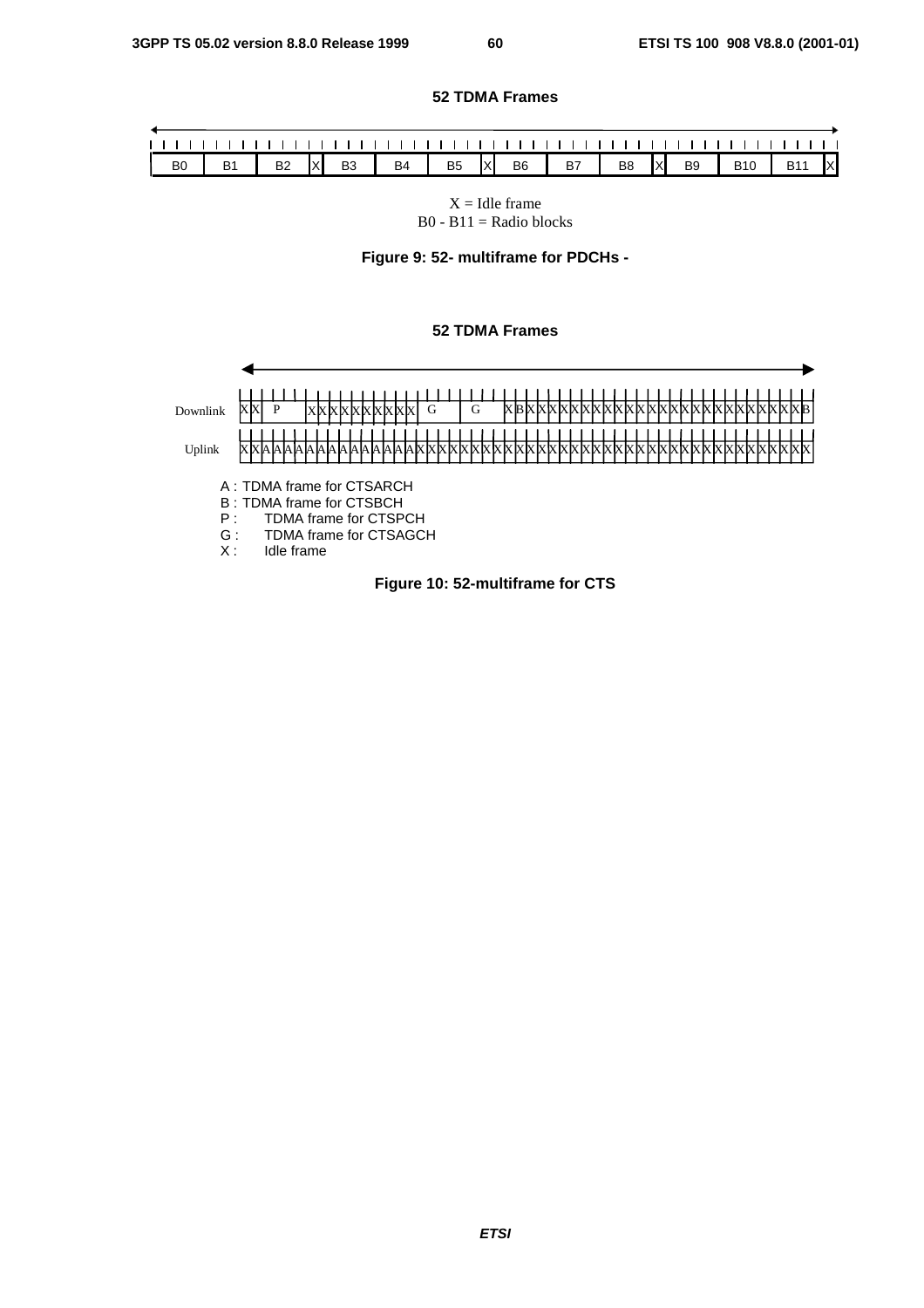# Annex A (normative): Phase 2 mobiles in a Phase 1 infrastructure

# A.1 Scope

Phase 2 mobiles are required to behave properly in a Phase 1 networks, when downlink DTX is used in conjunction with frequency hopping.

# A.2 Implementation options for TCH channels

# A.2.1 C0 filling on the TCH

When the TCH is active, and no associated traffic frame is scheduled for transmission, the following options apply for filling the burst on the C0 radio frequency channel.

### A.2.1.1 A dummy burst with (BN61, BN62, BN86) = training sequence bits of normal bursts

### A.2.1.2 A dummy burst with the "C0 filling training sequence

 $(BN61, BN62, BN86) = (0,1,1,1,0,0,0,1,0,1,1,1,0,0,0,1,0,1,1,1,0,0,0,1,0,1).$ 

### A.2.1.3 A dummy burst with ( BN61, BN62, BN86) mapped from the TSC bits of normal bursts according to the table

| TSC for other bursts on<br>тсн | Dummy bursts<br>(BN61, BN62 BN86)                       | Corresponding<br><b>TSC</b> |
|--------------------------------|---------------------------------------------------------|-----------------------------|
|                                | $(0,1,0,0,0,0,1,1,1,0,1,1,1,0,1,0,0,1,0,0,0,0,1,1,1,0)$ |                             |
|                                | $(0,1,0,0,1,1,1,0,1,0,1,1,0,0,0,0,0,1,0,0,1,1,1,0,1,0)$ |                             |
|                                | $(0,0,1,0,0,1,0,1,1,1,0,0,0,0,1,0,0,0,1,0,0,1,1,1)$     |                             |
|                                | $(0,0,0,1,1,0,1,0,1,1,1,0,0,1,0,0,0,0,1,1,0,1,0,1,1)$   |                             |
|                                | $(0,1,0,0,1,1,1,0,1,0,1,1,0,0,0,0,0,1,0,0,1,1,1,0,1,0)$ |                             |
|                                | $(0,1,0,0,0,0,1,1,1,0,1,1,1,0,1,0,0,1,0,0,0,0,1,1,1,0)$ |                             |
| 6                              | $(0,1,0,0,0,1,1,1,1,0,1,1,0,1,0,0,0,1,0,0,0,1,1,1,1,0)$ |                             |
|                                | $(0,1,0,0,1,1,1,0,1,0,1,1,0,0,0,0,0,1,0,0,1,1,1,0,1,0)$ |                             |

## A.2.1.4 Partial SID information

The BTS transmits bursts containing parts of the SID frames provided by the speech encoder. The bits transmitted in such bursts on C0 carrier contain the same bits that would have been transmitted in those bursts in those if the associated traffic frames were scheduled for transmission.

# A.2.2 Half burst filling

For downlink DTX, when a given traffic frame is scheduled for transmission and one of its adjacent traffic frames is not scheduled for transmission, half of the "encrypted bits" belonging to the normal bursts associated with the scheduled traffic frame need to be filled. These bits are referred to as "half burst filling bits". These half bursts filling bits contain either.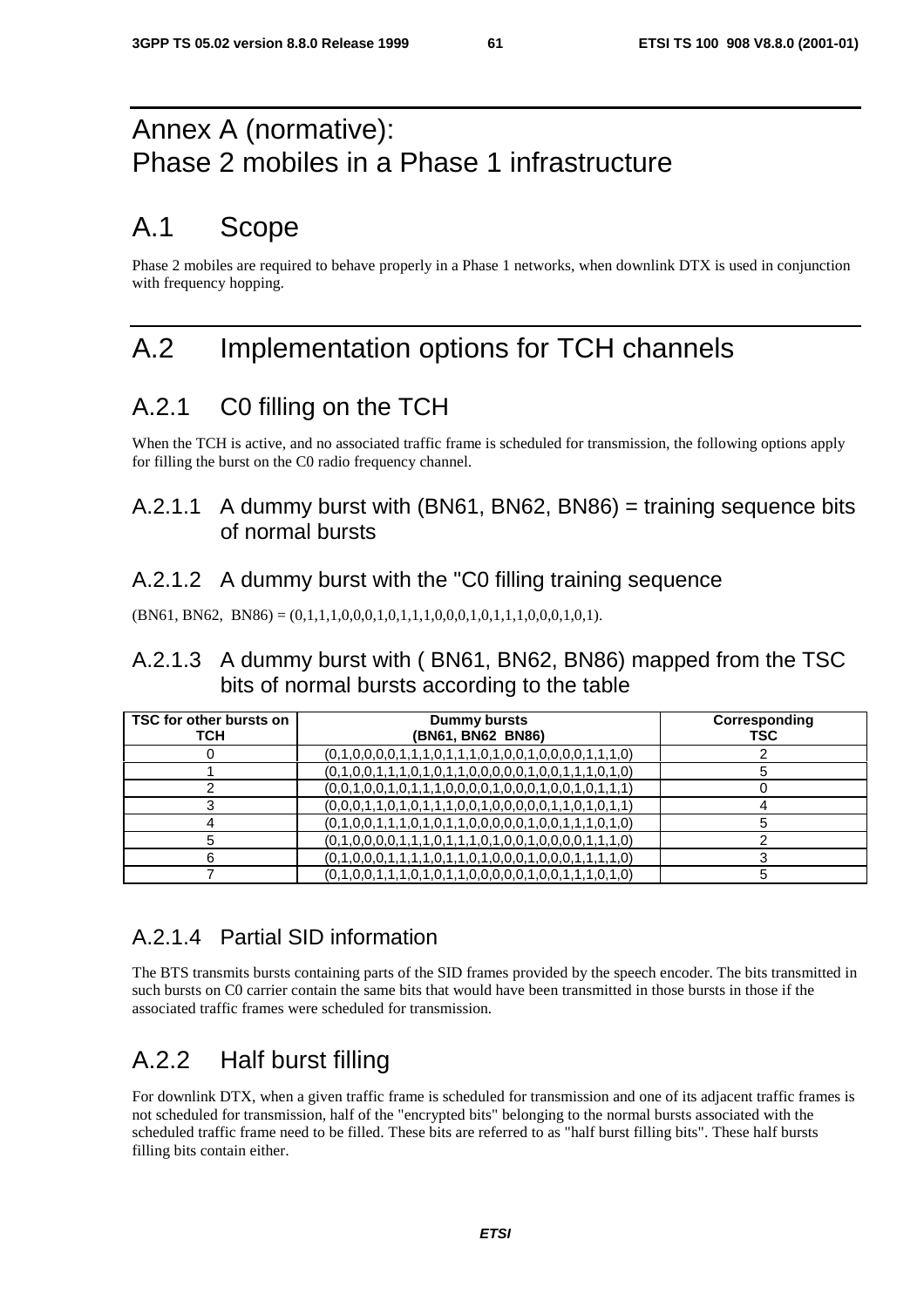A.2.2.1 Partial SID information from any associated SID frame; or

### A.2.2.2 The mixed bits of the dummy bursts (encrypted or not encrypted)

## A.2.3 Dummy burst Stealing flag

The dummy burst stealing flag are set to either 1 or 0.

# A.2.4 Half burst Filling Stealing flag

BN60 or BN87 corresponding to the "encrypted bits" of a filled half burst, defined as the "half burst filling stealing flag", are jointly set to a value of either 1 or 0.

# A.2.5 Allowed combinations

Table A.2.5.1 below provides the allowed combinations for phase 1 networks supporting downlink DTX in conjunction with frequency hopping.

| <b>Combination</b>        | C0 filling on the TCH                                                                                    | <b>Half Burst filling</b>                     | <b>Dummy Bursts</b><br><b>Stealing</b><br><b>Flag</b> | <b>Half Burst Filling</b><br><b>Stealing Flag</b> |
|---------------------------|----------------------------------------------------------------------------------------------------------|-----------------------------------------------|-------------------------------------------------------|---------------------------------------------------|
|                           | Dummy bursts with (BN61-BN86)<br>equal to the bits of the TSC of the<br>other normal bursts<br>(A 2.1.1) | not defined                                   | 0                                                     | 0                                                 |
| 2                         | Dummy burst with "C0 filling training<br>sequence"<br>(A 2.1.2)                                          | Partial SID<br>information<br>(A 2.2.1)       | 0                                                     | 0                                                 |
| 3                         | Dummy burst with (BN61,<br>BN62BN86) mapped from the<br>TSC bits of normal bursts<br>(A 2.1.3)           | Partial SID<br>information<br>(A 2.2.1)       | 0                                                     | 0                                                 |
| 4                         | Partial SID information<br>(A 2.1.4)                                                                     | Partial SID<br>information<br>(A 2.2.1)       |                                                       |                                                   |
| 5                         | Dummy burst with "C0 filling training<br>sequence"<br>(A 2.1.2)                                          | Dummy burst mixed<br><b>bits</b><br>(A 2.2.2) |                                                       |                                                   |
| 6 (for DCS 1 800<br>only) | Partial SID information<br>(A 2.1.4)                                                                     | Partial SID<br>information<br>(A 2.2.1)       | $\Omega$                                              | 0                                                 |

### **Table A.2.5.1: Possible combinations for networks supporting downlink DT in conjunction with frequency hopping**

# A.3 Idle Channels

When a channel is idle, a dummy burst may be transmitted on C0 frequency channel with any options described in subclauses A 2.1.1, A 2.1.2, A 2.1.3.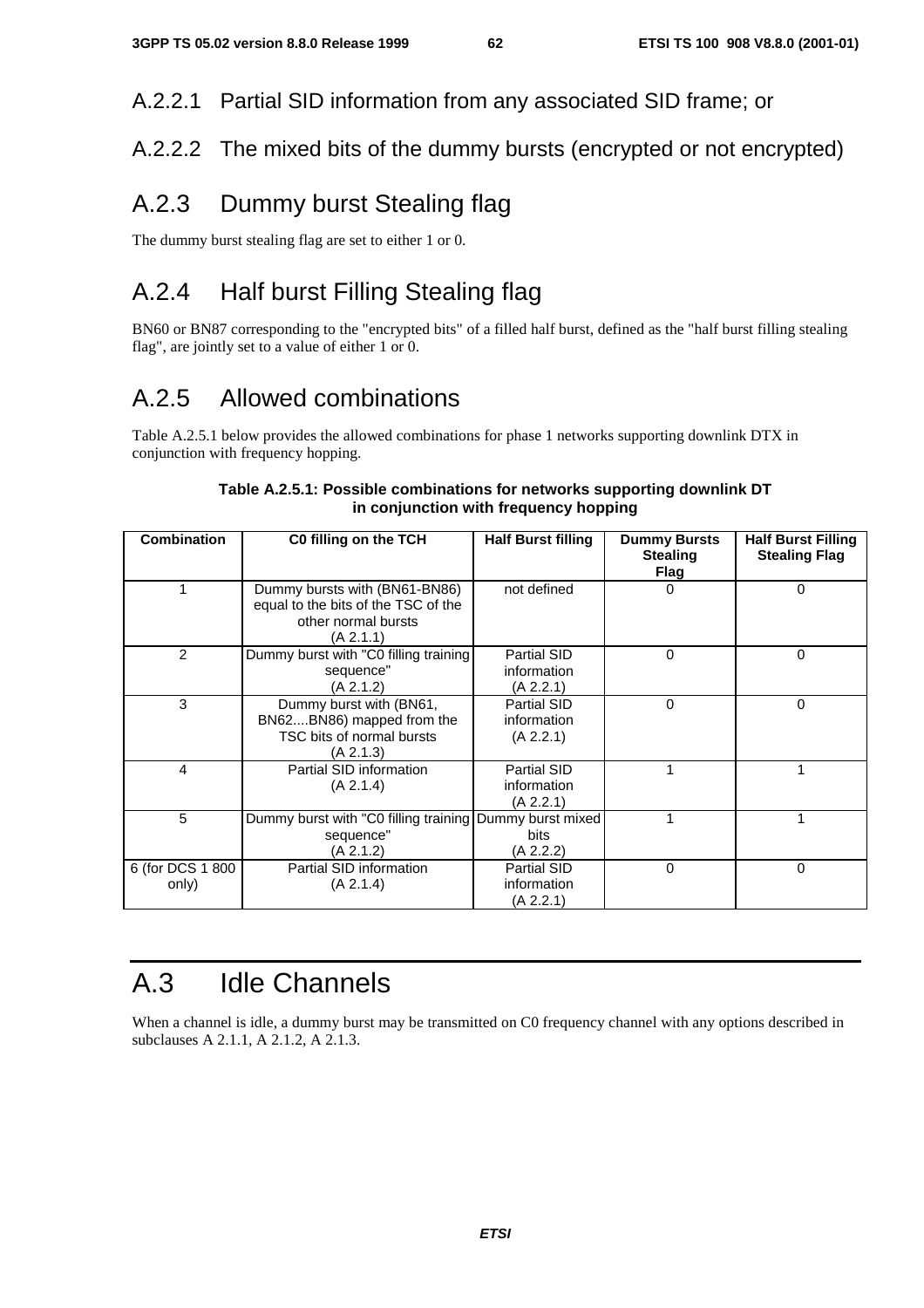# Annex B (normative): Multislot capability

# B.1 MS classes for multislot capability

When an MS supports the use of multiple timeslots it shall belong to a multislot class as defined below:

| <b>Multislot</b><br>class |                | <b>Maximum number of slots</b> |                |                            |                          | Minimum number of slots |                | <b>Type</b>    |
|---------------------------|----------------|--------------------------------|----------------|----------------------------|--------------------------|-------------------------|----------------|----------------|
|                           | <b>Rx</b>      | Tx                             | Sum            | $\mathsf{T}_{\mathsf{ta}}$ | $\mathsf{T}_{\text{tb}}$ | $T_{ra}$                | $T_{rb}$       |                |
| 1                         | $\mathbf{1}$   | $\mathbf{1}$                   | 2              | 3                          | $\overline{2}$           | 4                       | $\overline{2}$ | 1              |
| $\overline{2}$            | $\overline{2}$ | 1                              | 3              | 3                          | $\overline{2}$           | 3                       | 1              | 1              |
| 3                         | $\overline{2}$ | $\overline{c}$                 | 3              | 3                          | $\overline{c}$           | 3                       | 1              | 1              |
| $\overline{4}$            | 3              | 1                              | $\overline{4}$ | 3                          | 1                        | 3                       | 1              | 1              |
| 5                         | $\overline{2}$ | $\overline{2}$                 | 4              | 3                          | 1                        | 3                       | 1              | 1              |
| 6                         | 3              | $\overline{2}$                 | 4              | 3                          | 1                        | 3                       | 1              | 1              |
| $\overline{7}$            | 3              | 3                              | 4              | 3                          | 1                        | 3                       | 1              | 1              |
| 8                         | 4              | $\mathbf{1}$                   | 5              | 3                          | 1                        | $\overline{2}$          | 1              | 1              |
| $\boldsymbol{9}$          | 3              | $\overline{c}$                 | 5              | 3                          | 1                        | $\overline{c}$          | 1              | 1              |
| 10                        | $\overline{4}$ | $\overline{2}$                 | 5              | $\overline{3}$             | 1                        | $\overline{2}$          | 1              | 1              |
| 11                        | $\overline{4}$ | 3                              | 5              | 3                          | 1                        | $\overline{c}$          | 1              | 1              |
| 12                        | 4              | 4                              | 5              | $\overline{2}$             | 1                        | $\overline{c}$          | 1              | 1              |
| 13                        | 3              | 3                              | <b>NA</b>      | <b>NA</b>                  | a)                       | 3                       | a)             | $\overline{2}$ |
| 14                        | 4              | 4                              | <b>NA</b>      | <b>NA</b>                  | a)                       | 3                       | a)             | $\overline{c}$ |
| 15                        | 5              | 5                              | <b>NA</b>      | <b>NA</b>                  | a)                       | 3                       | a)             | $\overline{2}$ |
| 16                        | 6              | 6                              | NA.            | <b>NA</b>                  | a)                       | $\overline{2}$          | a)             | $\overline{c}$ |
| 17                        | $\overline{7}$ | $\overline{7}$                 | <b>NA</b>      | <b>NA</b>                  | a)                       | $\mathbf{1}$            | $\Omega$       | $\overline{2}$ |
| 18                        | 8              | 8                              | <b>NA</b>      | NA                         | 0                        | 0                       | 0              | $\overline{2}$ |
| 19                        | 6              | $\overline{2}$                 | NA.            | 3                          | b)                       | $\overline{2}$          | C)             | 1              |
| 20                        | 6              | 3                              | <b>NA</b>      | 3                          | b)                       | $\overline{2}$          | C)             | 1              |
| 21                        | 6              | 4                              | <b>NA</b>      | 3                          | b)                       | $\overline{2}$          | C)             | 1              |
| 22                        | 6              | $\overline{4}$                 | <b>NA</b>      | $\overline{2}$             | b)                       | $\overline{2}$          | C)             | 1              |
| 23                        | 6              | 6                              | NA.            | 2                          | b)                       | 2                       | C)             | 1              |
| 24                        | 8              | $\overline{2}$                 | <b>NA</b>      | 3                          | b)                       | $\overline{2}$          | C)             | 1              |
| 25                        | 8              | 3                              | NA.            | 3                          | b)                       | $\overline{a}$          | C)             | 1              |
| 26                        | 8              | 4                              | <b>NA</b>      | 3                          | b)                       | $\overline{2}$          | $\mathbf{C}$   | 1              |
| 27                        | 8              | $\overline{4}$                 | <b>NA</b>      | $\overline{2}$             | b)                       | $\overline{2}$          | C)             | 1              |
| 28                        | 8              | 6                              | <b>NA</b>      | $\overline{2}$             | b)                       | $\overline{2}$          | $\mathbf{C}$   | 1              |
| 29                        | 8              | 8                              | <b>NA</b>      | $\overline{c}$             | b)                       | $\overline{2}$          | C)             | 1              |

#### **Table B.1**

a)  $= 1$  with frequency hopping.

 $= 0$  without frequency hopping.

- b) = 1 with frequency hopping or change from Rx to Tx.
- $= 0$  without frequency hopping and no change from Rx to Tx.
- c) = 1 with frequency hopping or change from Tx to Rx.
	- $= 0$  without frequency hopping and no change from Tx to Rx.

Type 1 MS are not required to transmit and receive at the same time.

Type 2 MS are required to be able to transmit and receive at the same time.

For HSCSD, only multislot classes 1 - 18 are recognised. An MS with a higher multislot class number shall indicate a suitable multislot class less than 19 for HSCSD applications (see 3GPP TS 04.08).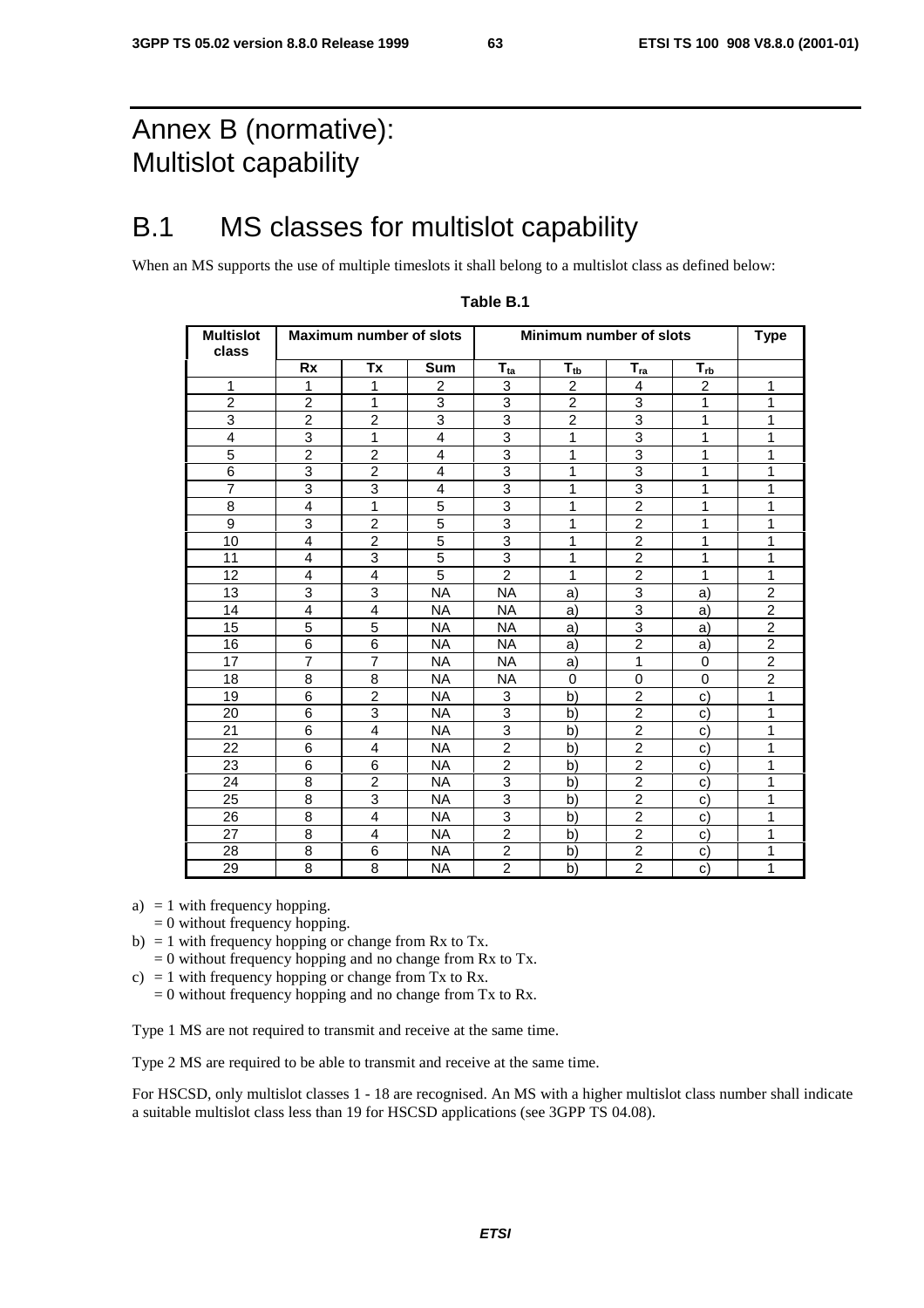#### **Rx:**

Rx describes the maximum number of receive timeslots that the MS can use per TDMA frame. The MS must be able to support all integer values of receive TS from 0 to Rx (depending on the services supported by the MS). The receive TS need not be contiguous. For type 1 MS, the receive TS shall be allocated within window of size Rx, and no transmit TS shall occur between receive TS within a TDMA frame.

### **Tx:**

Tx describes the maximum number of transmit timeslots that the MS can use per TDMA frame. The MS must be able to support all integer values of transmit TS from 0 to Tx (depending on the services supported by the MS). The transmit TS need not be contiguous. For type 1 MS, the transmit TS shall be allocated within window of size Tx, and no receive TS shall occur between transmit TS within a TDMA frame.

#### **Sum:**

Sum is the total number of uplink and downlink TS that can actually be used by the MS per TDMA frame. The MS must be able to support all combinations of integer values of Rx and Tx TS where  $1 \le Rx + Tx \le$ Sum (depending on the services supported by the MS). Sum is not applicable to all classes.

#### $T_{\text{ta}}$ :

 $T_{ta}$  relates to the time needed for the MS to perform adjacent cell signal level measurement and get ready to transmit.

For type 1 MS it is the minimum number of timeslots that will be allowed between the end of the previous transmit or receive TS and the next transmit TS when measurement is to be performed between. It should be noted that, in practice, the minimum time allowed may be reduced by amount of timing advance.

For type 1 MS that supports extended TA, the parameter  $T_{1a}$  is increased by 1 if TA > 63 and there is a change from RX to TX.

For type 2 MS it is not applicable.

For circuit switched multislot configurations as defined in subclause 6.4.2.1,  $T_{ta}$  is not applicable.

#### $T_{th}$ :

 $T_{th}$  relates to the time needed for the MS to get ready to transmit. This minimum requirement will only be used when adjacent cell power measurements are not required by the service selected.

For type 1 MS it is the minimum number of timeslots that will be allowed between the end of the last previous receive TS and the first next transmit TS or between the previous transmit TS and the next transmit TS when the frequency is changed in between. It should be noted that, in practice, the minimum time allowed may be reduced by the amount of the timing advance.

For type 1 MS that supports extended TA, the parameter  $T_{th} = 2$  if TA > 63 and there is a change from RX to TX.

For type 2 MS it is the minimum number of timeslots that will be allowed between the end of the last transmit burst in a TDMA frame and the first transmit burst in the next TDMA frame.

### **Tra:**

 $T_{ra}$  relates to the time needed for the MS to perform adjacent cell signal level measurement and get ready to receive.

For type 1 MS it is the minimum number of timeslots that will be allowed between the previous transmit or receive TS and the next receive TS when measurement is to be performed between.

For type 2 MS it is the minimum number of timeslots that will be allowed between the end of the last receive burst in a TDMA frame and the first receive burst in the next TDMA frame.

#### $T_{rb}$ :

 $T_{rh}$  relates to the time needed for the MS to get ready to receive. This minimum requirement will only be used when adjacent cell power measurements are not required by the service selected.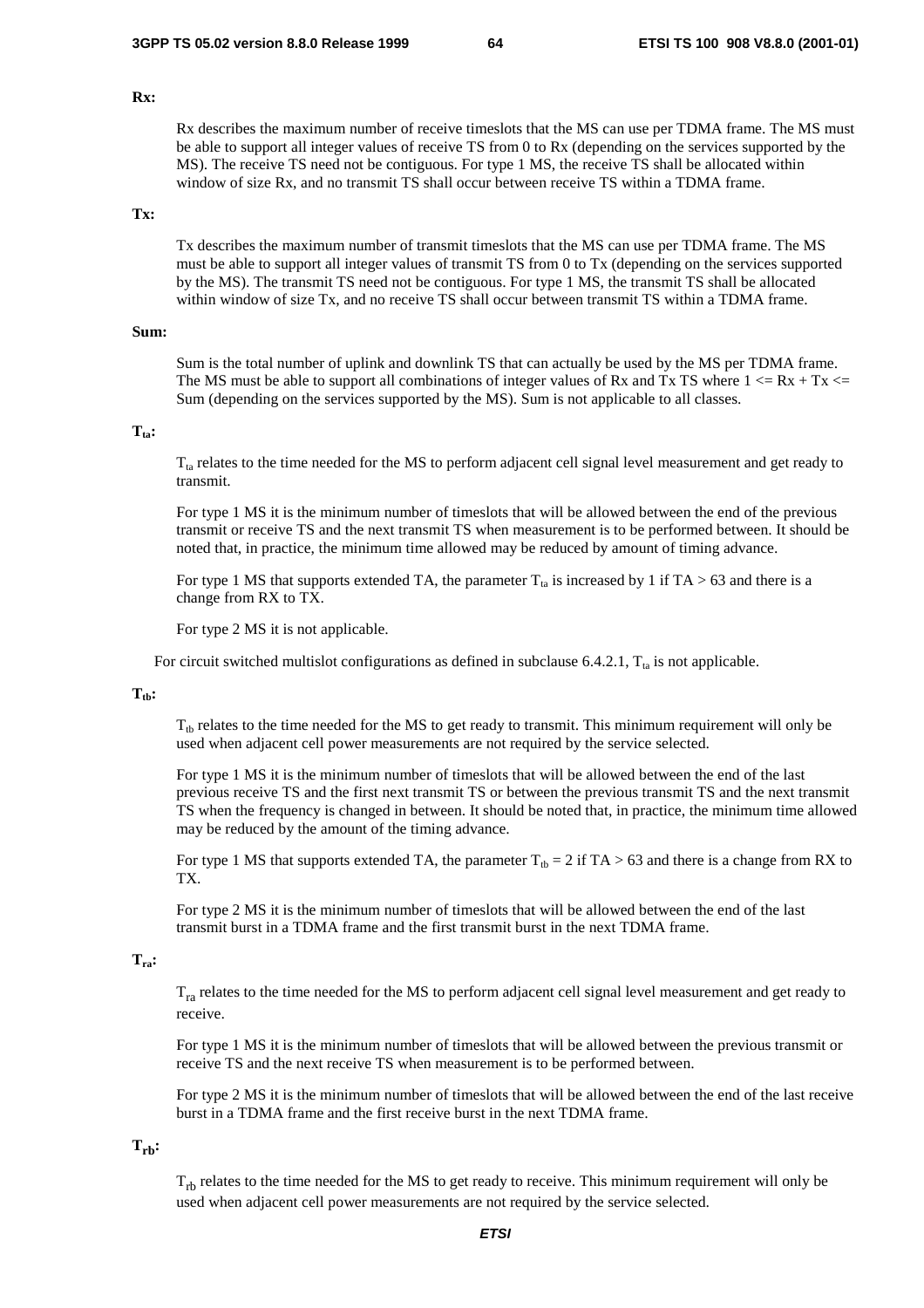For type 1 MS it is the minimum number of timeslots that will be allowed between the previous transmit TS and the next receive TS or between the previous receive TS and the next receive TS when the frequency is changed in between.

For type 2 MS it is the minimum number of timeslots that will be allowed between the end of the last receive burst in a TDMA frame and the first receive burst in the next TDMA frame.

## B.2 Constraints imposed by the service selected

The service selected will impose certain restrictions on the allowed combinations of transmit and receive timeslots. Such restrictions are not imposed by this annex but should be derived from the description of the services. For example, in the case of circuit switched data the TS numbers used in the uplink will be a subset of those used in the downlink.

The service selected will determine whether or not adjacent cell power measurements are required and therefore whether  $T_{ra}$  or  $T_{rb}$  is allowed for.

# B.3 Network requirements for supporting MS multislot classes

The multislot class of the MS will limit the combinations and configurations allowed when supporting multislot communication.

GSM 400 network may support extended cell coverage utilising timing advance values greater than 63. This has an effect that the time for MS to change from RX to TX will be very short for distant MS. It is necessary for the network to decide whether requested or current multislot configuration can be supported by distant MS. If actual TA is great enough it may be necessary for network to downgrade requested resources or it may be necessary for network to downgrade current resources.

It is necessary for the network to decide whether the MS needs to perform adjacent cell power measurement for the type of multislot communication intended and whether the service imposes any other constraints before the full restrictions on TS assignments can be resolved. This is best shown by example:

For a multislot class 5 MS in circuit switched configuration (adjacent cell power measurements required) five basic configurations of channels are possible which can occur in six different positions in the TDMA frame. The service itself may determine that asymmetry must be downlink biased, in which case the last two solutions would not be allowed.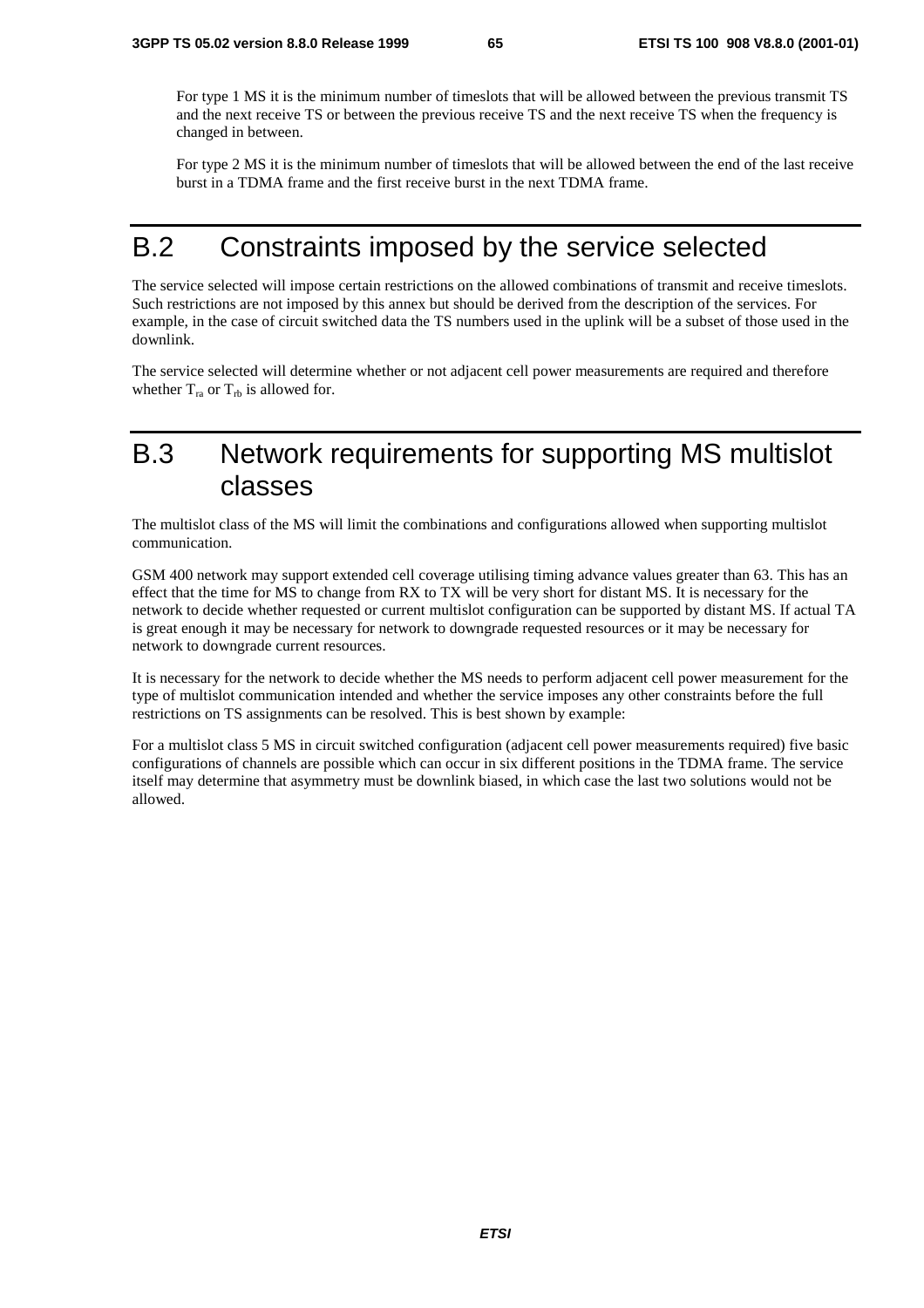



Alternative uplink biased assymetry (not prohibited by m ultislot class)





(not prohibited by multislot class)

These five combinations can be repeated at the six other positions that can be fitted within the same TDMA frame

### **Figure B.1**

For a multislot class 13 MS when adjacent cell power measurements are not required and the service does not constrain the transmit and receive timeslots to use the same timeslot number. Many configurations of channels are possible so long as the 5 constraints of the MS are catered for. [Currently services envisaged only allow for the last example here.]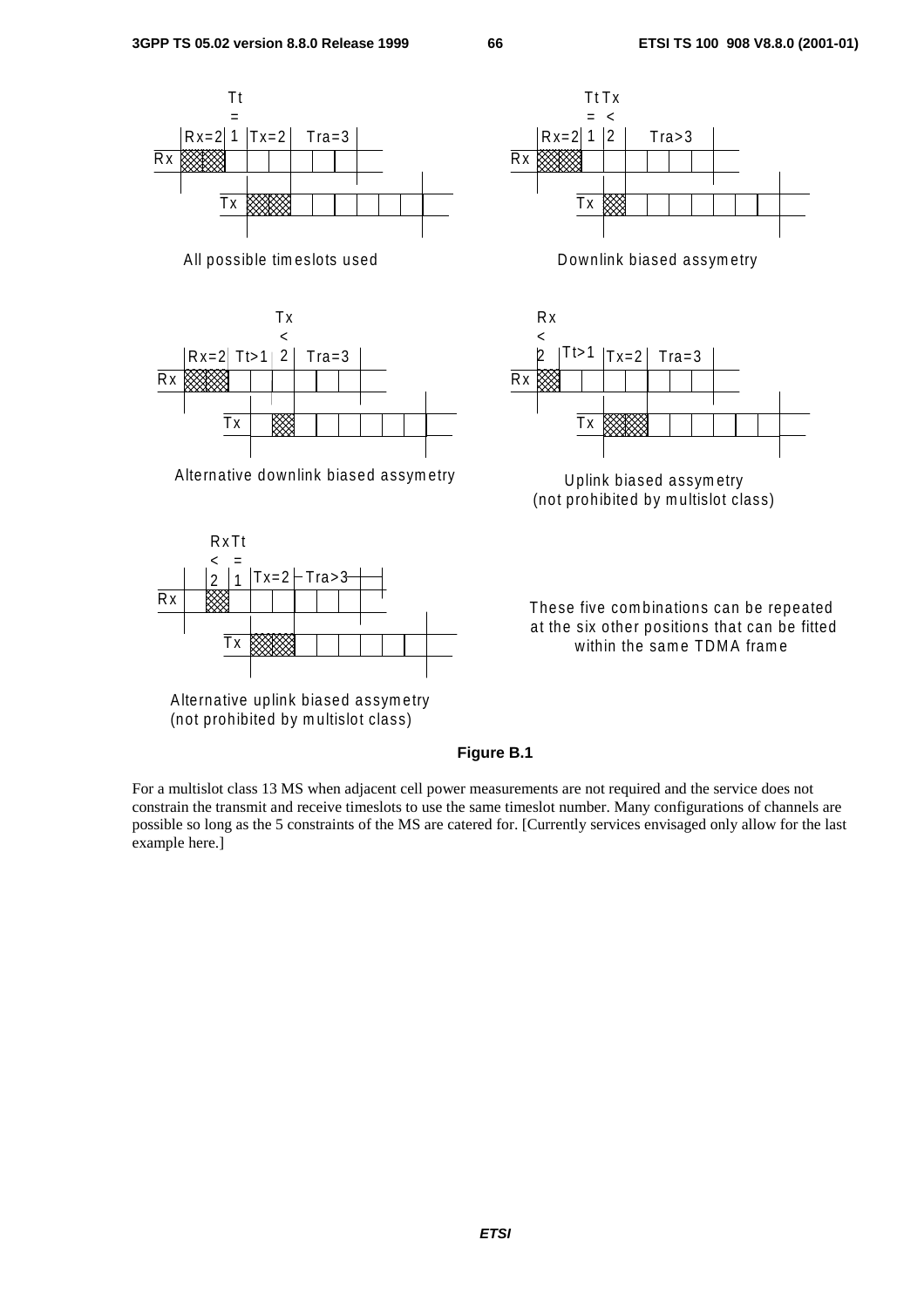

There is no requirement for relative timing of Tx tim eslots in relation to Rx tim eslots





Many configurations are possible





This configuration could be used for HSCSD or GPRS

**Figure B.2**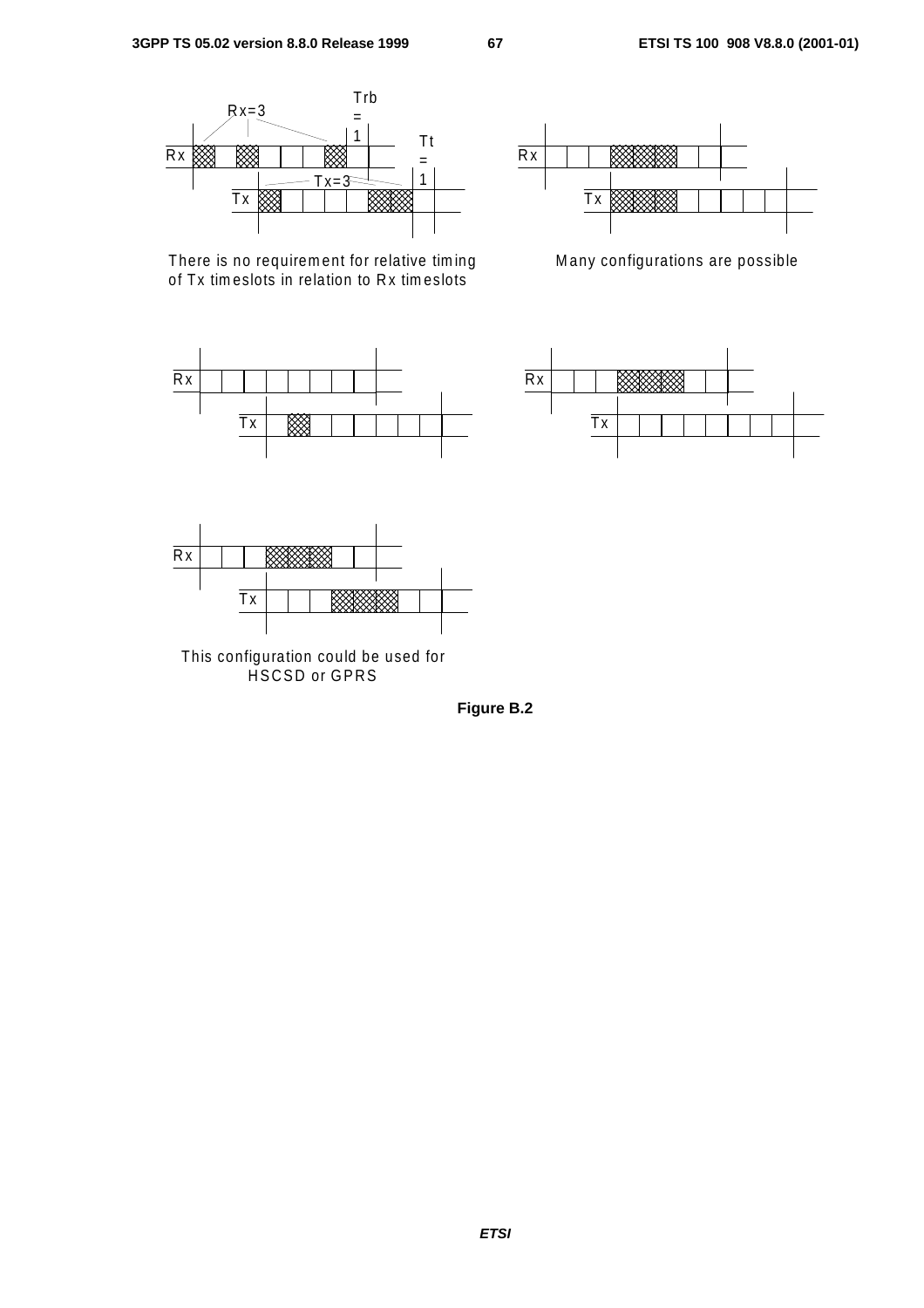# Annex C (informative): CTSBCH Timeslot shifting example

With the following parameters :

- $-TNI = 4$
- $TNSCN = 9$

TNSCO = 1 i.e.  $(TNS1 = TNS_{9,1} = (0, 3, 7, 6, 5, 2, 4, 1)$  and  $TNS2 = TNS_{9,0} = (0, 1, 4, 5, 7, 3, 6, 2)$ 

- $-x0 = 2$
- $-x1 = 3$
- $-x2 = 5$
- $x3 = 4$

and the timeslot shifting algorithm defined in section 6.3.3, the CTSBCH TN used in set 0 of the shifting sequence is :

(FN div 52) mod 51 0 1 2 3 4 5 6 7 8 9 10 11 12 13 14 15 16 17 TNS used 1 1 1 1 1 1 1 1 2 2 2 2 1 1 1 1 1 2 CTSBCH TN 4 1 0 3 7 6 5 2 0 1 4 5 2 4 1 0 3 6 (FN div 52) mod 51 18 19 20 21 22 23 24 25 26 27 28 29 30 31 32 33 34 35 TNS used 2 2 1 1 2 2 2 2 2 2 2 2 1 1 1 1 1 1  $5$  2 4 1 0 (FN div 52) mod 51 36 37 38 39 40 41 42 43 44 45 46 47 48 49 50 TNS used 2 2 2 2 2 1 1 1 2 2 2 2 1 1 1 CTSBCH TN 1 4 5 7 3 7 6 5 7 3 6 2 4 1 0

For the next sets, same mechanism applies, with

- set 1 beginning with CTSBCH  $TN = 3$
- set 2 beginning with CTSBCH  $TN = 5$
- set 3 beginning with CTSBCH  $TN = 1$
- set 4 beginning with CTSBCH  $TN = 7$
- set 5 beginning with CTSBCH  $TN = 2$
- set 6 beginning with CTSBCH  $TN = 0$
- set 7 beginning with CTSBCH  $TN = 6$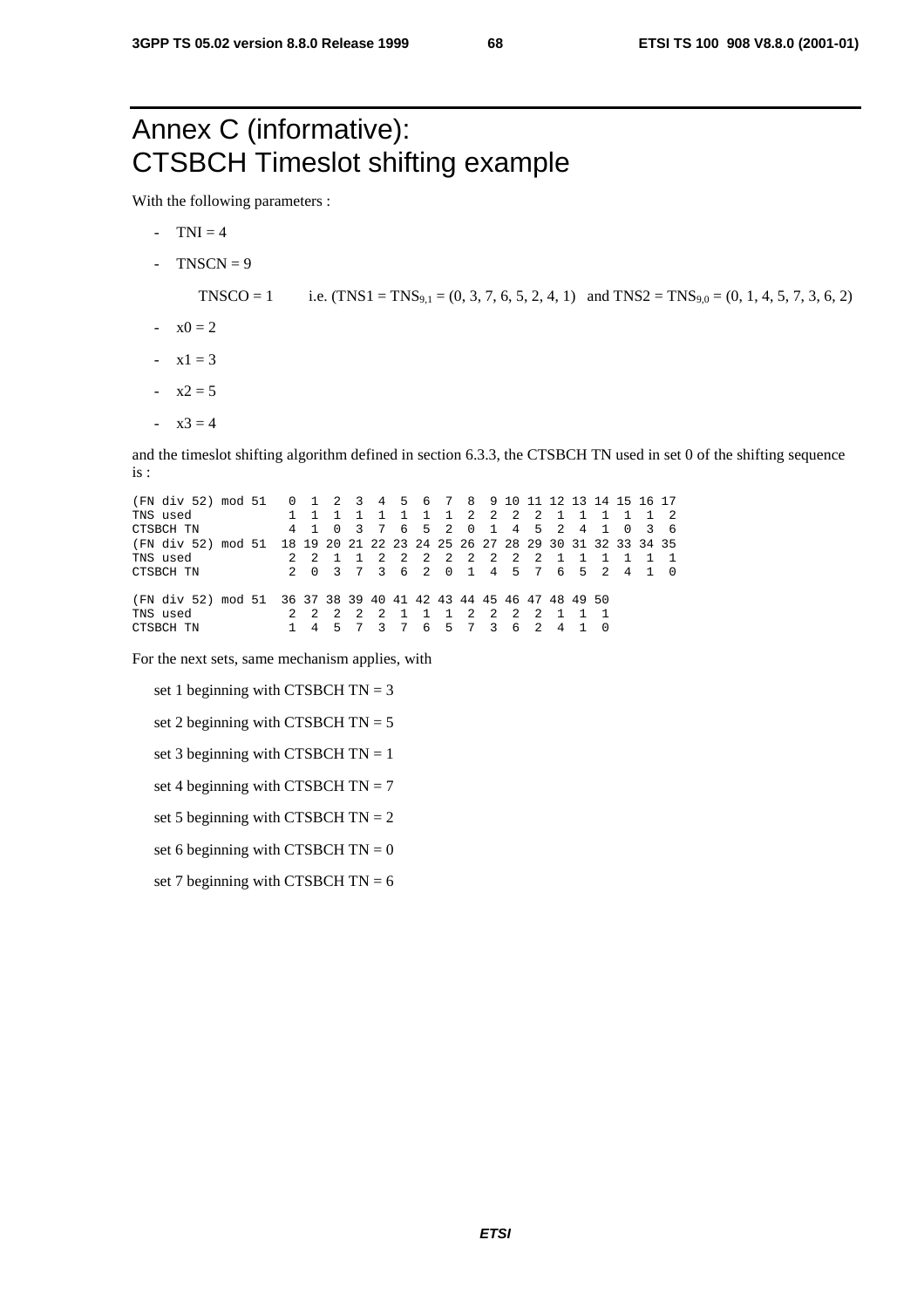# Annex D (informative): COMPACT multiframe structure examples

In the figures, the 52-multiframe number (MFN) shall have a range of 0 to 3 and can be calculated from the TDMA frame number (FN) as follows:

 $MFN = (FN \div 52) \mod 4$ 

For COMPACT, timeslot mapping and rotation of the control channels is used such that control channels belonging to a serving time group are rotated over odd timeslot numbers as follows: 7, 5, 3, 1, 7, 5, … . The rotation occurs between frame numbers (FN) mod  $52 = 3$  and 4. The timeslot mapping and rotation of the control channels in this manner allows the mobile station to measure the received signal level from surrounding cells in its normal measurement window. Since the rotation repeats itself every 208 frames, the 52-multiframe number (MFN) allows the mobile station to determine its location in the time group rotation during selection and re-selection.

The following relates to Figures D.1 through D.7:

- i)  $B(x)^y =$  time group y uses CPBCCH in block x;
- ii)  $C(x)^y =$  time group y uses CPCCCH in block x;
- iii) PTCCH = PTCCH as norma;
- iv) CFCCH<sup>y</sup> = time group y uses CFCCH;
- v) CSCH<sup>y</sup> = time group y uses CSCH;
- vi)  $IDLE = idle burst;$
- vii)  $X^y$  = block designated as idle for time group y;
- viii) Empty = used for traffic as normal.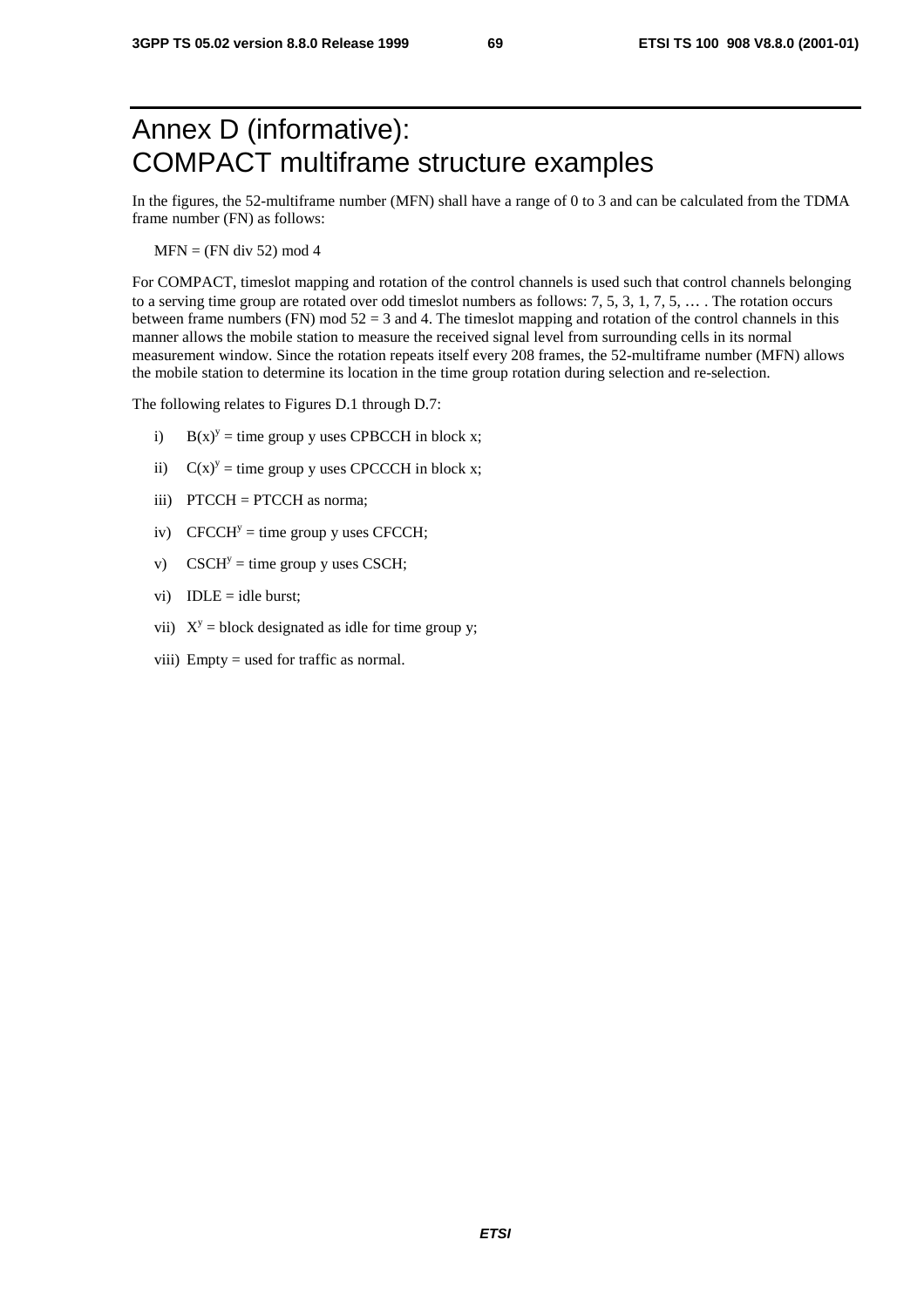|                     | Frames 0-51 of a 208-multiframe |                |             | $MFN = 0$<br>$TG = 0$ |       |   |                    |                   |    | Frames 0-51 of a 208-multiframe |              | $MFN = 0$<br>$TG = 1$ |             |       |   |                |                     |      |                |                         | Frames 0-51 of a 208-multiframe<br>$MFN = 0$<br>$TG = 2$ |   |             |   |                |                     |                |                |       | $MFN = 0$<br>$TG = 3$ | Frames 0-51 of a 208-multiframe |   |                |
|---------------------|---------------------------------|----------------|-------------|-----------------------|-------|---|--------------------|-------------------|----|---------------------------------|--------------|-----------------------|-------------|-------|---|----------------|---------------------|------|----------------|-------------------------|----------------------------------------------------------|---|-------------|---|----------------|---------------------|----------------|----------------|-------|-----------------------|---------------------------------|---|----------------|
| TS 0<br><b>FN</b>   | 1                               | $\overline{2}$ | 3           | 4                     | 5     | 6 | $\overline{7}$     | TS 0<br><b>FN</b> |    | 1                               | $\mathbf{2}$ | 3                     | 4           | 5     | 6 | $\overline{7}$ | <b>FN</b>           | TS 0 | $\overline{1}$ | $\overline{\mathbf{2}}$ | 3                                                        | 4 | 5           | 6 | $\overline{7}$ | TS 0<br>FN          | $\overline{1}$ | $\overline{2}$ | 3     | 4                     | 5                               | 6 | $\overline{7}$ |
| 0                   | B(0)                            |                | X           |                       | $X^2$ |   | $X^3$              | $\bf{0}$          |    | $X^0$                           |              | B(0)                  |             | $X^2$ |   | X              | $\mathbf{0}$        |      | $X_0$          |                         | $X^1$                                                    |   | $B(0)^2$    |   | $X^3$          | $\mathbf 0$         | $X^0$          |                | X     |                       | $X^2$                           |   | B(0)           |
| 1                   | B(0)                            |                | $X^1$       |                       | $X^2$ |   | $X^3$              | $\mathbf{1}$      |    | $X_0$                           |              | B(0)                  |             | $X^2$ |   | $X^3$          | $\mathbf{1}$        |      | $X_0$          |                         | $X^1$                                                    |   | B(0)        |   | $X^3$          | $\mathbf{1}$        | $X_0$          |                | $X^1$ |                       | $X^2$                           |   | B(0)           |
| 2                   | B(0)                            |                | $X^1$       |                       | $X^2$ |   | $X^3$              | $\mathbf{2}$      |    | $X_0$                           |              | B(0)                  |             | $X^2$ |   | $X_3$          | $\mathbf{2}$        |      | $X_0$          |                         | $X^1$                                                    |   | B(0)        |   | $X_3$          | $\mathbf{2}$        | $X^0$          |                | $X^1$ |                       | $X^2$                           |   | B(0)           |
| 3                   | $B(0)^{0}$                      |                | $X^1$       |                       | $X^2$ |   | $X^3$              | 3                 |    | $X_0$                           |              | B(0)                  |             | $X^2$ |   | $X_3$          | 3                   |      | $X_0$          |                         | $X^1$                                                    |   | $B(0)^2$    |   | $X_3$          | 3                   | $X_0$          |                | $X^1$ |                       | $X^2$                           |   | $B(0)^3$       |
| 4                   |                                 |                |             |                       |       |   |                    | 4                 |    |                                 |              |                       |             |       |   |                | 4                   |      |                |                         |                                                          |   |             |   |                | 4                   |                |                |       |                       |                                 |   |                |
| 5                   |                                 |                |             |                       |       |   |                    | 5                 |    |                                 |              |                       |             |       |   |                | 5                   |      |                |                         |                                                          |   |             |   |                | 5                   |                |                |       |                       |                                 |   |                |
| 6                   |                                 |                |             |                       |       |   |                    | 6                 |    |                                 |              |                       |             |       |   |                | 6                   |      |                |                         |                                                          |   |             |   |                | 6                   |                |                |       |                       |                                 |   |                |
| $\overline{7}$<br>8 |                                 |                |             |                       |       |   |                    | 7<br>8            |    |                                 |              |                       |             |       |   |                | $\overline{7}$<br>8 |      |                |                         |                                                          |   |             |   |                | $\overline{7}$<br>8 |                |                |       |                       |                                 |   |                |
| 9                   |                                 |                |             |                       |       |   |                    | 9                 |    |                                 |              |                       |             |       |   |                | 9                   |      |                |                         |                                                          |   |             |   |                | 9                   |                |                |       |                       |                                 |   |                |
| 10                  |                                 |                |             |                       |       |   |                    | 10                |    |                                 |              |                       |             |       |   |                | 10                  |      |                |                         |                                                          |   |             |   |                | 10                  |                |                |       |                       |                                 |   |                |
| 11                  |                                 |                |             |                       |       |   |                    | 11                |    |                                 |              |                       |             |       |   |                | 11                  |      |                |                         |                                                          |   |             |   |                | 11                  |                |                |       |                       |                                 |   |                |
| 12                  |                                 |                |             | <b>PTCCH</b>          |       |   |                    | 12                |    |                                 |              | <b>PTCCH</b>          |             |       |   |                | 12                  |      |                |                         | <b>PTCCH</b>                                             |   |             |   |                | 12                  |                |                |       | <b>PTCCH</b>          |                                 |   |                |
| 13                  | $X^{\prime}$                    |                | X           |                       | $X^3$ |   | C(3)               | 13                |    | C(3)                            |              | $X^2$                 |             | $X^3$ |   | X,             | 13                  |      | $X^1$          |                         | $C(3)^2$                                                 |   | $X^3$       |   | $X^c$          | 13                  | $X^1$          |                | $X^2$ |                       | $C(3)^{3}$                      |   | $X^u$          |
| 14                  | $X^1$                           |                | $X^2$       |                       | $X_3$ |   | C(3)               | 14                |    | C(3)                            |              | $X^2$                 |             | $X^3$ |   | $X_0$          | 14                  |      | $X^1$          |                         | $C(3)^{2}$                                               |   | $X_3$       |   | $X_0$          | 14                  | $X^1$          |                | $X^2$ |                       | C(3)                            |   | $X_0$          |
| 15                  | $X^1$                           |                | $X^2$       |                       | $X_3$ |   | C(3)               | 15                |    | C(3)                            |              | $X^2$                 |             | $X^3$ |   | $X_0$          | 15                  |      | $X^1$          |                         | $C(3)^{2}$                                               |   | $X^3$       |   | $X_0$          | 15                  | $X^1$          |                | $X^2$ |                       | C(3)                            |   | X <sup>0</sup> |
| 16                  | $X^1$                           |                | $X^2$       |                       | $X^3$ |   | $C(3)^{6}$         | 16                |    | C(3)                            |              | $X^2$                 |             | $X^3$ |   | $X^0$          | 16                  |      | $X^1$          |                         | $C(3)^2$                                                 |   | $X^3$       |   | $X^0$          | 16                  | $X^1$          |                | $X^2$ |                       | $C(3)^3$                        |   | $X^0$          |
| 17                  |                                 |                |             |                       |       |   |                    | 17                |    |                                 |              |                       |             |       |   |                | 17                  |      |                |                         |                                                          |   |             |   |                | 17                  |                |                |       |                       |                                 |   |                |
| 18                  |                                 |                |             |                       |       |   |                    | 18                |    |                                 |              |                       |             |       |   |                | 18                  |      |                |                         |                                                          |   |             |   |                | 18                  |                |                |       |                       |                                 |   |                |
| 19                  |                                 |                |             |                       |       |   |                    | 19                |    |                                 |              |                       |             |       |   |                | 19                  |      |                |                         |                                                          |   |             |   |                | 19                  |                |                |       |                       |                                 |   |                |
| 20                  |                                 |                |             |                       |       |   |                    | 20                |    |                                 |              |                       |             |       |   |                | 20                  |      |                |                         |                                                          |   |             |   |                | 20                  |                |                |       |                       |                                 |   |                |
| 21                  |                                 |                |             |                       |       |   |                    | 21<br>22          |    |                                 |              |                       |             |       |   |                | 21<br>22            |      |                |                         |                                                          |   |             |   |                | 21<br>22            |                |                |       |                       |                                 |   |                |
| 22<br>23            |                                 |                |             |                       |       |   |                    | 23                |    |                                 |              |                       |             |       |   |                | 23                  |      |                |                         |                                                          |   |             |   |                | 23                  |                |                |       |                       |                                 |   |                |
| 24                  |                                 |                |             |                       |       |   |                    | 24                |    |                                 |              |                       |             |       |   |                | 24                  |      |                |                         |                                                          |   |             |   |                | 24                  |                |                |       |                       |                                 |   |                |
| 25                  |                                 |                | <b>IDLE</b> |                       |       |   | CFCCH <sup>®</sup> | 25                | ID | <b>CFCCH</b>                    |              |                       | <b>IDLE</b> |       |   |                | 25                  |      | <b>IDLE</b>    |                         | <b>CFCCH</b> <sup>2</sup>                                |   | <b>IDLE</b> |   |                | 25                  |                | <b>IDLE</b>    |       |                       | CFCCH <sup>3</sup>              |   | <b>IDLE</b>    |
| 26                  | $X^1$                           |                | $X^2$       |                       | $X^3$ |   | C(6)               | 26                |    | C(6)                            |              | $X^2$                 |             | $X^3$ |   | $X^0$          | 26                  |      | $X^1$          |                         | $C(6)^{2}$                                               |   | $X^3$       |   | $X^0$          | 26                  | $X^1$          |                | $X^2$ |                       | $C(6)^3$                        |   | $X^0$          |
| 27                  | $X^1$                           |                | $X^2$       |                       | $X^3$ |   | C(6)               | 27                |    | C(6)                            |              | $X^2$                 |             | $X^3$ |   | $X^{\iota}$    | 27                  |      | $X^1$          |                         | $C(6)^2$                                                 |   | $X^3$       |   | $X^0$          | 27                  | $X^1$          |                | $X^2$ |                       | C(6)                            |   | $X^0$          |
| 28                  | $X^1$                           |                | $X^2$       |                       | $X^3$ |   | C(6)               | 28                |    | C(6)                            |              | $X^2$                 |             | $X^3$ |   | $X_0$          | 28                  |      | $X^1$          |                         | C(6)                                                     |   | $X^3$       |   | $X_0$          | 28                  | $X^1$          |                | $X^2$ |                       | C(6)                            |   | $X^0$          |
| 29                  | $X^1$                           |                | $X^2$       |                       | $X^3$ |   | C(6)               | 29                |    | $C(6)$ <sup>1</sup>             |              | $X^2$                 |             | $X^3$ |   | $X^0$          | 29                  |      | $X^1$          |                         | $C(6)^2$                                                 |   | $X^3$       |   | $X_0$          | 29                  | $X^1$          |                | $X^2$ |                       | C(6)                            |   | $X_0$          |
| 30                  |                                 |                |             |                       |       |   |                    | 30                |    |                                 |              |                       |             |       |   |                | 30                  |      |                |                         |                                                          |   |             |   |                | 30                  |                |                |       |                       |                                 |   |                |
| 31                  |                                 |                |             |                       |       |   |                    | 31                |    |                                 |              |                       |             |       |   |                | 31                  |      |                |                         |                                                          |   |             |   |                | 31                  |                |                |       |                       |                                 |   |                |
| 32                  |                                 |                |             |                       |       |   |                    | 32                |    |                                 |              |                       |             |       |   |                | 32                  |      |                |                         |                                                          |   |             |   |                | 32                  |                |                |       |                       |                                 |   |                |
| 33                  |                                 |                |             |                       |       |   |                    | 33                |    |                                 |              |                       |             |       |   |                | 33                  |      |                |                         |                                                          |   |             |   |                | 33                  |                |                |       |                       |                                 |   |                |
| 34<br>35            |                                 |                |             |                       |       |   |                    | 34<br>35          |    |                                 |              |                       |             |       |   |                | 34<br>35            |      |                |                         |                                                          |   |             |   |                | 34<br>35            |                |                |       |                       |                                 |   |                |
| 36                  |                                 |                |             |                       |       |   |                    | 36                |    |                                 |              |                       |             |       |   |                | 36                  |      |                |                         |                                                          |   |             |   |                | 36                  |                |                |       |                       |                                 |   |                |
| 37                  |                                 |                |             |                       |       |   |                    | 37                |    |                                 |              |                       |             |       |   |                | 37                  |      |                |                         |                                                          |   |             |   |                | 37                  |                |                |       |                       |                                 |   |                |
| 38                  |                                 |                |             | <b>PTCCH</b>          |       |   |                    | 38                |    |                                 |              | <b>PTCCH</b>          |             |       |   |                | 38                  |      |                |                         | <b>PTCCH</b>                                             |   |             |   |                | 38                  |                |                |       | <b>PTCCH</b>          |                                 |   |                |
| 39                  | $X^1$                           |                | $X^2$       |                       | $X^3$ |   | C(9)               | 39                |    | C(9)                            |              | $X^2$                 |             | $X^3$ |   | X,             | 39                  |      | $X^1$          |                         | $C(9)^2$                                                 |   | $X^3$       |   | $X^c$          | 39                  | $X^1$          |                | $X^2$ |                       | C(9)                            |   | X              |
| 40                  | $X^1$                           |                | $X^2$       |                       | $X_3$ |   | C(9)               | 40                |    | C(9)                            |              | $X^2$                 |             | $X^3$ |   | $X^U$          | 40                  |      | $X^1$          |                         | $C(9)^2$                                                 |   | $X_3$       |   | $X^0$          | 40                  | $\mathsf{X}^1$ |                | $X^2$ |                       | C(9)                            |   | $X_{c}$        |
| 41                  | $X^1$                           |                | $X^2$       |                       | $X_3$ |   | C(9)               | 41                |    | C(9)                            |              | $X^2$                 |             | $X^3$ |   | $X_0$          | 41                  |      | $X^1$          |                         | $C(9)^2$                                                 |   | $X^3$       |   | $X_0$          | 41                  | $X^1$          |                | $X^2$ |                       | C(9)                            |   | $X_0$          |
| 42                  | $X^1$                           |                | $X^2$       |                       | $X^3$ |   | $C(9)^{6}$         | 42                |    | C(9)                            |              | $X^2$                 |             | $X^3$ |   | $X^0$          | 42                  |      | $X^1$          |                         | $C(9)^{2}$                                               |   | $X^3$       |   | $X^0$          | 42                  | $X^1$          |                | $X^2$ |                       | $C(9)^3$                        |   | $X^0$          |
| 43                  |                                 |                |             |                       |       |   |                    | 43                |    |                                 |              |                       |             |       |   |                | 43                  |      |                |                         |                                                          |   |             |   |                | 43                  |                |                |       |                       |                                 |   |                |
| 44                  |                                 |                |             |                       |       |   |                    | 44                |    |                                 |              |                       |             |       |   |                | 44                  |      |                |                         |                                                          |   |             |   |                | 44                  |                |                |       |                       |                                 |   |                |
| 45                  |                                 |                |             |                       |       |   |                    | 45                |    |                                 |              |                       |             |       |   |                | 45                  |      |                |                         |                                                          |   |             |   |                | 45                  |                |                |       |                       |                                 |   |                |
| 46                  |                                 |                |             |                       |       |   |                    | 46                |    |                                 |              |                       |             |       |   |                | 46                  |      |                |                         |                                                          |   |             |   |                | 46                  |                |                |       |                       |                                 |   |                |
| 47                  |                                 |                |             |                       |       |   |                    | 47                |    |                                 |              |                       |             |       |   |                | 47                  |      |                |                         |                                                          |   |             |   |                | 47                  |                |                |       |                       |                                 |   |                |
| 48<br>49            |                                 |                |             |                       |       |   |                    | 48<br>49          |    |                                 |              |                       |             |       |   |                | 48<br>49            |      |                |                         |                                                          |   |             |   |                | 48<br>49            |                |                |       |                       |                                 |   |                |
| 50                  |                                 |                |             |                       |       |   |                    | 50                |    |                                 |              |                       |             |       |   |                | 50                  |      |                |                         |                                                          |   |             |   |                | 50                  |                |                |       |                       |                                 |   |                |
| 51                  |                                 |                | <b>IDLE</b> |                       |       |   | CSCH <sup>0</sup>  |                   |    | 51 ID CSCH                      |              |                       | <b>IDLE</b> |       |   |                | 51                  |      | <b>IDLE</b>    |                         | CSCH <sup>2</sup>                                        |   | <b>IDLE</b> |   |                | 51                  |                | IDLE           |       |                       | CSCH <sup>3</sup>               |   | <b>IDLE</b>    |

#### **Figure D.1: COMPACT downlink 52-multiframe structure using 4 time groups for nominal cells (based on an assignment of 1 CPBCCH and 3 CPCCCHs with NIB\_CCCH\_0 = NIB\_CCCH\_1 = NIB\_CCCH\_2 = NIB\_CCCH\_3 = 4). NIB\_CCCH is not broadcast for serving cell time group**

NOTE: For uplink 52-multiframe structure (based on an assignment of 16 prioritized CPRACHs, see subclause 6.3.2.2.3a), replace  $B()$  by  $R()$  where  $R()$  denotes CPRACH, move down one block, and rotate according to subclause 6.3.2.1. Replace C( ) by R( ) and move down one block. CPRACH in general can be mapped as PRACH in clause 7 Table 6.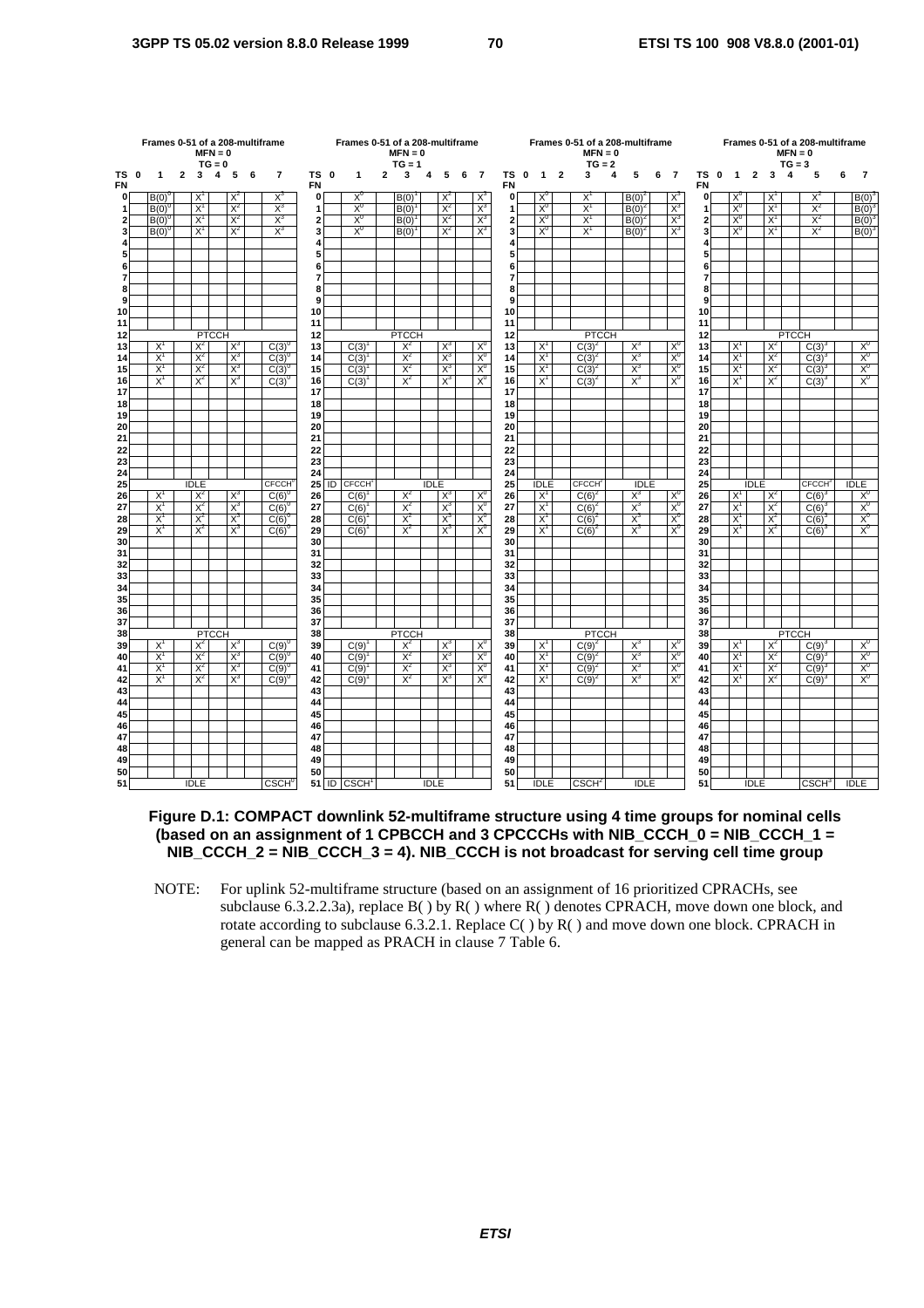|                | Frames 0-51 of a 208-multiframe  |              |                | $MFN = 0$<br>$TG = 0$ |       |   |                   |                      |                   |                | Frames 0-51 of a 208-multiframe<br>$MFN = 0$<br>$TG = 1$ |             |       |   |                |                 |          |                |              | Frames 0-51 of a 208-multiframe<br>$MFN = 0$<br>$TG = 2$ |   |             |   |                          |
|----------------|----------------------------------|--------------|----------------|-----------------------|-------|---|-------------------|----------------------|-------------------|----------------|----------------------------------------------------------|-------------|-------|---|----------------|-----------------|----------|----------------|--------------|----------------------------------------------------------|---|-------------|---|--------------------------|
| ΤS<br>0<br>FN  | 1                                | $\mathbf{2}$ | 3              | 4                     | 5     | 6 | 7                 | ΤS<br>0<br><b>FN</b> | 1                 | $\overline{2}$ | 3                                                        | 4           | 5     | 6 | $\overline{7}$ | ΤS<br><b>FN</b> | $\bf{0}$ | $\mathbf{1}$   | $\mathbf{2}$ | 3                                                        | 4 | 5           | 6 | 7                        |
| $\mathbf 0$    | B(0)                             |              | X              |                       | $X^2$ |   |                   | 0                    | $X^0$             |                | B(0)                                                     |             | $X^2$ |   |                | 0               |          | $X_0$          |              | $X^1$                                                    |   | B(0)        |   |                          |
| 1              | B(0)                             |              | $X^1$          |                       | $X^2$ |   |                   | 1                    | $X^0$             |                | B(0)                                                     |             | $X^2$ |   |                | 1               |          | X <sup>0</sup> |              | $X^1$                                                    |   | $B(0)^2$    |   |                          |
| $\overline{a}$ | $B(0)^{6}$                       |              | $X^1$          |                       | $X^2$ |   |                   | $\overline{2}$       | $X_0$             |                | B(0)                                                     |             | $X^2$ |   |                | $\overline{a}$  |          | $X^0$          |              | $X^1$                                                    |   | $B(0)^2$    |   |                          |
| 3              | B(0)                             |              | X,             |                       | $X^2$ |   |                   | 3                    | $X^0$             |                | B(0)                                                     |             | $X^2$ |   |                | 3               |          | $X^0$          |              | $X^1$                                                    |   | $B(0)^2$    |   |                          |
| 4<br>5         |                                  |              |                |                       |       |   |                   | 4<br>5               |                   |                |                                                          |             |       |   |                | 4<br>5          |          |                |              |                                                          |   |             |   |                          |
| 6              |                                  |              |                |                       |       |   |                   | 6                    |                   |                |                                                          |             |       |   |                | 6               |          |                |              |                                                          |   |             |   |                          |
| 7              |                                  |              |                |                       |       |   |                   | $\overline{7}$       |                   |                |                                                          |             |       |   |                | 7               |          |                |              |                                                          |   |             |   |                          |
| 8              |                                  |              |                |                       |       |   |                   | 8                    |                   |                |                                                          |             |       |   |                | 8               |          |                |              |                                                          |   |             |   |                          |
| 9              |                                  |              |                |                       |       |   |                   | 9                    |                   |                |                                                          |             |       |   |                | 9               |          |                |              |                                                          |   |             |   |                          |
| 10             |                                  |              |                |                       |       |   |                   | 10                   |                   |                |                                                          |             |       |   |                | 10              |          |                |              |                                                          |   |             |   |                          |
| 11             |                                  |              |                |                       |       |   |                   | 11                   |                   |                |                                                          |             |       |   |                | 11              |          |                |              |                                                          |   |             |   |                          |
| 12             |                                  |              |                | <b>PTCCH</b>          |       |   |                   | 12                   |                   |                | <b>PTCCH</b>                                             |             |       |   |                | 12              |          |                |              | <b>PTCCH</b>                                             |   |             |   |                          |
| 13<br>14       | $X^1$<br>$\overline{\mathsf{x}}$ |              | $X^2$<br>$X^2$ |                       |       |   | C(3)<br>C(3)      | 13<br>14             | C(3)              |                | $X^2$<br>$X^2$                                           |             |       |   | $X^0$<br>$X_0$ | 13<br>14        |          | $X^1$<br>X     |              | $C(3)^{2}$<br>C(3)                                       |   |             |   | $\times \frac{X^0}{X^0}$ |
| 15             | $X^1$                            |              | $X^2$          |                       |       |   | C(3)              | 15                   | C(3)<br>C(3)      |                | $X^2$                                                    |             |       |   | $X^0$          | 15              |          | X              |              | C(3)                                                     |   |             |   |                          |
| 16             | $X^1$                            |              | $X^2$          |                       |       |   | $C(3)^{0}$        | 16                   | C(3)              |                | $X^2$                                                    |             |       |   | X <sup>0</sup> | 16              |          | $X^1$          |              | $C(3)^{2}$                                               |   |             |   |                          |
| 17             |                                  |              |                |                       |       |   |                   | 17                   |                   |                |                                                          |             |       |   |                | 17              |          |                |              |                                                          |   |             |   |                          |
| 18             |                                  |              |                |                       |       |   |                   | 18                   |                   |                |                                                          |             |       |   |                | 18              |          |                |              |                                                          |   |             |   |                          |
| 19             |                                  |              |                |                       |       |   |                   | 19                   |                   |                |                                                          |             |       |   |                | 19              |          |                |              |                                                          |   |             |   |                          |
| 20             |                                  |              |                |                       |       |   |                   | 20                   |                   |                |                                                          |             |       |   |                | 20              |          |                |              |                                                          |   |             |   |                          |
| 21             |                                  |              |                |                       |       |   |                   | 21                   |                   |                |                                                          |             |       |   |                | 21              |          |                |              |                                                          |   |             |   |                          |
| 22             |                                  |              |                |                       |       |   |                   | 22                   |                   |                |                                                          |             |       |   |                | 22              |          |                |              |                                                          |   |             |   |                          |
| 23<br>24       |                                  |              |                |                       |       |   |                   | 23<br>24             |                   |                |                                                          |             |       |   |                | 23<br>24        |          |                |              |                                                          |   |             |   |                          |
| 25             |                                  |              | <b>IDLE</b>    |                       |       |   | <b>CFCCH</b>      | 25<br>ID             | <b>CFCCH</b>      |                |                                                          | <b>IDLE</b> |       |   |                | 25              |          | <b>IDLE</b>    |              | <b>CFCCH</b> <sup></sup>                                 |   | <b>IDLE</b> |   |                          |
| 26             | X                                |              | $X^2$          |                       |       |   | C(6)              | 26                   | C(6)              |                | $X^2$                                                    |             |       |   | $X_0$          | 26              |          | $X^1$          |              | C(6)                                                     |   |             |   |                          |
| 27             | $X^1$                            |              | X              |                       |       |   | C(6)              | 27                   | C(6)              |                | $X^2$                                                    |             |       |   | $X^0$          | 27              |          | $X^1$          |              | C(6)                                                     |   |             |   | $\times^6$               |
| 28             | $X^1$                            |              | $X^2$          |                       |       |   | C(6)              | 28                   | C(6)              |                | $X^2$                                                    |             |       |   | X <sup>0</sup> | 28              |          | $X^1$          |              | C(6)                                                     |   |             |   |                          |
| 29             | X,                               |              | $X^2$          |                       |       |   | C(6)              | 29                   | C(6)              |                | $X^2$                                                    |             |       |   | $X_0$          | 29              |          | X              |              | C(6)                                                     |   |             |   |                          |
| 30             |                                  |              |                |                       |       |   |                   | 30                   |                   |                |                                                          |             |       |   |                | 30              |          |                |              |                                                          |   |             |   |                          |
| 31             |                                  |              |                |                       |       |   |                   | 31                   |                   |                |                                                          |             |       |   |                | 31              |          |                |              |                                                          |   |             |   |                          |
| 32<br>33       |                                  |              |                |                       |       |   |                   | 32<br>33             |                   |                |                                                          |             |       |   |                | 32<br>33        |          |                |              |                                                          |   |             |   |                          |
| 34             |                                  |              |                |                       |       |   |                   | 34                   |                   |                |                                                          |             |       |   |                | 34              |          |                |              |                                                          |   |             |   |                          |
| 35             |                                  |              |                |                       |       |   |                   | 35                   |                   |                |                                                          |             |       |   |                | 35              |          |                |              |                                                          |   |             |   |                          |
| 36             |                                  |              |                |                       |       |   |                   | 36                   |                   |                |                                                          |             |       |   |                | 36              |          |                |              |                                                          |   |             |   |                          |
| 37             |                                  |              |                |                       |       |   |                   | 37                   |                   |                |                                                          |             |       |   |                | 37              |          |                |              |                                                          |   |             |   |                          |
| 38             |                                  |              |                | <b>PTCCH</b>          |       |   |                   | 38                   |                   |                | <b>PTCCH</b>                                             |             |       |   |                | 38              |          |                |              | <b>PTCCH</b>                                             |   |             |   |                          |
| 39             | $X^1$                            |              | $X^2$          |                       |       |   | C(9)              | 39                   | C(9)              |                | $X^2$                                                    |             |       |   | X <sup>0</sup> | 39              |          | $X^1$          |              | $C(9)^2$                                                 |   |             |   | $\frac{X^0}{X^0}$        |
| 40             | X                                |              | $X^2$          |                       |       |   | C(9)              | 40                   | C(9)              |                | $X^2$                                                    |             |       |   | $X_0$          | 40              |          | $\overline{X}$ |              | C(9)                                                     |   |             |   |                          |
| 41<br>42       | $X^1$<br>$X^1$                   |              | $X^2$<br>$X^2$ |                       |       |   | C(9)<br>C(9)      | 41<br>42             | C(9)<br>C(9)      |                | $X^2$<br>$X^2$                                           |             |       |   | $X^c$<br>$X^0$ | 41<br>42        |          | X<br>$X^1$     |              | C(9)<br>C(9)                                             |   |             |   | $X^0$                    |
| 43             |                                  |              |                |                       |       |   |                   | 43                   |                   |                |                                                          |             |       |   |                | 43              |          |                |              |                                                          |   |             |   |                          |
| 44             |                                  |              |                |                       |       |   |                   | 44                   |                   |                |                                                          |             |       |   |                | 44              |          |                |              |                                                          |   |             |   |                          |
| 45             |                                  |              |                |                       |       |   |                   | 45                   |                   |                |                                                          |             |       |   |                | 45              |          |                |              |                                                          |   |             |   |                          |
| 46             |                                  |              |                |                       |       |   |                   | 46                   |                   |                |                                                          |             |       |   |                | 46              |          |                |              |                                                          |   |             |   |                          |
| 47             |                                  |              |                |                       |       |   |                   | 47                   |                   |                |                                                          |             |       |   |                | 47              |          |                |              |                                                          |   |             |   |                          |
| 48             |                                  |              |                |                       |       |   |                   | 48                   |                   |                |                                                          |             |       |   |                | 48              |          |                |              |                                                          |   |             |   |                          |
| 49             |                                  |              |                |                       |       |   |                   | 49                   |                   |                |                                                          |             |       |   |                | 49              |          |                |              |                                                          |   |             |   |                          |
| 50<br>51       |                                  |              |                |                       |       |   | CSCH <sup>0</sup> | 50                   |                   |                |                                                          |             |       |   |                | 50<br>51        |          |                |              |                                                          |   |             |   |                          |
|                |                                  |              | <b>IDLE</b>    |                       |       |   |                   | 51 ID                | CSCH <sup>1</sup> |                |                                                          | <b>IDLE</b> |       |   |                |                 |          | <b>IDLE</b>    |              | CSCH <sup>2</sup>                                        |   | <b>IDLE</b> |   |                          |

### **Figure D.2: COMPACT downlink 52-multiframe structure using 3 time groups for nominal cells (based on an assignment of 1 CPBCCH and 3 CPCCCHs with NIB\_CCCH\_0 = NIB\_CCCH\_1 = NIB\_CCCH\_2 = 4, NIB\_CCCH\_3 = 0). NIB\_CCCHis not broadcast for serving cell time group**

NOTE: For uplink 52-multiframe structure (based on an assignment of 16 prioritized CPRACHs, see subclause 6.3.2.2.3a), replace  $B()$  by  $R()$  where  $R()$  denotes CPRACH, move down one block, and rotate according to subclause 6.3.2.1. Replace C( ) by R( ) and move down one block. CPRACH in general can be mapped as PRACH in Clause 7 Table 6.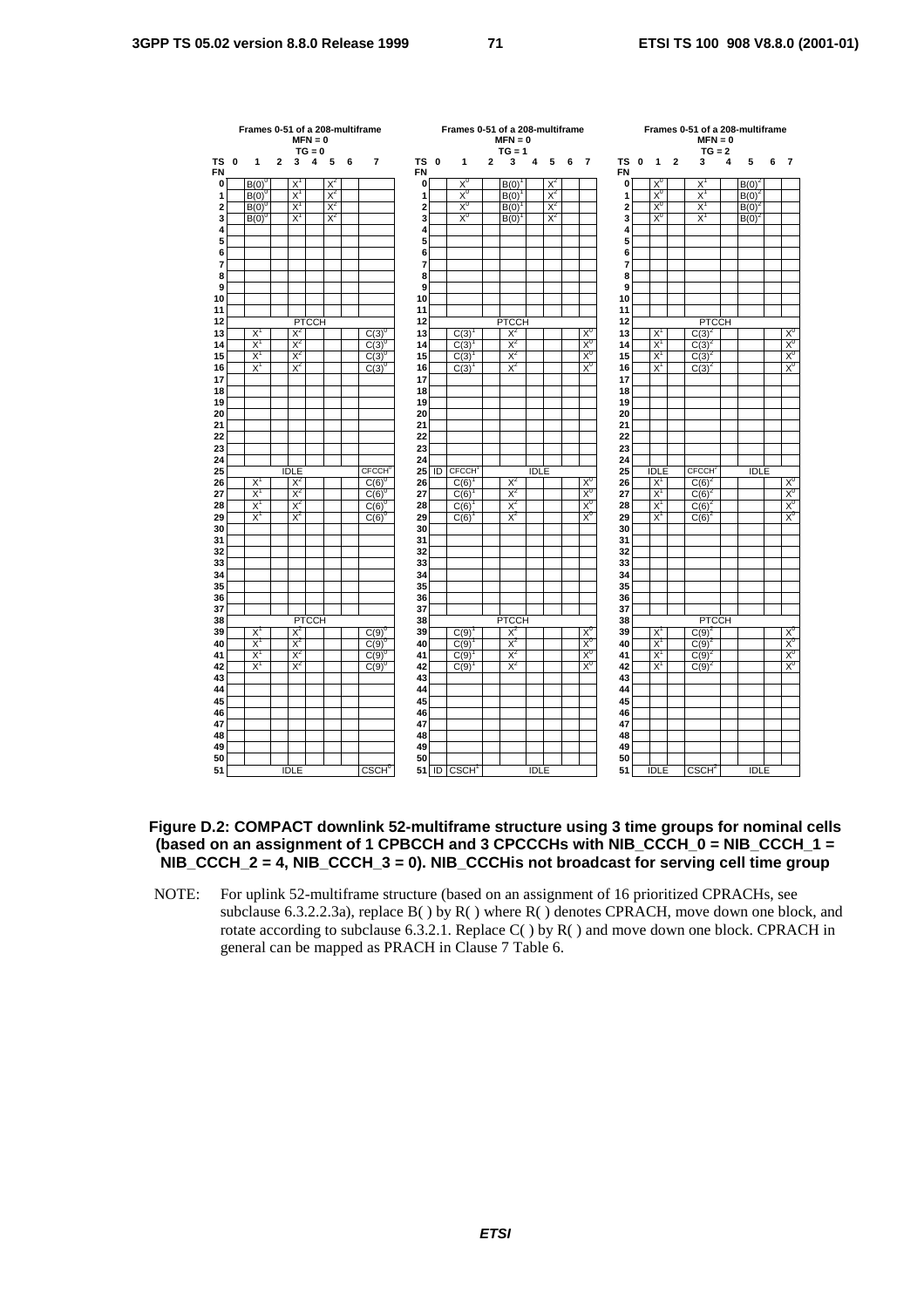|           | Frames 0-51 of a 208-multiframe<br>$MFN = 0$<br>$TG = 0$ |            |                |                |                       |                |                |                   |              |                             | Frames 0-51 of a 208-multiframe |                | $MFN = 0$<br>$TG = 1$ |                |                |                      |                                    |              |                           |                |                | Frames 0-51 of a 208-multiframe<br>$MFN = 0$<br>$TG = 2$ |                         |                |                |                         |              |                         |                                    |                 |                   | $MFN = 0$<br>$TG = 3$ | Frames 0-51 of a 208-multiframe |                |                |
|-----------|----------------------------------------------------------|------------|----------------|----------------|-----------------------|----------------|----------------|-------------------|--------------|-----------------------------|---------------------------------|----------------|-----------------------|----------------|----------------|----------------------|------------------------------------|--------------|---------------------------|----------------|----------------|----------------------------------------------------------|-------------------------|----------------|----------------|-------------------------|--------------|-------------------------|------------------------------------|-----------------|-------------------|-----------------------|---------------------------------|----------------|----------------|
| <b>FN</b> | TS 0                                                     | 1          | $\overline{2}$ | 3              | 4                     | 5              | 6              | $\overline{7}$    | <b>FN</b>    | TS 0                        | 1                               | $\mathbf{2}$   | 3                     | 4              | 5              | 6                    | $\overline{7}$                     | <b>FN</b>    | TS 0 1                    |                | $\overline{2}$ | 3                                                        | $\overline{\mathbf{4}}$ | 5              | 6              | $\overline{7}$          | <b>FN</b>    | TS 0                    | $\overline{1}$                     | $\overline{2}$  | 3                 | 4                     | 5                               |                |                |
| 0         | $X^3$                                                    | B(0)       | X              | X              | X                     | $\times$       | $X^{\circ}$    | $X^3$             |              | $0 \times^0$                | $X^0$                           | $X^0$          | B(0)                  | $X^2$          | $X^2$          | $X^3$                | $X^3$                              | $\mathbf{0}$ | $\mathsf{X}^{\mathsf{u}}$ | $X^0$          | ΙX             | X                                                        | $X^{\prime}$            | $B(0)^2$       | $X^3$          | $X^3$                   |              | $0 \times^0$ $\times^0$ |                                    | ΙX <sup>'</sup> | X'                | X.                    | $X^2$                           | $X^2$          | B(0)           |
| 1         |                                                          | B(0)       | $X^1$          | X              | $X^2$                 | $X^2$          | $X^3$          | $X_3$             | 1            | $X^0$                       | $X_0$                           | $X^0$          | B(0)                  | $X^2$          | $X^2$          | $X^3$                |                                    | 1            |                           | $X^0$          | X              | $X^1$                                                    | $X^1$                   | $B(0)^2$       | $X^3$          | $X^3$                   | 1            |                         |                                    | $X^1$           | $X^1$             | $X^2$                 | $X^2$                           | $X^2$          | B(0)           |
| 2         |                                                          | B(0)       | $X^1$          | X              | $X^2$                 | $X^2$          | $X^3$          | $X_3$             | $\mathbf{2}$ | $X^0$                       | $X_0$                           | $X^0$          | $B(0)$ <sup>1</sup>   | $X^2$          | $X^2$          | $X^3$                | $X^3$                              | 2            |                           | $X^0$          | $X^1$          | $X^1$                                                    | $X^1$                   | $B(0)^2$       | $X^3$          | $X^3$                   | $\mathbf{2}$ |                         | $X^0$                              | $X^1$           | $X^1$             | $X^2$                 | $X^2$                           | $X^2$          | $B(0)^3$       |
| 3<br>4    | $X^3$                                                    | B(0)       | $X^{\prime}$   | $X^{\prime}$   | $X^2$                 | X              | $X^3$          | $X^3$             | 3<br>4       |                             | $X_0$                           | $X^0$          | B(0)                  | $X^2$          | $X^2$          | $X^3$                | $X^3$                              | 3            |                           | $X_0$          | $X^1$          | X,                                                       | $X^1$                   | $B(0)^2$       | $X^3$          | $X^3$                   | 3<br>4       |                         | $X^0$                              | $X^{\prime}$    | $X^1$             | $X^2$                 | $X^2$                           | $X^2$          | $B(0)^3$       |
| 5<br>6    |                                                          |            |                |                |                       |                |                |                   | 5<br>6       |                             |                                 |                |                       |                |                |                      |                                    | 5            |                           |                |                |                                                          |                         |                |                |                         | 5<br>6       |                         |                                    |                 |                   |                       |                                 |                |                |
| 7         |                                                          |            |                |                |                       |                |                |                   | 7            |                             |                                 |                |                       |                |                |                      |                                    |              |                           |                |                |                                                          |                         |                |                |                         | 7            |                         |                                    |                 |                   |                       |                                 |                |                |
| 8<br>9    |                                                          |            |                |                |                       |                |                |                   | 8<br>9       |                             |                                 |                |                       |                |                |                      |                                    | 8<br>9       |                           |                |                |                                                          |                         |                |                |                         | 8<br>9       |                         |                                    |                 |                   |                       |                                 |                |                |
| 10<br>11  |                                                          |            |                |                |                       |                |                |                   | 10<br>11     |                             |                                 |                |                       |                |                |                      |                                    | 10<br>11     |                           |                |                |                                                          |                         |                |                |                         | 10<br>11     |                         |                                    |                 |                   |                       |                                 |                |                |
| 12        |                                                          |            |                |                | PTCCH                 |                |                |                   | 12           |                             |                                 |                | <b>PTCCH</b>          |                |                |                      |                                    | 12           |                           |                |                | <b>PTCCH</b>                                             |                         |                |                |                         | 12           |                         |                                    |                 |                   | <b>PTCCH</b>          |                                 |                |                |
| 13        | X                                                        | $X^1$      | $X^2$          | $X^2$          | $X^3$                 | $X^3$          | $X^3$          | C(3)              | 13           |                             | C(3)                            | $X^2$          | $X^2$                 |                | $X^3$ $X^3$    | $X^0$                |                                    | 13           |                           | $X^1$ $X$      |                | $C(3)^{2}$                                               | $X^3$                   | $X^3$          | $X_0$          | $X^{\circ}$             | 13           |                         | $\mathsf{I} \mathsf{X}^1$          | $X^2$           | $X^2$             | $X^2$                 | $C(3)^3$                        | $X^0$          | $\times^0$     |
| 14        | X                                                        | X          | $X^2$          | $X^2$          | $X^3$                 | $X^3$          | $X^{\circ}$    | C(3)              | 14           |                             | C(3)                            | $X^2$          | $X^2$                 | $X^3$          | $X^3$          | $X^0$                | $X^0$                              | 14           |                           | $X^1$          | X              | C(3)                                                     | $X^3$                   | $X^3$          | $X^0$          | $X^0$                   | 14           |                         | $X^1$                              | $X^2$           | $X^2$             | X                     | C(3)                            | $X^0$          | $X^0$          |
| 15<br>16  | X<br>X                                                   | $X^1$<br>X | $X^2$<br>$X^2$ | $X^2$<br>$X^2$ | $X^3$<br>$X^3$        | $X^3$<br>$X^3$ | $X^3$<br>$X^3$ | C(3)<br>C(3)      | 15<br>16     | $X^{\mathfrak{c}}$<br>$X^C$ | C(3)<br>C(3)                    | $X^2$<br>$X^2$ | $X^2$<br>$X^2$        | $X^3$<br>$X^3$ | $X^3$<br>$X^3$ | $X^0$<br>$X^0$       | $\mathsf{X}^{\mathsf{u}}$<br>$X^0$ | 15<br>16     | $X^1$<br>$X^1$            | $X^1$<br>$X^1$ | X<br>X         | C(3)<br>$C(3)^{2}$                                       | $X^3$<br>$X^3$          | $X^3$<br>$X^3$ | $X^0$<br>$X_0$ | $X^0$<br>X <sup>0</sup> | 15<br>16     | $X^1$<br>$X^1$          | $\mathsf{I} \mathsf{X}^1$<br>$X^1$ | $X^2$<br>$X^2$  | $X^2$<br>$X^2$    | $X^2$<br>$X^2$        | C(3)<br>C(3)                    | $X^0$<br>$X_0$ | $X^0$<br>$X^0$ |
| 17        |                                                          |            |                |                |                       |                |                |                   | 17           |                             |                                 |                |                       |                |                |                      |                                    | 17           |                           |                |                |                                                          |                         |                |                |                         | 17           |                         |                                    |                 |                   |                       |                                 |                |                |
| 18<br>19  |                                                          |            |                |                |                       |                |                |                   | 18<br>19     |                             |                                 |                |                       |                |                |                      |                                    | 18<br>19     |                           |                |                |                                                          |                         |                |                |                         | 18<br>19     |                         |                                    |                 |                   |                       |                                 |                |                |
| 20        |                                                          |            |                |                |                       |                |                |                   | 20           |                             |                                 |                |                       |                |                |                      |                                    | 20           |                           |                |                |                                                          |                         |                |                |                         | 20           |                         |                                    |                 |                   |                       |                                 |                |                |
| 21<br>22  |                                                          |            |                |                |                       |                |                |                   | 21<br>22     |                             |                                 |                |                       |                |                |                      |                                    | 21<br>22     |                           |                |                |                                                          |                         |                |                |                         | 21<br>22     |                         |                                    |                 |                   |                       |                                 |                |                |
| 23        |                                                          |            |                |                |                       |                |                |                   | 23           |                             |                                 |                |                       |                |                |                      |                                    | 23           |                           |                |                |                                                          |                         |                |                |                         | 23           |                         |                                    |                 |                   |                       |                                 |                |                |
| 24        |                                                          |            |                |                |                       |                |                |                   | 24           |                             |                                 |                |                       |                |                |                      |                                    | 24           |                           |                |                |                                                          |                         |                |                |                         | 24           |                         |                                    |                 |                   |                       |                                 |                |                |
| 25        |                                                          |            |                | <b>IDLE</b>    |                       |                |                | <b>CFCCH</b>      | 25           | ID                          | <b>CFCCH</b>                    |                |                       | <b>IDLE</b>    |                |                      |                                    | 25           |                           | <b>IDLE</b>    |                | <b>CFCCH</b>                                             |                         | <b>IDLE</b>    |                |                         | 25           |                         |                                    | <b>IDLE</b>     |                   |                       | <b>CFCCH</b>                    |                | <b>IDLE</b>    |
| 26        | $X^{\prime}$                                             | $X^1$      |                | $X^2$ $X^2$    |                       | $X^3$ $X^3$    | $X^3$          | $C(6)^{6}$        | 26           | $X^0$                       | C(6)                            | $X^2$          | $X^2$                 |                | $X^3$ $X^3$    |                      | $X_0$ $X_0$                        | 26           |                           | $X^1$ X        |                | $C(6)^2$                                                 | $X^3$                   | $X^3$          | $X^0$          | $X^0$                   | 26           | X'                      | $ X^{\perp} $                      |                 | $X^2$ $X^2$ $X^2$ |                       | $C(6)^3$                        | $X_0$          | $X^0$          |
| 27<br>28  | $X^1$                                                    | X<br>$X^1$ | $X^2$<br>$X^2$ | $X^2$<br>$X^2$ | $X^3$<br>$X^3$        | $X^3$<br>$X^3$ | X<br>X         | C(6)<br>C(6)      | 27<br>28     | $X^C$                       | C(6)<br>C(6)                    | $X^2$<br>$X^2$ | $X^2$<br>$X^2$        | $X^3$<br>$X^3$ | $X^3$<br>$X^3$ | $X^{\circ}$<br>$X^0$ | $X^{\mathrm{u}}$<br>$X^0$          | 27<br>28     | $X^1$                     | $X^1$<br>$X^1$ | X<br>X         | C(6)<br>C(6)                                             | $X_3$<br>$X^3$          | $X^3$<br>$X^3$ | $X_0$<br>$X_0$ | $X^0$<br>$X^0$          | 27<br>28     | $X^1$                   | $X^1$                              | X<br>$X^2$      | $X^2$<br>$X^2$    | $X^2$<br>$X^2$        | C(6)<br>C(6)                    | $X^0$<br>$X^0$ | $X_0$<br>$X_0$ |
| 29        | $X^1$                                                    | $X^1$      | $X^2$          | $X^2$          | $X_3$                 | $X^3$          | $X^3$          | C(6)              | 29           | $X^0$                       | C(6)                            | $X^2$          | $X^2$                 | $X^3$          | $X_3$          | $X^0$                | $X^{\mathfrak{c}}$                 | 29           | $X^1$                     | $X^1$          | X              | C(6)                                                     | $X^3$                   | $X_3$          | $X_0$          | $X^{\circ}$             | 29           | $X^1$                   | $X^1$                              | $X^2$           | $X^2$             | $X^2$                 | C(6)                            | $X_0$          | $X^0$          |
| 30        |                                                          |            |                |                |                       |                |                |                   | 30<br>31     |                             |                                 |                |                       |                |                |                      |                                    | 30<br>31     |                           |                |                |                                                          |                         |                |                |                         | 30<br>31     |                         |                                    |                 |                   |                       |                                 |                |                |
| 31<br>32  |                                                          |            |                |                |                       |                |                |                   | 32           |                             |                                 |                |                       |                |                |                      |                                    | 32           |                           |                |                |                                                          |                         |                |                |                         | 32           |                         |                                    |                 |                   |                       |                                 |                |                |
| 33        |                                                          |            |                |                |                       |                |                |                   | 33           |                             |                                 |                |                       |                |                |                      |                                    | 33           |                           |                |                |                                                          |                         |                |                |                         | 33           |                         |                                    |                 |                   |                       |                                 |                |                |
| 34<br>35  |                                                          |            |                |                |                       |                |                |                   | 34<br>35     |                             |                                 |                |                       |                |                |                      |                                    | 34<br>35     |                           |                |                |                                                          |                         |                |                |                         | 34<br>35     |                         |                                    |                 |                   |                       |                                 |                |                |
| 36        |                                                          |            |                |                |                       |                |                |                   | 36           |                             |                                 |                |                       |                |                |                      |                                    | 36           |                           |                |                |                                                          |                         |                |                |                         | 36           |                         |                                    |                 |                   |                       |                                 |                |                |
| 37        |                                                          |            |                |                |                       |                |                |                   | 37           |                             |                                 |                |                       |                |                |                      |                                    | 37           |                           |                |                |                                                          |                         |                |                |                         | 37           |                         |                                    |                 |                   |                       |                                 |                |                |
| 38<br>39  |                                                          | X          | $X^2$          | $X^2$          | <b>PTCCH</b><br>$X_3$ | $X^3$          | $X^3$          | C(9)              | 38<br>39     |                             | C(9)                            | $X^2$          | <b>PTCCH</b><br>$X^2$ |                | $X^3$ $X^3$    | $X^0$                | $X^0$                              | 38<br>39     |                           | $X^1$          | X              | <b>PTCCH</b><br>$C(9)^{2}$                               | $X_3$                   | $X^3$          | $X^0$          | $X^C$                   | 38<br>39     |                         | $\chi^1$                           | $X^2$           | $X^2$             | <b>PTCCH</b><br>$X^2$ | $C(9)^{3}$                      | $X^0$          | $X^C$          |
| 40        | $\times$                                                 | X          | $X^2$          | $X^2$          | $X^3$                 | X,             | $X^{\circ}$    | C(9)              | 40           |                             | C(9)                            | $X^2$          | $X^2$                 | X,             | $X^3$          | $X^{\text{U}}$       | $X^{\circ}$                        | 40           |                           | $X^1$          | X              | C(9)                                                     | $X^3$                   | $X^3$          | $X_0$          | $X_c$                   | 40           | X'                      | $X^1$                              | X               | $X^2$             | $X^2$                 | C(9)                            | $X_0$          | $X^0$          |
| 41        | X                                                        | X          | $X^2$          | $X^2$          | $X_3$                 | $X^3$          | X              | C(9)              | 41           | $X^{\mathfrak{c}}$          | C(9)                            | $X^2$          | $X^2$                 | $X^3$          | $X^3$          | $X^0$                | $X^0$                              | 41           | $X^1$                     | $X^1$          | X              | C(9)                                                     | $X_3$                   | $X^3$          | $X_0$          | $X_0$                   | 41           | $X^1$                   | $X^1$                              | $X^2$           | $X^2$             | $X^2$                 | C(9)                            | $X_0$          | $X_0$          |
| 42<br>43  | X                                                        | X          | $X^2$          | $X^2$          | $X_3$                 | $X_3$          | $X^3$          | C(9)              | 42<br>43     |                             | C(9)                            | $X^2$          | $X^2$                 | $X_3$          | $X_3$          | $X_0$                | $X^0$                              | 42<br>43     | $X^1$                     | $X^1$          | X              | C(9)                                                     | $X_3$                   | $X^3$          | $X_0$          | $X_0$                   | 42<br>43     |                         | $X^1$                              | $X^2$           | $X^2$             | $X^2$                 | C(9)                            | $X_0$          | $X_0$          |
| 44        |                                                          |            |                |                |                       |                |                |                   | 44           |                             |                                 |                |                       |                |                |                      |                                    | 44           |                           |                |                |                                                          |                         |                |                |                         | 44           |                         |                                    |                 |                   |                       |                                 |                |                |
| 45        |                                                          |            |                |                |                       |                |                |                   | 45           |                             |                                 |                |                       |                |                |                      |                                    | 45           |                           |                |                |                                                          |                         |                |                |                         | 45           |                         |                                    |                 |                   |                       |                                 |                |                |
| 46        |                                                          |            |                |                |                       |                |                |                   | 46           |                             |                                 |                |                       |                |                |                      |                                    | 46           |                           |                |                |                                                          |                         |                |                |                         | 46           |                         |                                    |                 |                   |                       |                                 |                |                |
| 47<br>48  |                                                          |            |                |                |                       |                |                |                   | 47<br>48     |                             |                                 |                |                       |                |                |                      |                                    | 47<br>48     |                           |                |                |                                                          |                         |                |                |                         | 47<br>48     |                         |                                    |                 |                   |                       |                                 |                |                |
| 49        |                                                          |            |                |                |                       |                |                |                   | 49           |                             |                                 |                |                       |                |                |                      |                                    | 49           |                           |                |                |                                                          |                         |                |                |                         | 49           |                         |                                    |                 |                   |                       |                                 |                |                |
| 50        |                                                          |            |                |                |                       |                |                |                   | 50           |                             |                                 |                |                       |                |                |                      |                                    | 50           |                           |                |                |                                                          |                         |                |                |                         | 50           |                         |                                    |                 |                   |                       |                                 |                |                |
| 51        |                                                          |            |                | <b>IDLE</b>    |                       |                |                | CSCH <sup>0</sup> |              |                             | $51$ ID CSCH <sup>1</sup>       |                |                       | <b>IDLE</b>    |                |                      |                                    | 51           |                           | <b>IDLE</b>    |                | CSCH <sup>2</sup>                                        |                         | <b>IDLE</b>    |                |                         | 51           |                         |                                    | <b>IDLE</b>     |                   |                       | CSCH <sup>3</sup>               |                | <b>IDLE</b>    |

## **Figure D.3: COMPACT downlink 52-multiframe structure using 4 time groups for large cells (based on an assignment of 1 CPBCCH and 3 CPCCCHs with NIB\_CCCH\_0 = NIB\_CCCH\_1 = NIB\_CCCH\_2 = NIB\_CCCH\_3 = 4). NIB\_CCCH is not broadcast for serving cell time group**

NOTE: For uplink 52-multiframe structure (based on an assignment of 16 prioritized CPRACHs, see subclause 6.3.2.2.3a), replace B( ) by R( ) where R( ) denotes CPRACH, move down one block, and rotate according to subclause 6.3.2.1. Replace C( ) by R( ) and move down one block. CPRACH in general can be mapped as PRACH in Clause 7 Table 6.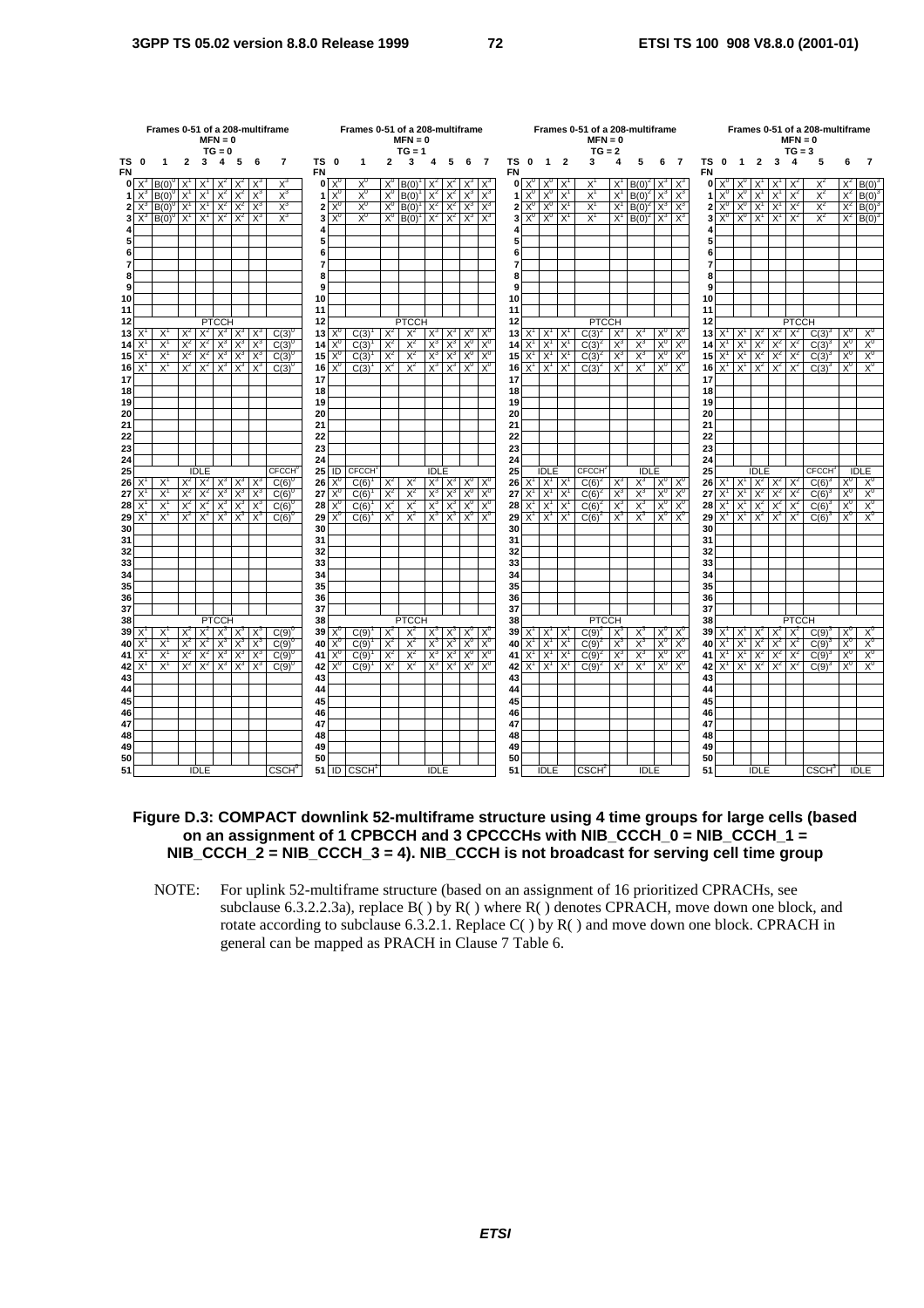|                        |             | Frames 0-51 of a 208-multiframe |                   |             | $MFN = 0$<br>$TG = 0$ |                   |       |                           |                        |                    | Frames 0-51 of a 208-multiframe |              | $MFN = 0$<br>$TG = 1$ |             |       |                  |                |                 |                    |                   |                  | Frames 0-51 of a 208-multiframe<br>$MFN = 0$<br>$TG = 2$ |       |             |                  |                   |
|------------------------|-------------|---------------------------------|-------------------|-------------|-----------------------|-------------------|-------|---------------------------|------------------------|--------------------|---------------------------------|--------------|-----------------------|-------------|-------|------------------|----------------|-----------------|--------------------|-------------------|------------------|----------------------------------------------------------|-------|-------------|------------------|-------------------|
| <b>TS</b><br><b>FN</b> | 0           | 1                               | $\mathbf{2}$      | 3           | 4                     | 5                 | 6     | $\overline{7}$            | <b>TS</b><br><b>FN</b> | $\mathbf{0}$       | 1                               | $\mathbf{2}$ | 3                     | 4           | 5     | 6                | $\overline{7}$ | TS<br><b>FN</b> | 0                  | 1                 | $\overline{2}$   | 3                                                        | 4     | 5           | 6                | 7                 |
| 0                      |             | $B(0)^\circ$                    | X                 |             |                       |                   |       |                           | $\mathbf 0$            | X,                 | $X^0$                           | X            | B(0)                  |             |       |                  |                |                 | $0 \times^{\circ}$ |                   |                  | Χ                                                        | Χ     | $B(0)^2$    |                  |                   |
| 1                      |             | B(0)                            | $X^1$             | $X^1$       | $X^{\mathrm{Tz}}$     | $X^2$             | $X^2$ |                           | 1                      | $X^0$              | $X_0$                           | $X_0$        | B(0)                  | $X^2$       | $X^2$ | $X^2$            |                | 1               | $X^0$              | $\times^0$        | $\mathsf{X}_{0}$ | $X^1$                                                    | $X^1$ | B(0)        |                  |                   |
| $\mathbf 2$            |             | $B(0)^{0}$                      | $X^1$             | $X^1$       | $X^{12}$              | $X^2$             | $X^2$ |                           | 2                      | X <sup>0</sup>     | $X_0$                           | $X_0$        | B(0)                  | $X^2$       | $X^2$ | $X^2$            |                | 2               | $X_0$              | X <sup>0</sup>    | Χ.,              | $X^1$                                                    | $X^1$ | $B(0)^2$    |                  |                   |
| 3                      |             | $B(0)^{0}$                      | $X^1$             | X,          | $X^{12}$              | $X^2$             | $X^2$ |                           | 3                      | $X^0$              | $X^0$                           | $X^0$        | B(0)                  | $X^2$       | $X^2$ | $X^2$            |                | 3               |                    | $X_0$             | $X_0$            | $X^1$                                                    | $X^1$ | $B(0)^2$    |                  |                   |
| 4                      |             |                                 |                   |             |                       |                   |       |                           | 4                      |                    |                                 |              |                       |             |       |                  |                | 4               |                    |                   |                  |                                                          |       |             |                  |                   |
| 5                      |             |                                 |                   |             |                       |                   |       |                           | 5                      |                    |                                 |              |                       |             |       |                  |                | 5               |                    |                   |                  |                                                          |       |             |                  |                   |
| 6                      |             |                                 |                   |             |                       |                   |       |                           | 6                      |                    |                                 |              |                       |             |       |                  |                | 6               |                    |                   |                  |                                                          |       |             |                  |                   |
| 7                      |             |                                 |                   |             |                       |                   |       |                           | 7                      |                    |                                 |              |                       |             |       |                  |                | 7               |                    |                   |                  |                                                          |       |             |                  |                   |
| 8                      |             |                                 |                   |             |                       |                   |       |                           | 8                      |                    |                                 |              |                       |             |       |                  |                | 8               |                    |                   |                  |                                                          |       |             |                  |                   |
| 9                      |             |                                 |                   |             |                       |                   |       |                           | 9                      |                    |                                 |              |                       |             |       |                  |                | 9               |                    |                   |                  |                                                          |       |             |                  |                   |
| 10<br>11               |             |                                 |                   |             |                       |                   |       |                           | 10<br>11               |                    |                                 |              |                       |             |       |                  |                | 10<br>11        |                    |                   |                  |                                                          |       |             |                  |                   |
| 12                     |             |                                 |                   |             | <b>PTCCH</b>          |                   |       |                           | 12                     |                    |                                 |              | <b>PTCCH</b>          |             |       |                  |                | 12              |                    |                   |                  | <b>PTCCH</b>                                             |       |             |                  |                   |
| 13                     | Χ           |                                 | $\mathsf{X}^{12}$ | $X^2$       | $X^2$                 |                   |       | $C(3)^{0}$                | 13                     | $X^0$              | C(3)                            | $X^2$        | $X^2$                 | $X^2$       |       | $X^0$            | $X^0$          | 13              |                    | $X^1$             | Χ                | C(3)                                                     |       |             | $X^0$            | Χ,                |
| 14                     | $X^1$       | Χ                               | $\mathsf{X}^1$    | $X^2$       | $X^2$                 |                   |       | C(3)                      | 14                     | $X^{\mathsf{C}}$   | C(3)                            | $X^2$        | $X^2$                 | $X^2$       |       | $X^0$            | $X^0$          | 14              | $X^0$              | X                 | $X^1$            | C(3)                                                     |       |             | $X^{\mathsf{C}}$ |                   |
| 15                     | $X^1$       | Χ                               | $X_{12}$          | $X^2$       | $X^2$                 |                   |       | C(3)                      | 15                     | $X_c$              | C(3)                            | $X^2$        | $X^2$                 | $X^2$       |       | $X_0$            | $X_0$          | 15              | $X_0$              | X                 | $X^1$            | C(3)                                                     |       |             | $X^0$            | $X_0^{\alpha}$    |
| 16                     | $X^1$       | $X^1$                           | $X^{12}$          | $X^2$       | $X^2$                 |                   |       | $C(3)^{0}$                | 16                     | $X^C$              | C(3)                            | $X^2$        | $X^2$                 | $X^2$       |       | $X^0$            | X <sup>0</sup> | 16              | $X_0$              | $X^1$             | $X^1$            | $C(3)^{2}$                                               |       |             | $X^0$            |                   |
| 17                     |             |                                 |                   |             |                       |                   |       |                           | 17                     |                    |                                 |              |                       |             |       |                  |                | 17              |                    |                   |                  |                                                          |       |             |                  |                   |
| 18                     |             |                                 |                   |             |                       |                   |       |                           | 18                     |                    |                                 |              |                       |             |       |                  |                | 18              |                    |                   |                  |                                                          |       |             |                  |                   |
| 19                     |             |                                 |                   |             |                       |                   |       |                           | 19                     |                    |                                 |              |                       |             |       |                  |                | 19              |                    |                   |                  |                                                          |       |             |                  |                   |
| 20                     |             |                                 |                   |             |                       |                   |       |                           | 20                     |                    |                                 |              |                       |             |       |                  |                | 20              |                    |                   |                  |                                                          |       |             |                  |                   |
| 21                     |             |                                 |                   |             |                       |                   |       |                           | 21                     |                    |                                 |              |                       |             |       |                  |                | 21              |                    |                   |                  |                                                          |       |             |                  |                   |
| 22                     |             |                                 |                   |             |                       |                   |       |                           | 22                     |                    |                                 |              |                       |             |       |                  |                | 22              |                    |                   |                  |                                                          |       |             |                  |                   |
| 23                     |             |                                 |                   |             |                       |                   |       |                           | 23                     |                    |                                 |              |                       |             |       |                  |                | 23              |                    |                   |                  |                                                          |       |             |                  |                   |
| 24                     |             |                                 |                   |             |                       |                   |       |                           | 24                     |                    |                                 |              |                       |             |       |                  |                | 24              |                    |                   |                  |                                                          |       |             |                  |                   |
| 25                     |             |                                 |                   | <b>IDLE</b> |                       |                   |       | <b>CFCCH</b> <sup>C</sup> | 25                     | ID                 | <b>CECCH</b>                    |              |                       | <b>IDLE</b> |       |                  |                | 25              |                    | <b>IDLE</b>       |                  | <b>CECCH</b>                                             |       | <b>IDLE</b> |                  |                   |
| 26                     | $X^1$       | Χ                               | $X^{12}$          | $X^2$       | $X^2$                 |                   |       | C(6)                      | 26                     | $X^{\mathsf{C}}$   | C(6)                            | $X^2$        | $X^2$                 | $X^2$       |       | $X^{\mathsf{C}}$ | $X_c$          | 26              |                    | $X^1$             | $X^1$            | C(6)                                                     |       |             | $X^{\iota}$      | X                 |
| 27                     | $X^1$       | X,                              | $X^{\tau}$        | $X^2$       | $X^2$                 |                   |       | C(6)                      | 27                     | $X_c$              | C(6)                            | $X^2$        | $X^2$                 | $X^2$       |       | $X_0$            | $X_0$          | 27              | $X_0$              | X                 | $X^1$            | C(6)                                                     |       |             | $X_c$            | $\frac{X^0}{X^0}$ |
| 28                     | $X^1$       | $X^1$                           | $X^{12}$          | $X^2$       | $X^2$                 |                   |       | C(6)                      | 28                     | X <sup>0</sup>     | C(6)                            | $X^2$        | $X^2$                 | $X^2$       |       | $X^C$            | $X_0$          | 28              | $X^{01}$           | X                 | $X^1$            | C(6)                                                     |       |             | $X_{c}$          |                   |
| 29                     | $X^1$       | X,                              | $X_1$             | X           | $X^2$                 |                   |       | C(6)                      | 29                     | X,                 | C(6)                            | $X^2$        | $X^2$                 | $X^2$       |       | $X^0$            | $X^0$          | 29              | $X^{\circ}$        | X                 | X,               | C(6)                                                     |       |             | X,               | $X^0$             |
| 30                     |             |                                 |                   |             |                       |                   |       |                           | 30                     |                    |                                 |              |                       |             |       |                  |                | 30              |                    |                   |                  |                                                          |       |             |                  |                   |
| 31                     |             |                                 |                   |             |                       |                   |       |                           | 31                     |                    |                                 |              |                       |             |       |                  |                | 31              |                    |                   |                  |                                                          |       |             |                  |                   |
| 32                     |             |                                 |                   |             |                       |                   |       |                           | 32                     |                    |                                 |              |                       |             |       |                  |                | 32              |                    |                   |                  |                                                          |       |             |                  |                   |
| 33                     |             |                                 |                   |             |                       |                   |       |                           | 33                     |                    |                                 |              |                       |             |       |                  |                | 33              |                    |                   |                  |                                                          |       |             |                  |                   |
| 34<br>35               |             |                                 |                   |             |                       |                   |       |                           | 34<br>35               |                    |                                 |              |                       |             |       |                  |                | 34<br>35        |                    |                   |                  |                                                          |       |             |                  |                   |
| 36                     |             |                                 |                   |             |                       |                   |       |                           | 36                     |                    |                                 |              |                       |             |       |                  |                | 36              |                    |                   |                  |                                                          |       |             |                  |                   |
| 37                     |             |                                 |                   |             |                       |                   |       |                           | 37                     |                    |                                 |              |                       |             |       |                  |                | 37              |                    |                   |                  |                                                          |       |             |                  |                   |
| 38                     |             |                                 |                   |             | <b>PTCCH</b>          |                   |       |                           | 38                     |                    |                                 |              | <b>PTCCH</b>          |             |       |                  |                | 38              |                    |                   |                  | <b>PTCCH</b>                                             |       |             |                  |                   |
| 39                     | $X^1$       | Х                               | $X^{12}$          | $X^2$       | $X^2$                 |                   |       | $C(9)^{0}$                | 39                     | $X^0$              | C(9)                            | $X^2$        | $X^2$                 | $X^2$       |       | $X_0$            | $X_0$          | 39              | $\mathsf{X}_{0}$   | $X^1$             | $X^1$            | C(9)                                                     |       |             | $X^C$            | X,                |
| 40                     | $X^1$       | Х                               | $X^{\mathrm{L}}$  | $X^2$       | $X^2$                 |                   |       | C(9)                      | 40                     | $X^c$              | C(9)                            | $X^2$        | $X^2$                 | $X^2$       |       | $X_0$            | $X^0$          | 40              | $X_0$              | $\overline{X}$    | $X^1$            | C(9)                                                     |       |             | $X^0$            | $X^0$             |
| 41                     | $X^1$       | X,                              | $\vec{X}^1$       | X           | $X^2$                 |                   |       | C(9)                      | 41                     | $X_c$              | C(9)                            | $X^2$        | $X^2$                 | $X^2$       |       | $X_c$            | $X^0$          | 41              | $X_0$              | X                 | $X^1$            | C(9)                                                     |       |             | $X_c$            |                   |
| 42                     | $X^1$       | $\mathsf{X}^1$                  | $X^{12}$          | $X^2$       | $X^2$                 |                   |       | $C(9)^6$                  | 42                     | $X^{\mathfrak{c}}$ | C(9)                            | $X^2$        | $X^2$                 | $X^2$       |       | $X^0$            | $X^0$          | 42              | ∨                  | $X^1$             | $X^1$            | C(9)                                                     |       |             | $X^0$            | $\frac{X^0}{X^0}$ |
| 43                     |             |                                 |                   |             |                       |                   |       |                           | 43                     |                    |                                 |              |                       |             |       |                  |                | 43              |                    |                   |                  |                                                          |       |             |                  |                   |
| 44                     |             |                                 |                   |             |                       |                   |       |                           | 44                     |                    |                                 |              |                       |             |       |                  |                | 44              |                    |                   |                  |                                                          |       |             |                  |                   |
| 45                     |             |                                 |                   |             |                       |                   |       |                           | 45                     |                    |                                 |              |                       |             |       |                  |                | 45              |                    |                   |                  |                                                          |       |             |                  |                   |
| 46                     |             |                                 |                   |             |                       |                   |       |                           | 46                     |                    |                                 |              |                       |             |       |                  |                | 46              |                    |                   |                  |                                                          |       |             |                  |                   |
| 47                     |             |                                 |                   |             |                       |                   |       |                           | 47                     |                    |                                 |              |                       |             |       |                  |                | 47              |                    |                   |                  |                                                          |       |             |                  |                   |
| 48                     |             |                                 |                   |             |                       |                   |       |                           | 48                     |                    |                                 |              |                       |             |       |                  |                | 48              |                    |                   |                  |                                                          |       |             |                  |                   |
| 49                     |             |                                 |                   |             |                       |                   |       |                           | 49                     |                    |                                 |              |                       |             |       |                  |                | 49              |                    |                   |                  |                                                          |       |             |                  |                   |
| 50                     |             |                                 |                   |             |                       |                   |       |                           | 50                     |                    |                                 |              |                       |             |       |                  |                | 50              |                    |                   |                  |                                                          |       |             |                  |                   |
| 51                     | <b>IDLE</b> |                                 |                   |             |                       | CSCH <sup>0</sup> |       |                           | 51 ID CSCH             |                    |                                 | <b>IDLE</b>  |                       |             |       | 51               |                | <b>IDLE</b>     |                    | CSCH <sup>2</sup> |                  | <b>IDLE</b>                                              |       |             |                  |                   |

## **Figure D.4: COMPACT downlink 52-multiframe structure using 3 time groups for large cells (based on an assignment of 1 CPBCCH and 3 CPCCCHs with NIB\_CCCH\_0 = NIB\_CCCH\_1 = NIB\_CCCH\_2 = 4, NIB\_CCCH\_3 = 0). NIB\_CCCH is not broadcast for serving cell time group**

NOTE: For uplink 52-multiframe structure (based on an assignment of 16 prioritized CPRACHs, see subclause 6.3.2.2.3a), replace B( ) by R( ) where R( ) denotes CPRACH, move down one block, and rotate according to subclause 6.3.2.1. Replace C( ) by R( ) and move down one block. CPRACH in general can be mapped as PRACH in Clause 7 Table 6.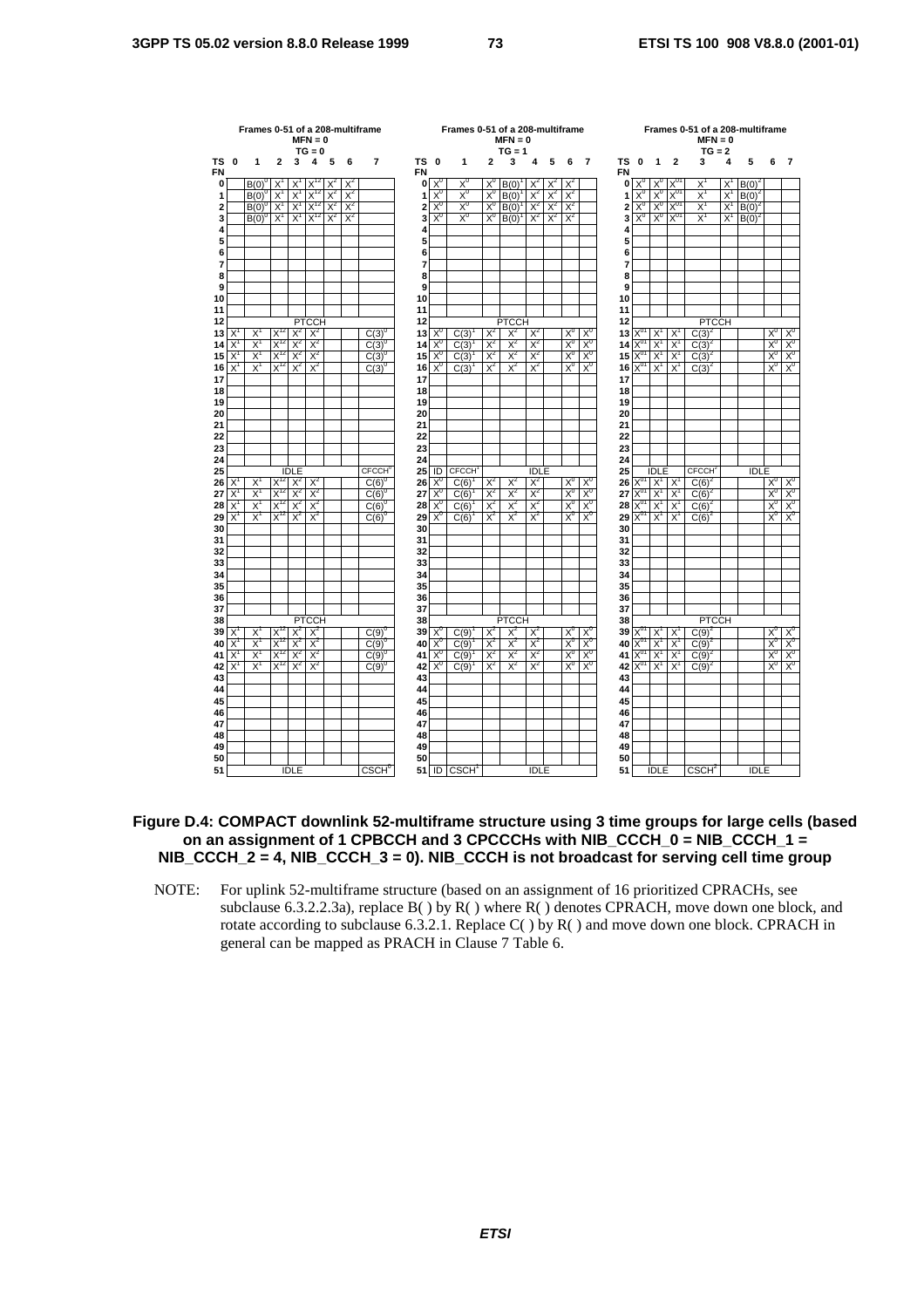|                         |             | Frames 0-51 of a 208-multiframe |                |                | $MFN = 0$    |                |   |                                                         |                 |             |                |                |                | $MFN = 1$    | Frames 52-103 of a 208-multiframe |   |                |            |      |                |                | Frames 104-155 of a 208-multiframe<br>$MFN = 2$ |   |                |   |                |            |      | Frames 156-207 of a 208-multiframe |              | $MFN = 3$      |             |                |   |                |
|-------------------------|-------------|---------------------------------|----------------|----------------|--------------|----------------|---|---------------------------------------------------------|-----------------|-------------|----------------|----------------|----------------|--------------|-----------------------------------|---|----------------|------------|------|----------------|----------------|-------------------------------------------------|---|----------------|---|----------------|------------|------|------------------------------------|--------------|----------------|-------------|----------------|---|----------------|
| ΤS<br>FN                | $\mathbf 0$ | -1                              | $\overline{2}$ | 3              | 4            | 5              | 6 | $\overline{\phantom{a}}$                                | ΤS<br><b>FN</b> | $\mathbf 0$ | $\mathbf{1}$   | $\overline{2}$ | 3              | 4            | 5                                 | 6 | $\overline{7}$ | <b>FN</b>  | TS 0 | $\overline{1}$ | $\overline{2}$ | 3                                               | 4 | 5              | 6 | $\overline{7}$ | <b>FN</b>  | TS 0 | 1                                  | $\mathbf{2}$ | 3              | 4           | 5              | 6 | - 7            |
| οl                      |             | B(0)                            |                | X              |              | X              |   | $X^3$                                                   | 52              |             | X              |                | X              |              | $X_3$                             |   | B(0)           | 104        |      | $X^2$          |                | $X^3$                                           |   | B(0)           |   | $X^1$          | 156        |      | $X^3$                              |              | B(0)           |             | X              |   | X              |
| 1                       |             | B(0)                            |                | $X^1$          |              | $X^2$          |   | $X^3$                                                   | 53              |             | $X^1$          |                | $X^2$          |              | $X^3$                             |   | $B(0)^{6}$     | 105        |      | $X^2$          |                | $X^3$                                           |   | $B(0)^{0}$     |   | $X^1$          | 157        |      | $X^3$                              |              | $B(0)^{0}$     |             | $X^1$          |   | $X^2$          |
| $\overline{\mathbf{2}}$ |             | B(0)                            |                | $X^1$          |              | $X^2$          |   | $X^3$                                                   | 54              |             | $X^1$          |                | $X^2$          |              | $X^3$                             |   | B(0)           | 106        |      | $X^2$          |                | $X^3$                                           |   | $B(0)^{0}$     |   | $X^1$          | 158        |      | $X^3$                              |              | $B(0)^{0}$     |             | $X^1$          |   | $X^2$          |
| 3                       |             | B(0)                            |                | $X^1$          |              | $X^2$          |   | $X^3$                                                   | 55              |             | $X^1$          |                | $X^2$          |              | $X^3$                             |   | $B(0)^{6}$     | 107        |      | $X^2$          |                | $X^3$                                           |   | $B(0)^{0}$     |   | $X^1$          | 159        |      | $X^3$                              |              | B(0)           |             | $X^1$          |   | $X^2$          |
| 4<br>5                  |             |                                 |                |                |              |                |   |                                                         | 56<br>57        |             |                |                |                |              |                                   |   |                | 108<br>109 |      |                |                |                                                 |   |                |   |                | 160<br>161 |      |                                    |              |                |             |                |   |                |
| 6                       |             |                                 |                |                |              |                |   |                                                         | 58              |             |                |                |                |              |                                   |   |                | 110        |      |                |                |                                                 |   |                |   |                | 162        |      |                                    |              |                |             |                |   |                |
| $\overline{7}$          |             |                                 |                |                |              |                |   |                                                         | 59              |             |                |                |                |              |                                   |   |                | 111        |      |                |                |                                                 |   |                |   |                | 163        |      |                                    |              |                |             |                |   |                |
| 8                       |             |                                 |                |                |              |                |   |                                                         | 60              |             |                |                |                |              |                                   |   |                | 112        |      |                |                |                                                 |   |                |   |                | 164        |      |                                    |              |                |             |                |   |                |
| 9                       |             |                                 |                |                |              |                |   |                                                         | 61              |             |                |                |                |              |                                   |   |                | 113        |      |                |                |                                                 |   |                |   |                | 165        |      |                                    |              |                |             |                |   |                |
| 10                      |             |                                 |                |                |              |                |   |                                                         | 62              |             |                |                |                |              |                                   |   |                | 114        |      |                |                |                                                 |   |                |   |                | 166        |      |                                    |              |                |             |                |   |                |
| 11                      |             |                                 |                |                |              |                |   |                                                         | 63              |             |                |                |                |              |                                   |   |                | 115        |      |                |                |                                                 |   |                |   |                | 167        |      |                                    |              |                |             |                |   |                |
| 12                      |             |                                 |                |                | <b>PTCCH</b> |                |   |                                                         | 64              |             |                |                |                | <b>PTCCH</b> |                                   |   |                | 116        |      |                |                | <b>PTCCH</b>                                    |   |                |   |                | 168        |      |                                    |              | <b>PTCCH</b>   |             |                |   |                |
| 13<br>14                |             | $X^1$<br>$X^1$                  |                | $X^2$<br>$X^2$ |              | $X^3$<br>$X^3$ |   | $C(3)^{6}$<br>C(3)                                      | 65<br>66        |             | $X^2$<br>$X^2$ |                | $X^3$<br>$X^3$ |              | $C(3)^{0}$<br>C(3)                |   | $X^1$<br>$X^1$ | 117<br>118 |      | $X^3$<br>$X^3$ |                | $C(3)^{0}$<br>C(3)                              |   | $X^1$<br>$X^1$ |   | $X^2$<br>$X^2$ | 169<br>170 |      | $C(3)^{0}$<br>C(3)                 |              | $X^1$<br>$X^1$ |             | $X^2$<br>$X^2$ |   | $X^3$<br>$X^3$ |
| 15                      |             | $X^1$                           |                | $X^2$          |              | $X_3$          |   | C(3)                                                    | 67              |             | $X^2$          |                | $X^3$          |              | $C(3)^{6}$                        |   | $X^1$          | 119        |      | $X^3$          |                | $C(3)^\circ$                                    |   | $X^1$          |   | $X^2$          | 171        |      | $C(3)^\circ$                       |              | $X^1$          |             | $X^2$          |   | $X^3$          |
| 16                      |             | $X^1$                           |                | $X^2$          |              | $X^3$          |   | $C(3)^{0}$                                              | 68              |             | $X^2$          |                | $X^3$          |              | $C(3)^{0}$                        |   | $X^1$          | 120        |      | $X^3$          |                | $C(3)^{0}$                                      |   | $X^1$          |   | $X^2$          | 172        |      | $C(3)^{0}$                         |              | $X^1$          |             | $X^2$          |   | $X^3$          |
| 17                      |             |                                 |                |                |              |                |   |                                                         | 69              |             |                |                |                |              |                                   |   |                | 121        |      |                |                |                                                 |   |                |   |                | 173        |      |                                    |              |                |             |                |   |                |
| 18                      |             |                                 |                |                |              |                |   |                                                         | 70              |             |                |                |                |              |                                   |   |                | 122        |      |                |                |                                                 |   |                |   |                | 174        |      |                                    |              |                |             |                |   |                |
| 19                      |             |                                 |                |                |              |                |   |                                                         | 71              |             |                |                |                |              |                                   |   |                | 123        |      |                |                |                                                 |   |                |   |                | 175        |      |                                    |              |                |             |                |   |                |
| 20<br>21                |             |                                 |                |                |              |                |   |                                                         | 72              |             |                |                |                |              |                                   |   |                | 124        |      |                |                |                                                 |   |                |   |                | 176        |      |                                    |              |                |             |                |   |                |
| 22                      |             |                                 |                |                |              |                |   |                                                         | 73<br>74        |             |                |                |                |              |                                   |   |                | 125<br>126 |      |                |                |                                                 |   |                |   |                | 177<br>178 |      |                                    |              |                |             |                |   |                |
| 23                      |             |                                 |                |                |              |                |   |                                                         | 75              |             |                |                |                |              |                                   |   |                | 127        |      |                |                |                                                 |   |                |   |                | 179        |      |                                    |              |                |             |                |   |                |
| 24                      |             |                                 |                |                |              |                |   |                                                         | 76              |             |                |                |                |              |                                   |   |                | 128        |      |                |                |                                                 |   |                |   |                | 180        |      |                                    |              |                |             |                |   |                |
| 25                      |             |                                 |                | <b>IDLE</b>    |              |                |   | <b>CECCH</b>                                            | 77              |             |                | <b>IDLE</b>    |                |              | <b>CECCH</b>                      |   | <b>IDLE</b>    | 129        |      | <b>IDLE</b>    |                | <b>CECCH</b>                                    |   | <b>IDLE</b>    |   |                | 181        | ID   | <b>CECCH</b>                       |              |                | <b>IDLE</b> |                |   |                |
| 26                      |             | $X^1$                           |                | $X^2$          |              | $X^3$          |   | C(6)                                                    | 78              |             | $X^2$          |                | $X^3$          |              | $C(6)^{6}$                        |   | $X^1$          | 130        |      | $X^3$          |                | $C(6)^{0}$                                      |   | $X^1$          |   | $X^2$          | 182        |      | $C(6)^{6}$                         |              | $X^1$          |             | $X^2$          |   | $X^3$          |
| 27                      |             | $X^1$                           |                | $X^2$          |              | $X_3$          |   | C(6)                                                    | 79<br>80        |             | $X^2$          |                | $X_3$          |              | C(6)                              |   | $X^1$          | 131        |      | $X^3$          |                | C(6)                                            |   | X <sup>1</sup> |   | $X^2$          | 183        |      | C(6)                               |              | X              |             | $X^2$          |   | $X^3$          |
| 28<br>29                |             | $X^1$<br>$X^1$                  |                | $X^2$<br>$X^2$ |              | $X^3$<br>$X_3$ |   | C(6)<br>C(6)                                            | 81              |             | $X^2$<br>$X^2$ |                | $X^3$<br>$X_3$ |              | $C(6)^{6}$<br>C(6)                |   | $X^1$<br>$X^1$ | 132<br>133 |      | $X^3$<br>$X^3$ |                | $C(6)^{0}$<br>C(6)                              |   | $X^1$<br>$X^1$ |   | $X^2$<br>$X^2$ | 184<br>185 |      | C(6)<br>C(6)                       |              | $X^1$<br>$X^1$ |             | $X^2$<br>$X^2$ |   | $X^3$<br>$X_3$ |
| 30                      |             |                                 |                |                |              |                |   |                                                         | 82              |             |                |                |                |              |                                   |   |                | 134        |      |                |                |                                                 |   |                |   |                | 186        |      |                                    |              |                |             |                |   |                |
| 31                      |             |                                 |                |                |              |                |   |                                                         | 83              |             |                |                |                |              |                                   |   |                | 135        |      |                |                |                                                 |   |                |   |                | 187        |      |                                    |              |                |             |                |   |                |
| 32                      |             |                                 |                |                |              |                |   |                                                         | 84              |             |                |                |                |              |                                   |   |                | 136        |      |                |                |                                                 |   |                |   |                | 188        |      |                                    |              |                |             |                |   |                |
| 33                      |             |                                 |                |                |              |                |   |                                                         | 85              |             |                |                |                |              |                                   |   |                | 137        |      |                |                |                                                 |   |                |   |                | 189        |      |                                    |              |                |             |                |   |                |
| 34                      |             |                                 |                |                |              |                |   |                                                         | 86              |             |                |                |                |              |                                   |   |                | 138        |      |                |                |                                                 |   |                |   |                | 190        |      |                                    |              |                |             |                |   |                |
| 35<br>36                |             |                                 |                |                |              |                |   |                                                         | 87<br>88        |             |                |                |                |              |                                   |   |                | 139<br>140 |      |                |                |                                                 |   |                |   |                | 191<br>192 |      |                                    |              |                |             |                |   |                |
| 37                      |             |                                 |                |                |              |                |   |                                                         | 89              |             |                |                |                |              |                                   |   |                | 141        |      |                |                |                                                 |   |                |   |                | 193        |      |                                    |              |                |             |                |   |                |
| 38                      |             |                                 |                |                | <b>PTCCH</b> |                |   |                                                         | 90              |             |                |                |                | <b>PTCCH</b> |                                   |   |                | 142        |      |                |                | <b>PTCCH</b>                                    |   |                |   |                | 194        |      |                                    |              | <b>PTCCH</b>   |             |                |   |                |
| 39                      |             | $X^1$                           |                | $X^2$          |              | $X^3$          |   | $C(9)^{0}$                                              | 91              |             | $X^2$          |                | $X^3$          |              | $C(9)^{0}$                        |   | $X^1$          | 143        |      | $X^3$          |                | $C(9)^{0}$                                      |   | $X^1$          |   | $X^2$          | 195        |      | $C(9)^{0}$                         |              | $X^1$          |             | $X^2$          |   | $X^3$          |
| 40                      |             | $X^1$                           |                | $X^2$          |              | $X_3$          |   | C(9)                                                    | 92              |             | $X^2$          |                | $X^3$          |              | C(9)                              |   | $X^1$          | 144        |      | $X^3$          |                | C(9)                                            |   | $X^1$          |   | $X^2$          | 196        |      | C(9)                               |              | $X^1$          |             | $X^2$          |   | $X^3$          |
| 41                      |             | $X^1$                           |                | $X^2$          |              | $X_3$          |   | C(9)                                                    | 93              |             | $X^2$          |                | $X^3$          |              | C(9)                              |   | $X^1$          | 145        |      | $X^3$          |                | C(9)                                            |   | X <sup>1</sup> |   | $X^2$          | 197        |      | C(9)                               |              | X <sup>1</sup> |             | $X^2$          |   | $X^3$          |
| 42                      |             | $X^1$                           |                | $X^2$          |              | $X^3$          |   | $C(9)^{0}$                                              | 94              |             | $X^2$          |                | $X^3$          |              | $C(9)^{0}$                        |   | $X^1$          | 146        |      | $X^3$          |                | $C(9)^{0}$                                      |   | $X^1$          |   | $X^2$          | 198        |      | $C(9)^\circ$                       |              | $X^1$          |             | $X^2$          |   | $X^3$          |
| 43<br>44                |             |                                 |                |                |              |                |   |                                                         | 95<br>96        |             |                |                |                |              |                                   |   |                | 147<br>148 |      |                |                |                                                 |   |                |   |                | 199<br>200 |      |                                    |              |                |             |                |   |                |
| 45                      |             |                                 |                |                |              |                |   |                                                         | 97              |             |                |                |                |              |                                   |   |                | 149        |      |                |                |                                                 |   |                |   |                | 201        |      |                                    |              |                |             |                |   |                |
| 46                      |             |                                 |                |                |              |                |   |                                                         | 98              |             |                |                |                |              |                                   |   |                | 150        |      |                |                |                                                 |   |                |   |                | 202        |      |                                    |              |                |             |                |   |                |
| 47                      |             |                                 |                |                |              |                |   |                                                         | 99              |             |                |                |                |              |                                   |   |                | 151        |      |                |                |                                                 |   |                |   |                | 203        |      |                                    |              |                |             |                |   |                |
| 48                      |             |                                 |                |                |              |                |   |                                                         | 100             |             |                |                |                |              |                                   |   |                | 152        |      |                |                |                                                 |   |                |   |                | 204        |      |                                    |              |                |             |                |   |                |
| 49                      |             |                                 |                |                |              |                |   |                                                         | 101             |             |                |                |                |              |                                   |   |                | 153        |      |                |                |                                                 |   |                |   |                | 205        |      |                                    |              |                |             |                |   |                |
| 50<br>51                |             |                                 |                |                |              |                |   |                                                         | 102             |             |                |                |                |              |                                   |   |                | 154        |      |                |                |                                                 |   |                |   |                | 206        |      |                                    |              |                |             |                |   |                |
|                         |             |                                 |                | <b>IDLE</b>    |              |                |   | $\mathsf{C}\mathsf{S}\mathsf{C}\mathsf{H}^{\mathsf{C}}$ | 103             |             |                | <b>IDLE</b>    |                |              | CSCH <sup>1</sup>                 |   | <b>IDLE</b>    | 155        |      | <b>IDLE</b>    |                | CSCH <sup>2</sup>                               |   | <b>IDLE</b>    |   |                |            |      | $207$ ID $CSCH3$                   |              |                | <b>IDLE</b> |                |   |                |

**Figure D.5: Example of COMPACT downlink timeslot mapping and rotation of control channels using 4 time groups for nominal cells (based on an assignment of 1 CPBCCH and 3 CPCCCHs with NIB\_CCCH\_0 = NIB\_CCCH\_1 = NIB\_CCCH\_2 = NIB\_CCCH\_3 = 4). TG = 0 is illustrated. NIB\_CCCH is not broadcast for serving cell time group**

NOTE: For uplink 52-multiframe structure (based on an assignment of 16 prioritized CPRACHs, see subclause 6.3.2.2.3a), replace  $B()$  by  $R()$  where  $R()$  denotes CPRACH, move down one block, and rotate according to subclause 6.3.2.1. Replace  $C()$  by  $R()$  and move down one block. CPRACH in general can be mapped as PRACH in Clause 7 Table 6.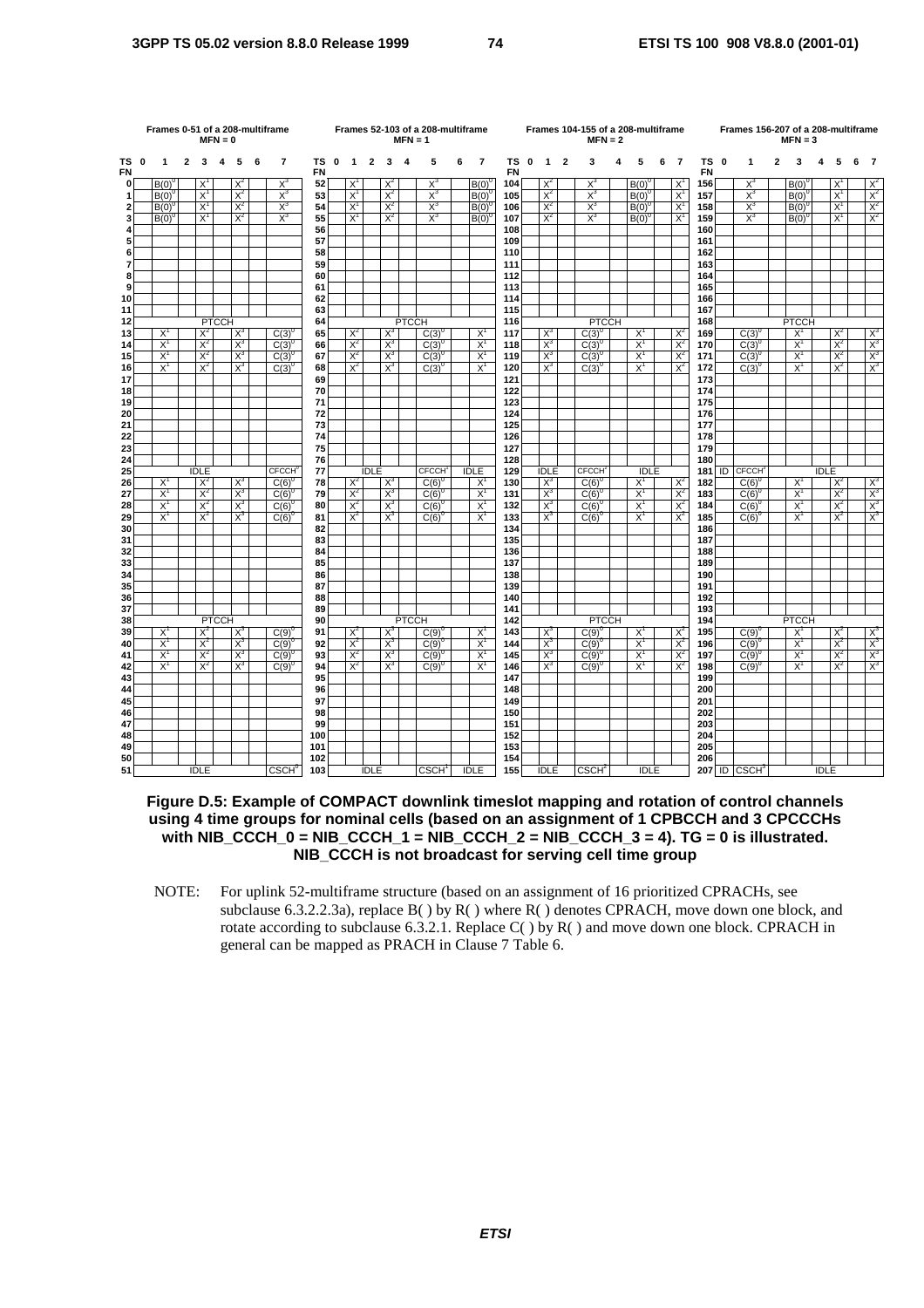|                         |   | Frames 0-51 of a 208-multiframe<br>$MFN = 0$<br>$\mathbf{2}$<br>3<br>5<br>6<br>1<br>4 |  |                |              |       |  |                          |          |             |                |                |       | $MFN = 1$    | Frames 52-103 of a 208-multiframe |   |                     |            |             |              |                | Frames 104-155 of a 208-multiframe<br>$MFN = 2$ |   |                |   |                |                   | Frames 156-207 of a 208-multiframe |              | $MFN = 3$               |             |                |   |       |
|-------------------------|---|---------------------------------------------------------------------------------------|--|----------------|--------------|-------|--|--------------------------|----------|-------------|----------------|----------------|-------|--------------|-----------------------------------|---|---------------------|------------|-------------|--------------|----------------|-------------------------------------------------|---|----------------|---|----------------|-------------------|------------------------------------|--------------|-------------------------|-------------|----------------|---|-------|
| ΤS<br>FN                | 0 |                                                                                       |  |                |              |       |  | $\overline{\phantom{a}}$ | ΤS<br>FN | $\mathbf 0$ | $\mathbf{1}$   | $\overline{2}$ | 3     | 4            | 5                                 | 6 | $\overline{7}$      | ΤS<br>FN   | $\mathbf 0$ | $\mathbf{1}$ | $\overline{2}$ | 3                                               | 4 | 5              | 6 | $\overline{7}$ | TS 0<br><b>FN</b> | $\mathbf{1}$                       | $\mathbf{2}$ | 3                       | 4           | 5              | 6 | - 7   |
| $\mathbf{0}$            |   | B(0)                                                                                  |  | $X^1$          |              | $X^2$ |  |                          | 52       |             | X              |                | X     |              |                                   |   | B(0)                | 104        |             | $X^2$        |                |                                                 |   | B(0)           |   | $X^1$          | 156               |                                    |              | B(0)                    |             | X              |   | $X^2$ |
| 1                       |   | $B(0)^{0}$                                                                            |  | $X^1$          |              | $X^2$ |  |                          | 53       |             | $X^1$          |                | $X^2$ |              |                                   |   | $B(0)^{6}$          | 105        |             | $X^2$        |                |                                                 |   | $B(0)^{6}$     |   | $X^1$          | 157               |                                    |              | $B(0)^{0}$              |             | $X^1$          |   | $X^2$ |
| $\overline{\mathbf{2}}$ |   | $B(0)^{0}$                                                                            |  | $X^1$          |              | $X^2$ |  |                          | 54       |             | $X^1$          |                | $X^2$ |              |                                   |   | $B(0)$ <sup>(</sup> | 106        |             | $X^2$        |                |                                                 |   | $B(0)^{0}$     |   | $X^1$          | 158               |                                    |              | $B(0)^{0}$              |             | $X^1$          |   | $X^2$ |
| 3                       |   | B(0)                                                                                  |  | $X^1$          |              | $X^2$ |  |                          | 55       |             | $X^1$          |                | $X^2$ |              |                                   |   | $B(0)$ <sup>c</sup> | 107        |             | $X^2$        |                |                                                 |   | $B(0)^{6}$     |   | $X^1$          | 159               |                                    |              | $B(0)^{6}$              |             | $X^1$          |   | $X^2$ |
| 4<br>5                  |   |                                                                                       |  |                |              |       |  |                          | 56<br>57 |             |                |                |       |              |                                   |   |                     | 108<br>109 |             |              |                |                                                 |   |                |   |                | 160<br>161        |                                    |              |                         |             |                |   |       |
| 6                       |   |                                                                                       |  |                |              |       |  |                          | 58       |             |                |                |       |              |                                   |   |                     | 110        |             |              |                |                                                 |   |                |   |                | 162               |                                    |              |                         |             |                |   |       |
| $\overline{7}$          |   |                                                                                       |  |                |              |       |  |                          | 59       |             |                |                |       |              |                                   |   |                     | 111        |             |              |                |                                                 |   |                |   |                | 163               |                                    |              |                         |             |                |   |       |
| 8                       |   |                                                                                       |  |                |              |       |  |                          | 60       |             |                |                |       |              |                                   |   |                     | 112        |             |              |                |                                                 |   |                |   |                | 164               |                                    |              |                         |             |                |   |       |
| 9                       |   |                                                                                       |  |                |              |       |  |                          | 61       |             |                |                |       |              |                                   |   |                     | 113        |             |              |                |                                                 |   |                |   |                | 165               |                                    |              |                         |             |                |   |       |
| 10                      |   |                                                                                       |  |                |              |       |  |                          | 62       |             |                |                |       |              |                                   |   |                     | 114        |             |              |                |                                                 |   |                |   |                | 166               |                                    |              |                         |             |                |   |       |
| 11                      |   |                                                                                       |  |                |              |       |  |                          | 63       |             |                |                |       |              |                                   |   |                     | 115        |             |              |                |                                                 |   |                |   |                | 167               |                                    |              |                         |             |                |   |       |
| 12                      |   |                                                                                       |  |                | <b>PTCCH</b> |       |  |                          | 64       |             |                |                |       | <b>PTCCH</b> |                                   |   |                     | 116        |             |              |                | <b>PTCCH</b>                                    |   |                |   |                | 168               |                                    |              | <b>PTCCH</b>            |             |                |   |       |
| 13                      |   | $X^1$                                                                                 |  | $X^2$          |              |       |  | $C(3)^{6}$               | 65       |             | $X^2$          |                |       |              | $C(3)^{0}$                        |   | $X^1$               | 117        |             |              |                | $C(3)^{0}$                                      |   | $X^1$          |   | $X^2$          | 169               | $C(3)^{0}$                         |              | $X^1$                   |             | $X^2$          |   |       |
| 14                      |   | $X^1$                                                                                 |  | $X^2$          |              |       |  | C(3)                     | 66       |             | $X^2$          |                |       |              | C(3)                              |   | X                   | 118        |             |              |                | $C(3)^{6}$                                      |   | $X^1$          |   | $X^2$          | 170               | $C(3)^{6}$                         |              | $X^1$                   |             | $X^2$          |   |       |
| 15                      |   | $X^1$                                                                                 |  | $X^2$          |              |       |  | $C(3)^{6}$               | 67       |             | $X^2$          |                |       |              | C(3)                              |   | $X^1$               | 119        |             |              |                | C(3)                                            |   | $X^1$          |   | $X^2$          | 171               | $C(3)^{6}$                         |              | $X^1$                   |             | $X^2$          |   |       |
| 16<br>17                |   | $X^1$                                                                                 |  | $X^2$          |              |       |  | $C(3)^{0}$               | 68<br>69 |             | $X^2$          |                |       |              | $C(3)^{0}$                        |   | $X^1$               | 120        |             |              |                | $C(3)^{0}$                                      |   | $X^1$          |   | $X^2$          | 172<br>173        | $C(3)^{0}$                         |              | $X^1$                   |             | $X^2$          |   |       |
| 18                      |   |                                                                                       |  |                |              |       |  |                          | 70       |             |                |                |       |              |                                   |   |                     | 121<br>122 |             |              |                |                                                 |   |                |   |                | 174               |                                    |              |                         |             |                |   |       |
| 19                      |   |                                                                                       |  |                |              |       |  |                          | 71       |             |                |                |       |              |                                   |   |                     | 123        |             |              |                |                                                 |   |                |   |                | 175               |                                    |              |                         |             |                |   |       |
| 20                      |   |                                                                                       |  |                |              |       |  |                          | 72       |             |                |                |       |              |                                   |   |                     | 124        |             |              |                |                                                 |   |                |   |                | 176               |                                    |              |                         |             |                |   |       |
| 21                      |   |                                                                                       |  |                |              |       |  |                          | 73       |             |                |                |       |              |                                   |   |                     | 125        |             |              |                |                                                 |   |                |   |                | 177               |                                    |              |                         |             |                |   |       |
| 22                      |   |                                                                                       |  |                |              |       |  |                          | 74       |             |                |                |       |              |                                   |   |                     | 126        |             |              |                |                                                 |   |                |   |                | 178               |                                    |              |                         |             |                |   |       |
| 23                      |   |                                                                                       |  |                |              |       |  |                          | 75       |             |                |                |       |              |                                   |   |                     | 127        |             |              |                |                                                 |   |                |   |                | 179               |                                    |              |                         |             |                |   |       |
| 24                      |   |                                                                                       |  |                |              |       |  |                          | 76       |             |                |                |       |              |                                   |   |                     | 128        |             |              |                |                                                 |   |                |   |                | 180               |                                    |              |                         |             |                |   |       |
| 25                      |   |                                                                                       |  | IDLE           |              |       |  | <b>CECCH</b>             | 77       |             |                | <b>IDLE</b>    |       |              | <b>CECCH</b>                      |   | <b>IDLE</b>         | 129        |             | <b>IDLE</b>  |                | <b>CECCH</b>                                    |   | <b>IDLE</b>    |   |                | 181               | ID CFCCH                           |              |                         | <b>IDLE</b> |                |   |       |
| 26                      |   | $X^1$                                                                                 |  | $X^2$          |              |       |  | $C(6)^{0}$               | 78       |             | $X^2$          |                |       |              | $C(6)^{0}$                        |   | $X^1$               | 130        |             |              |                | C(6)                                            |   | $X^1$          |   | $X^2$          | 182               | $C(6)^{0}$                         |              | $X^1$                   |             | X              |   |       |
| 27<br>28                |   | $X^1$                                                                                 |  | $X^2$<br>$X^2$ |              |       |  | C(6)                     | 79       |             | $X^2$<br>$X^2$ |                |       |              | C(6)                              |   | X,                  | 131        |             |              |                | C(6)                                            |   | $X^1$          |   | $X^2$          | 183               | C(6)                               |              | $X^1$                   |             | $X^2$<br>$X^2$ |   |       |
| 29                      |   | $X^1$<br>$X^1$                                                                        |  | $X^2$          |              |       |  | $C(6)^{0}$<br>C(6)       | 80<br>81 |             | $X^2$          |                |       |              | $C(6)^{0}$                        |   | $X^1$<br>$X^1$      | 132<br>133 |             |              |                | $C(6)^{6}$                                      |   | $X^1$<br>$X^1$ |   | $X^2$<br>$X^2$ | 184<br>185        | $C(6)^{0}$                         |              | $X^1$<br>$X^1$          |             | $X^2$          |   |       |
| 30                      |   |                                                                                       |  |                |              |       |  |                          | 82       |             |                |                |       |              | C(6)                              |   |                     | 134        |             |              |                | C(6)                                            |   |                |   |                | 186               | C(6)                               |              |                         |             |                |   |       |
| 31                      |   |                                                                                       |  |                |              |       |  |                          | 83       |             |                |                |       |              |                                   |   |                     | 135        |             |              |                |                                                 |   |                |   |                | 187               |                                    |              |                         |             |                |   |       |
| 32                      |   |                                                                                       |  |                |              |       |  |                          | 84       |             |                |                |       |              |                                   |   |                     | 136        |             |              |                |                                                 |   |                |   |                | 188               |                                    |              |                         |             |                |   |       |
| 33                      |   |                                                                                       |  |                |              |       |  |                          | 85       |             |                |                |       |              |                                   |   |                     | 137        |             |              |                |                                                 |   |                |   |                | 189               |                                    |              |                         |             |                |   |       |
| 34                      |   |                                                                                       |  |                |              |       |  |                          | 86       |             |                |                |       |              |                                   |   |                     | 138        |             |              |                |                                                 |   |                |   |                | 190               |                                    |              |                         |             |                |   |       |
| 35                      |   |                                                                                       |  |                |              |       |  |                          | 87       |             |                |                |       |              |                                   |   |                     | 139        |             |              |                |                                                 |   |                |   |                | 191               |                                    |              |                         |             |                |   |       |
| 36                      |   |                                                                                       |  |                |              |       |  |                          | 88       |             |                |                |       |              |                                   |   |                     | 140        |             |              |                |                                                 |   |                |   |                | 192               |                                    |              |                         |             |                |   |       |
| 37                      |   |                                                                                       |  |                |              |       |  |                          | 89       |             |                |                |       |              |                                   |   |                     | 141        |             |              |                |                                                 |   |                |   |                | 193               |                                    |              |                         |             |                |   |       |
| 38<br>39                |   |                                                                                       |  |                | <b>PTCCH</b> |       |  |                          | 90       |             |                |                |       | <b>PTCCH</b> |                                   |   |                     | 142        |             |              |                | <b>PTCCH</b>                                    |   |                |   |                | 194               |                                    |              | <b>PTCCH</b>            |             |                |   |       |
| 40                      |   | $X^1$<br>$X^1$                                                                        |  | $X^2$<br>$X^2$ |              |       |  | $C(9)^{0}$<br>C(9)       | 91<br>92 |             | $X^2$<br>$X^2$ |                |       |              | $C(9)^{0}$<br>C(9)                |   | $X^1$<br>$X^1$      | 143<br>144 |             |              |                | $C(9)^{0}$<br>C(9)                              |   | $X^1$<br>$X^1$ |   | $X^2$<br>$X^2$ | 195<br>196        | $C(9)^{0}$<br>C(9)                 |              | $X^1$<br>X <sup>1</sup> |             | $X^2$<br>$X^2$ |   |       |
| 41                      |   | $X^1$                                                                                 |  | $X^2$          |              |       |  | C(9)                     | 93       |             | $X^2$          |                |       |              | $C(9)^6$                          |   | $X^1$               | 145        |             |              |                | C(9)                                            |   | $X^1$          |   | $X^2$          | 197               | $C(9)^6$                           |              | $X^1$                   |             | $X^2$          |   |       |
| 42                      |   | $X^1$                                                                                 |  | $X^2$          |              |       |  | $C(9)^{6}$               | 94       |             | $X^2$          |                |       |              | C(9)                              |   | $X^1$               | 146        |             |              |                | C(9)                                            |   | $X^1$          |   | $X^2$          | 198               | $C(9)^{0}$                         |              | $X^1$                   |             | $X^2$          |   |       |
| 43                      |   |                                                                                       |  |                |              |       |  |                          | 95       |             |                |                |       |              |                                   |   |                     | 147        |             |              |                |                                                 |   |                |   |                | 199               |                                    |              |                         |             |                |   |       |
| 44                      |   |                                                                                       |  |                |              |       |  |                          | 96       |             |                |                |       |              |                                   |   |                     | 148        |             |              |                |                                                 |   |                |   |                | 200               |                                    |              |                         |             |                |   |       |
| 45                      |   |                                                                                       |  |                |              |       |  |                          | 97       |             |                |                |       |              |                                   |   |                     | 149        |             |              |                |                                                 |   |                |   |                | 201               |                                    |              |                         |             |                |   |       |
| 46                      |   |                                                                                       |  |                |              |       |  |                          | 98       |             |                |                |       |              |                                   |   |                     | 150        |             |              |                |                                                 |   |                |   |                | 202               |                                    |              |                         |             |                |   |       |
| 47                      |   |                                                                                       |  |                |              |       |  |                          | 99       |             |                |                |       |              |                                   |   |                     | 151        |             |              |                |                                                 |   |                |   |                | 203               |                                    |              |                         |             |                |   |       |
| 48                      |   |                                                                                       |  |                |              |       |  |                          | 100      |             |                |                |       |              |                                   |   |                     | 152        |             |              |                |                                                 |   |                |   |                | 204               |                                    |              |                         |             |                |   |       |
| 49                      |   |                                                                                       |  |                |              |       |  |                          | 101      |             |                |                |       |              |                                   |   |                     | 153        |             |              |                |                                                 |   |                |   |                | 205               |                                    |              |                         |             |                |   |       |
| 50                      |   |                                                                                       |  |                |              |       |  |                          | 102      |             |                |                |       |              |                                   |   |                     | 154        |             |              |                |                                                 |   |                |   |                | 206               |                                    |              |                         |             |                |   |       |
| 51                      |   |                                                                                       |  | <b>IDLE</b>    |              |       |  | CSCH <sup>0</sup>        | 103      |             |                | <b>IDLE</b>    |       |              | CSCH <sup>1</sup>                 |   | <b>IDLE</b>         | 155        |             | <b>IDLE</b>  |                | CSCH <sup>2</sup>                               |   | <b>IDLE</b>    |   |                |                   | $207$ ID CSCH <sup>3</sup>         |              |                         | <b>IDLE</b> |                |   |       |

**Figure D.6: Example of COMPACT downlink timeslot mapping and rotation of control channels using 3 time groups for nominal cells (based on an assignment of 1 CPBCCH and 3 CPCCCHs with NIB\_CCCH\_0 = NIB\_CCCH\_1 = NIB\_CCCH\_2 = 4, NIB\_CCCH\_3 = 0). TG = 0 is illustrated. NIB\_CCCH is not broadcast for serving cell time group**

NOTE: For uplink 52-multiframe structure (based on an assignment of 16 prioritized CPRACHs, see subclause 6.3.2.2.3a), replace B() by R() where R() denotes CPRACH, move down one block, and rotate according to subclause 6.3.2.1. Replace  $C()$  by  $R()$  and move down one block. CPRACH in general can be mapped as PRACH in Clause 7 Table 6.

**ETSI**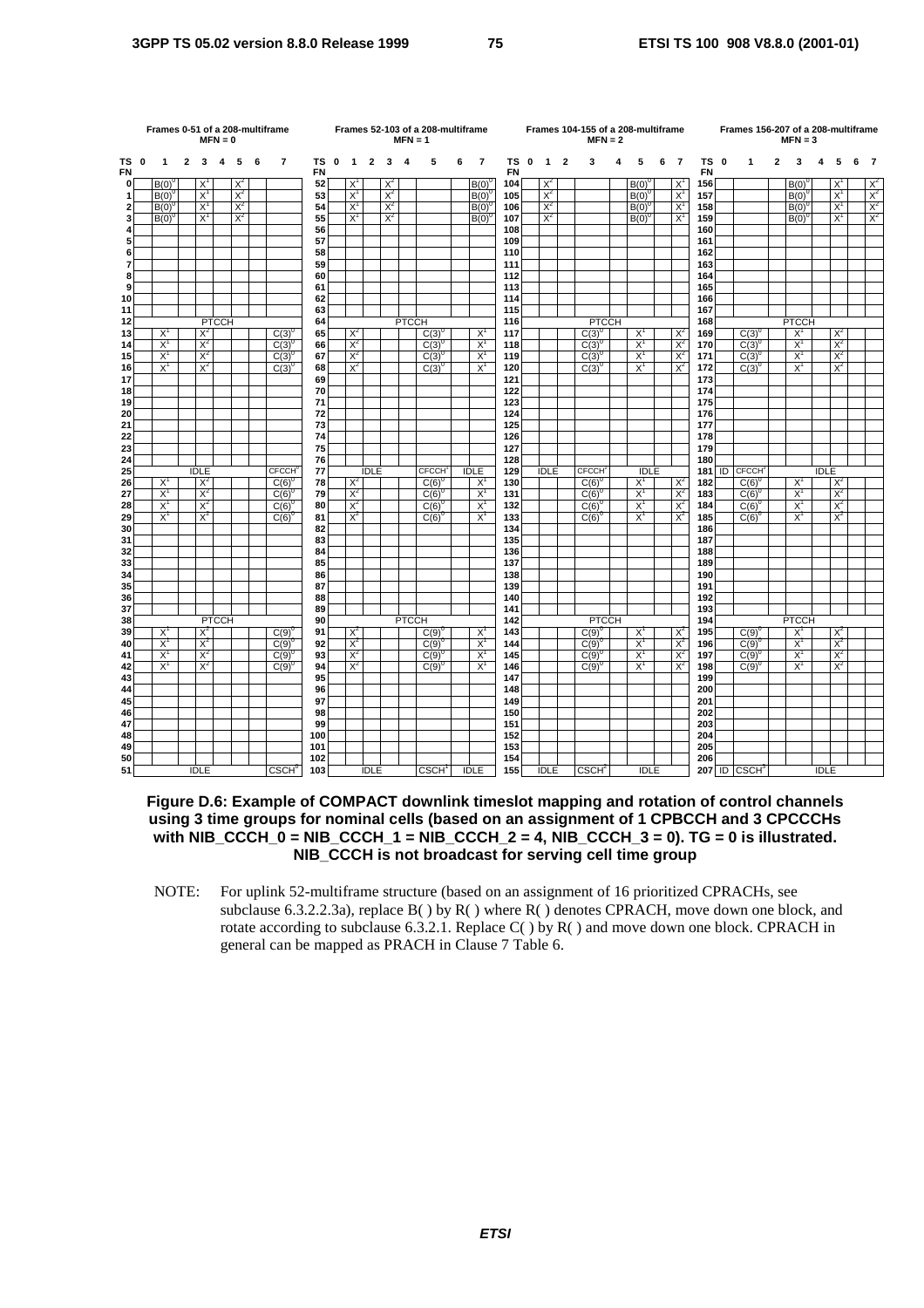|                | Frames 0-51 of a 208-multiframe<br>$MFN = 0$<br>5<br>$\mathbf{1}$<br>$\mathbf{2}$<br>4<br>6 |                |  |                |              |                |  |                   |          |             |                |                | $MFN = 1$      | Frames 52-103 of a 208-multiframe |                          |   |                |                        |             |                | Frames 104-155 of a 208-multiframe<br>$MFN = 2$ |                   |   |                |   |                | Frames 156-207 of a 208-multiframe |                            | $MFN = 3$ |                |             |                |   |                |
|----------------|---------------------------------------------------------------------------------------------|----------------|--|----------------|--------------|----------------|--|-------------------|----------|-------------|----------------|----------------|----------------|-----------------------------------|--------------------------|---|----------------|------------------------|-------------|----------------|-------------------------------------------------|-------------------|---|----------------|---|----------------|------------------------------------|----------------------------|-----------|----------------|-------------|----------------|---|----------------|
| ΤS<br>FN       | $\pmb{0}$                                                                                   |                |  | 3              |              |                |  | $\overline{7}$    | TS<br>FN | $\mathbf 0$ | $\mathbf{1}$   | $\overline{2}$ | $\mathbf{3}$   | $\overline{\mathbf{4}}$           | 5                        | 6 | $\overline{7}$ | <b>TS</b><br><b>FN</b> | $\mathbf 0$ | $\overline{1}$ | $\overline{2}$                                  | 3                 | 4 | 5              | 6 | $\overline{7}$ | TS 0<br><b>FN</b>                  | 1                          | 2         | 3              | 4           | 5              | 6 | -7             |
| $\mathbf{0}$   |                                                                                             | B(0)           |  | $X^1$          |              | $X^2$          |  | $X^3$             | 52       |             | X              |                | $X^2$          |                                   | $X_3$                    |   | B(0)           | 104                    |             | $X^2$          |                                                 | $X_3$             |   | B(0)           |   | $X^1$          | 156                                | $X^3$                      |           | B(0)           |             | $X^1$          |   | $X^2$          |
| 1              |                                                                                             | B(0)           |  | $X^1$          |              | $X^2$          |  | $X^3$             | 53       |             | $X^1$          |                | $X^2$          |                                   | $X^3$                    |   | B(0)           | 105                    |             | $X^2$          |                                                 | $X^3$             |   | $B(0)^{0}$     |   | $X^1$          | 157                                | $X^3$                      |           | B(0)           |             | $X^1$          |   | $X^2$          |
| $\mathbf{2}$   |                                                                                             | $B(0)^{0}$     |  | $X^1$          |              | $X^2$          |  | $X^3$             | 54       |             | $X^1$          |                | $X^2$<br>$X^2$ |                                   | $X^3$                    |   | B(0)           | 106                    |             | $X^2$          |                                                 | $X^3$             |   | $B(0)^{0}$     |   | $X^1$          | 158                                | $X^3$                      |           | $B(0)^{0}$     |             | $X^1$          |   | $X^2$<br>$X^2$ |
| 3<br>4         |                                                                                             | B(0)<br>$X^1$  |  | $X^1$          |              | $X^2$          |  | $X^3$             | 55<br>56 |             | $X^1$          |                |                |                                   | $X^3$                    |   | B(0)<br>$X^1$  | 107<br>108             |             | $X^2$          |                                                 | $X_3$             |   | B(0)<br>$X^1$  |   | $X^1$          | 159<br>160                         | $X^3$                      |           | B(0)<br>$X^1$  |             | $X^1$          |   |                |
| 5              |                                                                                             | $X^1$          |  |                |              |                |  |                   | 57       |             |                |                |                |                                   |                          |   | $X^1$          | 109                    |             |                |                                                 |                   |   | $X^1$          |   |                | 161                                |                            |           | $X^1$          |             |                |   |                |
| 6              |                                                                                             | $X^1$          |  |                |              |                |  |                   | 58       |             |                |                |                |                                   |                          |   | X,             | 110                    |             |                |                                                 |                   |   | $X^1$          |   |                | 162                                |                            |           | $X^1$          |             |                |   |                |
| $\overline{7}$ |                                                                                             | $X^1$          |  |                |              |                |  |                   | 59       |             |                |                |                |                                   |                          |   | $X^1$          | 111                    |             |                |                                                 |                   |   | $X^1$          |   |                | 163                                |                            |           | $X^1$          |             |                |   |                |
| 8              |                                                                                             |                |  |                |              |                |  |                   | 60       |             |                |                |                |                                   |                          |   |                | 112                    |             |                |                                                 |                   |   |                |   |                | 164                                |                            |           |                |             |                |   |                |
| 9              |                                                                                             |                |  |                |              |                |  |                   | 61       |             |                |                |                |                                   |                          |   |                | 113                    |             |                |                                                 |                   |   |                |   |                | 165                                |                            |           |                |             |                |   |                |
| 10             |                                                                                             |                |  |                |              |                |  |                   | 62       |             |                |                |                |                                   |                          |   |                | 114                    |             |                |                                                 |                   |   |                |   |                | 166                                |                            |           |                |             |                |   |                |
| 11             |                                                                                             |                |  |                |              |                |  |                   | 63       |             |                |                |                |                                   |                          |   |                | 115                    |             |                |                                                 |                   |   |                |   |                | 167                                |                            |           |                |             |                |   |                |
| 12             |                                                                                             |                |  |                | <b>PTCCH</b> |                |  |                   | 64       |             |                |                |                | <b>PTCCH</b>                      |                          |   |                | 116                    |             |                |                                                 | <b>PTCCH</b>      |   |                |   |                | 168                                |                            |           | <b>PTCCH</b>   |             |                |   |                |
| 13<br>14       |                                                                                             | $X^1$<br>$X^1$ |  | $X^2$          |              | $X^3$<br>$X_3$ |  | $C(3)^{6}$        | 65       |             | $X^2$<br>$X^2$ |                | $X^3$          |                                   | $C(3)^{0}$               |   | $X^1$<br>$X^1$ | 117                    |             | $X^3$<br>$X^3$ |                                                 | $C(3)^{0}$        |   | $X^1$<br>$X^1$ |   | $X^2$          | 169<br>170                         | $C(3)^{0}$                 |           | $X^1$<br>$X^1$ |             | $X^2$          |   | $X^3$<br>$X^3$ |
| 15             |                                                                                             | $X^1$          |  | $X^2$<br>$X^2$ |              | $X_3$          |  | C(3)<br>C(3)      | 66<br>67 |             | $X^2$          |                | $X^3$<br>$X_3$ |                                   | $C(3)^{6}$<br>$C(3)^{6}$ |   | $X^1$          | 118<br>119             |             | $X^3$          |                                                 | C(3)<br>C(3)      |   | $X^1$          |   | $X^2$<br>$X^2$ | 171                                | C(3)<br>$C(3)^{6}$         |           | $X^1$          |             | $X^2$<br>$X^2$ |   | $X^3$          |
| 16             |                                                                                             | $X^1$          |  | $X^2$          |              | $X^3$          |  | $C(3)^{6}$        | 68       |             | $X^2$          |                | $X^3$          |                                   | $C(3)^{0}$               |   | $X^1$          | 120                    |             | $X^3$          |                                                 | $C(3)^{6}$        |   | $X^1$          |   | $X^2$          | 172                                | $C(3)^{0}$                 |           | $X^1$          |             | $X^2$          |   | $X^3$          |
| 17             |                                                                                             |                |  |                |              |                |  |                   | 69       |             |                |                |                |                                   |                          |   |                | 121                    |             |                |                                                 |                   |   |                |   |                | 173                                |                            |           |                |             |                |   |                |
| 18             |                                                                                             |                |  |                |              |                |  |                   | 70       |             |                |                |                |                                   |                          |   |                | 122                    |             |                |                                                 |                   |   |                |   |                | 174                                |                            |           |                |             |                |   |                |
| 19             |                                                                                             |                |  |                |              |                |  |                   | 71       |             |                |                |                |                                   |                          |   |                | 123                    |             |                |                                                 |                   |   |                |   |                | 175                                |                            |           |                |             |                |   |                |
| 20             |                                                                                             |                |  |                |              |                |  |                   | 72       |             |                |                |                |                                   |                          |   |                | 124                    |             |                |                                                 |                   |   |                |   |                | 176                                |                            |           |                |             |                |   |                |
| 21             |                                                                                             |                |  |                |              |                |  |                   | 73       |             |                |                |                |                                   |                          |   |                | 125                    |             |                |                                                 |                   |   |                |   |                | 177                                |                            |           |                |             |                |   |                |
| 22             |                                                                                             |                |  |                |              |                |  |                   | 74       |             |                |                |                |                                   |                          |   |                | 126                    |             |                |                                                 |                   |   |                |   |                | 178                                |                            |           |                |             |                |   |                |
| 23<br>24       |                                                                                             |                |  |                |              |                |  |                   | 75       |             |                |                |                |                                   |                          |   |                | 127                    |             |                |                                                 |                   |   |                |   |                | 179<br>180                         |                            |           |                |             |                |   |                |
| 25             |                                                                                             |                |  | <b>IDLE</b>    |              |                |  | <b>CECCH</b>      | 76<br>77 |             |                | <b>IDLE</b>    |                |                                   | <b>CECCH</b>             |   | <b>IDLE</b>    | 128<br>129             |             | <b>IDLE</b>    |                                                 | <b>CECCH</b>      |   | <b>IDLE</b>    |   |                | 181                                | <b>ID CFCCH</b>            |           |                | <b>IDLE</b> |                |   |                |
| 26             |                                                                                             | X <sup>1</sup> |  | $X^2$          |              | $X_3$          |  | C(6)              | 78       |             | $X^2$          |                | $X^3$          |                                   | C(6)                     |   | X              | 130                    |             | $X_3$          |                                                 | C(6)              |   | $X^1$          |   | $X^2$          | 182                                | C(6)                       |           | $X^1$          |             | $X^2$          |   | $X^3$          |
| 27             |                                                                                             | $X^1$          |  | $X^2$          |              | $X_3$          |  | C(6)              | 79       |             | $X^2$          |                | $X^3$          |                                   | $C(6)^{0}$               |   | $X^1$          | 131                    |             | $X_3$          |                                                 | $C(6)^{6}$        |   | X <sup>1</sup> |   | $X^2$          | 183                                | C(6)                       |           | $X^1$          |             | $X^2$          |   | $X^3$          |
| 28             |                                                                                             | $X^1$          |  | $X^2$          |              | $X_3$          |  | C(6)              | 80       |             | $X^2$          |                | $X^3$          |                                   | $C(6)^{0}$               |   | $X^1$          | 132                    |             | $X^3$          |                                                 | $C(6)^{6}$        |   | $X^1$          |   | $X^2$          | 184                                | $C(6)^{0}$                 |           | $X^1$          |             | $X^2$          |   | $X^3$          |
| 29             |                                                                                             | $X^1$          |  | $X^2$          |              | $X^3$          |  | C(6)              | 81       |             | $X^2$          |                | $X^3$          |                                   | $C(6)^{6}$               |   | $X^1$          | 133                    |             | $X^3$          |                                                 | C(6)              |   | $X^1$          |   | $X^2$          | 185                                | C(6)                       |           | X <sup>1</sup> |             | $X^2$          |   | $X_3$          |
| 30             |                                                                                             |                |  |                |              |                |  |                   | 82       |             |                |                |                |                                   |                          |   |                | 134                    |             |                |                                                 |                   |   |                |   |                | 186                                |                            |           |                |             |                |   |                |
| 31             |                                                                                             |                |  |                |              |                |  |                   | 83       |             |                |                |                |                                   |                          |   |                | 135                    |             |                |                                                 |                   |   |                |   |                | 187                                |                            |           |                |             |                |   |                |
| 32             |                                                                                             |                |  |                |              |                |  |                   | 84       |             |                |                |                |                                   |                          |   |                | 136                    |             |                |                                                 |                   |   |                |   |                | 188                                |                            |           |                |             |                |   |                |
| 33<br>34       |                                                                                             |                |  |                |              |                |  |                   | 85<br>86 |             |                |                |                |                                   |                          |   |                | 137<br>138             |             |                |                                                 |                   |   |                |   |                | 189<br>190                         |                            |           |                |             |                |   |                |
| 35             |                                                                                             |                |  |                |              |                |  |                   | 87       |             |                |                |                |                                   |                          |   |                | 139                    |             |                |                                                 |                   |   |                |   |                | 191                                |                            |           |                |             |                |   |                |
| 36             |                                                                                             |                |  |                |              |                |  |                   | 88       |             |                |                |                |                                   |                          |   |                | 140                    |             |                |                                                 |                   |   |                |   |                | 192                                |                            |           |                |             |                |   |                |
| 37             |                                                                                             |                |  |                |              |                |  |                   | 89       |             |                |                |                |                                   |                          |   |                | 141                    |             |                |                                                 |                   |   |                |   |                | 193                                |                            |           |                |             |                |   |                |
| 38             |                                                                                             |                |  |                | <b>PTCCH</b> |                |  |                   | 90       |             |                |                |                | <b>PTCCH</b>                      |                          |   |                | 142                    |             |                |                                                 | <b>PTCCH</b>      |   |                |   |                | 194                                |                            |           | <b>PTCCH</b>   |             |                |   |                |
| 39             |                                                                                             | $X^1$          |  | $X^2$          |              | $X^3$          |  | C(9)              | 91       |             | $X^2$          |                | $X^3$          |                                   | $C(9)^{0}$               |   | $X^1$          | 143                    |             | $X^3$          |                                                 | $C(9)^{0}$        |   | $X^1$          |   | $X^2$          | 195                                | $C(9)$ <sup>(</sup>        |           | $X^1$          |             | $X^2$          |   | $X^3$          |
| 40             |                                                                                             | $X^1$          |  | $X^2$          |              | $X^3$          |  | C(9)              | 92       |             | $X^2$          |                | $X^3$          |                                   | C(9)                     |   | $X^1$          | 144                    |             | $X^3$          |                                                 | C(9)              |   | $X^1$          |   | $X^2$          | 196                                | C(9)                       |           | $X^1$          |             | $X^2$          |   | $X^3$          |
| 41             |                                                                                             | $X^1$          |  | $X^2$          |              | $X_3$          |  | C(9)              | 93       |             | $X^2$          |                | $X_3$          |                                   | C(9)                     |   | X,             | 145                    |             | $X^3$          |                                                 | C(9)              |   | $X^1$          |   | $X^2$          | 197                                | C(9)                       |           | $X^1$          |             | $X^2$          |   |                |
| 42             |                                                                                             | $X^1$          |  | $X^2$          |              | $X^3$          |  | C(9)              | 94       |             | $X^2$          |                | $X^3$          |                                   | C(9)                     |   | X              | 146                    |             | $X^3$          |                                                 | C(9)              |   | $X^1$          |   | $X^2$          | 198                                | $C(9)^{6}$                 |           | $X^1$          |             | $X^2$          |   | $X^3$          |
| 43<br>44       |                                                                                             |                |  |                |              |                |  |                   | 95       |             |                |                |                |                                   |                          |   |                | 147                    |             |                |                                                 |                   |   |                |   |                | 199                                |                            |           |                |             |                |   |                |
| 45             |                                                                                             |                |  |                |              |                |  |                   | 96<br>97 |             |                |                |                |                                   |                          |   |                | 148<br>149             |             |                |                                                 |                   |   |                |   |                | 200<br>201                         |                            |           |                |             |                |   |                |
| 46             |                                                                                             |                |  |                |              |                |  |                   | 98       |             |                |                |                |                                   |                          |   |                | 150                    |             |                |                                                 |                   |   |                |   |                | 202                                |                            |           |                |             |                |   |                |
| 47             |                                                                                             |                |  |                |              |                |  |                   | 99       |             |                |                |                |                                   |                          |   |                | 151                    |             |                |                                                 |                   |   |                |   |                | 203                                |                            |           |                |             |                |   |                |
| 48             |                                                                                             |                |  |                |              |                |  |                   | 100      |             |                |                |                |                                   |                          |   |                | 152                    |             |                |                                                 |                   |   |                |   |                | 204                                |                            |           |                |             |                |   |                |
| 49             |                                                                                             |                |  |                |              |                |  |                   | 101      |             |                |                |                |                                   |                          |   |                | 153                    |             |                |                                                 |                   |   |                |   |                | 205                                |                            |           |                |             |                |   |                |
| 50             |                                                                                             |                |  |                |              |                |  |                   | 102      |             |                |                |                |                                   |                          |   |                | 154                    |             |                |                                                 |                   |   |                |   |                | 206                                |                            |           |                |             |                |   |                |
| 51             |                                                                                             |                |  | <b>IDLE</b>    |              |                |  | CSCH <sup>0</sup> | 103      |             |                | <b>IDLE</b>    |                |                                   | CSCH <sup>1</sup>        |   | <b>IDLE</b>    | 155                    |             | <b>IDLE</b>    |                                                 | CSCH <sup>2</sup> |   | <b>IDLE</b>    |   |                |                                    | $207$ ID CSCH <sup>3</sup> |           |                | <b>IDLE</b> |                |   |                |

**Figure D.7: Example of COMPACT downlink timeslot mapping and rotation of control channels using 4 time groups for nominal cells (based on an assignment of 1 CPBCCH and 3 CPCCCHs with NIB\_CCCH\_0 = NIB\_CCCH\_2 = NIB\_CCCH\_3 = 4, NIB\_CCCH\_1 = 5). TG = 0 is illustrated. NIB\_CCCH is not broadcast for serving cell time group**

NOTE: For uplink 52-multiframe structure (based on an assignment of 16 prioritized CPRACHs, see subclause 6.3.2.2.3a), replace B() by R() where R() denotes CPRACH, move down one block, and rotate according to subclause 6.3.2.1. Replace  $C()$  by  $R()$  and move down one block. CPRACH in general can be mapped as PRACH in Clause 7 Table 6.

**ETSI**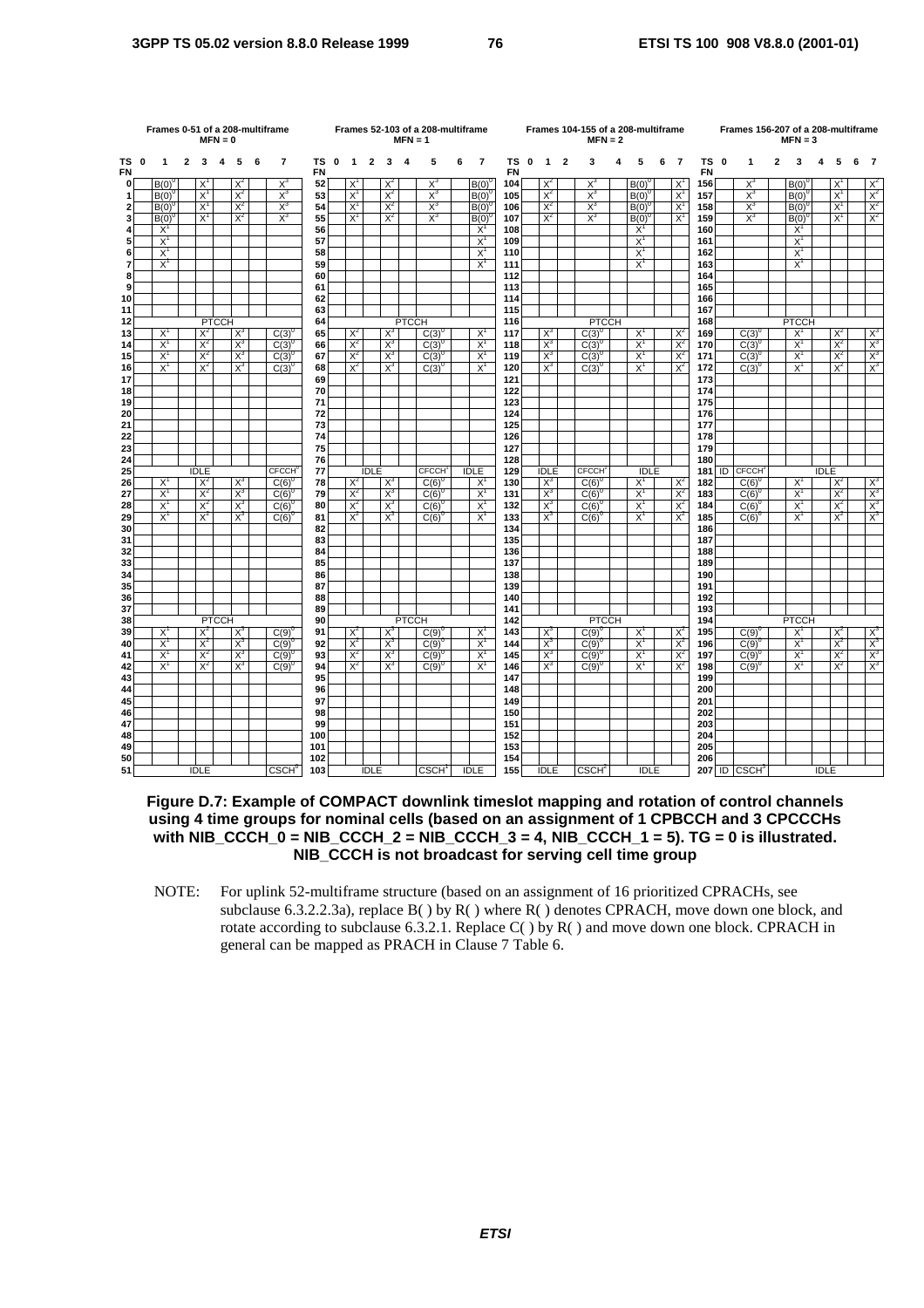## Annex E (informative): Change control history

| <b>SPEC</b> | SMG# | <b>CR</b> | <b>PH</b>  |        |       | <b>VERS NEW VERS</b> | <b>SUBJECT</b>                                                                           |
|-------------|------|-----------|------------|--------|-------|----------------------|------------------------------------------------------------------------------------------|
| 05.02       | s24  | A020      | <b>R97</b> | 5.5.0A | 6.0.0 |                      | Corrections and clarifications to GPRS                                                   |
| 05.02       | s24  | A021      | <b>R97</b> | 5.5.0A | 6.0.0 |                      | Multislot classes for GPRS                                                               |
| 05.02       | s24  | A022      | R97        | 5.5.0A | 6.0.0 |                      | System information for GPRS on BCCH                                                      |
| 05.02       | s24  | A023      | <b>R97</b> | 5.5.0A | 6.0.0 |                      | Alignment of 51- and 52-multiframe PCCCH                                                 |
| 05.02       | s25  | A025      | <b>R97</b> | 6.0.1  | 6.1.0 |                      | Corrections to the GPRS sleep mode                                                       |
| 05.02       | s25  | A026      | <b>R97</b> | 6.0.1  | 6.1.0 |                      | Clarification of the definition of multislot classes                                     |
| 05.02       | s25  | A030      | <b>R97</b> | 6.0.1  | 6.1.0 |                      | 14.4kbps Data Service                                                                    |
| 05.02       | s25  | A034      | <b>R97</b> | 6.0.1  | 6.1.0 |                      | Indication of PACCH logical channel type                                                 |
| 05.02       | s25  | A035      | R97        | 6.0.1  | 6.1.0 |                      | Renaming of GPRS RR states                                                               |
| 05.02       | s25  | A036      | R97        | 6.0.1  | 6.1.0 |                      | USF granularity for dynamic allocation                                                   |
| 05.02       | s26  | A033      | <b>R97</b> | 6.1.0  | 6.2.0 |                      | GPRS SI message mapping                                                                  |
| 05.02       | s26  | A037      | <b>R97</b> | 6.1.0  | 6.2.0 |                      | Mapping of PACCH                                                                         |
| 05.02       | s26  | A039      | R97        | 6.1.0  | 6.2.0 |                      | Mapping of SI 2 and SI 2ter on BCCH                                                      |
| 05.02       | s27  | A041      | <b>R97</b> | 6.2.0  | 6.3.0 |                      | Clarification on PTCCH/U mapping                                                         |
| 05.02       | s27  | A042      | <b>R97</b> | 6.2.0  | 6.3.0 |                      | Clarification on mapping PCCCH                                                           |
| 05.02       | s27  | A043      | <b>R97</b> | 6.2.0  | 6.3.0 |                      | MS multislot classes and GPRS dynamic allocations                                        |
| 05.02       | s28  | A045      | R97        | 6.3.0  | 6.4.0 |                      | Removal of System Information Type 14                                                    |
| 05.02       | s28  | A052      | <b>R97</b> | 6.3.0  | 6.4.0 |                      | Schedule for packet System Information message on PBCCH                                  |
| 05.02       | s28  | A054      | R97        | 6.3.0  | 6.4.0 |                      | Editorial correction to 05.02                                                            |
| 05.02       | s28  | A055      | <b>R97</b> | 6.3.0  | 6.4.0 |                      | Improvements of PRS paging blocks scheduling                                             |
| 05.02       | s28  | A057      | <b>R97</b> | 6.3.0  | 6.4.0 |                      | 51-multiframe PBCCH                                                                      |
| 05.02       | s28  | A060      | <b>R97</b> | 6.3.0  | 6.4.0 |                      | Clarification to the multislot configurations for GPRS                                   |
| 05.02       | s28  | A061      | R97        | 6.3.0  | 6.4.0 |                      | Clarification to the PTCCH mapping                                                       |
| 05.02       | s28  | A064      | <b>R97</b> | 6.3.0  | 6.4.0 |                      | Removal of inconsistency in Table 7                                                      |
| 05.02       | s28  | A048      | <b>R98</b> | 6.4.0  | 7.0.0 |                      | Introduction of specific training sequences for CTS Synchr. bursts                       |
| 05.02       | s28  | A049      | <b>R98</b> | 6.4.0  | 7.0.0 |                      | Introduction of CTS in 05.02                                                             |
| 05.02       | s28  | A050      | <b>R98</b> | 6.4.0  | 7.0.0 |                      | CTS Frequency Hopping Algorithm                                                          |
| 05.02       | s29  | A047      | <b>R98</b> | 7.0.0  | 7.1.0 |                      | Addition of SoLSA functionality                                                          |
| 05.02       | s29  | A065      | <b>R98</b> | 7.0.0  | 7.1.0 |                      | Editorial modification to 3GPP TS 05.02                                                  |
| 05.02       | s29  | A066      | <b>R98</b> | 7.0.0  | 7.1.0 |                      | Correction of TFH carrier list                                                           |
| 05.02       | s29  | A067      | <b>R98</b> | 7.0.0  | 7.1.0 |                      | Training sequence code of normal bursts for CTS control channe                           |
| 05.02       | s29  | A070      | <b>R98</b> | 7.0.0  | 7.1.0 |                      | Removal of SI15 references                                                               |
| 05.02       | s29  | A071      | <b>R98</b> | 7.0.0  | 7.1.0 |                      | Deleting 51-multiframe PBCCH                                                             |
| 05.02       | s29  | A072      | <b>R98</b> | 7.0.0  | 7.1.0 |                      | Modification of CTSARCH operation                                                        |
| 05.02       | s29  | A077      | <b>R98</b> | 7.0.0  | 7.1.0 |                      | Correction to non-drx period and SPLIT_PG_CYCLE limitations                              |
| 05.02       | s29  | A046      | R99        | 7.1.0  | 8.0.0 |                      | Introduction of 8-PSK burst format                                                       |
| 05.02       | s29  | A074      | R99        | 7.1.0  | 8.0.1 |                      | 05.02 changes for ECSD FACCH                                                             |
| 05.02       | s30  | A080      | R99        | 8.0.1  | 8.1.0 |                      | Introduction of AMR and EFR Traffic Channels                                             |
| 05.02       | s30  | A081      | <b>R99</b> | 8.0.1  | 8.1.0 |                      | Non-GSM Broadcast Information                                                            |
| 05.02       | s30  | A082      | R99        | 8.0.1  | 8.1.0 |                      | <b>EDGE Compact Cell Reselection</b>                                                     |
| 05.02       | s30  | A083      | R99        | 8.0.1  | 8.1.0 |                      | New training sequences for Access Burst due to EGPRS                                     |
| 05.02       | s30  | A084      | R99        | 8.0.1  | 8.1.0 |                      | Introduction of Fast Power Control for ECSD in 05.02                                     |
| 05.02       | s30  | A085      | R99        | 8.0.1  | 8.1.0 |                      | <b>EDGE Compact logical channels</b>                                                     |
| 05.02       | s30  | A098      | R99        | 8.0.1  | 8.1.0 |                      | Mapping of PAGCH                                                                         |
| 05.02       | s30  | A101      | R99        | 8.0.1  | 8.1.0 |                      | Clarification pf DRX                                                                     |
| 05.02       | s30  | A103      | R99        | 8.0.1  | 8.1.0 |                      | Correction when sending SI 16 and 17                                                     |
| 05.02       | s30b | A095      | R99        | 8.1.0  | 8.2.0 |                      | MS multislot resource restriction in extended TA cells                                   |
| 05.02       | s30b | A106      | R99        | 8.1.0  | 8.2.0 |                      | Clarification of fixed allocated PRACH                                                   |
| 05.02       | s30b | A107      | R99        | 8.1.0  | 8.2.0 |                      | <b>COMPACT Logical Channels</b>                                                          |
| 05.02       | s30b | A109      | R99        | 8.1.0  | 8.2.0 |                      | Extended Training Sequence Code C-ETSC specific to COMPAC<br>synchronization bursts only |
| 05.02       | s30b | A110      | R99        | 8.1.0  | 8.2.0 |                      | Support of Slow Frequency Hopping for COMPACT                                            |
| 05.02       | s30b | A111      | R99        | 8.1.0  | 8.2.0 |                      | Synchronization of 52-multiframes in EGPRS COMPACT                                       |
| 05.02       | s30b | A114      | R99        | 8.1.0  | 8.2.0 |                      | Bi-directional channels in case of multi slot                                            |
| 05.02       | s30b | A117      | R99        | 8.1.0  | 8.2.0 |                      | Clarification of multislot configuration                                                 |
| 05.02       | s30b | A119      | R99        | 8.1.0  | 8.2.0 |                      | Training Sequence to support LCS and specification of 8-PSK                              |
|             |      |           |            |        |       |                      | modulated normal bursts for compatibility with future releases,                          |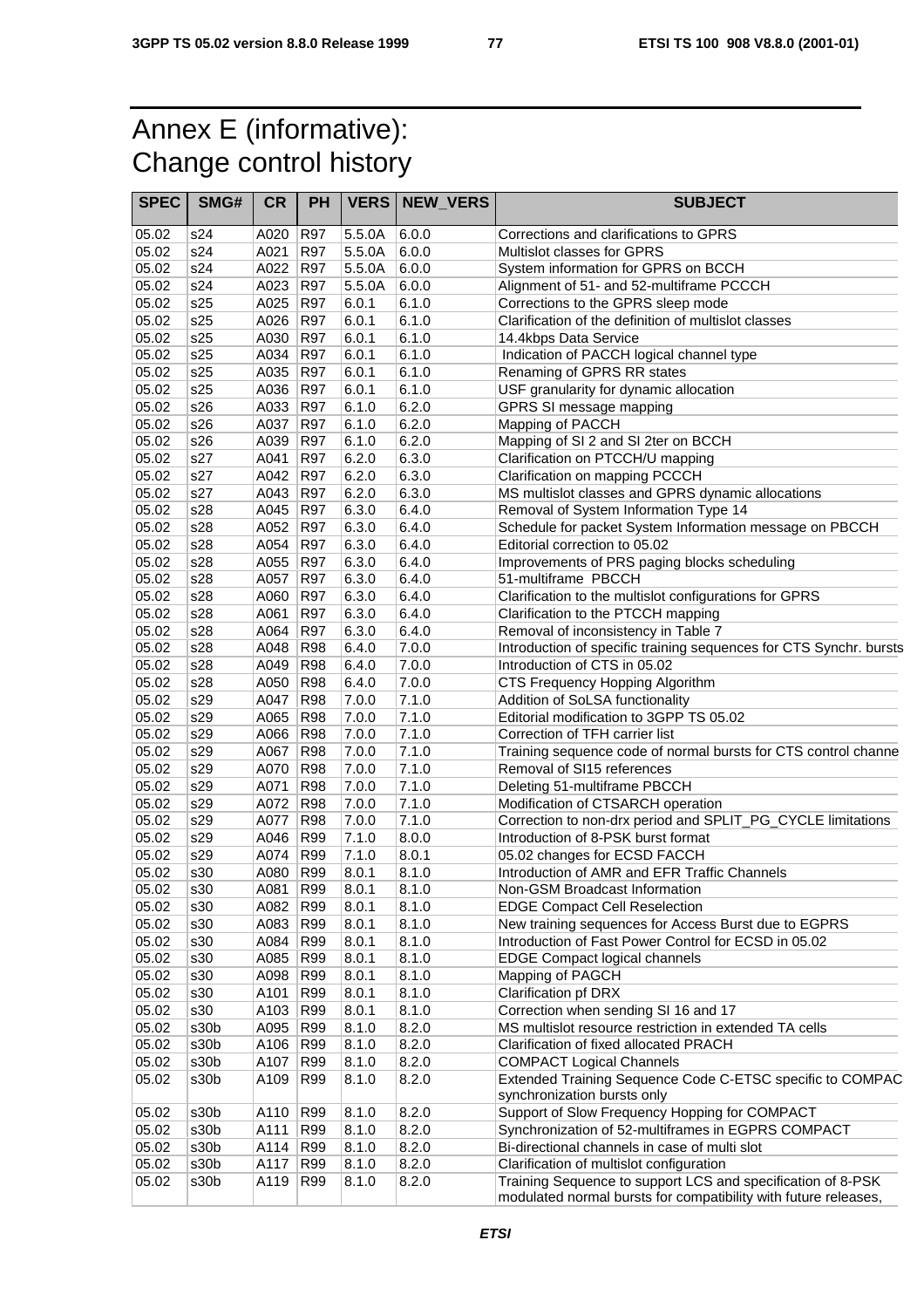| <b>SPEC</b> | SMG#   | <b>CR</b> | <b>PH</b>  | <b>VERS</b> | <b>NEW VERS</b> | <b>SUBJECT</b>                                                                |
|-------------|--------|-----------|------------|-------------|-----------------|-------------------------------------------------------------------------------|
|             |        |           |            |             |                 | mirror CR to R'98                                                             |
| 05.02       | s30b   | A120      | R99        | 8.1.0       | 8.2.0           | <b>Compact FCCH</b>                                                           |
| 05.02       | s31    | A123      | R99        | 8.2.0       | 8.3.0           | PTCCH block numbering                                                         |
| 05.02       | s31    | A126      | R99        | 8.2.0       | 8.3.0           | Correction of BS_PRACH_BLKS range                                             |
| 05.02       | s31    | A127      | R99        | 8.2.0       | 8.3.0           | <b>COMPACT</b> interference measurements                                      |
| 05.02       | s31    | A128      | R99        | 8.2.0       | 8.3.0           | Timegroup rotation and NIB Clarification                                      |
| 05.02       | s31    | A129      | R99        | 8.2.0       | 8.3.0           | Clarifications in 05.02                                                       |
| 05.02       | s31    | A133      | R99        | 8.2.0       | 8.3.0           | USF Handling in COMPACT                                                       |
| 05.02       | s31    | A138      | R99        | 8.2.0       | 8.3.0           | Correction to non-DRX mode                                                    |
| 05.02       | s31    | A142      | R99        | 8.2.0       | 8.3.0           | GPRS & SMS-CB interworking                                                    |
| 05.02       | s31    | A143      | R99        | 8.2.0       | 8.3.0           | Complete Frequency Hopping on COMPACT                                         |
| 05.02       | s31b   | A148      | R99        | 8.3.0       | 8.4.0           | New measurement order - Idle mode                                             |
| 05.02       | s31b   | A147      | R99        | 8.3.0       | 8.4.0           | Clarification of PBCCH message scheduling                                     |
| 05.02       | s31b   | A157      | R99        | 8.3.0       | 8.4.0           | FCCH decoding problem for multislot MS                                        |
| 05.02       | s31b   | A144      | R99        | 8.3.0       | 8.4.0           | Correction of Figure D.4                                                      |
| 05.02       | s31b   | A149      | R99        | 8.3.0       | 8.4.0           | Correction of NIB parameters                                                  |
| 05.02       | s32    | A158      | R99        | 8.4.0       | 8.5.0           | Clarification of COMPACT frequency hopping parameters                         |
| 05.02       | s32    | A159      | R99        | 8.4.0       | 8.5.0           | Class A Dual Transfer Mode (DTM)                                              |
|             |        |           |            |             |                 |                                                                               |
|             | GERAN# |           |            |             |                 | September 2000 - 3GPP GERAN#1                                                 |
|             |        |           |            |             |                 |                                                                               |
| 05.02       | G01    | A162      |            | 8.5.0       | 8.6.0           | <b>DTM (R99)</b>                                                              |
| 05.02       | G01    | A163      |            | 8.5.0       | 8.6.0           | Corrections to COMPACT (R99)                                                  |
| 05.02       | G01    | A165      |            | 8.5.0       | 8.6.0           | Editorial corrections related to COMPACT (R99)                                |
|             |        |           |            |             |                 | November 2000 - 3GPP GERAN#2                                                  |
| 05.02       | G02    | A168      | <b>R99</b> | 8.6.0       | 8.7.0           | Clarification of mapping of PDTCH and PCCCH                                   |
| 05.02       | G02    | A170      | R99        | 8.6.0       | 8.7.0           | <b>Editorial corrections</b>                                                  |
| 05.02       | G02    | A171      | R99        | 8.6.0       | 8.7.0           | Possible multislot configurations for GPRS                                    |
| 05.02       | G03    | A172      | R99        | 8.7.0       | 8.8.0           | Possible multislot configurations for GPRS                                    |
| 05.02       | G03    | A175      | R99        | 8.7.0       | 8.8.0           | Clarification of the monitored GPRS control channels during GPR<br>attachment |